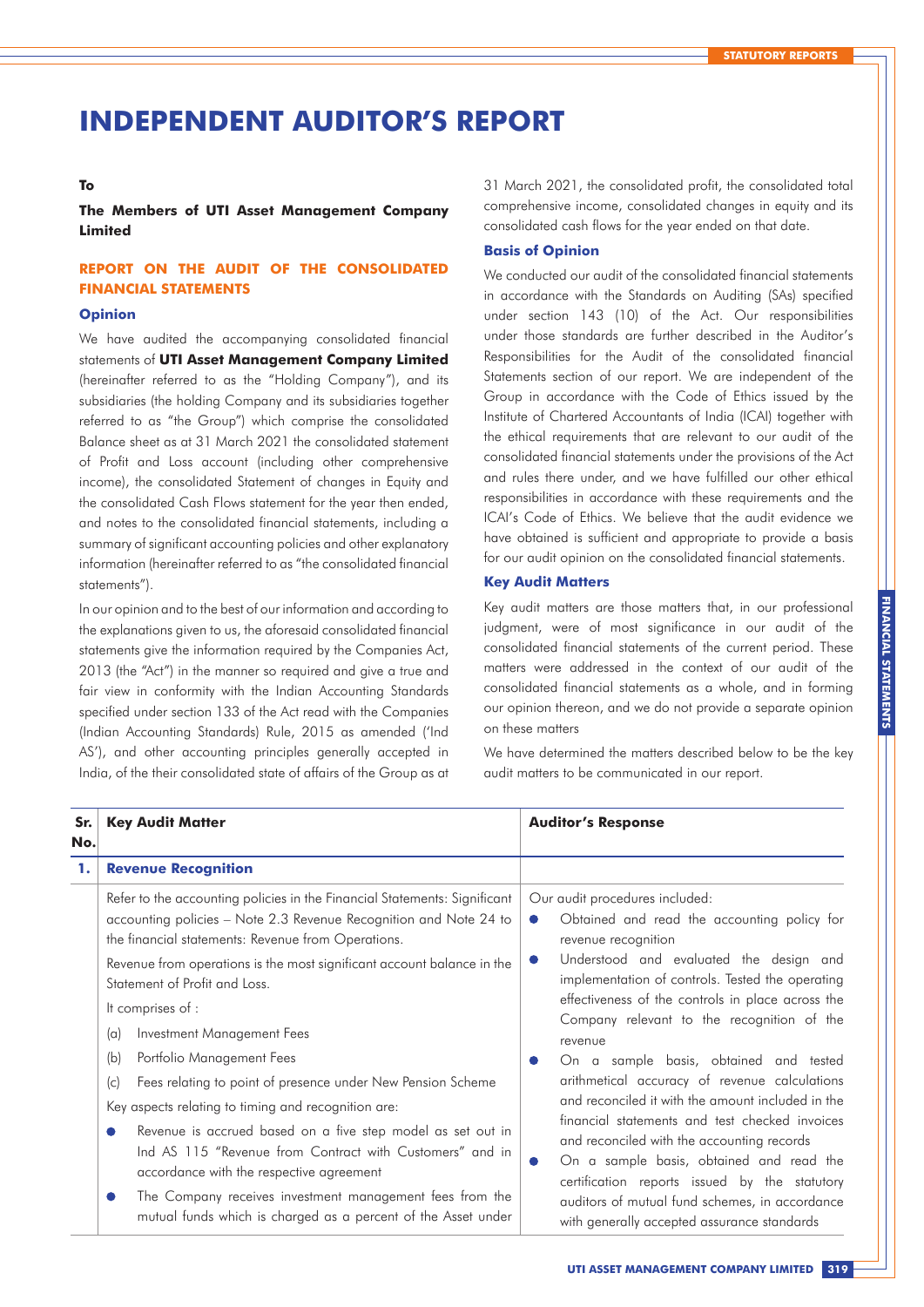

### **INDEPENDENT AUDITOR'S REPORT (Contd.)**

| Sr.<br>No. | <b>Key Audit Matter</b>                                                                                                                                                                                                             | <b>Auditor's Response</b>                                        |
|------------|-------------------------------------------------------------------------------------------------------------------------------------------------------------------------------------------------------------------------------------|------------------------------------------------------------------|
|            | Management (AUM), in accordance with the quidelines prescribed<br>under SEBI (Mutual Fund) Regulations, 1996 as amended from<br>time to time, based on daily net asset value.                                                       | Evaluated the adequacy of disclosures relating to<br>the revenue |
|            | Company also receives monthly AMC Fees from a Offshore fund<br>floated in India                                                                                                                                                     |                                                                  |
|            | Company is registered with Pension Fund Regulatory &<br>Development Authority (PFRDA), under NPS architecture<br>providing Point of Presence service to subscriber, for which the<br>Company receives service charges as applicable |                                                                  |

### **INFORMATION OTHER THAN THE CONSOLIDATED FINANCIAL STATEMENTS AND AUDITOR'S REPORT THEREON**

The Company's Board of Directors is responsible for the preparation of the other information. The other information comprises the information included in the Management Discussion and Analysis, Board's Report including Annexures to Board's Report, Business Responsibility Report, Corporate Governance and Shareholder's Information, but does not include the consolidated financial statements and our auditor's report thereon.

Our opinion on the consolidated financial statements does not cover the other information and we do not express any form of assurance conclusion thereon.

In connection with our audit of the consolidated financial statements, our responsibility is to read the other information, identified above, when it becomes available and, compare with the financial statements of the subsidiaries audited by the other auditors, to the extent it relates to these entities and, in doing so, place reliance on the work of the other auditors and consider whether the other information is materially inconsistent with the consolidated financial statements or our knowledge obtained during the course of our audit or otherwise appears to be materially misstated. Other information so far as it relates to the subsidiaries is traced from their financial statements audited by the other auditors

When we read other information, if we conclude that there is a material misstatement therein, we are required to communicate the matter to those charged with governance and describe actions applicable in the applicable laws and regulations.

### **MANAGEMENT'S RESPONSIBILITY FOR THE CONSOLIDATED FINANCIAL STATEMENTS**

The Holding Company's Board of Directors is responsible for the matters stated in Section 134(5) of the Act with respect to the preparation of these consolidated financial statements that give a true and fair view of the consolidated financial position, consolidated financial performance, consolidated

total comprehensive income, consolidated changes in equity and consolidated cash flow of the Group in accordance with the accounting principles generally accepted in India, including the Indian accounting Standards specified under section 133 of the Act read with the Companies (Indian Accounting Standards) Rules, 2015 as amended.

The respective Board of Directors of the companies included in the Group are responsible maintenance of adequate accounting records in accordance with the provisions of the Act for safeguarding the assets of the Group and for preventing and detecting frauds and other irregularities; selection and application of appropriate accounting policies; making judgements and estimates that are reasonable and prudent; and the design, implementation and maintenance of internal financial controls, that were operating effectively for ensuring the accuracy and completeness of the accounting records, relevant to the preparation and presentation of the consolidated financial statements that give a true and fair view and are free from material misstatement, whether due to fraud or error, which have been used for the purpose of preparation of the consolidated financial statements by the Directors of the Holding Company, as aforesaid.

In preparing the consolidated financial statements, the respective Board of Directors of the companies included in the Group are responsible for assessing the ability of the Group to continue as a going concern, disclosing, as applicable, matters related to going concern basis of accounting unless management either intends to liquidate the Group or to cease operations, or has no realistic alternative but to do so.

The respective Board of Directors of the companies included in the Group are also responsible for overseeing the financial reporting process of the Group.

### **AUDITOR'S RESPONSIBILITY FOR THE AUDIT OF THE CONSOLIDATED FINANCIAL STATEMENTS**

Our objectives are to obtain reasonable assurance about whether the consolidated financial statements as a whole are free from material misstatement, whether due to fraud or error, and to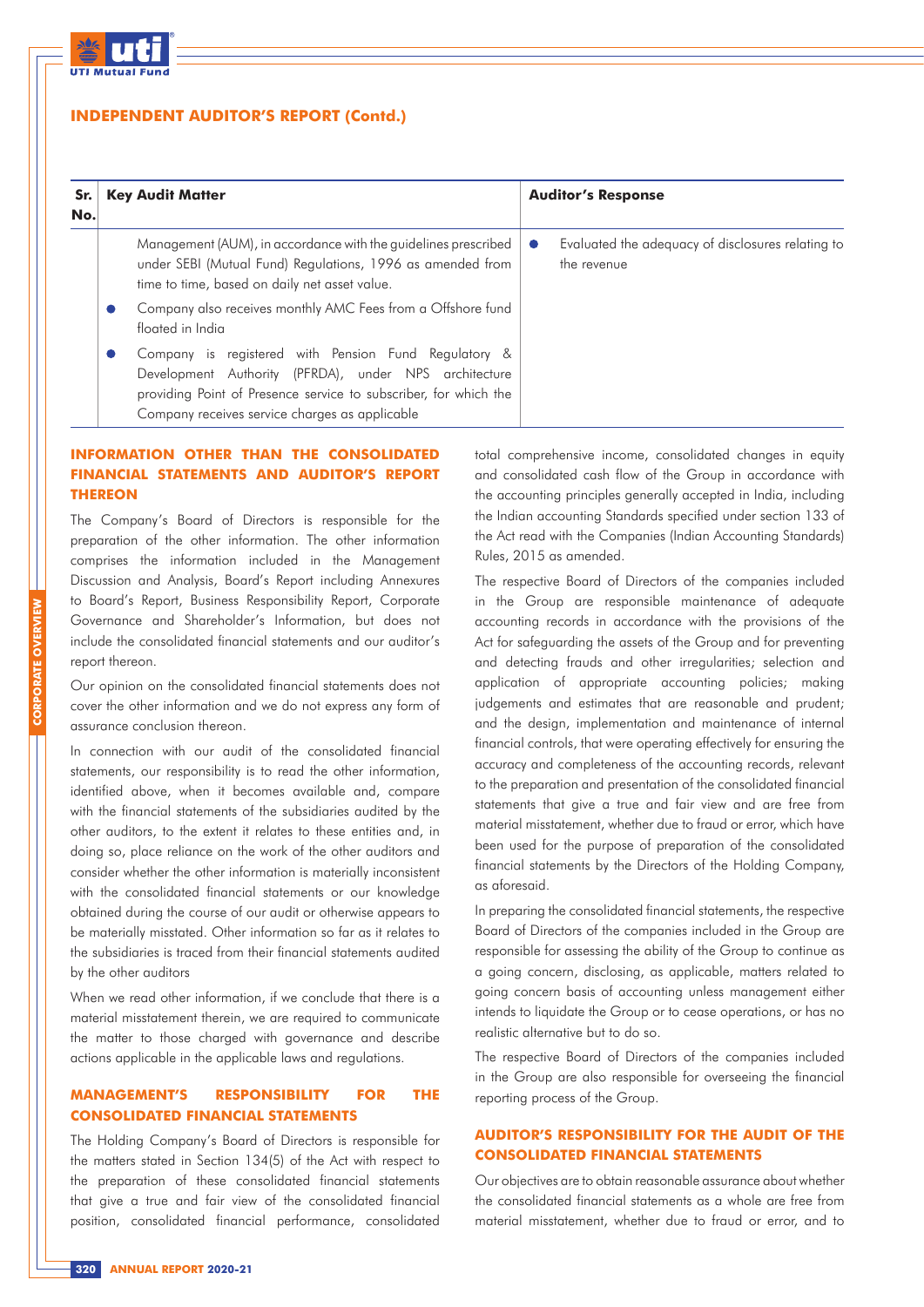#### **INDEPENDENT AUDITOR'S REPORT (Contd.)**

issue an auditor's, report that includes our opinion. Reasonable assurance is a high level of assurance, but is not a guarantee that an audit conducted in accordance with SAs will always detect a material misstatement when it exists. Misstatements can arise from fraud or error and are consider material if, individually or in the aggregate, they could reasonably be expected to influence decisions of users taken on the basis of these consolidated financial statements.

As part of an audit in accordance with SAs, we exercise professional judgment and maintain professional skepticism throughout the audit. We also:

- Identify and assess the risks of material misstatement of the consolidated financial statements, whether due to fraud or error, design and perform audit procedures responsive to those risks, and obtain audit evidence that is sufficient and appropriate to provide a basis for our opinion. The risk of not detecting a material misstatement resulting from fraud is higher than for one resulting from error, as fraud may involve collusion, forgery, intentional omissions, misrepresentations, or the override of internal control
- Obtain an understanding of internal control relevant to the audit in order to design audit procedures that are appropriate in the circumstances. Under section 143(3)(i) of the Companies Act, 2013, we are also responsible for expressing our opinion on whether the holding Company has adequate internal financial controls system in place and the operating effectiveness of such controls
- Evaluate the appropriateness of accounting policies used and the reasonableness of accounting estimates and related disclosures made by the Management
- Conclude on the appropriateness of management use of the going concern basis of accounting and, based on the audit evidence obtained, whether a material uncertainty exists related to events or conditions that may cast significant doubt on the Company's ability of the Group to continue as a going concern. If we conclude that a material uncertainty exists, we are required to draw attention in our auditor's report to the related disclosures in the consolidated financial statements or, if such disclosures are inadequate, to modify our opinion. Our conclusions are based on the audit evidence obtained up to the date of our auditor's report. However, future events or conditions may cause the Group to cease to continue as a going concern
- Evaluate the overall presentation, structure and content of the consolidated financial statements, including the disclosures, and whether the consolidated financial statements represent the underlying transactions and events in a manner that achieves fair presentation
- Obtain sufficient appropriate audit evidence regarding the financial information of the entities within the Group of

which we are the independent auditors and whose financial information we have audited, to express an opinion on the consolidated financial statements. We are responsible for the direction, supervision and performance of the audit of financial statements of such entities included in the consolidated financial statements of which we are the independent auditors. For the other entities included in the consolidated financial statements, which have been audited by other auditors, such other auditors remain responsible for the direction, supervision and performance of the audits carried out by them. We remain solely responsible for our audit opinion

We communicate with those charged with governance of the Holding Company and such other entities included in the consolidated financial statements which we are the independent auditors regarding, among other matters, the planned scope and timing of the audit and significant audit findings, including any significant deficiencies in internal control that we identify during our audit.

We also provide those charged with governance with a statement that we have complied with relevant ethical requirements regarding independence, and to communicate with them all relationships and other matters that may reasonably be thought to bear on our independence, and where applicable, related safeguards.

From the matters communicated with those charged with governance, we determine those matters that were of most significance in the audit of the consolidated financial statements of the current period and are therefore the key audit matters. We describe these matters in our auditor's report unless law or regulation precludes public disclosure about the matter or when, in extremely rare circumstances, we determine that a matter should not be communicated in our report because the adverse consequences of doing so would reasonably be expected to outweigh the public interest benefits of such communication.

#### **OTHER MATTERS:**

- i. The consolidated financial statements include the following Subsidiaries
	- 1) UTI Retirement Solutions Limited
	- 2) UTI Capital Private Limited
	- 3) UTI Venture Funds Management Company Private Limited
	- 4) UTI International Limited
	- 5) India Infrastructure Development Fund
- ii. We did not audit the financial statements of the 5 subsidiaries, mentioned above, included in the consolidated financial statements, whose financial statements reflect total assets of INR 631.25 crore as at 31 March 2021, total revenue of INR 250.15 crore, total net profit after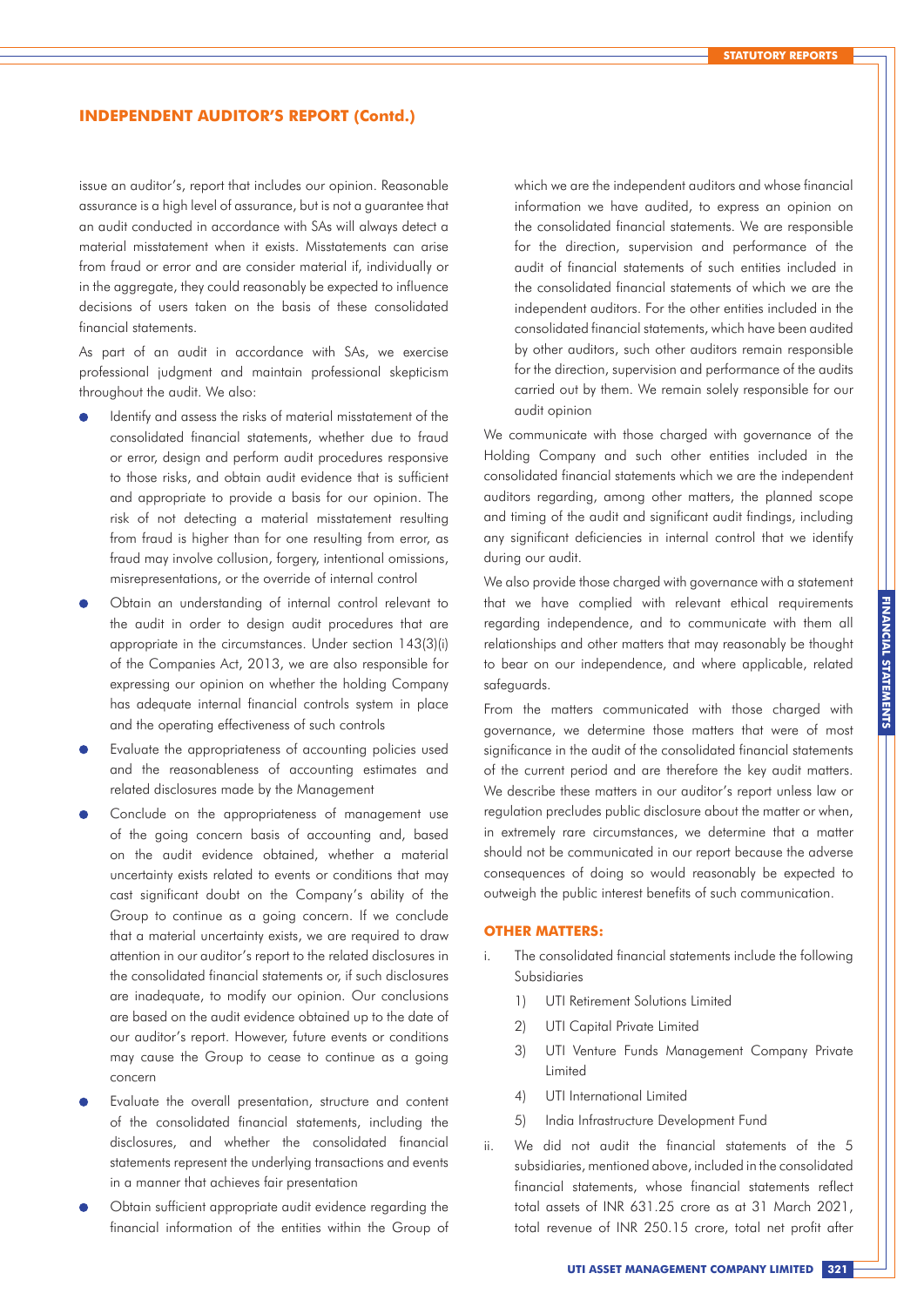

**CORPORATE OVERVIEW**

**OVERVIEW** 

### **INDEPENDENT AUDITOR'S REPORT (Contd.)**

tax of INR 147.69 crore, total comprehensive income of INR 141.63 crore and net cash flows amounting to INR 52.79 crore for the year on that date, as considered in the consolidated financial statements. These financial statements have been audited by other auditors whose reports have been furnished to us by the Management and our opinion on the consolidated financial statements, in so far as it relates to the amounts and disclosures included in respect of these subsidiaries, is based solely on the reports of the other auditors

iii. UTI International Limited, one of Company's subsidiaries is located outside India whose financial statements reflect total assets of INR 521.18 crore as at 31 March 2021, total revenue of INR 218.68 crore, total net profit after tax of INR 142.16 crore, total comprehensive income of INR 136.18 crore and net cash flows amounting to INR 56.45 crore for the year on that date. These financial statements and other financial information have been prepared in accordance with generally accepted accounting principles in its respective country and which have been audited by the other auditors under the generally accepted auditing standards applicable in their respective countries. The Holding Company management has converted the financial statements of such subsidiary located outside India from accounting principles generally accepted in its respective country to be in conformity with the Indian Accounting Standards prescribed under section 133 of the Act read with companies (Indian Accounting Standards) Rules 2015, as amended, ("Ind AS") and other accounting principles generally accepted in India. Such financial statements have been reviewed by other auditor. We have considered the reviewed converted financial statements

Our opinion, in so far as is related to the balances and affairs of such subsidiaries located outside India is based on the report of such other auditors and conversion adjustment prepared by the management of the holding Company

Our opinion on the consolidated financial statements is not modified in respect of the above matters with respect to our reliance on the work done and the reports of the other auditors

### **REPORT ON OTHER LEGAL AND REGULATORY REQUIREMENTS**

- I. As required by Section 143 (3) of the Act, based on our audit and on the consideration of reports of other Auditors of separate Financial statements and on the other financial information of the subsidiaries, as noted in the other matter paragraph in the auditor's report, we report, to the extent applicable, that:
	- a) We have sought and obtained all the information and explanations which to the best of our knowledge and

belief were necessary for the purposes of our audit of the aforesaid consolidated financial statements

- b) In our opinion, proper books of account as required by law relating to preparation of the aforesaid consolidated financial statements have been kept so far as it appears from our examination of those books and the reports of the other auditors
- c) The Consolidated Balance Sheet, the Consolidated Statement of Profit and Loss, (including Consolidated other comprehensive Income), Consolidated Statement of Changes in Equity and the Consolidated Cash Flow Statement dealt with by this Report are in agreement with the relevant books of account maintained for the purpose of preparation of the consolidated financial statements
- d) In our opinion, the aforesaid Consolidated Financial Statements comply with the Ind AS specified under Section 133 of the Act, read with Rule 3 of the Companies (Indian Accounting Standards) Rules, 2015
- e) On the basis of the written representations received from the directors of the Holding Company as on 31 March 2021 taken on record by the Board of Directors of the Holding Company and the reports of the statutory auditors of its subsidiary companies, incorporated in India, none of the directors of the Group companies, incorporated in India is disqualified as on 31 March 2021 from being appointed as a director in terms of Section 164 (2) of the Act
- f) With respect to the adequacy of internal financial controls over financial reporting of the Holding Company and its subsidiaries, incorporated in India and the operating effectiveness of such controls, refer to our separate report in **"Annexure A"**, which is based on the auditor's report of Company and its subsidiary companies, incorporated in India
- g) With respect to the matter to be included in the Auditor's Report under section 197(16) of the Act:

In our opinion and according to the information and explanation given to us, the remuneration paid by the Company to its directors during the current year is in accordance with the provision of section 197 of the Act. The remuneration paid to any director is not in excess of the limit laid down under section 197 of the Act. The Ministry of the Corporate Affairs has not prescribed other details under section 197 (16) of the Act which are required to commented upon by us.

h) With respect to the other matters to be included in the Auditor's Report in accordance with Rule 11 of the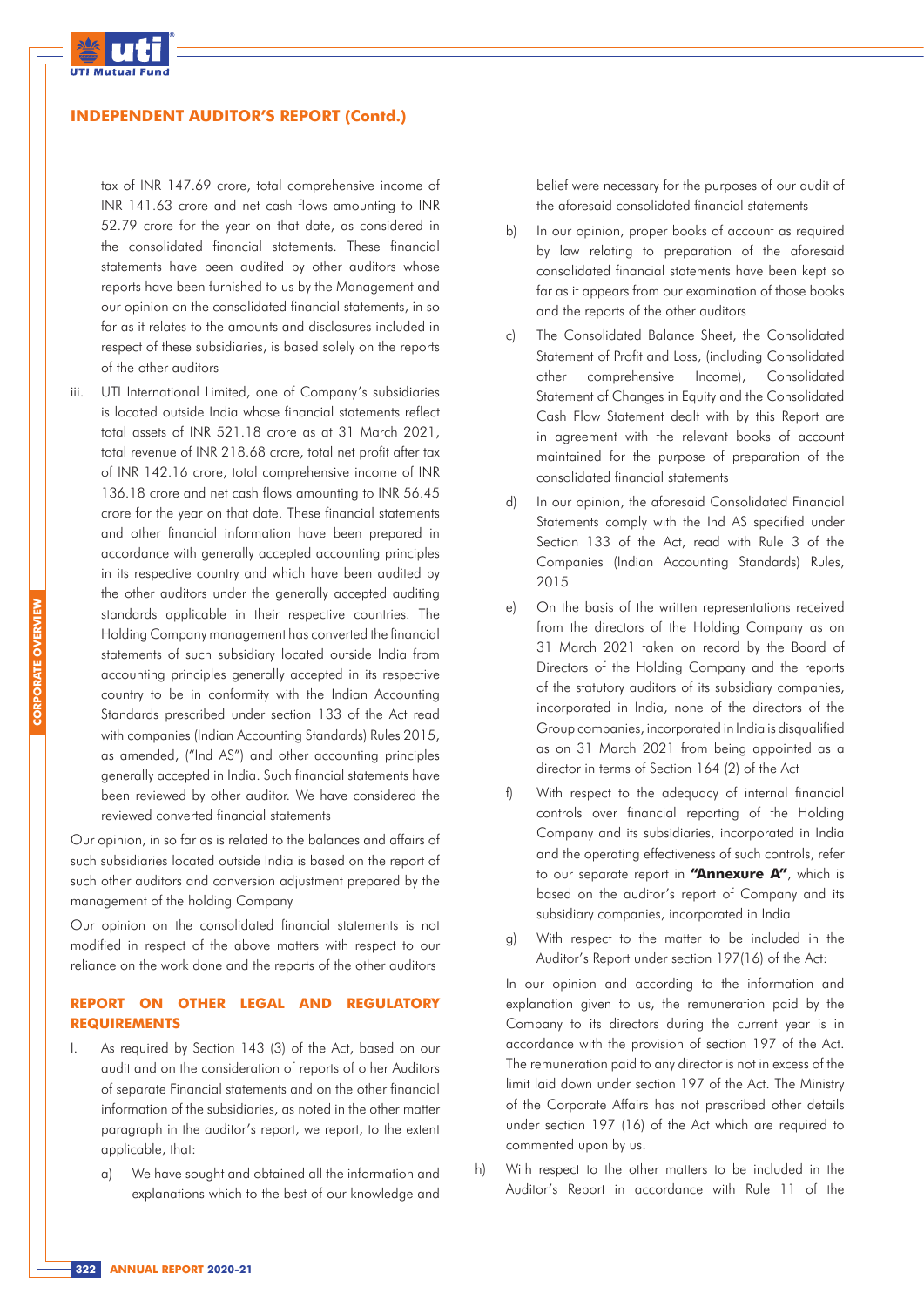Companies (Audit and Auditors) Rules, 2014, in our opinion and to the best of our information and according to the explanations given to us:

- i. The Consolidated financial statements disclosed the impact of pending litigations on its financial position in its Consolidated Financial Statements – Refer Note No. 31 to the Consolidated Financial Statements
- ii. The Group did not have any long-term contracts including derivative contracts for which there were any material foreseeable losses: and
- iii. There were no amounts which were required to be transferred, to the Investor Education and Protection Fund by the Holding Company and its subsidiary companies, incorporated in India

#### For **G. D. Apte & Co.**

Chartered Accountants Firm registration number: 100515W

### **C.M. Dixit**

Partner

Place : Mumbai Membership No: 017532 Date : April 28, 2021 UDIN : 21017532AAAAAD3080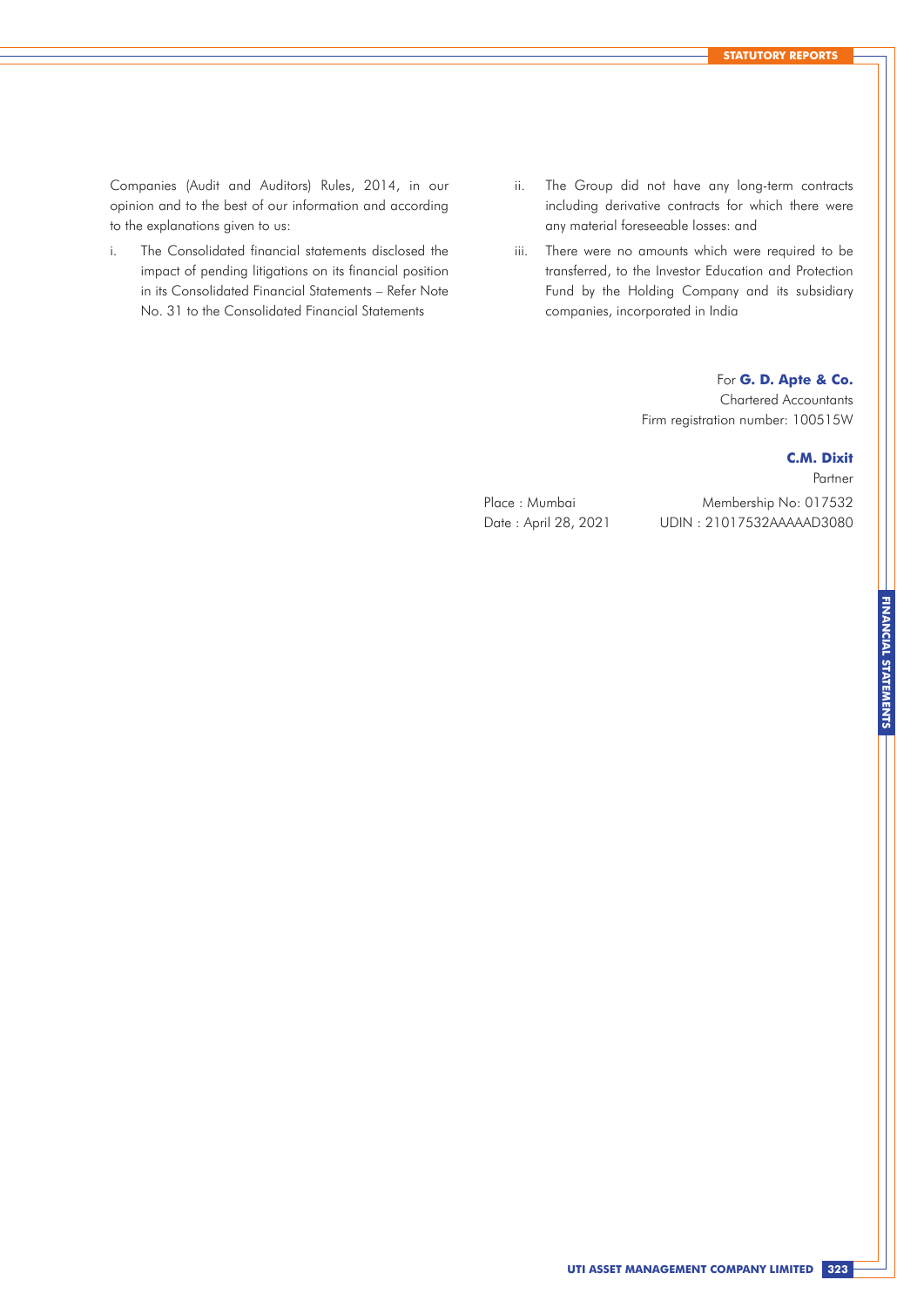

### **INDEPENDENT AUDITOR'S REPORT (Contd.)**

### **ANNEXURE - A THE INDEPENDENT AUDITOR'S REPORT ON THE CONSOLIDATED FINANCIAL STATEMENTS OF UTI ASSET MANAGEMENT COMPANY LIMITED**

**(Referred to in paragraph I(f) under the heading of "report on other legal and regulatory requirement" of our report on even date to the members UTI ASSET MANAGEMENT COMPANY LIMITED on the consolidated financial statements for the year ended 31 March 2021)**

#### **REPORT ON THE INTERNAL FINANCIAL CONTROLS UNDER CLAUSE (I) OF SUB-SECTION 3 OF SECTION 143 OF THE COMPANIES ACT, 2013 ("THE ACT")**

In conjunction with our audit of the consolidated financial statements of UTI Asset Management Company Limited ("Hereinafter referred to as "The Holding Company") as of 31 March 2021, we have audited the internal financial controls over financial reporting with reference to the financial statements of the Holding Company and its subsidiaries (the Holding Company and its subsidiaries together referred to as "the Group"), which are incorporated in India, as of that date.

### **MANAGEMENT'S RESPONSIBILITY FOR INTERNAL FINANCIAL CONTROLS**

The Respective board of Directors of the Holding Company, and its subsidiaries incorporated in India, are responsible for establishing and maintaining internal financial controls based on the internal control over financial reporting criteria established by the respective Company considering the essential components of internal control stated in the guidance note on Audit of Internal Financial Controls over Financial Reporting (the "Guidance Note")issued by the Institute of Chartered Accountants of India (ICAI). These responsibilities include the design, implementation and maintenance of adequate internal financial controls that were operating effectively for ensuring the orderly and efficient conduct of its business, including adherence to respective Company's policies, the safeguarding of its assets, the prevention and detection of frauds and errors, the accuracy and completeness of the accounting records, and the timely preparation of reliable financial information, as required under the Act.

#### **AUDITORS' RESPONSIBILITY**

Our responsibility is to express an opinion on the Holding Company's internal financial controls over financial reporting based on our audit. We conducted our audit in accordance with the Guidance Note and the Standards on Auditing, issued by ICAI and deemed to be prescribed under section 143(10) of the Companies Act, 2013, to the extent applicable to an audit of internal financial controls. Those Standards and the Guidance Note require that we comply with ethical requirements and plan and perform the audit to obtain reasonable assurance about whether adequate internal financial controls with reference to financial reporting was established and maintained and if such controls operated effectively in all material respects.

Our audit involves performing procedures to obtain audit evidence about the adequacy of the internal financial controls system with reference to financial reporting and their operating effectiveness. Our audit of internal financial controls with reference to financial reporting included obtaining an understanding of internal financial controls with reference to financial reporting, assessing the risk that a material weakness exists, and testing and evaluating the design and operating effectiveness of internal control based on the assessed risk. The procedures selected depend on the auditor's judgement, including the assessment of the risks of material misstatement of the consolidated financial statements, whether due to fraud or error.

We believe that the audit evidence we have obtained and the audit evidence obtained by the other auditors in terms of their reports referred to in the other matters paragraph below, is sufficient and appropriate to provide a basis for our audit opinion on the Group's internal financial controls system over financial reporting.

### **MEANING OF INTERNAL FINANCIAL CONTROLS WITH REFERENCE TO FINANCIAL STATEMENTS**

The Company's internal financial control with reference to financial reporting is a process designed to provide reasonable assurance regarding the reliability of financial reporting and the preparation of financial statements for external purposes in accordance with generally accepted accounting principles. A Company's internal financial control with reference to financial statements includes those policies and procedures that

- (1) Pertain to the maintenance of records that, in reasonable detail, accurately and fairly reflect the transactions and dispositions of the assets of the Company;
- (2) Provide reasonable assurance that transactions are recorded as necessary to permit preparation of financial statements in accordance with generally accepted accounting principles, and those receipts and expenditures of the Company are being made only in accordance with authorisations of management and directors of the Company; and
- (3) Provide reasonable assurance regarding prevention or timely detection of unauthorized acquisition, use, or disposition of the Company's assets that could have a material effect on the financial statements

#### **INHERENT LIMITATIONS OF INTERNAL FINANCIAL CONTROLS WITH REFERENCE TO STATEMENTS**

Because of the inherent limitations of internal financial controls over financial reporting, including the possibility of collusion or improper management override of controls, material misstatements due to error or fraud may occur and not be detected. Also, projections of any evaluation of the internal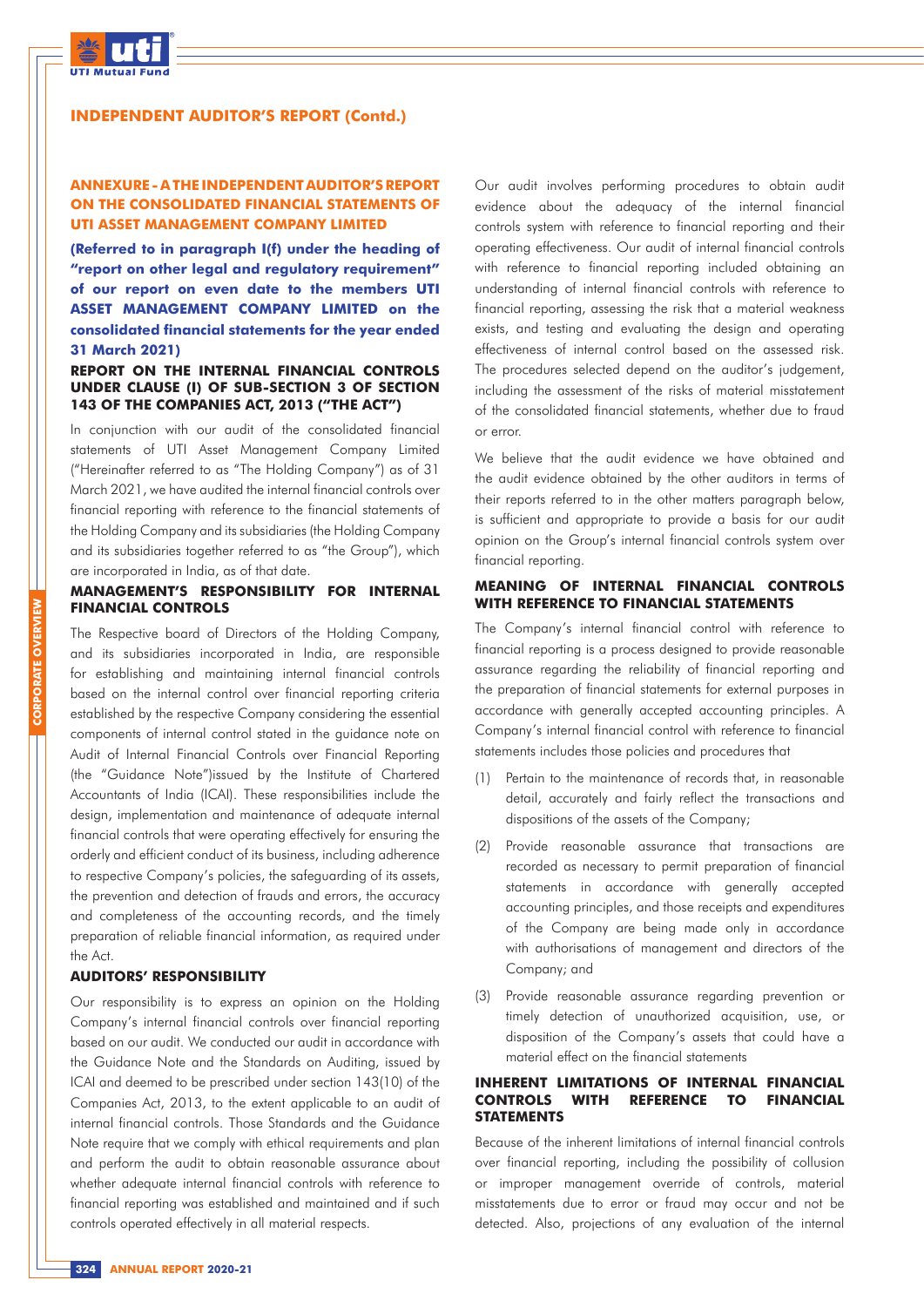#### **INDEPENDENT AUDITOR'S REPORT (Contd.)**

financial controls with reference to financial statements to future periods are subject to the risk that the internal financial control over financial reporting may become inadequate because of changes in conditions, or that the degree of compliance with the policies or procedures may deteriorate.

#### **OPINION**

In our opinion, the Holding Company, and its subsidiary companies, which are companies incorporated in India, have, maintained in all material respects, an adequate internal financial controls system over financial reporting and such internal financial controls over financial reporting were operating effectively as at 31 March 2021, based on the internal control over financial reporting criteria established by the Company considering the essential components of internal control stated

in the Guidance Note on Audit of Internal Financial Controls Over Financial Reporting issued by the Institute of Chartered Accountants of India. We have considered the matter described and reported above in determining the nature, timing and extent of audit tests applied in our audit of the 31 March 2021 consolidated financial statements of the Company.

#### **OTHER MATTERS**

Our aforesaid report under section 143(3)(i) of the Act on the adequacy and operating effectiveness of the internal financial controls over financial reporting insofar as it relates to its subsidiaries, which are companies incorporated in India, is based on the corresponding reports of the auditors of such companies.

Our opinion is not modified in respect of the above matter.

#### For **G. D. Apte & Co.**

Chartered Accountants Firm registration number: 100515W

### **C. M. Dixit**

Partner Place : Mumbai Membership No: 017532 Date : April 28, 2021 UDIN : 21017532AAAAAD3080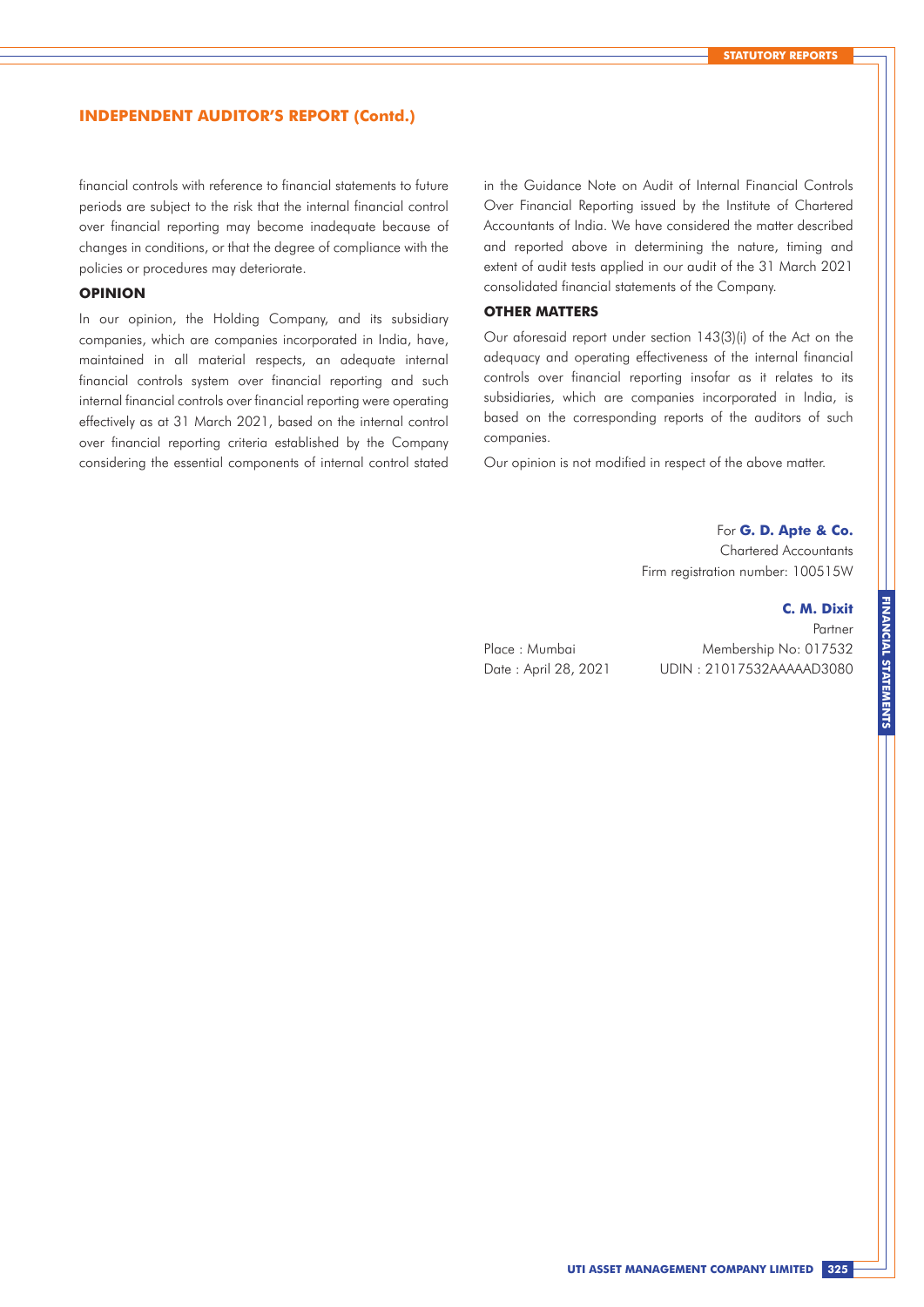

# **CONSOLIDATED BALANCE SHEET**

**AS AT 31 MARCH 2021**

|                                                                                                   |                    |                               | (INR in crore)         |
|---------------------------------------------------------------------------------------------------|--------------------|-------------------------------|------------------------|
| <b>Particulars</b>                                                                                | <b>Note</b><br>No. | As at<br><b>31 March 2021</b> | As at<br>31 March 2020 |
| <b>ASSETS</b>                                                                                     |                    |                               |                        |
| (1) Financial assets                                                                              |                    |                               |                        |
| (a) Cash and cash equivalents                                                                     | 3                  | 205.97                        | 119.25                 |
| (b) Receivable                                                                                    | 4                  |                               |                        |
| Trade receivables<br>(i)                                                                          |                    | 45.52                         | 45.61                  |
| (ii) Other receivables                                                                            |                    | 4.15                          | 9.74                   |
| (c) Loans                                                                                         | 5                  | 25.17                         | 37.91                  |
| (d) Investments                                                                                   | 6                  | 2,746.88                      | 2,355.75               |
| (e) Other Financial Assets                                                                        | 7                  | 189.07                        | 154.24                 |
| <b>TOTAL FINANCIAL ASSETS</b>                                                                     |                    | 3,216.76                      | 2,722.50               |
| (2) Non - financial assets                                                                        |                    |                               |                        |
| (a) Current tax assets (Net)                                                                      | 8                  | 58.17                         | 46.07                  |
| (b) Deferred tax assets (Net)                                                                     |                    |                               | ÷,                     |
| Investment property<br>(c)                                                                        | 9                  | 10.21                         | 10.73                  |
| (d) Property, plant and equipments                                                                | 10                 | 240.73                        | 250.39                 |
| Right of use assets<br>(e)                                                                        | 11                 | 97.68                         | 99.75                  |
| Capital work-in-progress<br>(f)                                                                   | 12                 | 4.35                          | 0.28                   |
| Intangible assets under development<br>(q)                                                        | 13                 | 0.78                          | 0.76                   |
| Other Intangible assets<br>(h)                                                                    | 14                 | 10.96                         | 11.80                  |
| Other non financial assets<br>(i)                                                                 | 15                 | 25.21                         | 23.00                  |
| <b>TOTAL NON FINANCIAL ASSETS</b>                                                                 |                    | 448.09                        | 442.78                 |
| <b>Total Assets</b>                                                                               |                    | 3,664.85                      | 3,165.28               |
| <b>II. LIABILITIES AND EQUITY</b>                                                                 |                    |                               |                        |
| <b>LIABILITIES</b>                                                                                |                    |                               |                        |
| (1) Financial liabilities                                                                         |                    |                               |                        |
| (a) Payables                                                                                      |                    |                               |                        |
| (I) Trade payable                                                                                 | 16                 |                               |                        |
| Total outstanding dues of micro enterprises and small enterprises<br>(i)                          |                    |                               |                        |
| Total outstanding dues of creditors other than micro enterprises<br>(ii)<br>and small enterprises |                    | 3.63                          | 1.42                   |
| (II) Other payable                                                                                |                    |                               |                        |
| Total outstanding dues of micro enterprises and small enterprises<br>(i)                          |                    | 0.62                          | 0.80                   |
| Total outstanding dues of creditors other than micro enterprises<br>(ii)<br>and small enterprises |                    | 89.08                         | 64.01                  |
| (b) Borrowings                                                                                    |                    |                               |                        |
| Other Financial Liabilities<br>(c)                                                                | 17                 | 171.48                        | 172.62                 |
| <b>TOTAL FINANCIAL LIABILITIES</b>                                                                |                    | 264.81                        | 238.85                 |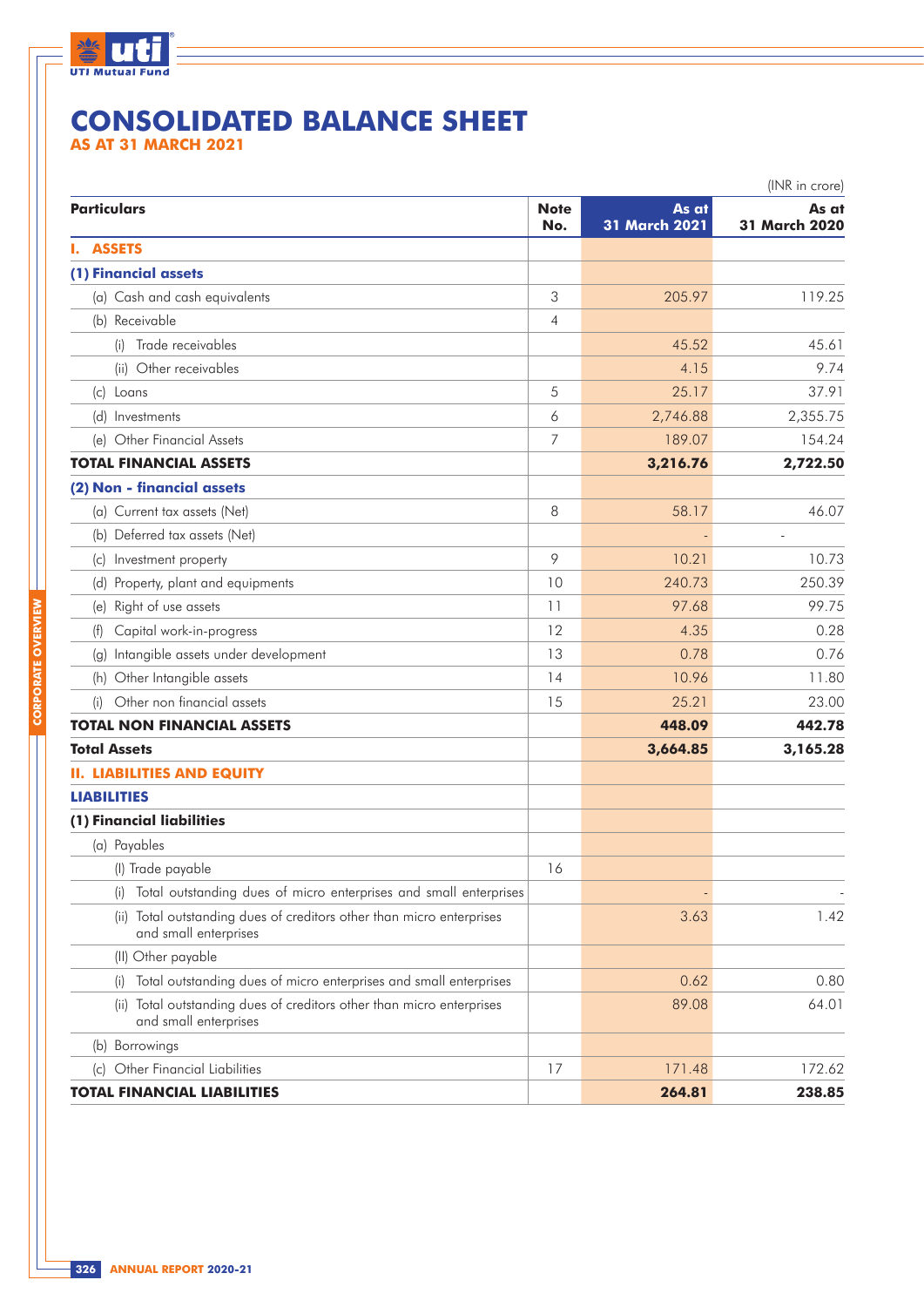### **CONSOLIDATED BALANCE SHEET AS AT 31 MARCH 2021 (Contd.)**

|                                                     |                    |                               | (INR in crore)         |
|-----------------------------------------------------|--------------------|-------------------------------|------------------------|
| <b>Particulars</b>                                  | <b>Note</b><br>No. | As at<br><b>31 March 2021</b> | As at<br>31 March 2020 |
| (2) Non-financial liabilities                       |                    |                               |                        |
| (a) Current tax liabilities (Net)                   | 18                 | 27.51                         | 4.49                   |
| (b) Provisions                                      | 19                 | 48.58                         | 83.09                  |
| Deferred tax liabilities (Net)<br>(c)               | 20                 | 73.30                         | 47.97                  |
| (d) Other non financial liabilities                 | 21                 | 13.68                         | 7.79                   |
| <b>TOTAL NON FINANCIAL LIABILITIES</b>              |                    | 163.07                        | 143.34                 |
| <b>EQUITY</b>                                       |                    |                               |                        |
| <b>Equity Share Capital</b>                         | 22                 | 126.79                        | 126.79                 |
| Other Equity                                        | 23                 | 3,099.06                      | 2,645.51               |
| <b>Equity attributable to owners of the Company</b> |                    | 3,225.85                      | 2,772.30               |
| Non-controlling interests                           |                    | 11.12                         | 10.79                  |
| <b>Total Equity</b>                                 |                    | 3,236.97                      | 2,783.09               |
| <b>TOTAL EQUITY AND LIABILITIES</b>                 |                    | 3,664.85                      | 3,165.28               |
| Summany of cignificant accounting policies          | ⌒                  |                               |                        |

Summary of significant accounting policies 2

The accompanying notes are an integral part of the financial statements.

As per our Report of even date<br>For **G.D. Apte & Co.** Chartered Accountants FRN: 100515W

MRN: 017532 Place: Mumbai Date: The 28 April 2021 **D K Mehrotra Imtaiyazur Rahman**<br>Non Executive Chairman **Interventional Chief Executive Officer** 8 (DIN: 00142711)

**CA C.M. Dixit Surojit Saha Arvind Patkar**

For and on behalf of the Board of Directors of UTI Asset Management Company Limited

Chief Executive Officer & Whole Time Director<br>(DIN: 01818725)

Company Secretary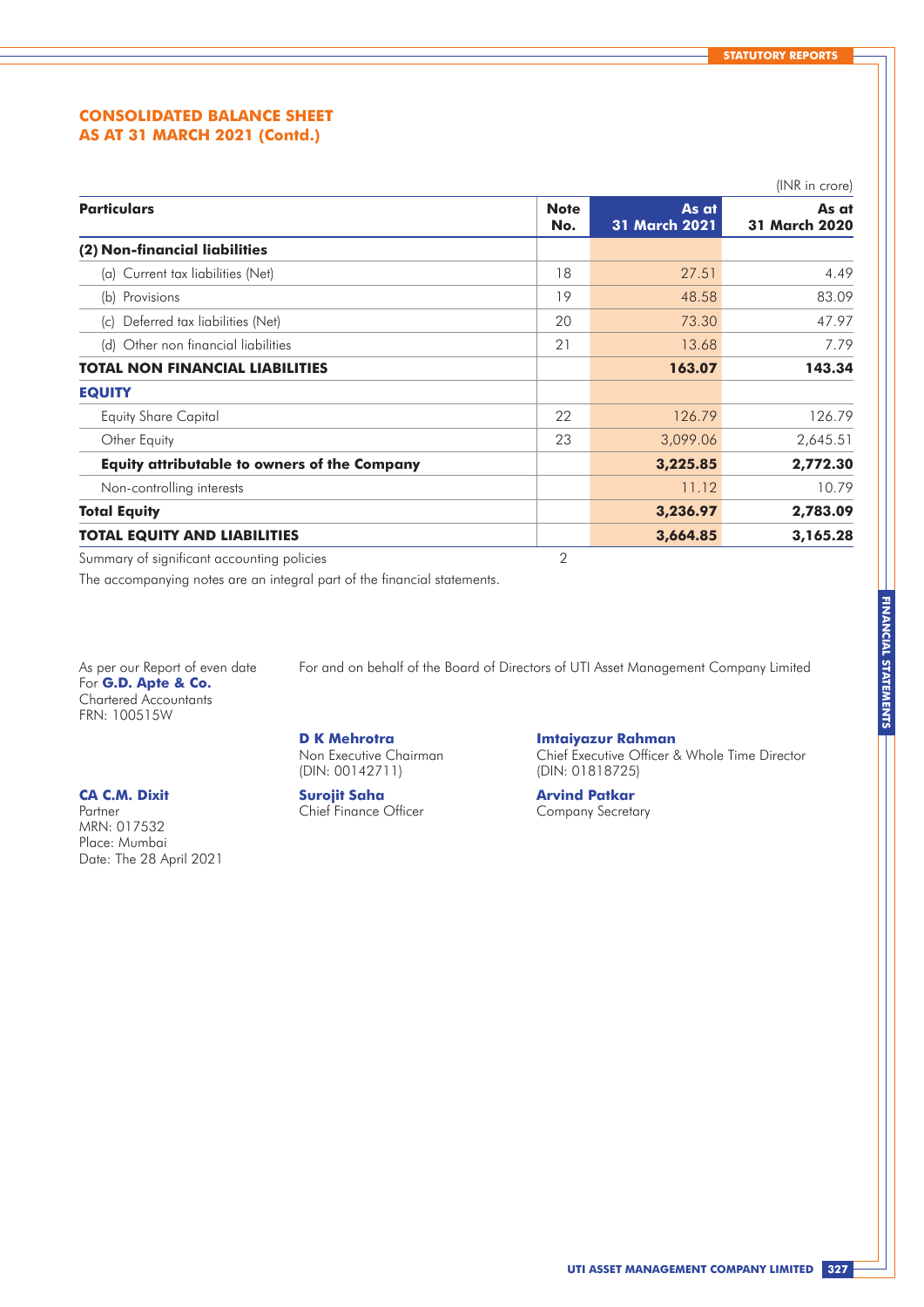

# **CONSOLIDATED STATEMENT OF PROFIT AND LOSS**

**FOR THE YEAR ENDED 31 MARCH 2021**

| <b>Particulars</b><br><b>Year Ended</b><br><b>Year Ended</b><br><b>Note</b><br><b>31 March 2021</b><br>31 March 2020<br>No.<br><b>INCOME</b><br><b>Revenue from operations</b><br>24<br>16.65<br>Interest Income<br>Dividend Income<br>0.32<br>Rental Income<br>10.26<br>279.90<br>Net Gain on Fair Value Changes<br>(8.66)<br>Sale of Services<br>806.55<br>787.89<br>Others - Net Gain/Loss on sale of Investments<br>54.84<br>50.18<br><b>Total Revenue from operations</b><br>1,168.52<br><b>Other income</b><br>30.11<br>25<br>35.93<br><b>Total Income</b><br>1,198.63<br>889.96<br><b>EXPENSES</b><br>26<br>2.96<br>2.91<br>Fees and Commission Expense<br><b>Finance Cost</b><br>27<br>8.06<br>379.48<br><b>Employee Benefit Expenses</b><br>28<br>Depreciation and amortisation expenses<br>29<br>35.78<br>33.59<br>Other Expenses<br>30<br>169.32<br>162.93<br>595.60<br>548.66<br><b>Total Expenses</b><br>341.30<br>Profit/(Loss) before exceptional items and tax<br>603.03<br><b>Exceptional Items</b><br>Gratuity provision withdrawn<br><b>Profit Before Tax</b><br>603.03<br>341.30<br><b>Tax expenses</b><br>Current Tax<br>83.18<br>Tax adjustments for the earlier years<br>0.01<br>0.47<br>Deferred Tax<br>25.66<br>(8.01)<br>(0.51)<br><b>MAT Credit entitlement</b><br>(0.15)<br>108.70<br><b>Total tax expenses</b><br><b>Profit for the year</b><br>494.33<br><b>Profit attributable to:</b><br>494.14<br><b>Owners of the Company</b><br>Non-controlling interests<br>0.19<br>3.46<br><b>Other Comprehensive Income</b><br>Items that will not be reclassified to profit & loss<br>(7.28)<br>(52.65)<br>(i)<br>A<br>Income Tax relating to items that will not be reclassified to profit and loss<br>0.02<br>(11.08)<br>(ii)<br>Items that will be reclassified to profit & loss<br>B<br>(i)<br>Income Tax relating to items that will be reclassified to profit and loss<br>(ii)<br>Total Other Comprehensive Income for the year<br>(7.26) |  | (INR in crore) |
|------------------------------------------------------------------------------------------------------------------------------------------------------------------------------------------------------------------------------------------------------------------------------------------------------------------------------------------------------------------------------------------------------------------------------------------------------------------------------------------------------------------------------------------------------------------------------------------------------------------------------------------------------------------------------------------------------------------------------------------------------------------------------------------------------------------------------------------------------------------------------------------------------------------------------------------------------------------------------------------------------------------------------------------------------------------------------------------------------------------------------------------------------------------------------------------------------------------------------------------------------------------------------------------------------------------------------------------------------------------------------------------------------------------------------------------------------------------------------------------------------------------------------------------------------------------------------------------------------------------------------------------------------------------------------------------------------------------------------------------------------------------------------------------------------------------------------------------------------------------------------------------------------------------------------------------------------------------------|--|----------------|
|                                                                                                                                                                                                                                                                                                                                                                                                                                                                                                                                                                                                                                                                                                                                                                                                                                                                                                                                                                                                                                                                                                                                                                                                                                                                                                                                                                                                                                                                                                                                                                                                                                                                                                                                                                                                                                                                                                                                                                        |  |                |
|                                                                                                                                                                                                                                                                                                                                                                                                                                                                                                                                                                                                                                                                                                                                                                                                                                                                                                                                                                                                                                                                                                                                                                                                                                                                                                                                                                                                                                                                                                                                                                                                                                                                                                                                                                                                                                                                                                                                                                        |  |                |
|                                                                                                                                                                                                                                                                                                                                                                                                                                                                                                                                                                                                                                                                                                                                                                                                                                                                                                                                                                                                                                                                                                                                                                                                                                                                                                                                                                                                                                                                                                                                                                                                                                                                                                                                                                                                                                                                                                                                                                        |  |                |
|                                                                                                                                                                                                                                                                                                                                                                                                                                                                                                                                                                                                                                                                                                                                                                                                                                                                                                                                                                                                                                                                                                                                                                                                                                                                                                                                                                                                                                                                                                                                                                                                                                                                                                                                                                                                                                                                                                                                                                        |  | 16.85          |
|                                                                                                                                                                                                                                                                                                                                                                                                                                                                                                                                                                                                                                                                                                                                                                                                                                                                                                                                                                                                                                                                                                                                                                                                                                                                                                                                                                                                                                                                                                                                                                                                                                                                                                                                                                                                                                                                                                                                                                        |  | 0.25           |
|                                                                                                                                                                                                                                                                                                                                                                                                                                                                                                                                                                                                                                                                                                                                                                                                                                                                                                                                                                                                                                                                                                                                                                                                                                                                                                                                                                                                                                                                                                                                                                                                                                                                                                                                                                                                                                                                                                                                                                        |  | 7.52           |
|                                                                                                                                                                                                                                                                                                                                                                                                                                                                                                                                                                                                                                                                                                                                                                                                                                                                                                                                                                                                                                                                                                                                                                                                                                                                                                                                                                                                                                                                                                                                                                                                                                                                                                                                                                                                                                                                                                                                                                        |  |                |
|                                                                                                                                                                                                                                                                                                                                                                                                                                                                                                                                                                                                                                                                                                                                                                                                                                                                                                                                                                                                                                                                                                                                                                                                                                                                                                                                                                                                                                                                                                                                                                                                                                                                                                                                                                                                                                                                                                                                                                        |  |                |
|                                                                                                                                                                                                                                                                                                                                                                                                                                                                                                                                                                                                                                                                                                                                                                                                                                                                                                                                                                                                                                                                                                                                                                                                                                                                                                                                                                                                                                                                                                                                                                                                                                                                                                                                                                                                                                                                                                                                                                        |  |                |
|                                                                                                                                                                                                                                                                                                                                                                                                                                                                                                                                                                                                                                                                                                                                                                                                                                                                                                                                                                                                                                                                                                                                                                                                                                                                                                                                                                                                                                                                                                                                                                                                                                                                                                                                                                                                                                                                                                                                                                        |  | 854.03         |
|                                                                                                                                                                                                                                                                                                                                                                                                                                                                                                                                                                                                                                                                                                                                                                                                                                                                                                                                                                                                                                                                                                                                                                                                                                                                                                                                                                                                                                                                                                                                                                                                                                                                                                                                                                                                                                                                                                                                                                        |  |                |
|                                                                                                                                                                                                                                                                                                                                                                                                                                                                                                                                                                                                                                                                                                                                                                                                                                                                                                                                                                                                                                                                                                                                                                                                                                                                                                                                                                                                                                                                                                                                                                                                                                                                                                                                                                                                                                                                                                                                                                        |  |                |
|                                                                                                                                                                                                                                                                                                                                                                                                                                                                                                                                                                                                                                                                                                                                                                                                                                                                                                                                                                                                                                                                                                                                                                                                                                                                                                                                                                                                                                                                                                                                                                                                                                                                                                                                                                                                                                                                                                                                                                        |  |                |
|                                                                                                                                                                                                                                                                                                                                                                                                                                                                                                                                                                                                                                                                                                                                                                                                                                                                                                                                                                                                                                                                                                                                                                                                                                                                                                                                                                                                                                                                                                                                                                                                                                                                                                                                                                                                                                                                                                                                                                        |  |                |
|                                                                                                                                                                                                                                                                                                                                                                                                                                                                                                                                                                                                                                                                                                                                                                                                                                                                                                                                                                                                                                                                                                                                                                                                                                                                                                                                                                                                                                                                                                                                                                                                                                                                                                                                                                                                                                                                                                                                                                        |  | 9.35           |
|                                                                                                                                                                                                                                                                                                                                                                                                                                                                                                                                                                                                                                                                                                                                                                                                                                                                                                                                                                                                                                                                                                                                                                                                                                                                                                                                                                                                                                                                                                                                                                                                                                                                                                                                                                                                                                                                                                                                                                        |  | 339.88         |
|                                                                                                                                                                                                                                                                                                                                                                                                                                                                                                                                                                                                                                                                                                                                                                                                                                                                                                                                                                                                                                                                                                                                                                                                                                                                                                                                                                                                                                                                                                                                                                                                                                                                                                                                                                                                                                                                                                                                                                        |  |                |
|                                                                                                                                                                                                                                                                                                                                                                                                                                                                                                                                                                                                                                                                                                                                                                                                                                                                                                                                                                                                                                                                                                                                                                                                                                                                                                                                                                                                                                                                                                                                                                                                                                                                                                                                                                                                                                                                                                                                                                        |  |                |
|                                                                                                                                                                                                                                                                                                                                                                                                                                                                                                                                                                                                                                                                                                                                                                                                                                                                                                                                                                                                                                                                                                                                                                                                                                                                                                                                                                                                                                                                                                                                                                                                                                                                                                                                                                                                                                                                                                                                                                        |  |                |
|                                                                                                                                                                                                                                                                                                                                                                                                                                                                                                                                                                                                                                                                                                                                                                                                                                                                                                                                                                                                                                                                                                                                                                                                                                                                                                                                                                                                                                                                                                                                                                                                                                                                                                                                                                                                                                                                                                                                                                        |  |                |
|                                                                                                                                                                                                                                                                                                                                                                                                                                                                                                                                                                                                                                                                                                                                                                                                                                                                                                                                                                                                                                                                                                                                                                                                                                                                                                                                                                                                                                                                                                                                                                                                                                                                                                                                                                                                                                                                                                                                                                        |  |                |
|                                                                                                                                                                                                                                                                                                                                                                                                                                                                                                                                                                                                                                                                                                                                                                                                                                                                                                                                                                                                                                                                                                                                                                                                                                                                                                                                                                                                                                                                                                                                                                                                                                                                                                                                                                                                                                                                                                                                                                        |  |                |
|                                                                                                                                                                                                                                                                                                                                                                                                                                                                                                                                                                                                                                                                                                                                                                                                                                                                                                                                                                                                                                                                                                                                                                                                                                                                                                                                                                                                                                                                                                                                                                                                                                                                                                                                                                                                                                                                                                                                                                        |  |                |
|                                                                                                                                                                                                                                                                                                                                                                                                                                                                                                                                                                                                                                                                                                                                                                                                                                                                                                                                                                                                                                                                                                                                                                                                                                                                                                                                                                                                                                                                                                                                                                                                                                                                                                                                                                                                                                                                                                                                                                        |  |                |
|                                                                                                                                                                                                                                                                                                                                                                                                                                                                                                                                                                                                                                                                                                                                                                                                                                                                                                                                                                                                                                                                                                                                                                                                                                                                                                                                                                                                                                                                                                                                                                                                                                                                                                                                                                                                                                                                                                                                                                        |  | 74.43          |
|                                                                                                                                                                                                                                                                                                                                                                                                                                                                                                                                                                                                                                                                                                                                                                                                                                                                                                                                                                                                                                                                                                                                                                                                                                                                                                                                                                                                                                                                                                                                                                                                                                                                                                                                                                                                                                                                                                                                                                        |  |                |
|                                                                                                                                                                                                                                                                                                                                                                                                                                                                                                                                                                                                                                                                                                                                                                                                                                                                                                                                                                                                                                                                                                                                                                                                                                                                                                                                                                                                                                                                                                                                                                                                                                                                                                                                                                                                                                                                                                                                                                        |  |                |
|                                                                                                                                                                                                                                                                                                                                                                                                                                                                                                                                                                                                                                                                                                                                                                                                                                                                                                                                                                                                                                                                                                                                                                                                                                                                                                                                                                                                                                                                                                                                                                                                                                                                                                                                                                                                                                                                                                                                                                        |  |                |
|                                                                                                                                                                                                                                                                                                                                                                                                                                                                                                                                                                                                                                                                                                                                                                                                                                                                                                                                                                                                                                                                                                                                                                                                                                                                                                                                                                                                                                                                                                                                                                                                                                                                                                                                                                                                                                                                                                                                                                        |  | 66.38          |
|                                                                                                                                                                                                                                                                                                                                                                                                                                                                                                                                                                                                                                                                                                                                                                                                                                                                                                                                                                                                                                                                                                                                                                                                                                                                                                                                                                                                                                                                                                                                                                                                                                                                                                                                                                                                                                                                                                                                                                        |  | 274.92         |
|                                                                                                                                                                                                                                                                                                                                                                                                                                                                                                                                                                                                                                                                                                                                                                                                                                                                                                                                                                                                                                                                                                                                                                                                                                                                                                                                                                                                                                                                                                                                                                                                                                                                                                                                                                                                                                                                                                                                                                        |  |                |
|                                                                                                                                                                                                                                                                                                                                                                                                                                                                                                                                                                                                                                                                                                                                                                                                                                                                                                                                                                                                                                                                                                                                                                                                                                                                                                                                                                                                                                                                                                                                                                                                                                                                                                                                                                                                                                                                                                                                                                        |  | 271.46         |
|                                                                                                                                                                                                                                                                                                                                                                                                                                                                                                                                                                                                                                                                                                                                                                                                                                                                                                                                                                                                                                                                                                                                                                                                                                                                                                                                                                                                                                                                                                                                                                                                                                                                                                                                                                                                                                                                                                                                                                        |  |                |
|                                                                                                                                                                                                                                                                                                                                                                                                                                                                                                                                                                                                                                                                                                                                                                                                                                                                                                                                                                                                                                                                                                                                                                                                                                                                                                                                                                                                                                                                                                                                                                                                                                                                                                                                                                                                                                                                                                                                                                        |  |                |
|                                                                                                                                                                                                                                                                                                                                                                                                                                                                                                                                                                                                                                                                                                                                                                                                                                                                                                                                                                                                                                                                                                                                                                                                                                                                                                                                                                                                                                                                                                                                                                                                                                                                                                                                                                                                                                                                                                                                                                        |  |                |
|                                                                                                                                                                                                                                                                                                                                                                                                                                                                                                                                                                                                                                                                                                                                                                                                                                                                                                                                                                                                                                                                                                                                                                                                                                                                                                                                                                                                                                                                                                                                                                                                                                                                                                                                                                                                                                                                                                                                                                        |  |                |
|                                                                                                                                                                                                                                                                                                                                                                                                                                                                                                                                                                                                                                                                                                                                                                                                                                                                                                                                                                                                                                                                                                                                                                                                                                                                                                                                                                                                                                                                                                                                                                                                                                                                                                                                                                                                                                                                                                                                                                        |  |                |
|                                                                                                                                                                                                                                                                                                                                                                                                                                                                                                                                                                                                                                                                                                                                                                                                                                                                                                                                                                                                                                                                                                                                                                                                                                                                                                                                                                                                                                                                                                                                                                                                                                                                                                                                                                                                                                                                                                                                                                        |  |                |
|                                                                                                                                                                                                                                                                                                                                                                                                                                                                                                                                                                                                                                                                                                                                                                                                                                                                                                                                                                                                                                                                                                                                                                                                                                                                                                                                                                                                                                                                                                                                                                                                                                                                                                                                                                                                                                                                                                                                                                        |  | (63.73)        |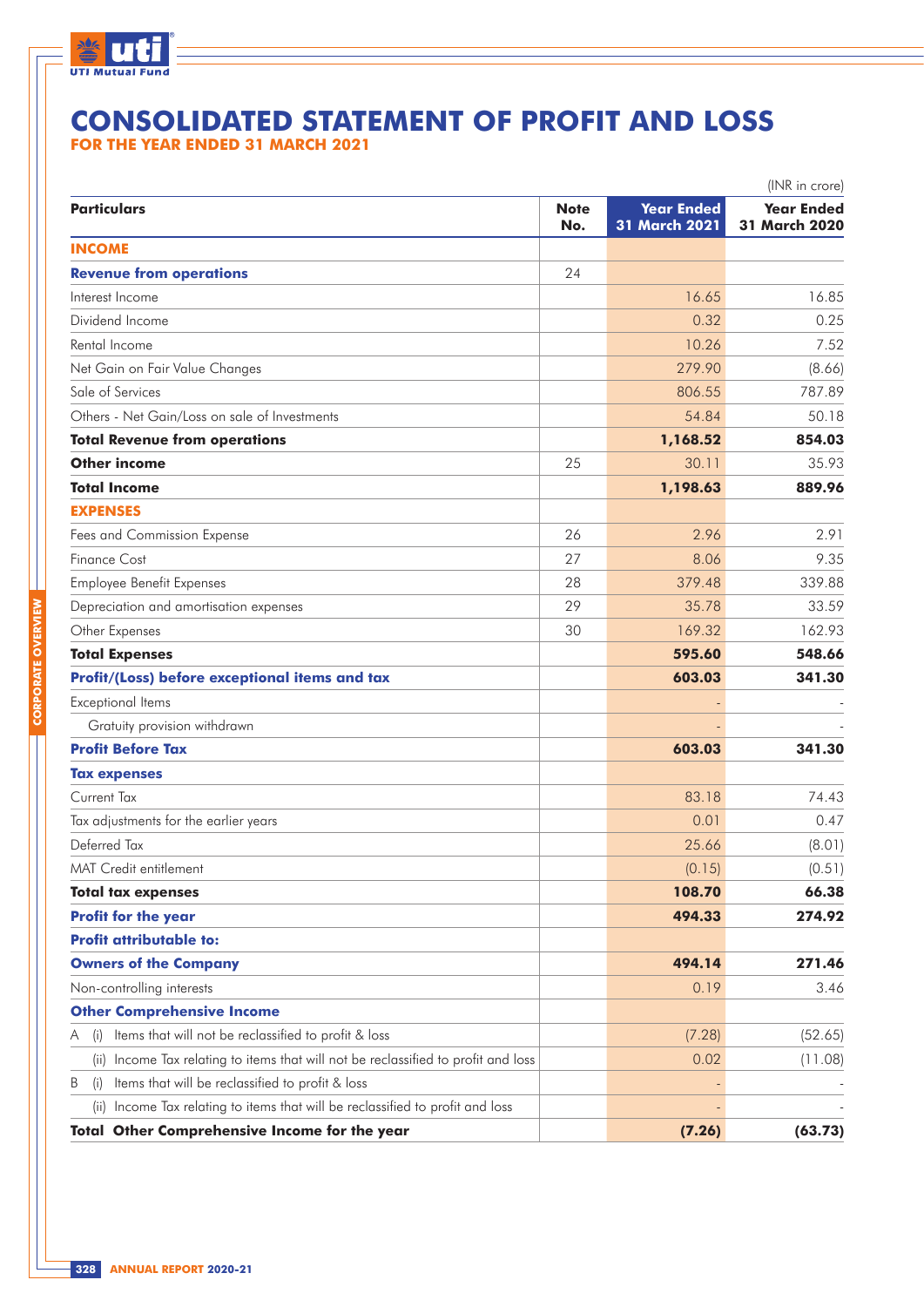### **CONSOLIDATED STATEMENT OF PROFIT AND LOSS FOR THE YEAR ENDED 31 MARCH 2021 (Contd.)**

|                                                            |                    |                                    | (INR in crore)                     |
|------------------------------------------------------------|--------------------|------------------------------------|------------------------------------|
| <b>Particulars</b>                                         | <b>Note</b><br>No. | <b>Year Ended</b><br>31 March 2021 | <b>Year Ended</b><br>31 March 2020 |
| <b>Profit for the year</b>                                 |                    |                                    |                                    |
| Other comprehensive income attributable to:                |                    |                                    |                                    |
| Owners of the Company                                      |                    | (7.26)                             | (63.73)                            |
| Non-controlling interests                                  |                    |                                    |                                    |
| Other comprehensive income for the year                    |                    |                                    |                                    |
| Total comprehensive income attributable to:                |                    |                                    |                                    |
| Owners of the Company                                      |                    | 486.88                             | 207.73                             |
| Non-controlling interests                                  |                    | 0.19                               | 3.46                               |
| Total comprehensive income for the year                    |                    | 487.07                             | 211.19                             |
| <b>Earning per Equity Share (for continuing operation)</b> |                    |                                    |                                    |
| [Nominal value of share INR 10 (31 March 2020 : INR 10)]   |                    |                                    |                                    |
| Basic (in INR)                                             |                    | 38.97                              | 21.41                              |
| Diluted (in INR)                                           |                    | 38.97                              | 21.41                              |
| 0.00 indicates amount less than INR 0.005 crore            |                    |                                    |                                    |
| Summary of significant accounting policies                 | 2                  |                                    |                                    |

The accompanying notes are an integral part of the financial statements.

For **G.D. Apte & Co.** Chartered Accountants FRN: 100515W

# As per our Report of even date For and on behalf of the Board of Directors of UTI Asset Management Company Limited

(DIN: 00142711)

MRN: 017532 Place: Mumbai Date: The 28 April 2021

**CA C.M. Dixit Surojit Saha Arvind Patkar** Partner Chief Finance Officer Company Secretary

**D K Mehrotra Imtaiyazur Rahman** Non Executive Chairman Chief Executive Officer & Whole Time Director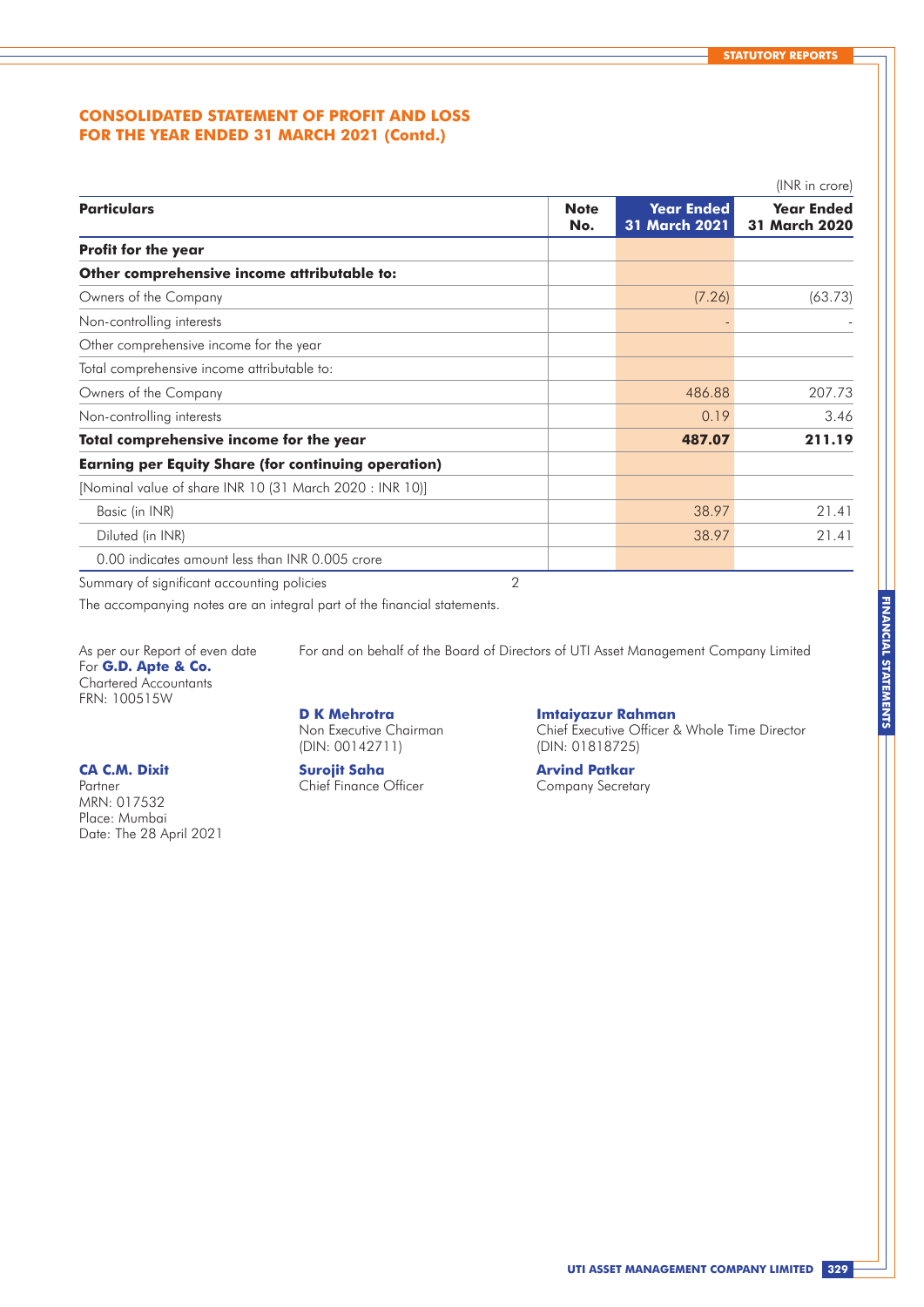

## **CONSOLIDATED CASH FLOW STATEMENT**

**FOR THE YEAR ENDED 31 MARCH 2021**

|                                                                              |                                           | (INR in crore)                     |
|------------------------------------------------------------------------------|-------------------------------------------|------------------------------------|
| <b>Particulars</b>                                                           | <b>Year Ended</b><br><b>31 March 2021</b> | <b>Year Ended</b><br>31 March 2020 |
| <b>INDIRECT METHOD CASH FLOW FROM OPERATING ACTIVITIES</b>                   |                                           |                                    |
| <b>Net Profit &amp; Loss Before Taxation</b>                                 | 603.03                                    | 341.30                             |
| Adjustment for                                                               |                                           |                                    |
| Depreciation                                                                 | 35.78                                     | 33.59                              |
| <b>Finance Cost</b>                                                          | 8.06                                      | 9.35                               |
| Interest Income                                                              | (16.65)                                   | (16.85)                            |
| Dividend Income                                                              | (0.32)                                    | (0.25)                             |
| Rental Income                                                                | (10.26)                                   | (7.52)                             |
| Expenses on the employee stock option scheme                                 | 30.52                                     | 10.50                              |
| Provision no longer required withdrawn (net)                                 | (1.52)                                    | 3.21                               |
| Amortisation of Other Financial Instrument                                   | 0.96                                      | 1.09                               |
| (Profit) / Loss on fair value changes                                        | (279.90)                                  | 8.66                               |
| (Profit) / Loss on Sale of Investment                                        | (54.84)                                   | (50.18)                            |
| (Profit) / Loss on Sale of Property, Plant and Equipments                    | 0.05                                      | (0.18)                             |
| <b>Operating Profit Before Working Capital Changes</b>                       | 314.91                                    | 332.72                             |
| <b>PROFIT/(LOSS) BEFORE EXCEPTIONAL ITEMS AND TAX</b>                        |                                           |                                    |
| (Increase)/ Decrease in Financial Assets Loans                               | 4.15                                      | (0.16)                             |
| (Increase)/ Decrease in other financial assets                               | 1.83                                      | (6.12)                             |
| (Increase)/ Decrease in Financial Assets Trade Receivable                    | 0.09                                      | (18.07)                            |
| (Increase)/ Decrease in Financial Assets Other Receivable                    | 5.59                                      | 26.44                              |
| (Increase)/ Decrease in other Non Financial Assets                           | (3.17)                                    | (0.72)                             |
| Increase/ (Decrease) in Financial Liabilities - Trade Payable                | 28.64                                     | (8.31)                             |
| Increase/ (Decrease) in Other Financial Liabilities                          | (1.87)                                    | 5.96                               |
| Increase/ (Decrease) in Non Financial Liabilites                             | (34.84)                                   | (67.69)                            |
| Increase/ (Decrease) in Other Non Financial Liabilities                      | 5.90                                      | (0.82)                             |
|                                                                              | 6.32                                      | (69.49)                            |
| <b>CASH GENERATED FROM OPERATIONS</b>                                        | 321.23                                    | 263.23                             |
| Less : Income Tax Paid                                                       | (72.13)                                   | (82.70)                            |
| <b>Net cash generated from Operating Activities</b>                          | 249.10                                    | 180.53                             |
| <b>CASH FLOW FROM INVESTING ACTIVITIES</b>                                   |                                           |                                    |
| (Purchase) / Sale of Property, Plant and Equipments/ other intangible assets | (42.12)                                   | (44.74)                            |
| (Increase)/ Decrease in Investments                                          | (427.79)                                  | (114.64)                           |
| Interest Income                                                              | 16.65                                     | 16.85                              |
| Rental Income                                                                | 10.26                                     | 7.52                               |
| Dividend Income                                                              | 0.32                                      | 0.25                               |
| Profit / (Loss) on Sale of Investment                                        | 334.74                                    | 41.54                              |
| Advance Given for IPO Expenses                                               | 8.60                                      | (8.60)                             |
| <b>Net cash generated from Investing Activities</b>                          | (99.34)                                   | (101.82)                           |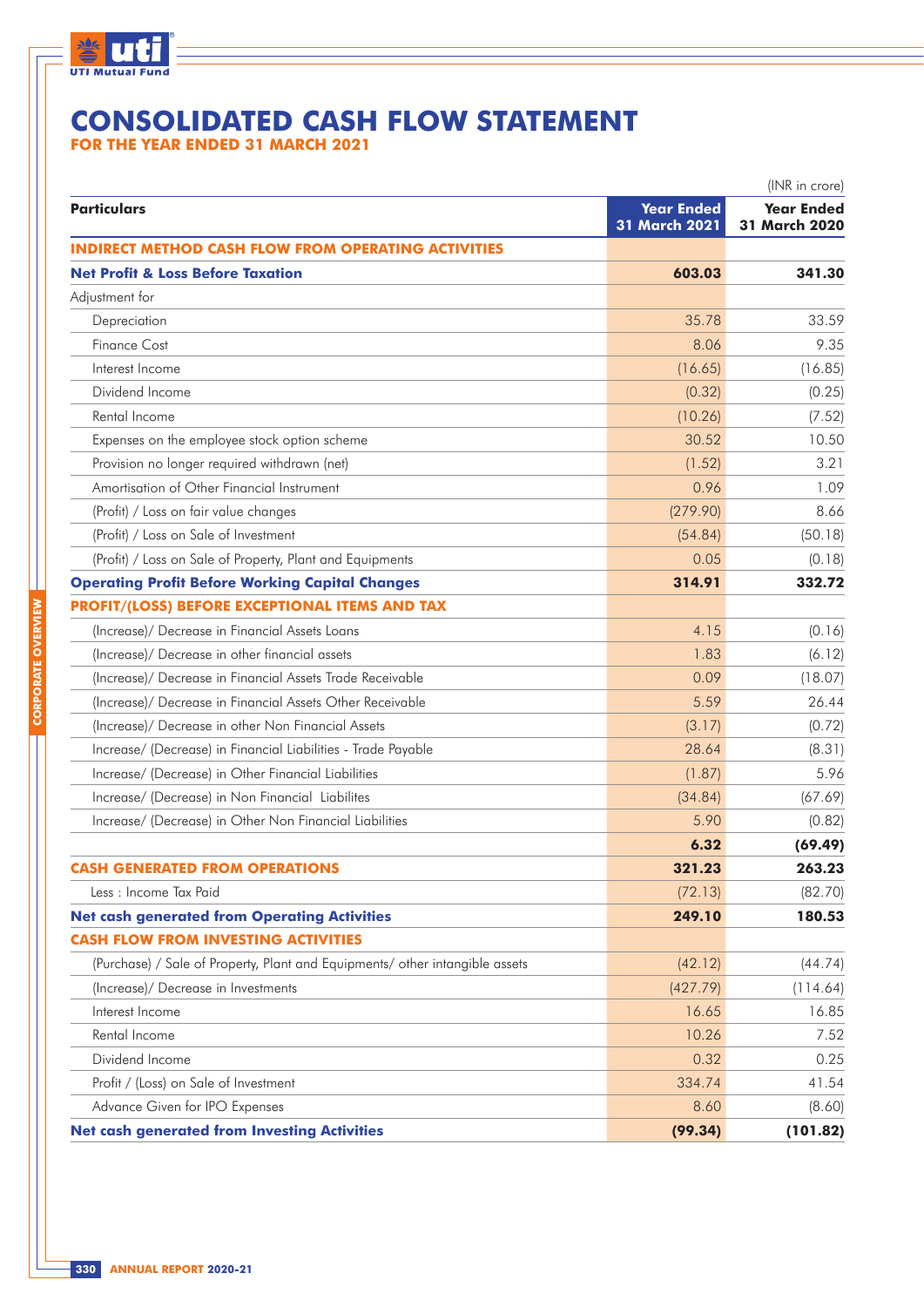### **CONSOLIDATED CASH FLOW STATEMENT FOR THE YEAR ENDED 31 MARCH 2021 (Contd.)**

|                                                        |                                           | (INR in crore)                            |
|--------------------------------------------------------|-------------------------------------------|-------------------------------------------|
| <b>Particulars</b>                                     | <b>Year Ended</b><br><b>31 March 2021</b> | <b>Year Ended</b><br><b>31 March 2020</b> |
| <b>CASH FLOW FROM FINANCING ACTIVITIES</b>             |                                           |                                           |
| Dividend Paid Previous year                            | (88.75)                                   | (63.39)                                   |
| Corporate Dividend Distribution Tax Paid Previous year |                                           | (5.84)                                    |
| Transfer from General Reserve                          | (4.00)                                    |                                           |
| Effect of foreign exchange fluctuations                | 28.89                                     | 7.45                                      |
| (Increase)/ Decrease in Non Controlling Interest       | (7.13)                                    | (26.41)                                   |
| (Increase)/ Decrease in lease liability                | 15.28                                     | 22.97                                     |
| Repayment of lease liability                           | (7.33)                                    | (18.42)                                   |
| <b>Net cash generated from Financing Activities</b>    | (63.04)                                   | (83.64)                                   |
| NET INCREASE/ (DECREASE) IN CASH AND CASH EQUIVALENT   | 86.72                                     | (4.93)                                    |
| <b>OPENING CASH AND CASH EQUIVALENTS</b>               | 119.25                                    | 124.18                                    |
| <b>Closing Cash and cash equivalents</b>               | 205.97                                    | 119.25                                    |
| <b>COMPONENTS OF CASH AND CASH EQUIVALENT</b>          |                                           |                                           |
| <b>Cash and cash equivalents</b>                       |                                           |                                           |
| Balances with banks:                                   |                                           |                                           |
| On current accounts                                    | 111.40                                    | 70.77                                     |
| Cash on hand                                           |                                           |                                           |
| <b>Other bank balances</b>                             |                                           |                                           |
| Deposits with Banks                                    | 94.57                                     | 48.48                                     |
|                                                        | 205.97                                    | 119.25                                    |

**Note:** Cash flow statement has been prepared under indirect method as set out in the Indian Accounting Standard 7 "Cash Flow Statements".

For **G.D. Apte & Co.** Chartered Accountants FRN: 100515W

**CA C.M. Dixit Surojit Saha Arvind Patkar** Partner **Chief Finance Officer** Company Secretary Company Secretary MRN: 017532 Place: Mumbai Date: The 28 April 2021

As per our Report of even date For and on behalf of the Board of Directors of UTI Asset Management Company Limited

**D K Mehrotra Imtaiyazur Rahman** (DIN: 00142711) (DIN: 01818725)

Non Executive Chairman Chief Executive Officer & Whole Time Director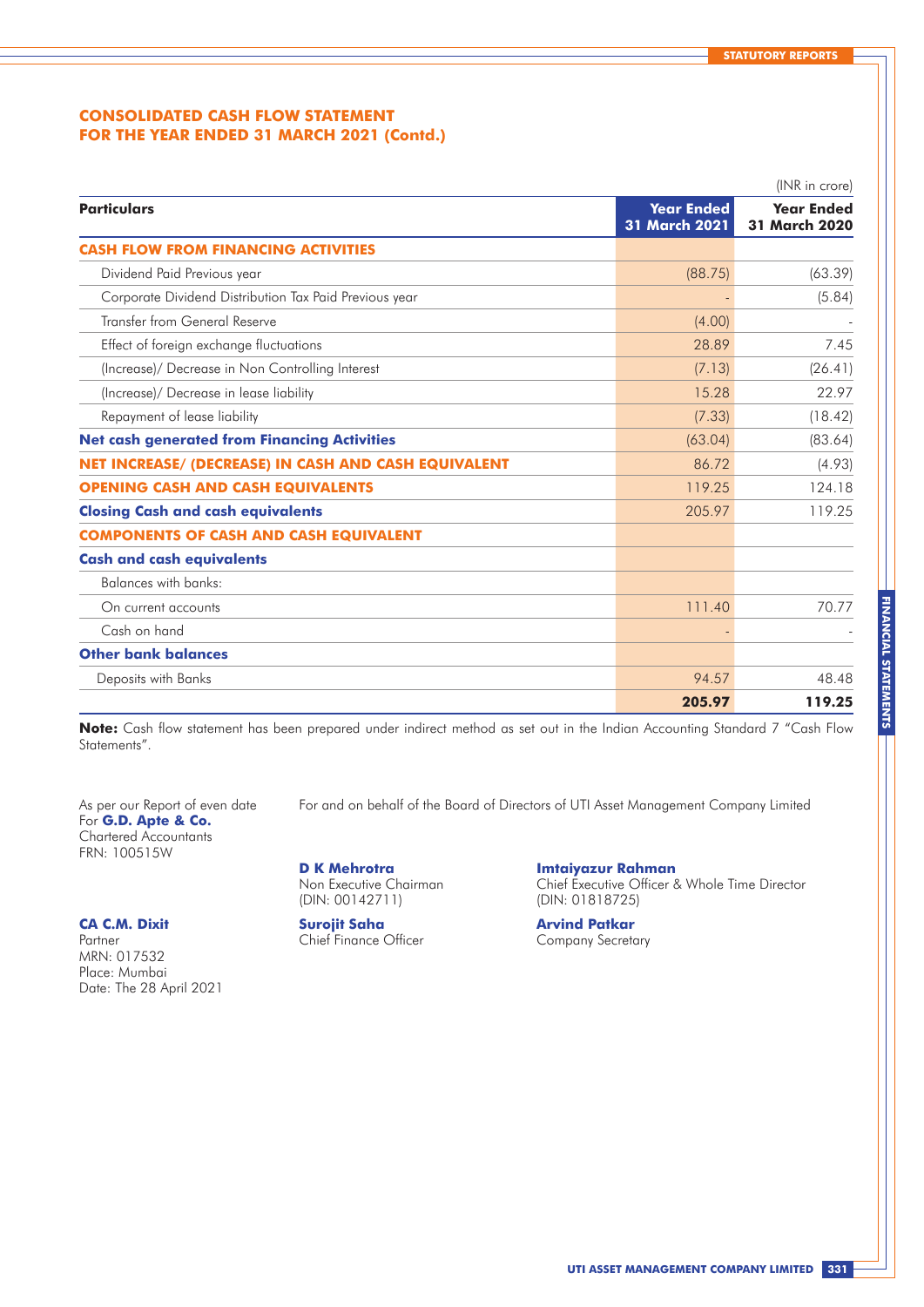

# **CONSOLIDATED STATEMENT OF CHANGES IN EQUITY**

| ļ                                                                                                                         |
|---------------------------------------------------------------------------------------------------------------------------|
|                                                                                                                           |
| г                                                                                                                         |
| I<br>Ī<br>ī                                                                                                               |
| L<br>֠                                                                                                                    |
| j                                                                                                                         |
| ׇ֚֡<br>Ì                                                                                                                  |
| I<br><b>STATE OF STATE OF STATE OF STATE OF STATE OF STATE OF STATE OF STATE OF STATE OF STATE OF STATE OF STATE OF S</b> |
|                                                                                                                           |
| i<br>ı                                                                                                                    |
| l<br>֠<br>I<br>$\overline{a}$                                                                                             |
|                                                                                                                           |

| INK In crore) | Balances at the end of the<br>reporting year i.e.<br>31 March 2021                 | 126.79      |
|---------------|------------------------------------------------------------------------------------|-------------|
|               | <b>Changes in equity share</b><br>capital during 01 April 2020<br>to 31 March 2021 |             |
|               | Balance at the end of the<br>reporting year i.e.<br>31 March 2020                  | 126.79      |
|               | 019-20<br>share<br>ξ<br>apital during the<br>hanges in eq                          |             |
|               | ن<br>-<br>the reporting year<br>01 April 2019<br>alance at the ber                 | ľ<br>)<br>J |

**CORPORATE OVERVIEW**

CORPORATE OVERVIEW

| Particulars                             | (01 April 2019)<br>Balance at the<br>the Reporting<br>beginning of<br>year | prior period<br>accounting<br>policy or<br>errors | Change in Balance at the<br>year (01 April<br>beginning of<br>the reporting<br>2019) | comprehensive<br>income for the<br><b>Total</b><br>year | Dividends   Transfer | retained<br>earnings<br>g | change<br>other<br>Any | Balance at<br>Reporting year<br>the end of the<br>(31 March<br>2020) | Figures at the<br>beginning of<br>the previous<br>Reporting yea<br>(01 April 2018 |
|-----------------------------------------|----------------------------------------------------------------------------|---------------------------------------------------|--------------------------------------------------------------------------------------|---------------------------------------------------------|----------------------|---------------------------|------------------------|----------------------------------------------------------------------|-----------------------------------------------------------------------------------|
| Reserves and Surplus                    |                                                                            |                                                   |                                                                                      |                                                         |                      |                           |                        |                                                                      |                                                                                   |
| i. General Reserve                      | 156.02                                                                     |                                                   | 156.02                                                                               |                                                         |                      |                           |                        | 156.02                                                               | 156.0                                                                             |
| ii. Security Premium Reserve            | 35.61                                                                      |                                                   | 35.61                                                                                |                                                         |                      |                           |                        | 35.61                                                                | 35.6                                                                              |
| iii. Share Option Outstanding Account   |                                                                            |                                                   |                                                                                      | 10.50                                                   |                      |                           |                        | 10.50                                                                |                                                                                   |
| iv. Retained Earnings                   | 2,264.45                                                                   |                                                   | 2,264.45                                                                             | 271.46                                                  | 69.23                |                           |                        | 2,466.68                                                             | 1,984.0                                                                           |
| v. Foreign Currency Translation Reserve | 8.60                                                                       |                                                   | 8.60                                                                                 | 7.45                                                    |                      |                           |                        | 16.05                                                                | $10.9^{\circ}$                                                                    |
| vi. Capital Redemption Reserve          | 0.45                                                                       |                                                   | 0.45                                                                                 |                                                         |                      |                           |                        | 0.45                                                                 | $rac{4}{\sqrt{2}}$                                                                |
|                                         | 2,465.13                                                                   |                                                   | 2,465.13                                                                             | 289.41                                                  | 69.23                |                           |                        | 2,685.31                                                             | 2,187.0                                                                           |
| Other Comprehensive Income              |                                                                            |                                                   |                                                                                      |                                                         |                      |                           |                        |                                                                      |                                                                                   |
| <b>Opening Balances</b>                 | 23.93                                                                      |                                                   | 23.93                                                                                | (63.73)                                                 |                      |                           |                        | (39.80)                                                              | 60.7                                                                              |
| Movement during the year                |                                                                            |                                                   |                                                                                      |                                                         |                      |                           |                        |                                                                      |                                                                                   |
|                                         | 23.93                                                                      |                                                   | 23.93                                                                                |                                                         |                      |                           |                        | (39.80)                                                              | 60.7                                                                              |
|                                         | 2,489.06                                                                   |                                                   | 2,489.06                                                                             | 289.41                                                  | 69.23                |                           |                        | 2,645.51                                                             | 2,247.7                                                                           |
|                                         |                                                                            |                                                   |                                                                                      |                                                         |                      |                           |                        |                                                                      |                                                                                   |

| A. EQUITY SHARE CAPITAL                                                 |                                                                                   |                                                                |                                                                                   |                                                         |                                      |                                             |                        |                                                                             | (INR in crore)                                                                      |
|-------------------------------------------------------------------------|-----------------------------------------------------------------------------------|----------------------------------------------------------------|-----------------------------------------------------------------------------------|---------------------------------------------------------|--------------------------------------|---------------------------------------------|------------------------|-----------------------------------------------------------------------------|-------------------------------------------------------------------------------------|
| Balance at the beginning of<br>the reporting year i.e.<br>01 April 2019 | capital during the 2<br>Changes in equity                                         | 2019-20<br>share                                               | Balance at the end of the<br>reporting year i.e.<br>31 March 2020                 |                                                         | capital during 01 April 2020         | Changes in equity share<br>to 31 March 2021 |                        | Balances at the end of the<br>reporting year i.e.<br>31 March 2021          |                                                                                     |
| 126.79                                                                  |                                                                                   |                                                                |                                                                                   | 26.79                                                   |                                      |                                             |                        |                                                                             | 126.79                                                                              |
| <b>B. OTHER EQUITY</b>                                                  |                                                                                   |                                                                |                                                                                   |                                                         |                                      |                                             |                        |                                                                             | (INR in crore)                                                                      |
| Particulars                                                             | (01 April 2019)<br><b>Balance at the</b><br>the Reporting<br>beginning of<br>year | prior period<br>accounting<br>Change in<br>policy or<br>errors | <b>Balance at the</b><br>year (01 April<br>the reporting<br>beginning of<br>2019) | comprehensive<br>income for the<br><b>Total</b><br>year | <b>Dividends</b>                     | earnings<br>retained<br>Transfer<br>g       | change<br>other<br>Any | Reporting year<br>the end of the<br><b>Balance at</b><br>(31 March<br>2020) | Reporting year<br>(01 April 2018)<br>Figures at the<br>beginning of<br>the previous |
| Reserves and Surplus                                                    |                                                                                   |                                                                |                                                                                   |                                                         |                                      |                                             |                        |                                                                             |                                                                                     |
| General Reserve                                                         | 156.02                                                                            |                                                                | 156.02                                                                            |                                                         |                                      |                                             | $\mathbf{I}$           | 156.02                                                                      | 156.02                                                                              |
| ii. Security Premium Reserve                                            | 35.61                                                                             | J.                                                             | 35.61                                                                             |                                                         |                                      | $\mathbf{L}$                                | $\mathbf{I}$           | 35.61                                                                       | 35.61                                                                               |
| iii. Share Option Outstanding Account                                   |                                                                                   |                                                                |                                                                                   | 10.50                                                   |                                      |                                             |                        | 10.50                                                                       |                                                                                     |
| iv. Retained Earnings                                                   | 2,264.45                                                                          |                                                                | 264.45<br>$\mathbf{C}$                                                            | 271.46                                                  | 23<br>69.                            | $\blacksquare$                              | $\blacksquare$         | 466.68<br>Ñ                                                                 | 1,984.03                                                                            |
| v. Foreign Currency Translation Reserve                                 | 8.60                                                                              |                                                                | 8.60                                                                              | 7.45                                                    |                                      | $\blacksquare$                              |                        | 16.05                                                                       | 10.92                                                                               |
| vi. Capital Redemption Reserve                                          | 0.45                                                                              | ٠                                                              | 0.45                                                                              |                                                         |                                      | ٠                                           | $\blacksquare$         | 0.45                                                                        | 0.45                                                                                |
|                                                                         | 2,465.13                                                                          | ٠                                                              | 2,465.13                                                                          | 289.41                                                  | 69.23                                | ٠                                           | ٠                      | 2,685.31                                                                    | 2,187.03                                                                            |
| Other Comprehensive Income                                              |                                                                                   |                                                                |                                                                                   |                                                         |                                      |                                             |                        |                                                                             |                                                                                     |
| Opening Balances                                                        | 23.93                                                                             |                                                                | 23.93                                                                             | (63.73)                                                 |                                      | $\blacksquare$                              |                        | (39.80)                                                                     | 60.71                                                                               |
| Movement during the year                                                |                                                                                   |                                                                |                                                                                   |                                                         |                                      | $\mathbf{I}$                                |                        |                                                                             |                                                                                     |
|                                                                         | 23.93                                                                             | ٠                                                              | 23.93                                                                             |                                                         | ٠                                    | ٠                                           | ٠                      | (39.80)                                                                     | 60.71                                                                               |
|                                                                         | 2,489.06                                                                          | p                                                              | 489.06<br>$\mathbf{a}$                                                            | 289.41                                                  | 69.23                                | ×                                           | ×                      | 2,645.51                                                                    | 2,247.74                                                                            |
| Particulars                                                             | (01 April 2020)<br>Balance at the<br>the Reporting<br>beginning of<br>year        | prior period<br>accounting<br>Change in<br>policy or<br>errors | <b>Balance at the</b><br>year (01 April<br>the reporting<br>beginning of<br>2020) | comprehensive<br>income for the<br><b>Total</b><br>year | <b>Dividends</b>                     | earnings<br>retained<br>Transfer<br>g       | change<br>other<br>Any | Reporting year<br>the end of the<br><b>Balance at</b><br>(31 March<br>2021) | Reporting year<br>(01 April 2019)<br>Figures at the<br>beginning of<br>the previous |
| Reserves and Surplus                                                    |                                                                                   |                                                                |                                                                                   |                                                         |                                      |                                             |                        |                                                                             |                                                                                     |
| General Reserve                                                         | 156.02                                                                            |                                                                | 156.02                                                                            |                                                         |                                      | (4.00)                                      |                        | 152.02                                                                      | 156.02                                                                              |
| ii. Security Premium Reserve                                            | 35.61                                                                             |                                                                | 35.61                                                                             |                                                         |                                      |                                             |                        | 35.61                                                                       | 35.61                                                                               |
| iii. Share Option Outstanding Account                                   | 10.50                                                                             |                                                                | 10.50                                                                             | 30.53                                                   |                                      |                                             |                        | 41.03                                                                       |                                                                                     |
| iv. Retained Earnings                                                   | 2,466.68                                                                          |                                                                | 466.68<br>$\sim$                                                                  | 494.14                                                  | 5<br>$\overline{ }$<br>$\frac{8}{8}$ | J.                                          |                        | 872.06<br>$\overline{\mathsf{C}}$                                           | 2,264.45                                                                            |
| v. Foreign Currency Translation Reserve                                 | 16.05                                                                             |                                                                | 16.05                                                                             | 28.89                                                   |                                      | $\blacksquare$                              |                        | 44.94                                                                       | 8.60                                                                                |
| vi. Capital Redemption Reserve                                          | $\frac{0.45}{2,685.31}$                                                           |                                                                | 0.45                                                                              |                                                         |                                      |                                             |                        | 0.45                                                                        | 0.45                                                                                |
| Other Comprehensive Income                                              |                                                                                   | ٠                                                              | 2,685.31                                                                          | 553.56                                                  | 88.75                                | (4.00)                                      | п                      | 3,146.12                                                                    | 2,465.13                                                                            |
| Opening Balances                                                        | (39.80)                                                                           |                                                                | (39.80)                                                                           |                                                         |                                      |                                             | $\mathbf{I}$           | (39.80)                                                                     | 23.93                                                                               |
| Movement during the year                                                |                                                                                   |                                                                |                                                                                   | (7.26)                                                  |                                      | $\blacksquare$                              | $\mathbf{I}$           | (7.26)                                                                      |                                                                                     |
|                                                                         | (39.80)                                                                           | ٠                                                              | (39.80)                                                                           |                                                         |                                      | ٠                                           | I,                     | (47.06)                                                                     | 23.93                                                                               |
|                                                                         | 2,645.51                                                                          | ×                                                              | 2,645.51                                                                          | 553.56                                                  | 88.75                                | (8.00)                                      | r                      | 3,099.06                                                                    | 2,489.06                                                                            |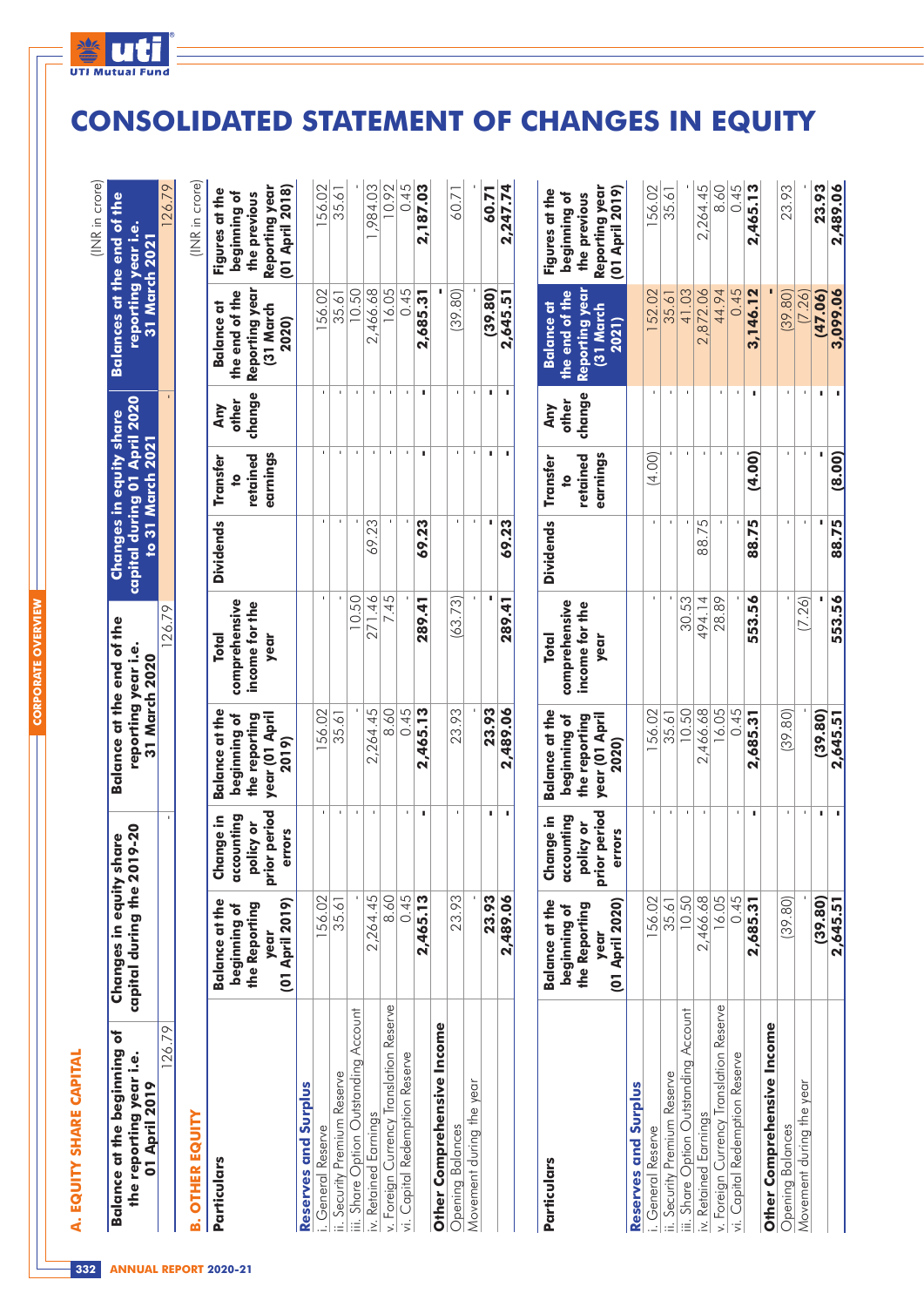#### **SIGNIFICANT ACCOUNTING POLICIES:**

### **1. Corporate Information & Proportion of ownership interest in subsidiaries included in consolidation UTI ASSET MANAGEMENT COMPANY LIMITED**

UTI Asset Management Company Limited (The Company) is a Public Limited Company domiciled in India, was incorporated on 14 November 2002 under the Companies Act, 1956 with the object to carry on activities of raising funds for and to render investment management services to schemes of UTI Mutual Fund and is registered with SEBI under the SEBI (Mutual Funds) Regulations, 1996. In terms of the Investment Management Agreement, UTI Trustee Company Private Limited ('the Trustee') has appointed the Company to manage the Mutual Fund. The registered office of the Company is located at UTI Tower, GN Block, Bandra Kurla Complex, Bandra (East), Mumbai 400051.

UTI Asset Management Company Limited is also undertaking portfolio management services to clients under Securities and Exchange Board of India (SEBI) (Portfolio Managers) Regulations, 1993 pursuant to a certificate granted by the SEBI. The said certificate is valid till it is suspended or cancelled by the Securities and Exchange Board of India.

The process of Initial Public Offer (IPO) of UTI Asset Management Company Limited has been completed successfully and the Company has been listed on the stock exchanges (National Stock Exchange and Bombay Stock Exchange) on 12 October 2020.

The Company has four wholly owned subsidiaries viz. UTI Venture Funds Management Company Private Limited, UTI International Limited, UTI Retirement Solutions Limited and UTI Capital Private Limited. The Company also have investment in India Infrastructure Development Fund (IIDF) and has treated this investment made in IIDF as subsidiary, as per requirement of Ind AS 110 "Consolidated Financial Statements".

### **PROPORTION OF OWNERSHIP INTEREST IN SUBSIDIARIES INCLUDED IN CONSOLIDATION**

| <b>Name of the Company</b>                              | Country<br>of                          | <b>Proportion</b><br>оf             |  |  |
|---------------------------------------------------------|----------------------------------------|-------------------------------------|--|--|
|                                                         | Incorpo-<br>ration                     | <b>Ownership</b><br><b>Interest</b> |  |  |
| UTI Venture Funds Management<br>Company Private Limited | India                                  | 100%                                |  |  |
| UTI International Limited                               | Guernsey,<br>Channel<br><b>Islands</b> | 100%                                |  |  |
| UTI Retirement Solutions Limited                        | India                                  | 100%                                |  |  |
| <b>UTI Capital Private Limited</b>                      | India                                  | 100%                                |  |  |

| <b>Name of the Company</b>                                                                                          | Country<br>of      | <b>Proportion</b><br>of      |  |  |
|---------------------------------------------------------------------------------------------------------------------|--------------------|------------------------------|--|--|
|                                                                                                                     | Incorpo-<br>ration | Ownership<br><b>Interest</b> |  |  |
| UTI International (Singapore)<br>Private. Limited. (subsidiary<br>of UTI International Limited,<br>Guernsey)        | Singapore          | 100%                         |  |  |
| UTI Investment Management<br>Company (Mauritius) Limited.<br>(subsidiary of UTI International<br>Limited, Guernsey) | Mauritius          | 100%                         |  |  |
| UTI Private Equity Limited (UTI<br>PEL) (Subsidiary of UTI Venture<br>Funds Management Company<br>Private Limited)  | Mauritius          | 100%                         |  |  |

### **UTI RETIREMENT SOLUTIONS LIMITED:**

UTI Retirement Solutions Limited is a wholly owned subsidiary of UTI Asset Management Company Limited. Incorporated on 14 December 2007 under Companies Act, 1956 The Company is formed to carry out the operation as pension fund manager under National Pension System and as directed by the Pension Fund Regulatory and Development Authority (PFRDA) and the Board of Trustees of the National Pension Trust set up under the National Trust Act 1882. And to undertake wholesale asset management as prescribed by the Government or PFRDA.

#### **UTI VENTURE FUNDS MANAGEMENT COMPANY PRIVATE LIMITED:**

UTI Venture Funds Management Company Private Limited Is a wholly owned subsidiary of UTI Asset Management Company Limited. The Company's business consists of managing Private Equity and Venture Funds. These Restated Consolidated Financial Statements relate to the Company and its wholly owned subsidiary, UTI Private Equity Limited, Mauritius (previously known as UTI Private Equity Advisors Limited, Mauritius) together referred to as the 'Group'.

#### **UTI INTERNATIONAL LIMITED:**

UTI International Limited (the 'Company' or 'UTI International') is a 100% subsidiary of UTI Asset Management Company Limited, a Company incorporated in India ('UTI AMC'). UTI International operates from its head office (HO) in Guernsey and its branch in London. UTI International has two wholly owned subsidiaries UTI Investment Management Company (Mauritius) Limited ('UTI Mauritius') in Mauritius and UTI International (Singapore) Private Limited ('UTI Singapore') in Singapore. The Company, UTI Mauritius and UTI Singapore collectively form the UTI International Group (the 'Group').

The Group is principally engaged in administration and marketing of the Mauritius domiciled offshore funds setup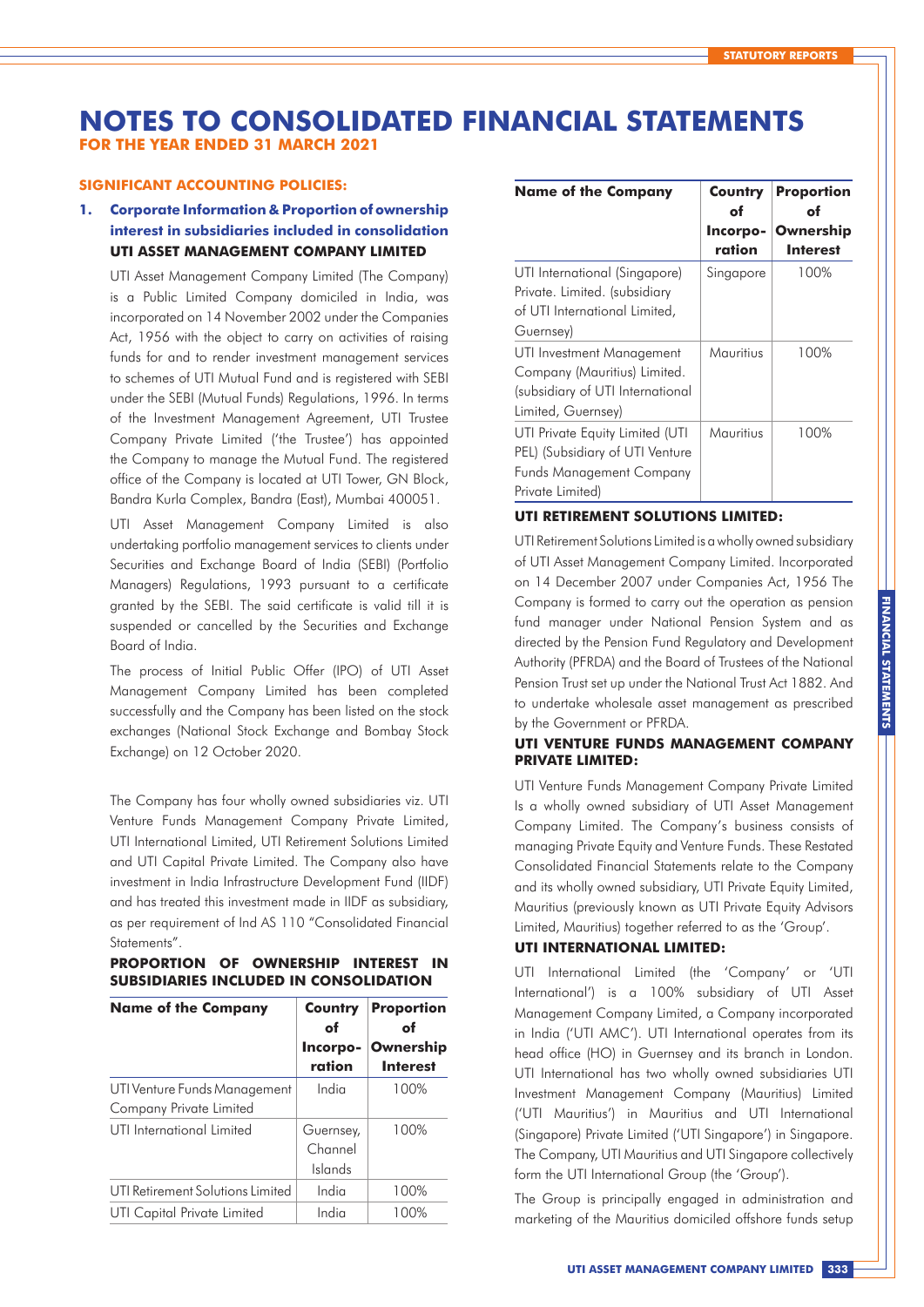

by the erstwhile Unit Trust of India ('UTI') or UTI AMC, marketing of the offshore funds and the domestic mutual fund schemes of UTI AMC in overseas markets and acting as Manager / Advisor to those entities investing in India through the Foreign Portfolio Investor ('FP'I) route / regime.

The Company is licensed by the Guernsey Financial Services Commission under the Protection of Investors (Bailiwick of Guernsey) Law, 1987 (the "POI Law") to carry on the restricted activities of promotion, subscription, registration, dealing, management, administration and advising in connection with Collective Investment Schemes and the restricted activities of promotion, subscription, dealing, management, administration, advising and custody in connection with General Securities and Derivatives.

#### **UTI CAPITAL PRIVATE LIMITED:**

UTI Capital Private Limited is a wholly owned subsidiary of UTI Asset Management Company Limited incorporated on 13 May 2011 under the then Companies Act, 1956 (now Companies Act, 2013). The Company's business consists of managing funds of India Infrastructure Development Fund (IIDF), UTI Structured Debt Opportunities Fund (SDOF) and providing advisory services to Pragati India Fund Limited (PIFL).

### **2.1 Preparation & Presentation of Financial Statements:**

#### **(A) STATEMENT OF COMPLIANCE**

The Group's Consolidated Financial Statement have been prepared in accordance with the provision of the Companies Act, 2013 and the Indian Accounting Standards (hereinafter referred to as the "Ind AS") as notified by Ministry of Corporate Affairs pursuant to section 133 of the Companies Act, 2013 read with rule 3 of the Companies (India Accounting Standards) Rules, 2015 and Companies (India Accounting Standards) Amendment Rules 2016 and other relevant provisions of the Act, as amended from time to time. In addition, the guidance notes/ announcements issued by the Institute of Chartered Accountants of India (ICAI) are also applied except where compliance with other statutory promulgations requires a different treatment.

#### **(B) BASIS OF MEASUREMENT**

The Group maintains accounts on accrual basis following the historical cost convention, except for certain financial instruments that are measured at fair value in accordance with Ind AS Net defined benefit (asset)/ Liability which are measured at Fair value of plan assets less present value of defined benefit obligations, And Equity settled share based Payments which are measured at Fair value as on the grant date.. The carrying value of all the items of property,

plant and equipment and investment property as on date of transition is considered as the deemed cost.

All assets and liabilities for which fair value is measured or disclosed in the Consolidated Financial Statement are categorised within the fair value hierarchy, described as follows, based on the degree to which the inputs to the fair value measurements are observable and the significance of the inputs to the fair value measurement in its entirety:

- Level 1 Inputs are quoted prices (unadjusted) in active markets for identical assets or liabilities
- Level 2 Inputs are other than quoted prices included within Level 1 that are observable for the asset or liability, either directly (i.e. as prices) or indirectly (i.e. derived from prices).
- Level 3 Inputs are not based on observable market data (unobservable inputs). Fair values are determined in whole or in part using a valuation model based on assumptions that are neither supported by prices from observable current market transactions in the same instrument nor are they based on available market data.

### **(C) PRESENTATION OF FINANCIAL STATEMENTS**

The Balance Sheet and the Statement of Profit and Loss are prepared and presented in the format prescribed in the Schedule III to the Companies Act, 2013 ("the Act"). The statement of cash flows has been prepared and presented as per the requirements of Ind AS 7 "Statement of Cash flows". The disclosure requirements with respect to items in the Balance Sheet and Statement of Profit and Loss, as prescribed in the Schedule III to the Act, are presented by way of notes forming part of the Consolidated Financial Statement.

Indian Rupee (INR) is the Company's functional currency and the currency of the primary economic environment in which the Company operates. Accordingly, the management has determined that Consolidated Financial Statement are presented in Indian Rupees (INR). All amounts have been rounded off to the nearest crore up to two decimal places unless otherwise indicated. Per share data are presented in Indian Rupees to two decimals places.

#### **Basis of Consolidation**

(i) The Consolidated Financial Statement incorporate the financial statements of the Parent Company and its subsidiaries. For this purpose, an entity which is, directly or indirectly, controlled by the Parent Company is treated as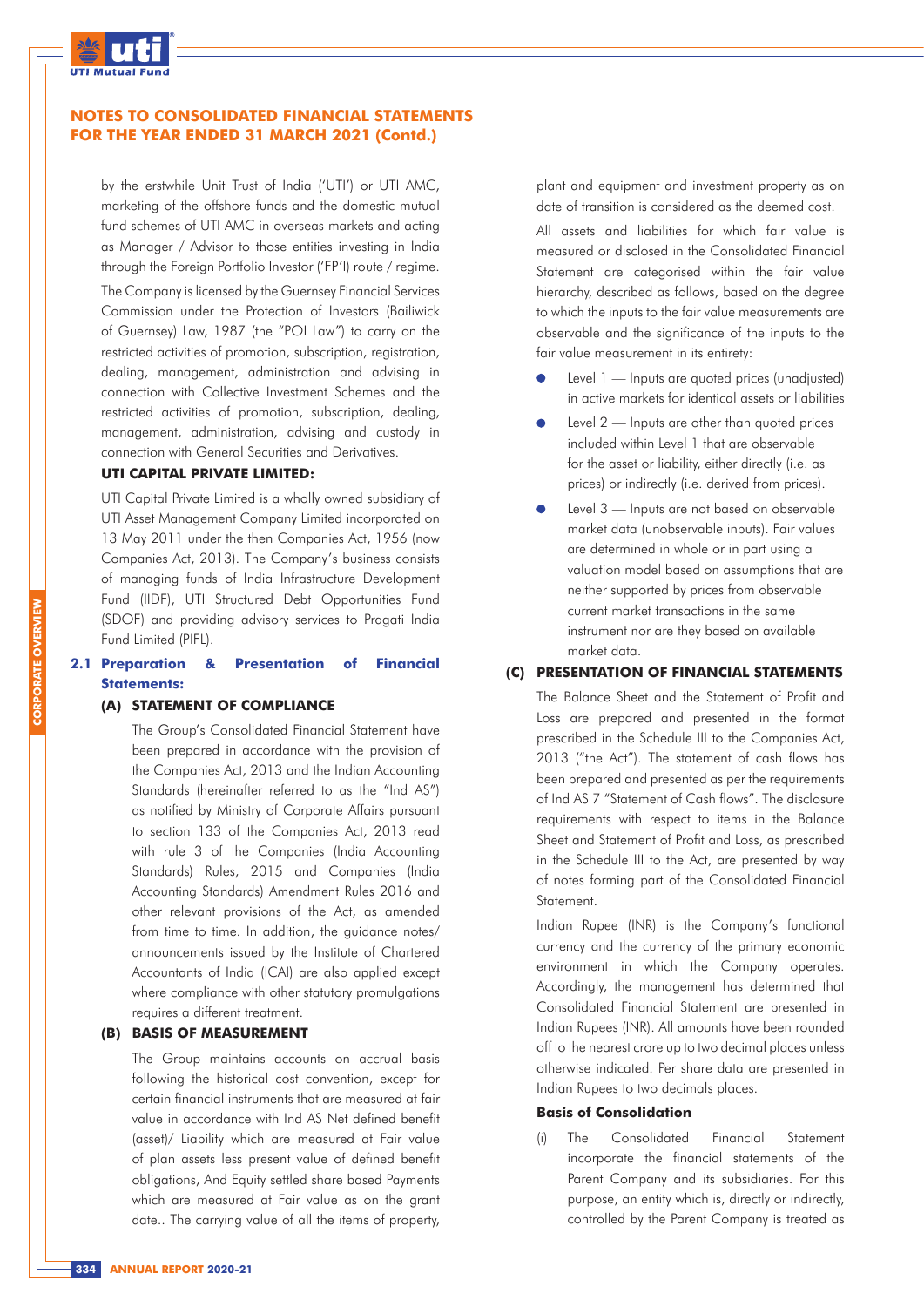subsidiary. The Parent Company together with its subsidiaries constitute the Group. Control exists when the Parent Company, directly or indirectly, has power over the investee, is exposed to variable returns from its involvement with the investee and has the ability to use its power to affect its returns.

- (ii) Consolidation of a subsidiary begins when the Parent Company, directly or indirectly, obtains control over the subsidiary and ceases when the Parent Company, directly or indirectly, loses control of the subsidiary. Income and expenses of a subsidiary acquired or disposed of during the year are included in the consolidated Statement of Profit and Loss from the date the Parent Company, directly or indirectly, gains control until the date when the Parent Company, directly or indirectly, ceases to control the subsidiary.
- (iii) The Consolidated Financial Statement of the Group companies financial statements of the Parent Company and its subsidiaries lineby-line by adding together the like items of assets, liabilities, income and expenses. All intra-group assets, liabilities, income, expenses and unrealised profits / losses on intra-group transactions are eliminated on consolidation. The accounting policies of subsidiaries have been harmonised to ensure the consistency with the policies adopted by the Parent Company. The Consolidated Financial Statement have been presented to the extent possible, in the same manner as Parent Company's standalone financial statements.

Profit or loss and each component of other comprehensive income are attributed to the owners of the Parent Company and to the non-controlling interests and have been shown separately in the Consolidated Financial Statements.

- (iv) Non-controlling interest represents that part of the total comprehensive income and net assets of subsidiaries attributable to interests which are not owned, directly or indirectly, by the Parent Company.
- (v) The gains / losses in respect of part divestment/ dilution of stake in subsidiary companies not resulting in ceding of control, are recognised directly in other equity attributable to the owners of the Parent Company.
- (vi) The gains/losses in respect of divestment of stake resulting in ceding of control in subsidiary

companies are recognised in the Statement of Profit and Loss. The investment representing the interest retained in a former subsidiary, if any, is initially recognised at its fair value with the corresponding effect recognised in the Statement of Profit and Loss as on the date the control is ceded. Such retained interest is subsequently accounted as an associate or a joint venture or a financial asset.

(vii) On consolidation, assets and liabilities relating to the non-integral foreign operations are translated at the exchange rate prevailing on the balance sheet date. Revenue and expenses are translated at the average rates prevailing in the period. Exchange differences arising out of these translations are included in the Balance sheet under Reserves and Surplus under the nomenclature "Foreign Currency Translation Reserve on Consolidation".

> In Case of UTI International Management Company Private Limited, Where the Company holds management shares in underlying offshore funds (The UTI India Fund Limited ('India Fund'), The India Pharma Fund Limited ('Pharma Fund'), The India Debt Opportunities Fund Limited (IDOF) (IDOF now stands redeemed as of March 19, 2019), UTI Rainbow Fund Limited ('Rainbow Fund'), Shinsei UTI India Fund (Mauritius) Limited ('Shinsei Fund'), Wealth Creator Funds 1 to 6 ('Wealth Creator Funds') and UTI Spectrum Fund Limited). It has the power over relevant activities of the investee entities but does not have exposure or rights to variable returns from these, as such these entities are not consolidated in these Consolidated Financial Statements.

> In case of UTI Venture Funds Limited, the Company has a wholly owned subsidiary, UTI Private Equity Limited, Mauritius. The subsidiary Company is a holder of 100 management shares having a face value of USD 1 each in the offshore pooling vehicle of Fund II viz Ascent India Limited. In addition to the management shares, Ascent India Limited has issued Class A and B Participating Shares at the face value of USD 100 each. The management shares do not carry any economic interest in the form of dividends, are not be redeemable but carry voting rights in the investment Company. Only the Participating shares carry the beneficial interest in the investment Company, are redeemable, entitled to dividends but are not entitled to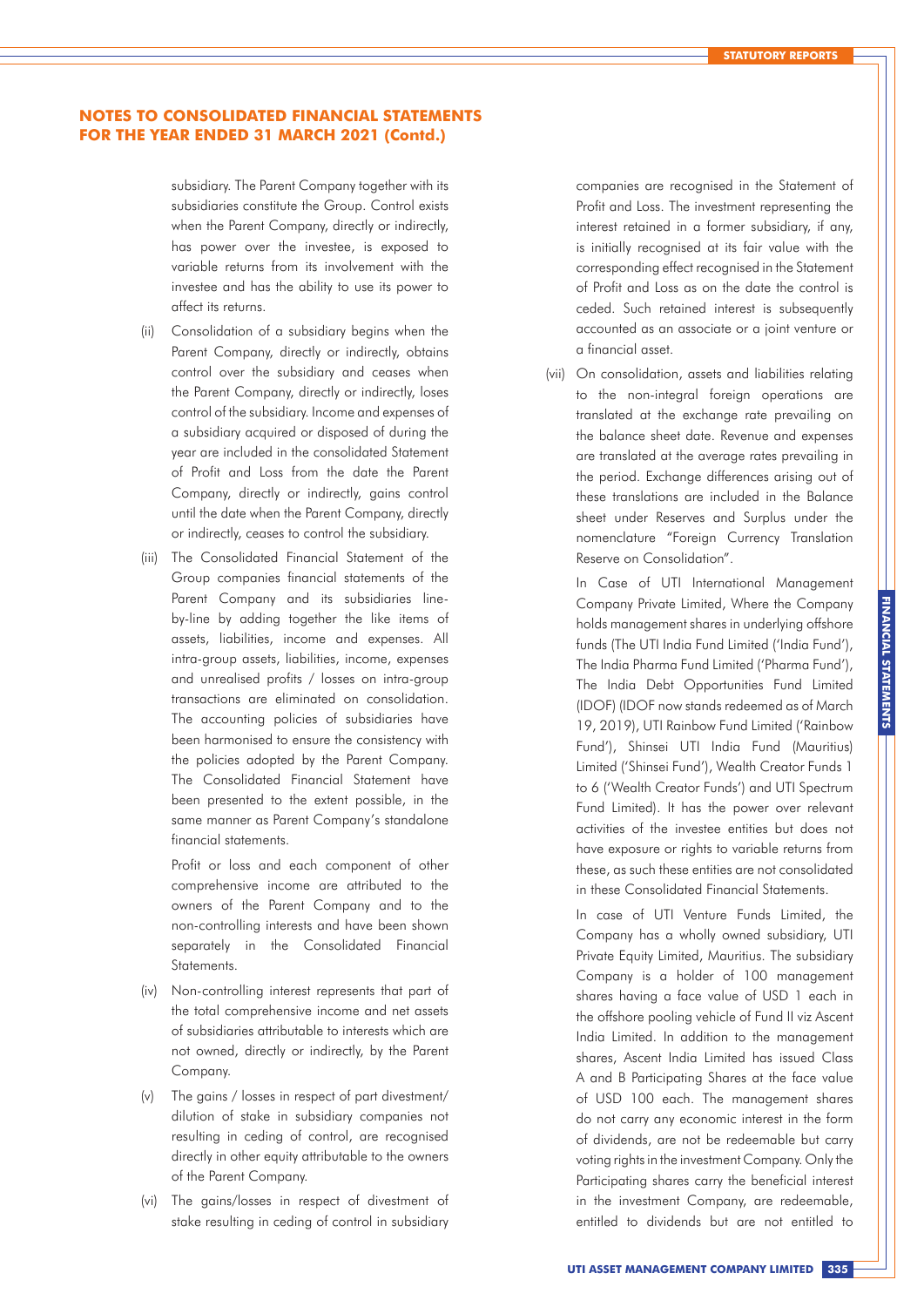

voting rights in the investment Company. Upon liquidation of the investment Company, the management shareholders are entitled to receive their nominal capital only, subject to a maximum of USD 100. The management is of the opinion that since the management shares of the Company in Ascent India Limited do not have any economic benefits, consolidation of the financial statements of Ascent India Limited with UTI Private Equity Limited as per Ind AS 110 will not be appropriate. Accordingly, the financial statements of Ascent India Limited have been excluded from consolidation.

#### **2.2 Use of Estimates & Judgments:**

#### **A KEY SOURCES OF ESTIMATION:**

The preparation of the Financial Information in accordance with Ind AS requires use of judgments, estimates and assumptions that affect the application of accounting policies and the reported amounts of assets, liabilities, income and expenses. The actual results may differ from these estimates.

Estimates and underlying assumptions are reviewed on an ongoing basis. Revision to accounting estimates are recognised prospectively. Assumptions and estimation uncertainties that have a significant risk of resulting in a material adjustment are as follows:

### **Useful lives of property, plant and equipment**

The Group estimates the useful lives of property, plant and equipment based on the period over which the assets are expected to be available for use. The estimation of the useful lives of property, plant and equipment is based on collective assessment of industry practice, internal technical evaluation and on the historical experience with similar assets. It is possible, however, that future results from operations could be materially affected by changes in estimates brought about by changes in factors mentioned above. The amounts and timing of recorded expenses for any period would be affected by changes in these factors and circumstances. The estimated useful lives are reviewed periodically and are updated if expectations differ from previous estimates due to physical wear and tear, technical or commercial obsolescence and legal or other limits on the use of the assets.

#### **Useful life Intangible assets**

The useful life is based on a reasonable estimate.

#### **Future obligations in respect of retirement benefit plans**

The obligation arising from defined benefit plan is determined on the basis of actuarial assumptions. Key actuarial assumptions include discount rate, trends in salary escalation, actuarial rates and life expectancy. The discount rate is determined by reference to market yields at the end of the reporting period on government bonds. The period to maturity of the underlying bonds correspond to the probable maturity of the post-employment benefit obligations. Due to complexities involved in the valuation and its long term nature, defined benefit obligation is sensitive to changes in these assumptions. All assumptions are reviewed at each reporting period.

#### **Provision for income tax**

Provision for income taxes is the estimated amount that the Group expects to pay in income taxes for the current year. The amount of this provision is derived by adjusting the reported net income of the Group with a variety of permanent differences and temporary differences.

#### **Measurement of deferred tax assets**

In determining the recoverability of deferred income tax assets, the Group primarily considers current and expected profitability of applicable operating business segments and their ability to utilise any recorded tax assets. The Group reviews its deferred income tax assets at every reporting period end, taking into consideration the availability of sufficient current and projected taxable profits, reversals of taxable temporary differences and tax planning strategies.

### **Provisions, contingent assets and liabilities**

Provisions are liabilities of uncertain amount or timing recognised where a legal or constructive obligation exists at the balance sheet date, as a result of a past event, where the amount of the obligation can be reliably estimated and where the outflow of economic benefit is probable. Contingent liabilities are possible obligations that may arise from past event whose existence will be confirmed only by the occurrence or non-occurrence of one or more uncertain future events which are not fully within the control of the Group. The Group exercises judgment and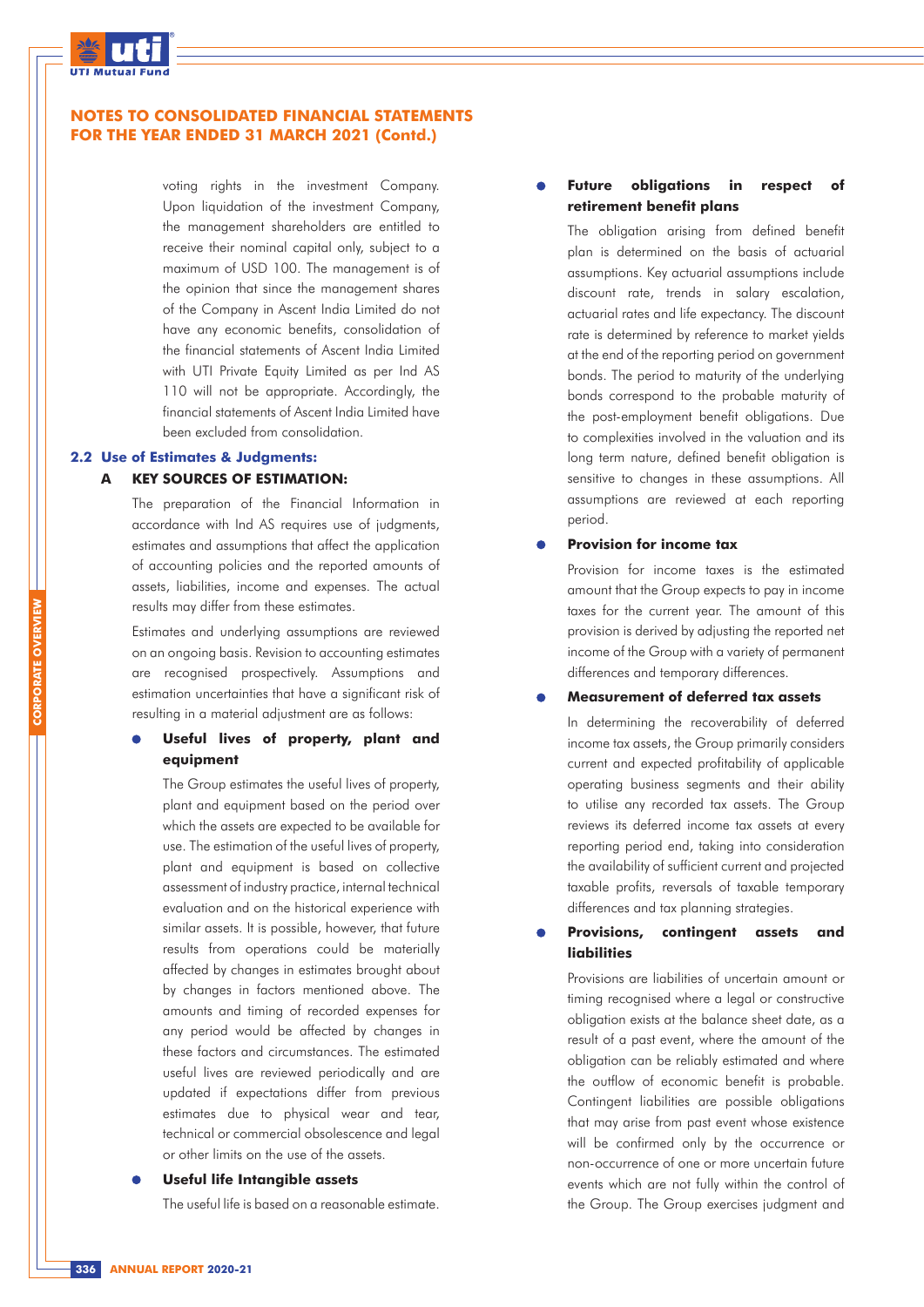estimates in recognizing the provisions and assessing the exposure to contingent liabilities relating to pending litigations. Judgment is necessary in assessing the likelihood of the success of the pending claim and to quantify the possible range of financial settlement. Due to this inherent uncertainty in the evaluation process, actual losses may be different from originally estimated provision.

#### **Fair value measurement**

All financial assets / liabilities are required to be measured at fair value on initial recognition. In case of financial liabilities / assets which are required to subsequently be measured at amortised cost, interest is accrued using the effective interest method.

#### **Share based payments**

The fair value of options has been estimated as on the grant date using Black - Scholes model. The key assumptions used in Black – Scholes model for calculating the fair value of option under ESOS 2007 has been stipulated in note no 45.

#### **Lease term**

The Group determines the lease term as the non-cancellable term of the lease, together with any periods covered by an option to extend the lease if it is reasonably certain to be exercised, or any periods covered by an option to terminate the lease, if it is reasonably certain not to be exercised.

#### **B CRITICAL ASSUMPTIONS, ESTIMATION AND UNCERTAINTIES:**

The following are the critical judgments, apart from those involving estimations, that the Management have made in the process of applying the Group's accounting policies and that have the significant effect on the amounts recognised in the Consolidated Financial Statement:

#### **Determination of control in case of investments held by the Company:**

Judgment is required in assessing the level of control obtained in a transaction to acquire an interest in another entity; depending upon the facts and circumstances in each case, the Company may obtain control, joint control or significant influence over the entity or arrangement. Transactions which give the Company control of a business are business combinations. If the Company obtains joint control of an arrangement, judgment is also required to assess

whether the arrangement is a joint operation or a joint venture. If the Company has neither control nor joint control, it may be in a position to exercise significant influence over the entity, which is then classified as an associate.

The investment portfolio of the Holding Company includes investment in mutual Fund scheme, investment in IIDF investment in Ascent India Fund III, investment in MF Utilities and investment in Institutional Investor Advisory Services India Limited and investment SDOF, which have been examined on the principles laid down in Ind AS 110, to assess whether control exist on the following parameters:

- (a) Power over the investee
- (b) Exposure, or rights to variable returns from its involvement with the investee and
- (c) The ability to use its power over the investee to affect the amount of the investor's returns, in terms of delegated power, tradeoff between kick-out rights and aggregate economic interest.

Accordingly, the Company has concluded that it does not have control over investment in Mutual Fund, investment in SDOF, SDOF II, Ascent India Fund III, investment in MF Utilities and investment in Institutional Investor Advisory Services India Limited but has control in case of investment in IIDF, hence disclosed the same in line with the disclosure of the investment in subsidiaries.

#### **In UTI International Limited:**

Fair value of financial assets and financial liabilities that are traded in active markets are based on quoted prices or dealers price quotations.

For all other financial instruments, the Company determines fair values using valuation techniques. Valuation techniques include using trading multiples of comparable listed companies and other valuation models. The objective of valuation techniques is to arrive at a fair value determination that reflects the price of the financial instrument at the reporting date that would have been determined by market participants acting at arm's length.

The valuation techniques take into account the most updated information and estimates available to the Company on the reporting date. Because of the uncertainties inherent in estimating fair value for private equity investments, care is applied in exercising judgment and making the necessary estimates. Techniques would be applied consistently from period to period, except where a change would result in better estimates of fair value.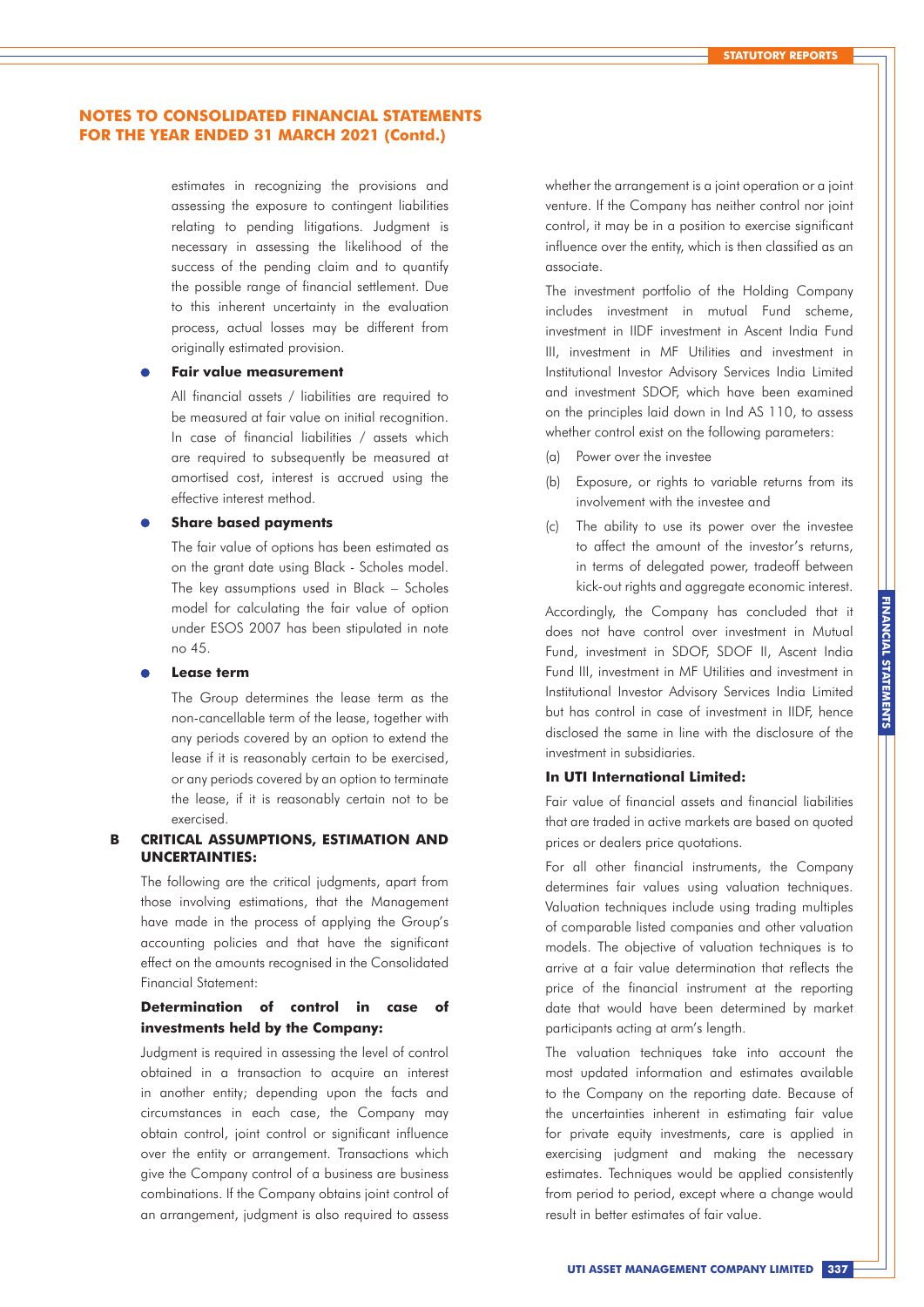

The Company invests only in UTI India Dynamics Equity Fund, which is an open-end fund incorporated in Ireland and invests in a diversified portfolio of equities and equity related securities which are listed on the Bombay Stock exchange and the National Stock Exchange

The Company uses the Net Asset Value (NAV) per share to evaluate the fair value of its investment as at year end. The NAV is calculated by State Street, who is the administrator, secretary and the custodian of the investee Company. The NAV is calculated on a daily basis and is posted on Bloomberg.

### **C ACCOUNTING POLICY ON LEASES – IND AS 116:**

#### **Leases**

The Group has applied Ind AS 116 using the modified retrospective method and therefore the comparative information has not been restated and continues to be reported under Ind AS 17. Lease liabilities and right of use of assets were both recorded at the present value of future lease payments, thus no impact was recorded on the opening retained earnings.

#### **A. Significant accounting policy**

Policy applicable from 1 April 2019 at inception of a contract, the Group assesses whether a contract is, or contains, a lease. A contract is, or contains, a lease if the contract conveys the right to control the use of an identified asset for a period of time in exchange for consideration. To assess whether a contract conveys the right to control the use of an identified asset, the Group assesses whether:

- The contract involves the use of an identified asset – this may be specified explicitly or implicitly and should be physically distinct or represent substantially all of the capacity of a physically distinct asset. If the supplier has a substantive substitution right, then the asset is not identified; – the Group has the right to obtain substantially all of the economic benefits from use of the asset throughout the period of use; and
- The Group has the right to direct the use of the asset. The Group has this right when it has the decision-making rights that are most relevant to changing how and for what purpose the asset is used. In rare cases where the decision about how and for what purpose the asset is used is predetermined, the Group has the right to direct the use of the asset if either:
- The Group has the right to operate the asset; or
- The Group designed the asset in a way that predetermines how and for what purpose it will be used.

This policy is applied to contracts entered into, or changed, on or after 1 April 2019. At inception or on reassessment of a contract that contains a lease component, the Group allocates the consideration in the contract to each lease component on the basis of their relative stand-alone prices.

#### **As a lessee**

The Group recognises a right-of-use asset and a lease liability at the lease commencement date. The right-of-use asset is initially measured at cost, which comprises the initial amount of the lease liability adjusted for any lease payments made at or before the commencement date.

The right-of-use asset is subsequently depreciated using the straight-line method from the commencement date to the earlier of the end of the useful life of the right-of-use asset or the end of the lease term. The estimated useful lives of right-of-use assets are determined on the same basis as those of property and equipment. In addition, the right-of-use asset is periodically reduced by impairment losses, if any, and adjusted for certain re measurements of the lease liability.

The lease liability is initially measured at the present value of the lease payments that are not paid at the commencement date, discounted using the interest rate implicit in the lease or, if that rate cannot be readily determined, and the Company's incremental borrowing rate.

Lease payments included in the measurement of the lease liability comprise the fixed payments, including in-substance fixed payments. The lease liability is measured at amortised cost using the effective interest method.

### **Short-term leases and leases of low-value assets**

The Group has elected not to recognise right-ofuse assets and lease liabilities for short-term leases of Diesel Generator (DG) set that have a lease term of 12 months or less and leases of low-value assets, including IT equipments.

Accordingly, the Company has adopted Ind AS 116 - Leases and applied it to all lease contracts existing on 01 April 2019 using the modified retrospective method. Consequently, the cumulative adjustment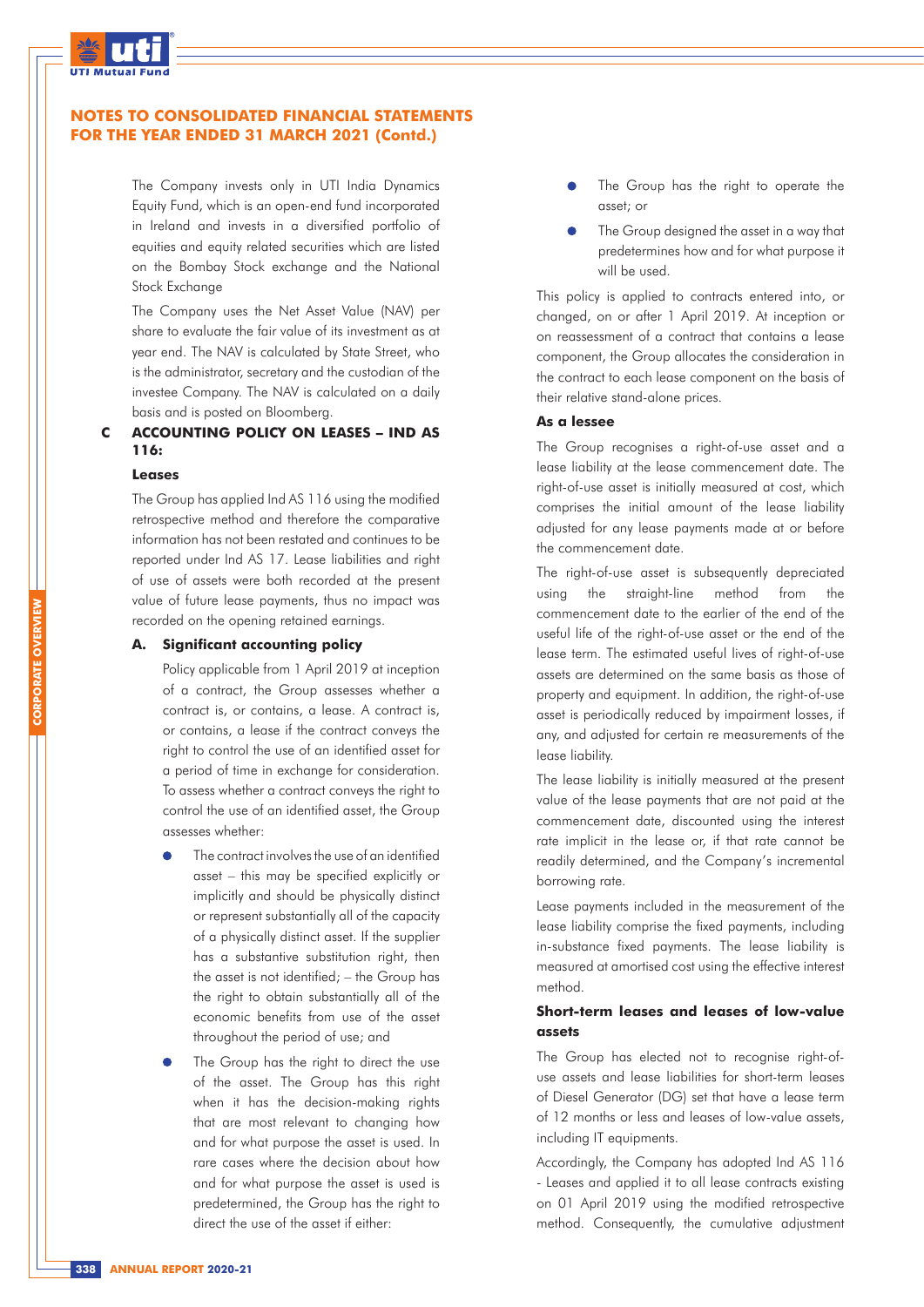has been taken on the date of initial application i.e. 01 April 2019. Based on the same and as permitted under the specific transitional provisions in the standard, the Group is not required to restate the comparative figures. Since the Group has adopted the modified retrospective method, there is no impact arises in the opening retained earnings. The effect of this adoption is not material to the profit for the period and earnings per share.

#### **2.3 Revenue Recognition:**

The Group has adopted Ind AS 115 w.e.f. 01 April 2018 using the modified retrospective method. Impact on the Consolidated Financial Statement upon adoption of Ind AS 115 is not material considering the natures and size of business of the group Company. The group recognises revenue from contracts with customers based on a five step model as set out in Ind AS 115 to determine when to recognise revenue and at what amount.

The Group applies for the five - step approach for recognition of revenue.

- Identification of contract(s) with customer
- Identification of separate performance obligation in the contract
- Determination of transition price
- Allocation of transaction price to the separate performance obligation, and
- Recognition of revenue when (or as) each performance obligation is satisfied.

### **A. REVENUE**

Revenue is measured at the fair value of consideration received or receivable. Revenue is recognised only when it can be reliably measured and it is probable that future economic benefits will flow to the Group. Revenue is measured based on the consideration specified in the contract with a customer and excludes amounts collected on behalf of third parties. The Group recognises revenue when it transfers control over service to a customer.

- a) Management fees are accounted over a period of time for each of the management and advisory agreement entered. Fees from advisory services are accounted as per the advisory mandates entered into with the clients on completion of the performance obligation.
- b) Interest income from a financial asset is recognised when it is probable that the economic benefits will flow to the Group and the amount of income can be measured reliably.
	- Interest income or expense is recognised using the effective interest method.

The 'effective interest rate' is the rate that exactly discounts estimated future cash payments or receipts through the expected life of the financial instrument to:

- The gross carrying amount of the financial asset; or
- The amortised cost of the financial liability.
- c) Dividend income is recognised when the Group's right to receive dividend is established.

If the consideration promised in a contract includes a variable amount, an entity estimates the amount of consideration to which it will be entitled in exchange for transferring the promised services to a customer. An amount of consideration can vary because of discounts, rebates, refunds, credits, price concessions, incentives, performance bonuses, or other similar items. The promised consideration can also vary if an entitlement to the consideration is contingent on the occurrence or non-occurrence of a future event.

#### **B. CONTRACT COSTS**

In accordance with Ind AS - 115, incremental costs to obtain a contract are capitalised and amortised over the contract term if the costs are expected to be recoverable. The Group does not capitalise incremental costs to obtain a contract where the contract duration is expected to be one year or less.

### **C. ARRANGEMENTS WITH MULTIPLE PERFORMANCE OBLIGATIONS**

The Group's contracts with customers may include multiple performance obligations. For such arrangements, the Group allocates revenue to each performance obligation based on its relative standalone selling price, which is generally determined based on the price charged to customers.

#### **D. CONTRACT ASSETS AND LIABILITIES:**

Contract assets relate primarily to the Company's rights to consideration for work completed but not billed at each reporting date. Contract assets are transferred to receivables when the rights become unconditional. This usually occurs when the Company issues an invoice to a customer.

Contract liabilities primarily relate to consideration received in advance from customers, for which the performance obligation is yet to be satisfied.

#### **• Nature of services:**

The group principally generates revenue from providing portfolio management services to its clients and from investment management fees earned from UTI Mutual Fund where UTI AMC is appointed as an investment manager.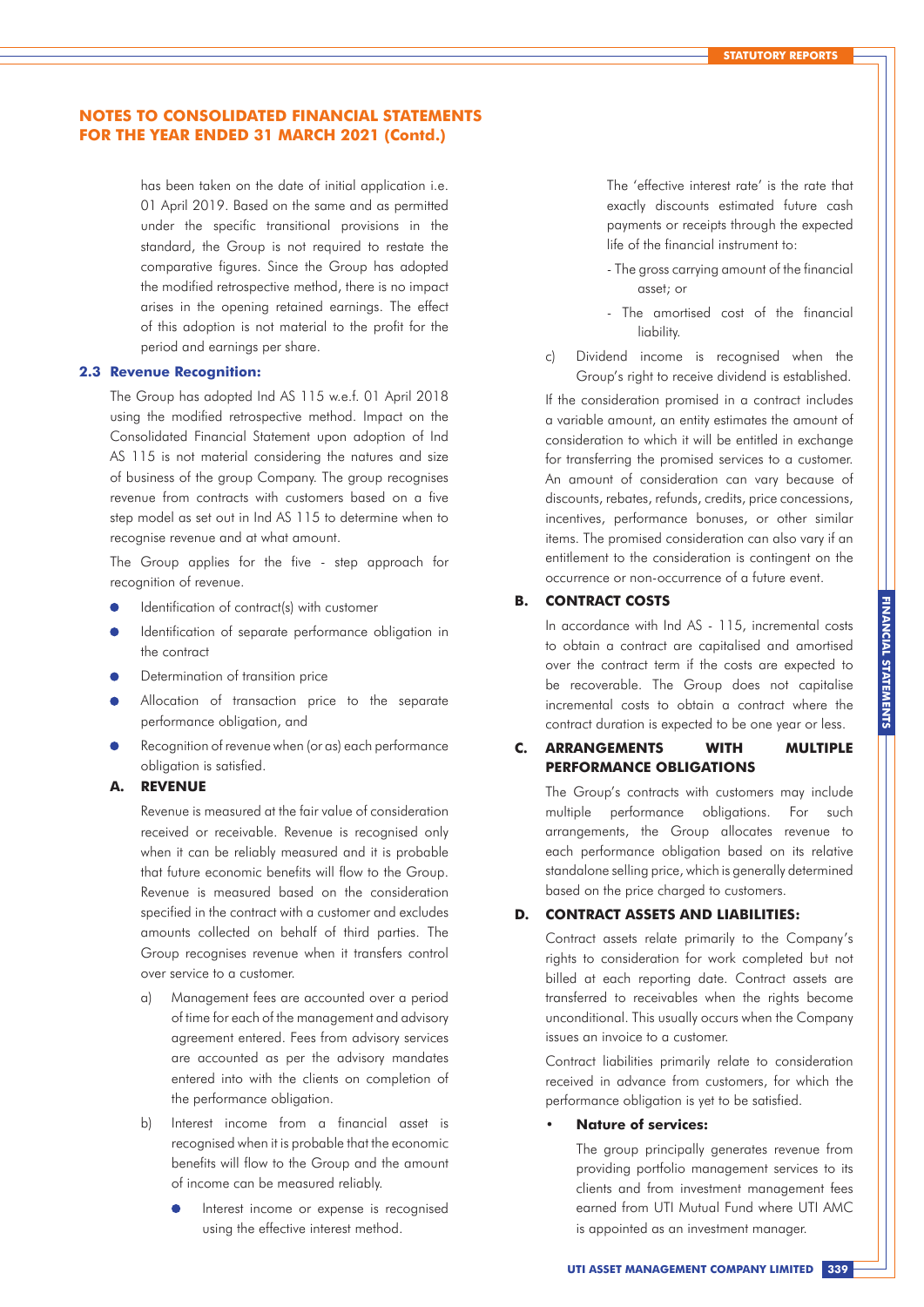

| <b>Services</b>                                               | Nature, timing of satisfaction of performance obligations and significant payment<br>terms                                                                                                                                                                                                                                                                                                                                                                                                                                                                                                                                                                                                                                                                                                                                                                                                                                                                                                                                                                                                                                                                                        |  |  |  |  |  |  |
|---------------------------------------------------------------|-----------------------------------------------------------------------------------------------------------------------------------------------------------------------------------------------------------------------------------------------------------------------------------------------------------------------------------------------------------------------------------------------------------------------------------------------------------------------------------------------------------------------------------------------------------------------------------------------------------------------------------------------------------------------------------------------------------------------------------------------------------------------------------------------------------------------------------------------------------------------------------------------------------------------------------------------------------------------------------------------------------------------------------------------------------------------------------------------------------------------------------------------------------------------------------|--|--|--|--|--|--|
| Investment<br>Management<br>Fees &<br>Portfolio<br>Management | UTI AMC has been appointed as an investment manager for UTI Mutual Fund. The Company<br>А.<br>receives investment management fees from the mutual funds which is charged as a percent of<br>the Asset Under Management (AUM) on a weekly basis and is invoiced on a weekly basis to UTI<br>Mutual Fund. The maximum amount of management fee that can be charged is subject to SEBI<br>regulations.                                                                                                                                                                                                                                                                                                                                                                                                                                                                                                                                                                                                                                                                                                                                                                               |  |  |  |  |  |  |
| Fees                                                          | Management fees are accounted for on accrual basis in accordance with the Investment<br>Management and Advisory Agreement with the UTI Trustee Company Private Limited, Services<br>Agreement with the Administrator of the Specified Undertaking of Unit Trust of India (SUUTI) and<br>the agreements with the clients of the Wealth Management Division of UTI Asset Management<br>Company Limited. It is based on the audited net asset value as recorded by the Schemes of<br>UTI Mutual Fund. Fees from SUUTI are charged based on mutual agreement. Management<br>Fees from Portfolio Management Services is charged on the basis of agreements with the<br>clients based on the audited portfolio values recorded by the Wealth Management Division<br>of UTI Asset Management Company Limited. UTI AMC Limited also receives monthly AMC<br>Fees from 2 Offshore funds floated in India (India Fund and India Pharma Fund). UTI AMC<br>Limited is registered with Pension Fund Regulatory & Development Authority (PFRDA), under NPS<br>architecture providing Point of Presence service to subscribers, for which the Company receives<br>service charges as applicable. |  |  |  |  |  |  |
|                                                               | Therefore, the contract includes a single performance obligation (series of distinct services)<br>that is satisfied over the time and the management fees and the performance fee earned are<br>considered as variable consideration which are included in the transaction price only to the<br>extent that no significant revenue reversal will occur (i.e. when the uncertainties related to the<br>variability are resolved). Management fees recognised are in line with SEBI (Mutual Fund)<br>Regulation, 1996 (SEBI Regulations) as amended from time to time, based on daily net asset<br>value.                                                                                                                                                                                                                                                                                                                                                                                                                                                                                                                                                                           |  |  |  |  |  |  |
|                                                               | Management fees of UTI Retirement Solutions are accounted for on accrual basis in accordance<br>В.<br>with the Investment Management Agreement with the NPS Trust (National Pension System Trust).                                                                                                                                                                                                                                                                                                                                                                                                                                                                                                                                                                                                                                                                                                                                                                                                                                                                                                                                                                                |  |  |  |  |  |  |
|                                                               | С.<br>Income from management fees of UTI Venture Funds Limited is recognised when they<br>contractually accrue except when collectability is in doubt.                                                                                                                                                                                                                                                                                                                                                                                                                                                                                                                                                                                                                                                                                                                                                                                                                                                                                                                                                                                                                            |  |  |  |  |  |  |
|                                                               | Management fees, Investor service fees, advisory fees, marketing service fees and performance<br>D.<br>fees of UTI International Limited are recognised on an accrual basis in accordance with the<br>terms of relevant agreements.                                                                                                                                                                                                                                                                                                                                                                                                                                                                                                                                                                                                                                                                                                                                                                                                                                                                                                                                               |  |  |  |  |  |  |
|                                                               | Ε.<br>In case of UTI Capital Private Limited. The Companies (Indian Accounting Standards) Amendment<br>Rules, 2018 issued by the Ministry of Corporate Affairs (MCA) notified Ind AS 115 "Revenue<br>from Contracts with Customers" related to revenue recognition which replaces all existing<br>revenue recognition standards and provide a single, comprehensive model for all contracts with<br>customers. The revised standard contains principles to determine the measurement of revenue<br>and timing of when it is recognised. The amendment also requires additional disclosure about<br>the nature, amount, timing and uncertainty of revenue and cash flows arising from customer<br>contracts, including significant judgments and changes in those judgments as well as assets<br>recognised from costs incurred to fulfil these contracts.                                                                                                                                                                                                                                                                                                                         |  |  |  |  |  |  |

GST is not received by the Group on its own account. Rather, it is collected by group on behalf of the government. Accordingly, it is excluded from revenue.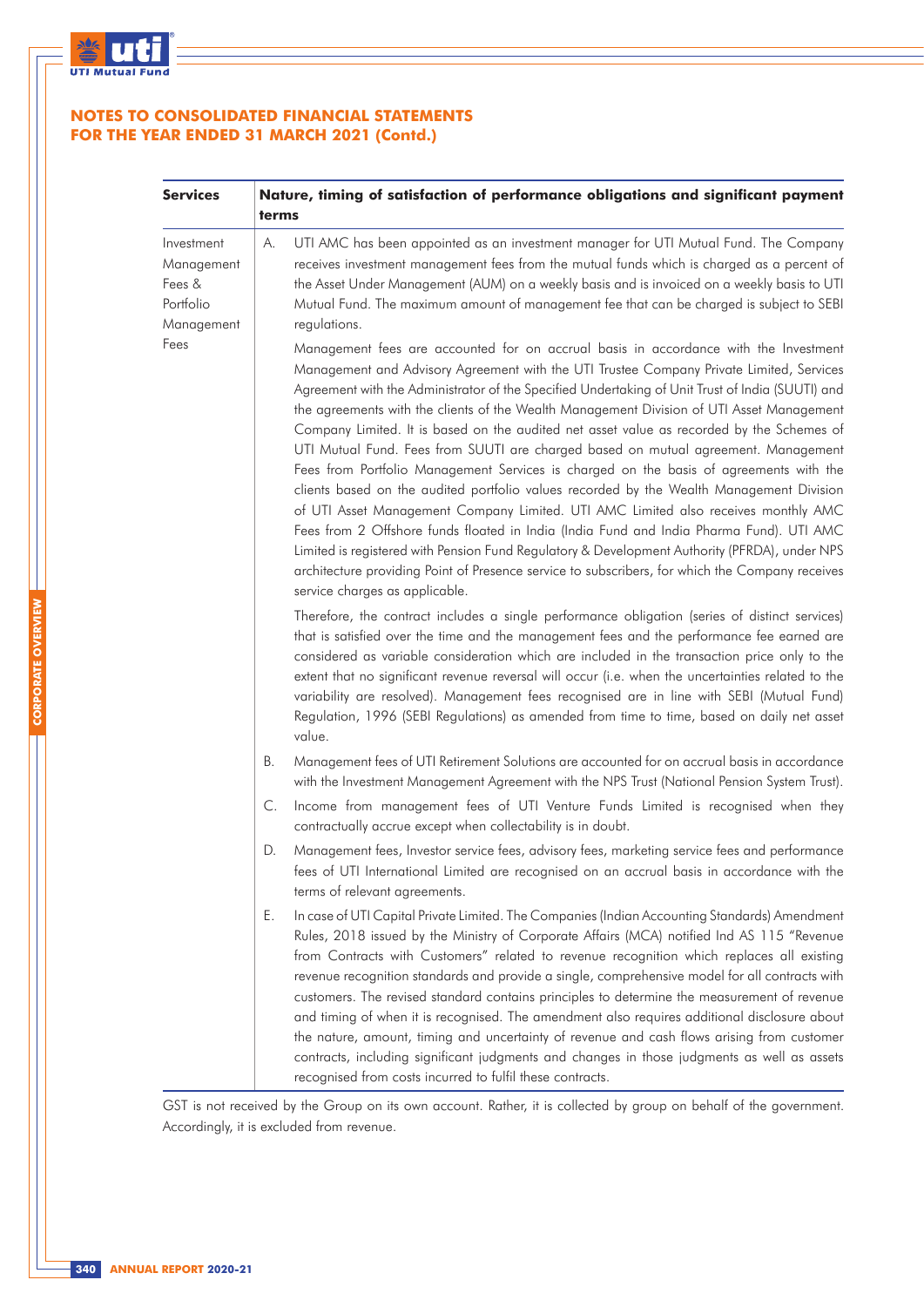#### **2.4 Property, plant and equipment:**

Property, plant and equipment are stated at cost of acquisition less accumulated depreciation, and impairment losses, if any. The cost of acquisition is inclusive of duties, freight and other incidental expenses related to acquisition and installation of the assets. Subsequent expenditure related to an item of Property, Plant and Equipment is added to its book value, only if it increases the future benefits from existing asset beyond its previously assessed standard of performance. Capital work in progress is stated at cost.

For transition to Ind AS, the group has elected to adopt as deemed cost, the carrying value of PPE measured as per I-GAAP less accumulated depreciation and cumulative impairment on the transition date of 01 April 2017. In respect of revalued assets, the value as determined by valuers as reduced by accumulated depreciation and cumulative impairment is taken as cost on transition date. The present value of the expected cost for the decommissioning of an asset after its use is included in the cost of the respective asset if the recognition criteria for a provision are met.

Gains or losses arising from disposal of Property, Plant and Equipments are measured as the differences between the net disposal proceeds and carrying amount of asset and are recognised in the Statement of Profit and Loss when the asset is disposed.

Property, plant and equipment which are not ready for intended use as on the date of Balance Sheet are disclosed as "Capital work in progress and Capital advance".

Depreciation method is reviewed at each financial year end to reflect the expected pattern of consumption of the future economic benefits embodied in the asset. The estimated useful life and residual values are also reviewed at each financial year end and the effect of any change in the estimates of useful life / residual value is accounted on prospective basis.

Where cost of a part of the asset ("asset component") is significant to total cost of the asset and useful life of that part is different from the useful life of the remaining asset, useful life of that significant part is determined separately and such asset component is depreciated over its separate useful life.

The group provides depreciation on Property, plant & equipment in the manner prescribed in schedule II to Companies Act, 2013 on straight line method (SLM) on pro-rata basis, based on prescribed useful life of assets which are as under:

| <b>Description of Assets</b> | <b>Useful Lives in years</b>   |                              |  |  |  |  |
|------------------------------|--------------------------------|------------------------------|--|--|--|--|
|                              | As per the Companies Act, 2013 | As per management's estimate |  |  |  |  |
| Building*                    | 60                             | 60                           |  |  |  |  |
| Server & Network             |                                |                              |  |  |  |  |
| Computer & Laptop            |                                |                              |  |  |  |  |
| Office Equipment             |                                |                              |  |  |  |  |
| Furniture                    | 0                              | l C                          |  |  |  |  |
| Vehicle **                   |                                |                              |  |  |  |  |

\* In order to the determine the useful life of building, the Group has considered the total useful life as suggested in companies act, while determining the same we have taken into account the period for the underlying assets which has been used by the previous owner.

\* The group, based on technical assessment and with best management estimate, depreciates certain items of building over estimated useful lives which are different from the useful life prescribed in Schedule II to the Companies Act, 2013. The management believes that these estimated useful lives are realistic and reflect fair approximation of the period over which the assets are likely to be used.

\*\* Management believes that the useful life of asset reflects the period over which it is expected to be used.

Assets costing individually INR 5,000 or less are depreciated at the rate of 100% on pro-rata basis. Considering the materiality aspect, residual value 5 % of the cost has been taken only for buildings.

### **UTI INTERNATIONAL LIMITED:**

All items of property, plant and equipment are initially recorded at cost and are recognised as an asset if, it is probable that future economic benefits associated with the items will flow to the Company. Subsequent to recognition, property, plant and equipment are measured at cost less accumulated depreciation and accumulated impairment loss.

The carrying values of property, plant and equipment are reviewed for impairment when events or changes in circumstances indicate that the carrying values may not be recoverable.

Depreciation on tangible assets is calculated at 25% to 33% in respect of computers, furniture and fixtures and office equipment on a straight-line basis so as to write off the cost of fixed assets on a pro rata basis over their anticipated useful lives.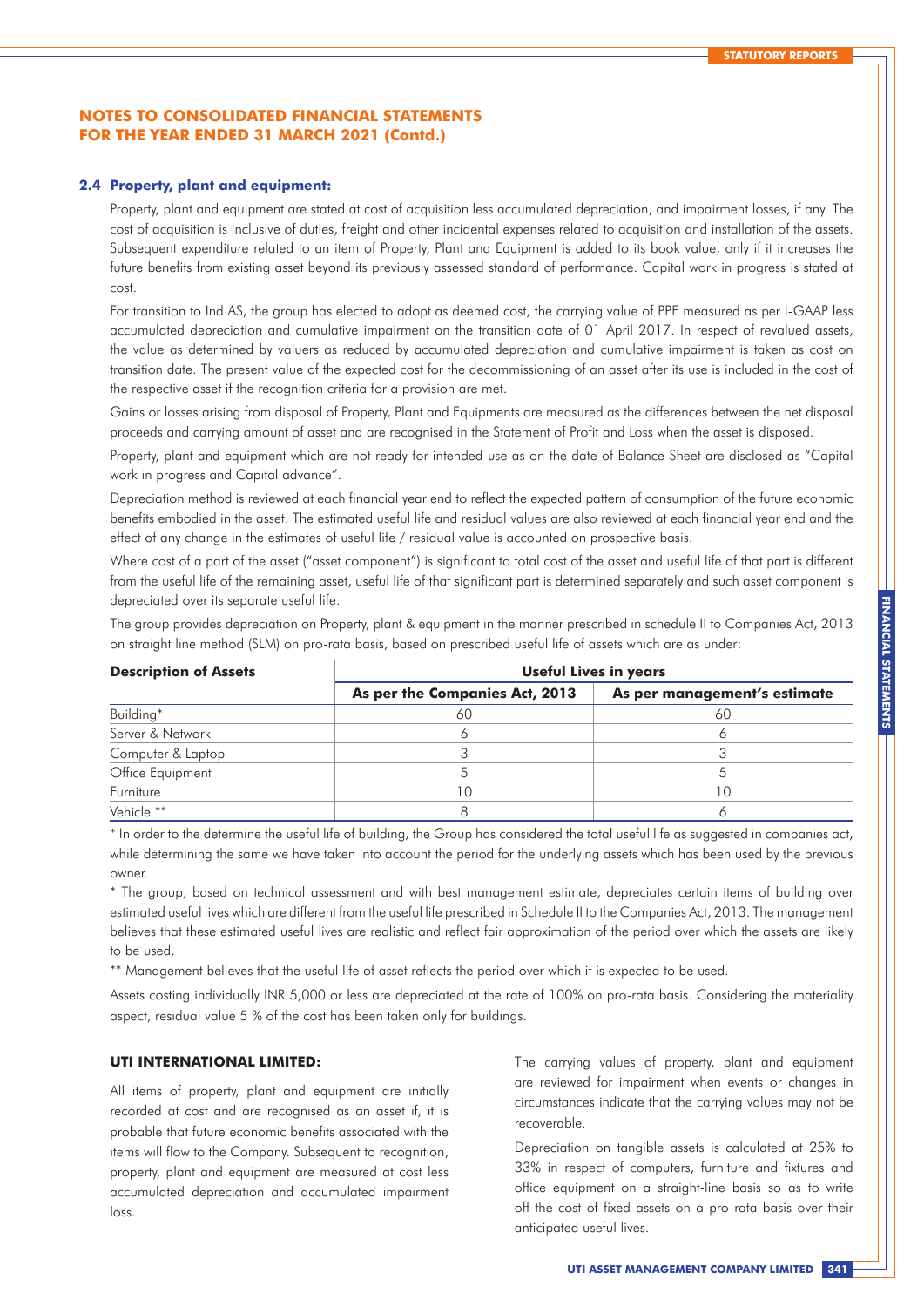

The residual values, useful life and depreciation method are reviewed at each financial year end to ensure the amounts, method and period of depreciation are consistent with previous estimates and the expected pattern of consumption of the future economic benefits embodies in the items of property, plant and equipment.

An item of property, plant and equipment is derecognised upon disposal or when no future economic benefits are expected from its use or disposal. Any gains or losses arising on de-recognition of the asset is included in profit or loss in the financial year the asset is derecognised.

#### **2.5 Intangible Assets:**

Intangible assets acquired separately are measured on initial recognition at cost. Such cost includes purchase price, borrowing cost, and cost directly attributable to brining the asset to its working condition for the intended use. Thereafter intangible assets are carried at cost less any accumulated amortisation and accumulated impairment losses.

Software are amortised over a period of 3 years on straight line method (SLM) on pro-rata basis.

Gains or losses arising from de-recognition of an intangible asset are measured as the difference between the net disposal value and the carrying amount of the asset and are recognised in the Statement of Profit & Loss. Intangible assets not ready for the intended use on the date of the Balance Sheet are disclosed as "intangible assets under development".

Intangible assets are amortised on straight line basis over the estimated useful life. The method of amortisation and useful life is reviewed at the end of each accounting year with the effect of any changes in the estimate being accounted for on a prospective basis.

Amortisation on impaired assets is provided by adjusting the amortisation charge in the remaining periods so as to allocate the asset's revised carrying amount over its remaining useful life.

#### **2.6 Investment Properties:**

Investment properties are measured initially at cost, including transaction costs. Subsequent to initial recognition, investment properties are stated at cost less accumulated depreciation and accumulated impairment loss, if any,

Depreciation is recognised using straight line method so as to write off the cost of the investment property less their residual values over their useful lives specified in Schedule II to the Companies Act, 2013 or in case of assets where the useful life was determined by technical evaluation, over the useful life so determined. Depreciation method is reviewed at each financial year end to reflect the expected

pattern of consumption of the future benefits embodied in the investment property. The estimated useful life and residual values are also reviewed at each financial year end and the effect of any change in the estimates of useful life/ residual value is accounted on prospective basis.

Though the group measures investment property using cost based measurement, the fair value of investment property is disclosed in the notes.

Investment properties are derecognised either when they have been disposed of or when they are permanently withdrawn from use and no future economic benefit is expected from their disposal. The difference between the net disposal proceeds and the carrying amount of the asset is recognised in the Statement of profit or loss in the period of de-recognition.

#### **2.7 Financial Instruments**

A financial instrument is any contract that gives rise to a financial asset of one entity and a financial liability or equity instrument of another entity.

#### **A. FINANCIAL ASSETS:**

#### **1. Initial recognition and measurement**

Financial assets, with the exception of loans, are initially recognised on the trade date, i.e., the date that the group becomes a party to the contractual provisions of the instrument. Loans are recognised when funds are transferred to the customers' account. Transaction costs that are directly attributable to the acquisition or issue of financial assets and financial liabilities, which are not at fair value through profit or loss, are adjusted to the fair value on initial recognition. Purchase and sale of financial assets are recognised using trade date accounting.

The financial assets and financial liabilities are offset and presented on net basis in the Balance Sheet when there is a current legally enforceable right to set-off the recognised amounts and it is intended to either settle on net basis or to realise the asset and settle the liability simultaneously.

### **2. Subsequent recognition and measurement**

The group classifies all of its financial assets based on the business model for managing the assets and the asset's contractual terms, measured at either:

- a) Amortised cost
- b) FVOCI (Fair value through other comprehensive income).
- c) FVTPL (Fair value through profit and loss).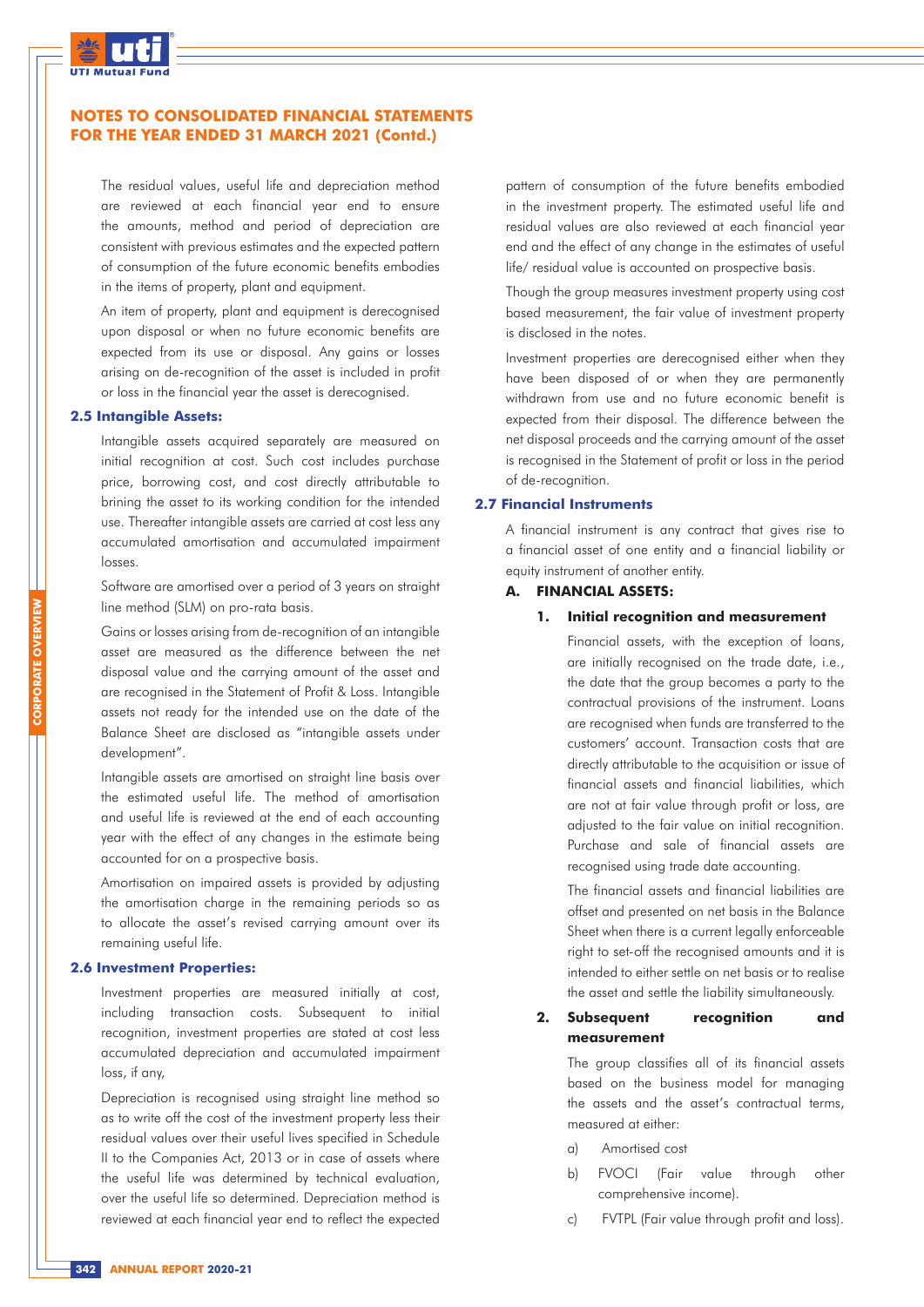As per Ind AS 109, Financial Assets have to be measured as follows:

**a) Financial assets carried at amortised cost (AC)** 

> Financial assets that are held within a business model whose objective is to hold financial assets in order to collect contractual cash flows that are solely payments of principal and interest, are subsequently measured at amortised cost using the effective interest rate ('EIR') method less impairment, if any. The amortisation of EIR and loss arising from impairment, if any is recognised in the Statement of Profit and Loss.

### **b) Financial assets at fair value through other comprehensive income (FVOCI)**

Financial assets that are held within a business model whose objective is achieved by both, selling financial assets and collecting contractual cash flows that are solely payments of principal and interest, are subsequently measured at fair value through other comprehensive income. Fair value movements are recognised in the other comprehensive income (OCI). Interest income measured using the EIR method and impairment losses, if any are recognised in the Statement of Profit and Loss.

### **c) Financial assets at fair value through profit or loss (FVTPL)**

Investments in equity instruments are classified as at FVTPL, unless the Group irrevocably elects on initial recognition to present subsequent changes in FVOCI for equity instruments which are not held for trading. Debt instruments that do not meet the amortised cost or FVOCI criteria are measured at FVTPL. In addition, debt instruments that meet the amortised cost or FVOCI criteria but are designated as at FVTPL are measured at FVTPL. A debt instrument that meets the amortised cost or FVOCI criteria may be designated as at FVTPL upon initial recognition if such designation eliminates or significantly reduces a measurement or recognition inconsistency that would

arise from measuring assets or liabilities or recognizing the gains and losses on them on different bases. Financial assets at FVTPL are measured at fair value at the end of each reporting period, with any gains or losses arising on re-measurement recognised in profit or loss. The net gain or loss recognised in profit or loss is included in the "Revenue from Operations" The transaction cost directly attributable to the acquisition of financial asset at fair value through profit and loss is immediately recognised to profit and loss.

**3.** Investment in equity instruments issued by subsidiaries, Associates and Joint Ventures are measured at cost less impairment.

#### **4. De-recognition**

The Group has transferred its rights to receive cash flows from the asset or the Group has transferred substantially all the risks and rewards of the asset, or the Group has neither transferred nor retained substantially all the risks and rewards of the asset, but has transferred control of the asset. On de-recognition of a financial asset in its entirety, the difference between the carrying amounts measured at the date of derecognition and the consideration received is recognised in profit or loss.

**FINANCIAL STATEMENTS**

FINANCIAL STATEMENTS

### **5. Impairment**

In accordance with Ind AS at each reporting date, the Group assesses whether financial assets carried in the books are credit-impaired. Financial assets are said to be credit impaired, when one or more events that have a detrimental impact on the estimated future cash flows of the financial assets have occurred.

This process also includes, whether there is any indication that those assets were impaired. If any such indication exists, the recoverable amount of the asset is estimated in order to determine the extent of impairment loss. Recoverable amount is determined:

- (i) In the case of an individual asset, at the higher of the net selling price and the value in use; and
- (ii) In the case of a cash generating unit (a group of assets that generates identified, independent cash flows), at the higher of the cash generating unit's net selling price and the value in use.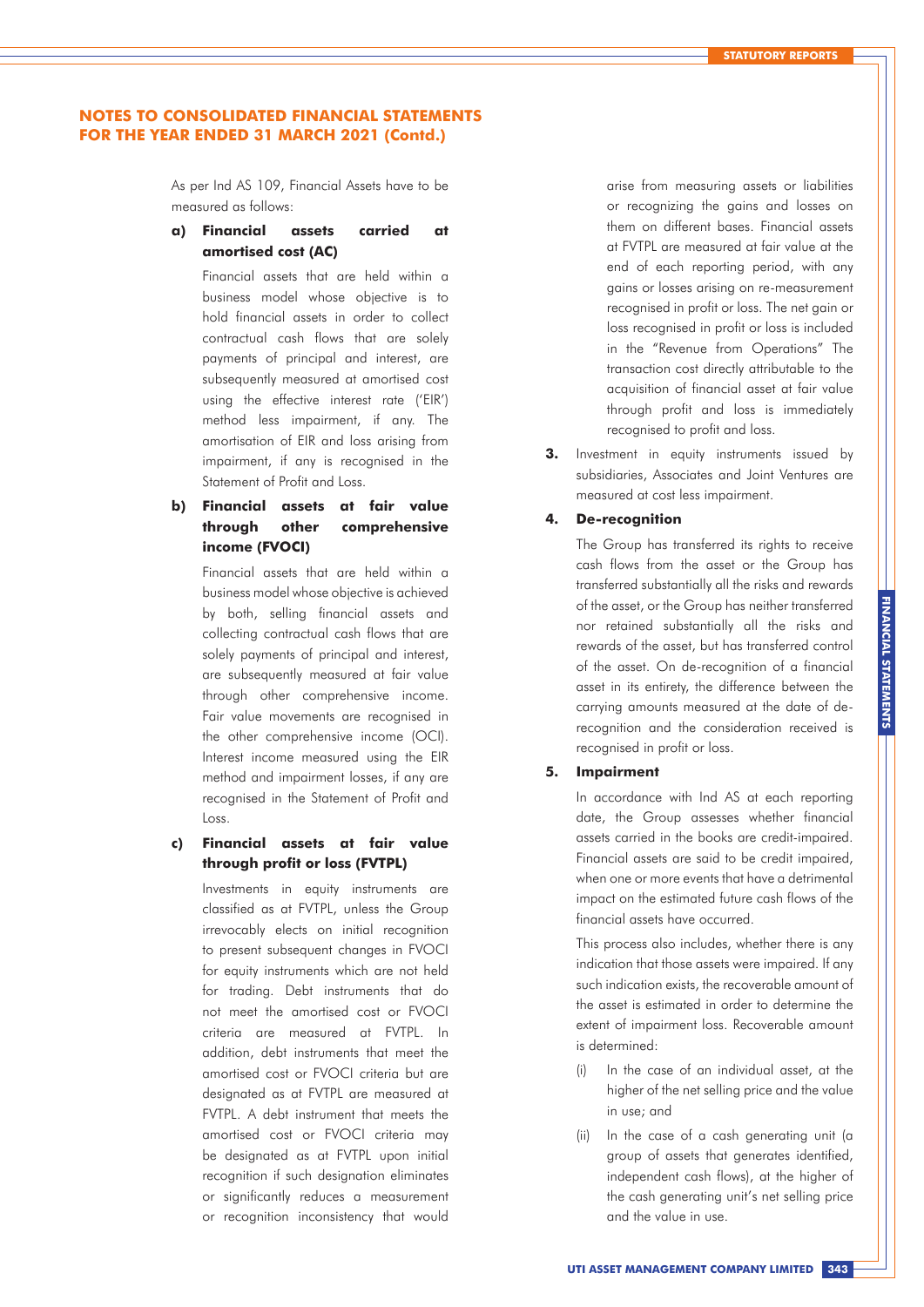

In assessing value in use, the estimated future cash flows expected from the continuing use of the asset and from its disposal are discounted to their present value using a pre-tax discount rate that reflects the current market assessments of time value of money and the risks specific to the asset. The reduction is treated as an impairment loss and is recognised in the Statement of Profit and Loss. Investment in IIDF, is carried at deemed cost which was fair valued as on the transition date of Ind AS, i.e. on 01 April 2017, The Investment Managers of IIDF has got the extention for the fund for another 2 year i.e. till 12 May 2023. Since the investment in IIDF will get matured on May 2023, therefore the investment in IIDF has been faire valued to the NAV as on March 2021 according to the guidelines of Ind AS 36.

#### **B. FINANCIAL LIABILITIES:**

#### **1. Initial recognition and measurement**

As per Ind AS 32, a financial liability is any liability that is a contractual obligation to deliver cash or another financial asset to another entity, or to exchange financial assets & liabilities with another entity under conditions that are potentially unfavourable to the entity.

A financial guarantee contract is a contract that requires the issuer to make specified payments to reimburse the holder for a loss it incurs because a specified debtor fails to make payments when due in accordance with the terms of a debt instrument.

All financial liabilities are recognised initially at fair value and, in the case of loans and borrowings and payables, net of directly attributable transaction costs.

### **2. Subsequent recognition and measurement**

Financial liabilities are carried at amortised cost using the effective interest method. For trade and other payables maturing within one year from the balance sheet date, the carrying amounts approximate fair value due to the short maturity of these instruments.

Financial guarantee contracts, if not designated as at FVTPL, are subsequently measured at the amount of impairment loss allowance or the amount recognised at inception net of cumulative income amortisation, whichever is higher.

#### **3. De-recognition**

A financial liability (or a part of a financial liability) is derecognised from the Group's Balance Sheet when the obligation specified in the contract is discharged or cancelled or expires.

### **2.8 Offsetting of Financial Instruments:**

- Financial assets and financial liabilities are offset and the net amount reported in statement of financial position if, and only if:
- There is a current enforceable legal right to offset the recognised amounts; and
- There is an intention to settle on a net basis, or to realise the assets and settle the liabilities simultaneously.

#### **2.9 Transactions in Foreign Currency:**

Transactions in foreign currency are accounted for at the average rate of exchange prevailing for the period fees are payable. Exchange differences, if any, arising out of transactions settled during the year are recognised in the Statement of Profit and Loss. Monetary Assets and Liabilities denominated in foreign currencies as at the Balance Sheet date are translated at the closing exchange rate. The exchange differences, if any, are recognised in the Statement of Profit and Loss.

The Group has a 100% owned subsidiary UTI International Limited, Guernsey, UTI Investment Management Company (Mauritius) Limited (subsidiary of UTI International Limited, Guernsey), UTI Private Equity Limited (UTI PEL) Mauritius (P) Limited (Subsidiary of UTI Venture Funds Management Company (P) Limited) and UTI International (Singapore) Private Limited (subsidiary of UTI International Limited, Guernsey). The amount payable as business support / marketing fees to the subsidiary in respect of domestic funds is converted into INR for the period it is payable at the periodic average rate.

### **2.10 Employee Benefits Expenses: SHORT TERM EMPLOYEE BENEFITS:**

The undiscounted amount of short term employee benefits falling due within twelve months of rendering the service are classified as short term employee benefit and are expensed out in the period in which the employee renders the related service.

#### **DEFINED CONTRIBUTION PLANS:**

A defined contribution plan is a post-employment benefit plan under which the Group pays specified contributions to a separate entity. Contributions to defined contribution schemes such as employees provident fund scheme is charged as an expenses based on the amount of contribution required to be made as when services are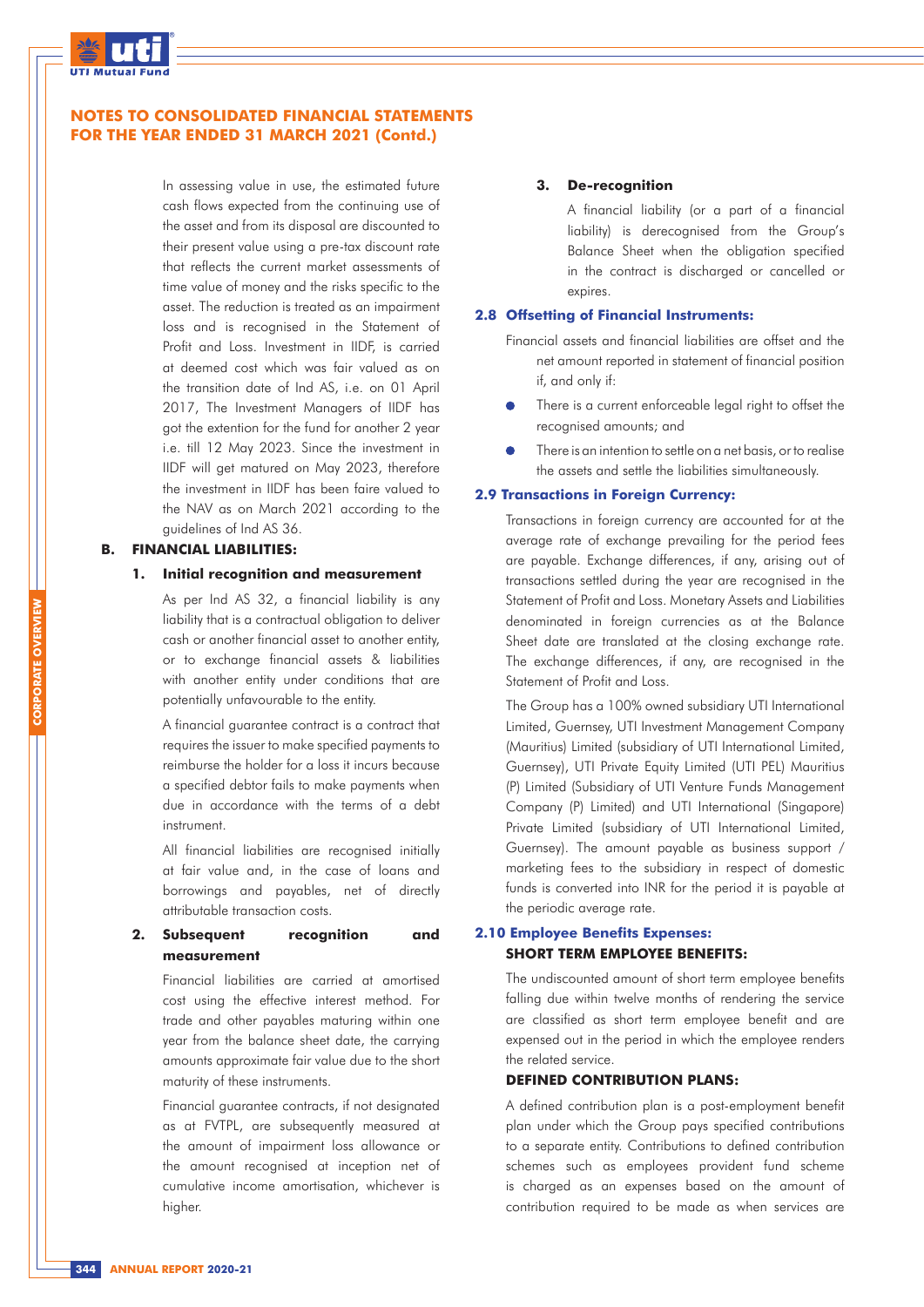rendered by the employees. In case of UTI, Provident Fund for eligible employees is managed by the Group through trust "UTI AMC Employees Provident Fund". UTI AMC EPF is covered under "The Provident Funds Act, 1925.

In case of UTI International Limited, The Company participates in the national pension schemes as defined by the laws of the countries in which it has operations. In particular, the Company makes contributions to the Central Provident Fund ("CPF") scheme in Singapore, a defined contribution pension scheme. Contributions to defined contribution pension schemes are recognised as an expense in the financial period in which the related service is performed.

For UTI Capital Private Limited, defined contribution plan is a post-employment benefit plan under which the Company pays specified contributions to Public Provident Fund (PPF). The Company expenses its contribution to the statutory provident fund  $@$  10% of the basic salary and additional pay, wherever applicable, for each employee.

#### **DEFINED BENEFIT PLANS:**

For defined benefit plans, the amount recognised as 'Employee benefit expenses' in the Statement of Profit and Loss is the cost of accruing employee benefits promised to employees over the year and the costs of individual events such as past/future service benefit changes and settlements (such events are recognised immediately in the Statement of Profit and Loss). The amount of net interest expense calculated by applying the liability discount rate to the net defined benefit liability or asset is charged or credited to 'Finance costs' in the Statement of Profit and Loss. Any differences between the interest income on plan assets and the return actually achieved, and any changes in the liabilities over the year due to changes in actuarial assumptions or experience adjustments within the plans, are recognised immediately in 'Other comprehensive income' and subsequently not reclassified to the Statement of Profit and Loss. In case of pension fund, if the contribution payable to the scheme for service received before the balance sheet date exceeds the contribution already paid, the deficit payable to the scheme is recognised as a liability after deducting the contribution already paid. The Company expenses its contribution to the statutory provident fund @ 10% of the basic salary and additional pay, wherever applicable, for each employee.

The defined benefit plan surplus or deficit on the Balance Sheet date comprises fair value of plan assets less the present value of the defined benefit liabilities (using a discount rate by reference to market yields on government bonds at the end of the reporting period).

All defined benefit plans obligations are determined based on valuations, as at the Balance Sheet date, made by independent actuary using the projected unit credit method.

Actuarial gains and losses are recognised in the Statement of Other Comprehensive Income (OCI) in the period in which they occur. Past service cost is recognised immediately. The retirement benefit obligation recognised in the Balance Sheet represents the present value of the defined benefit obligation as adjusted for unrecognised past service cost.

For UTI Capital Private Limited., Company's contribution in case of Gratuity and Leave Encashment are funded annually with the Life Insurance Corporation of India under the respective schemes, based on the actuarial valuation as per IND AS -19 'Employee Benefits' Actuarial valuation is based on a number of assumptions. These assumptions are reviewed at each reporting date.

For UTI VFL, Gratuity, which is a defined benefit scheme, is not funded and the cost of providing services is determined using the Projected Unit Credit Method, with actuarial valuations being carried out at each balance sheet date.

### **SHARE-BASED PAYMENT TRANSACTIONS:**

The Employee Stock Option Scheme provides for the grant of options to acquire equity shares of the Company to its eligible employees are measured at fair value of the equity instruments at the grant date. The period of vesting and period of exercise are as specified within the respective schemes. Details regarding the determination of the fair value of equity settled share based payments transactions are set out in Note 45.

The fair value determined at the grant date of the equity settled share based payments is expensed on a straight line basis over the vesting period, based on the Company's estimate of equity instruments that will eventually vest, with a corresponding increase in equity. At the end of each reporting period, the Company revives its estimate of the number of equity instruments expected to vest. The impact of the revision of original estimates, if any, is recognised in Statement of profit and loss such that the cumulative expenses reflect the revised estimate, with a corresponding adjustment to Share based options outstanding account. The dilutive effect of outstanding options is reflected as additional share dilution in the computation of diluted earnings per share.

#### **OTHER LONG TERM EMPLOYEE BENEFITS:**

Other long term employee benefits include accumulated compensated absences that are entitled to be carried forward for future availment subject to Group's policies. The Group's liability towards accumulated compensated absences are accrued and provided for on the basis of an actuarial valuation using Projected Unit Credit Method at the end of the reporting period.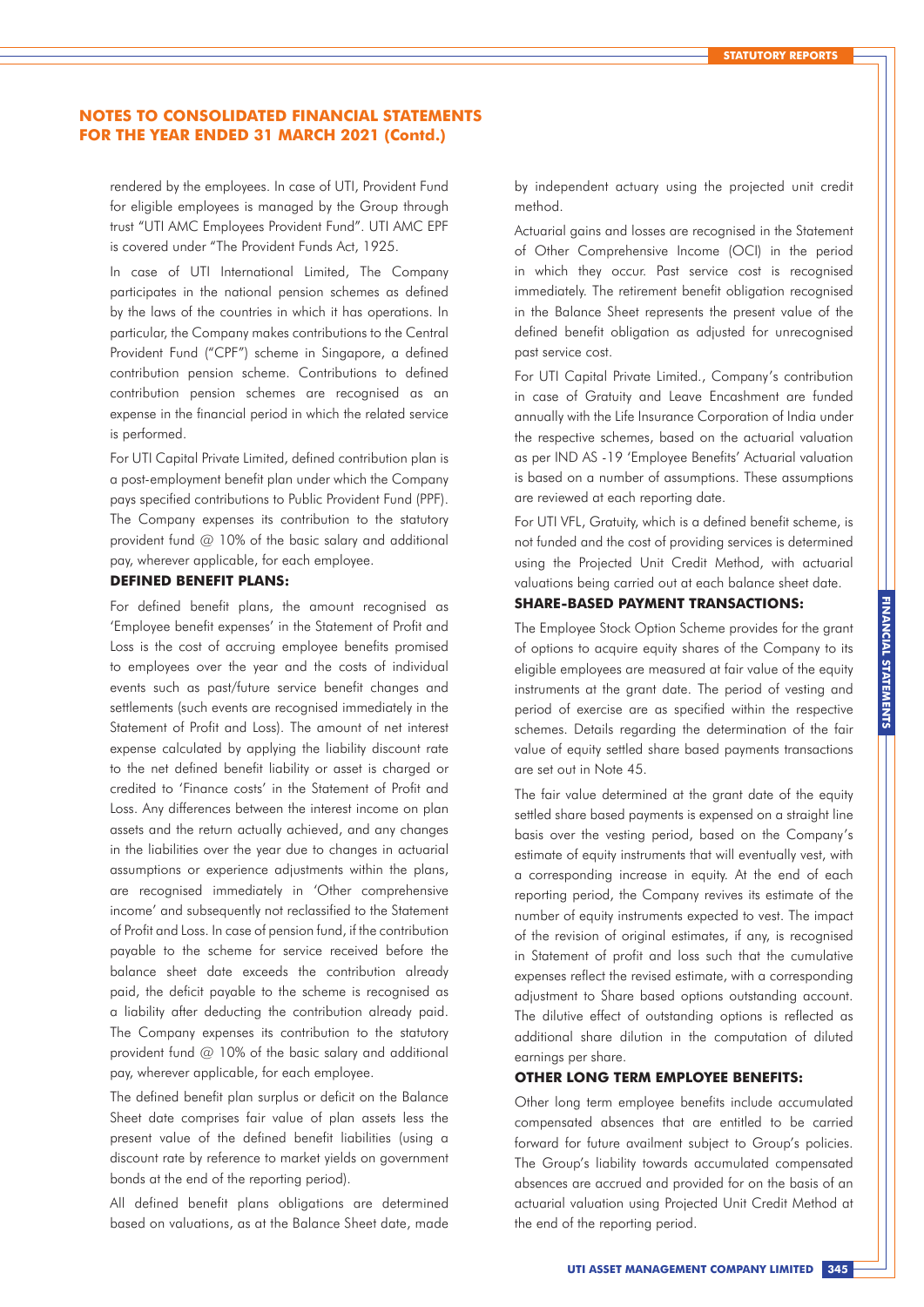

For UTI International Limited, the net liability for the long term incentives is the aggregate of the present value of the defined benefit obligation (derived using a discount rate based on risk free rate) at the end of the reporting period.

#### **2.11 Cash & Cash Equivalents:**

Cash and cash equivalent in the balance sheet comprise cash at banks and on hand and short-term deposits with an original maturity of three months or less, which are subject to an insignificant risk of changes in value.

For the purpose of the statement of cash flows, cash and cash equivalents consist of cash and short-term deposits, as defined above, net of outstanding bank overdrafts as they are considered an integral part of the Group's cash management.

#### **2.12New fund offer expenses of mutual fund:**

Expenses relating to new fund offer of mutual fund schemes are charged in the statement of profit & loss in the year in which such expenses are accrued.

### **2.13 Taxes on Income:**

The tax expense for the period comprises current and deferred tax. Tax is recognised in Statement of Profit and Loss, except to the extent that it relates to items recognised in the comprehensive income or in equity. In which case, the tax is also recognised in other comprehensive income or equity.

#### **CURRENT TAX:**

Tax on income for the current period is determined on the basis of taxable income and tax credits computed in accordance with the provisions of the Income tax Act 1961, and based on the expected outcome of assessments/ appeals.

#### **DEFERRED TAX:**

Deferred income taxes reflect the impact of current period temporary differences between taxable income and accounting income for the period and reversal of temporary differences of earlier periods. Deferred tax assets and liabilities are measured using the tax rates and tax laws that have been enacted or substantively enacted by the balance sheet date. Deferred tax liabilities are generally recognised for all taxable temporary differences, except where the group is able to control the reversal of the temporary difference and it is probable that the temporary difference will not reverse in the foreseeable future.

Deferred tax assets are generally recognised for all taxable temporary differences to the extent that is probable those taxable profits will be available against which those deductible temporary differences can be utilised.

The carrying amount of deferred tax assets is reviewed at the end of each reporting period and reduced to the extent that it is no longer probable that sufficient taxable profits will be

available to allow all or part of the asset to be recovered. Unrecognised deferred tax assets are re-assessed at each reporting date and are recognised to the extent that it has become probable that future taxable profits will allow the deferred tax asset to be recovered. Deferred tax relating to items recognised outside profit or loss is recognised either in other comprehensive income or in equity. Deferred tax items are recognised in correlation to the underlying transaction either in OCI or directly in equity. Deferred tax assets and deferred tax liabilities are offset if a legally enforceable right exists to set off current tax assets against current tax liabilities and the deferred taxes relate to the same taxable entity and the same taxation authority.

In UTI Capital Private Limited, Deferred tax assets include Minimum Alternative Tax (MAT) paid in accordance with the tax laws in India, which is likely to give future economic benefits in the form of availability of set off against future income tax liability. Accordingly, MAT is recognised as deferred tax asset in the balance sheet when the asset can be measured reliably and it is probable that the future economic benefit associated with asset will be realised.

#### **2.14 Contingencies & Provisions:**

In accordance with Ind AS 37, provisions are recognised when there is a present obligation as a result of a past event, it is probable that an outflow of resources embodying economic benefits will be required to settle the obligation, and a reliable estimate can be made of the amount of the obligation.

Contingent liabilities are not recognised in books of accounts. They are disclosed by way of notes, unless the possibility of an outflow of resources embodying economic benefits is remote.

Contingent assets are not recognised in consolidated financial statements. However, when the realisation of income is virtually certain, then the related asset is not a contingent asset and its recognition is appropriate. A contingent asset is disclosed, only where an inflow of economic benefits is probable.

### **2.15 Impairment of Assets (Other than Financial Assets):**

At each Balance Sheet date, the management reviews the carrying amounts of assets to determine whether there is any indication that those assets were impaired. If any such indication exists, the recoverable amount of the asset is estimated in order to determine the extent of impairment loss. Recoverable amount is determined:

- (i) In the case of an individual asset, at the higher of the net selling price and the value in use; and
- (ii) In the case of a cash generating unit (a group of assets that generates identified, independent cash flows), at the higher of the cash generating unit's net selling price and the value in use.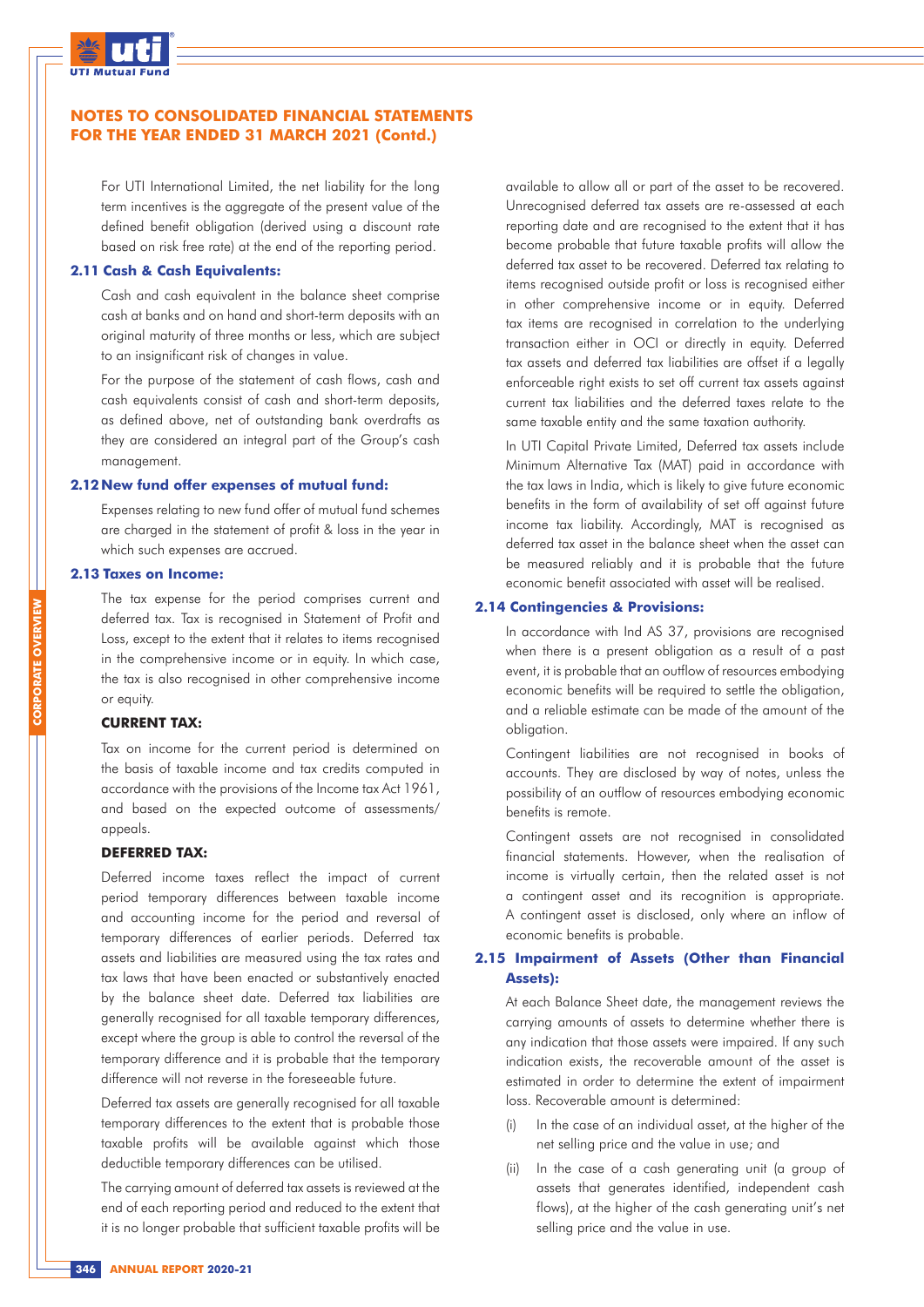In assessing value in use, the estimated future cash flows expected from the continuing use of the asset and from its disposal are discounted to their present value using a pre-tax discount rate that reflects the current market assessments of time value of money and the risks specific to the asset. The reduction is treated as an impairment loss and is recognised in the Statement of Profit and Loss.

Reversal of impairment loss is recognised immediately as income in the Statement Profit and Loss.

#### **2.16 Earnings per share**

#### **A) BASIC EARNINGS PER SHARE**

Basic earnings per share is computed by dividing profit after tax attributable to the equity shareholders by the weighted average number of equity shares outstanding during the reporting period.

### **B) DILUTED EARNINGS PER SHARE**

Dilutive earnings per share is computed and disclosed using the weighted average number of equity and dilutive equity equivalent shares outstanding during the period, except when the results would be antidilutive.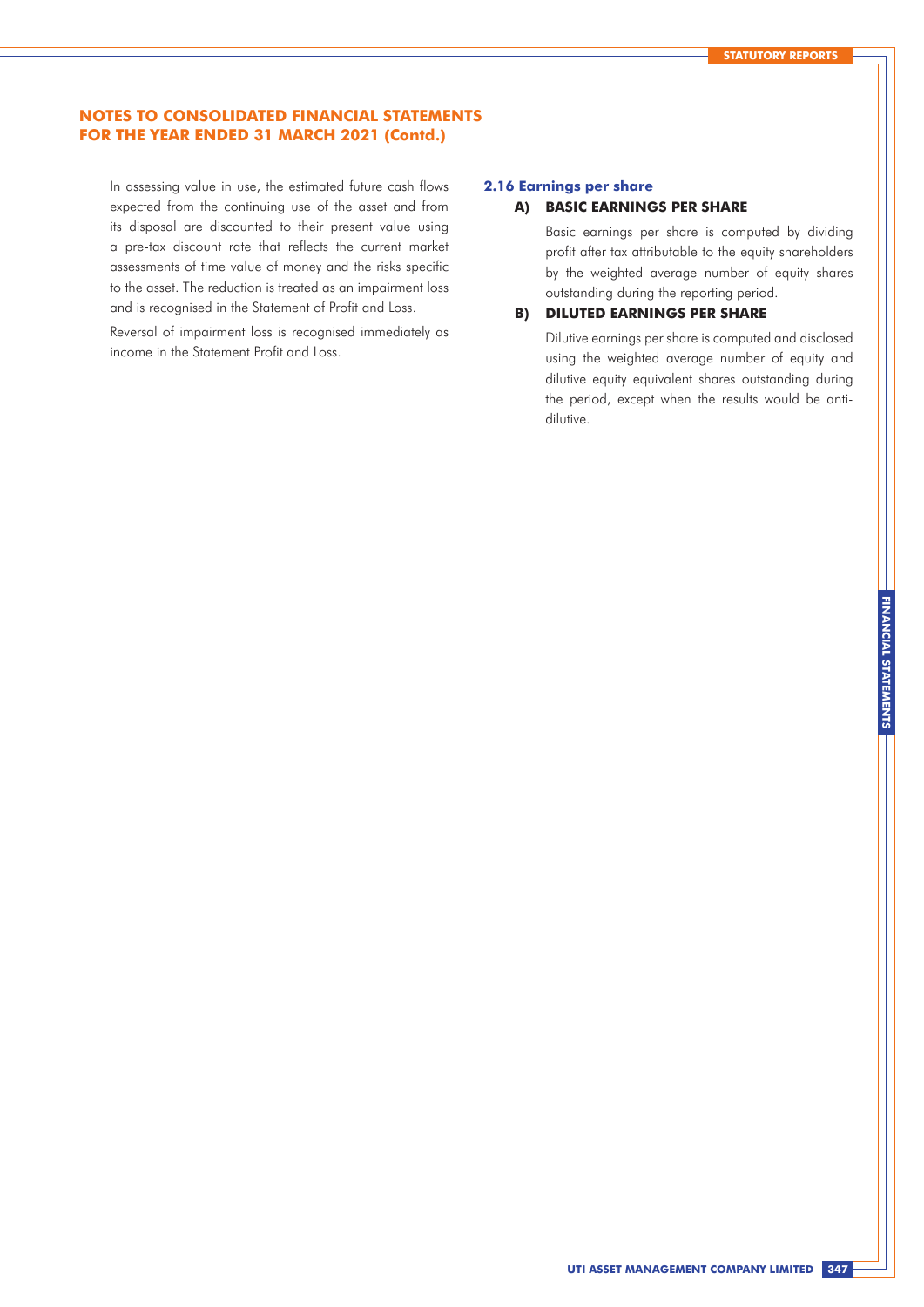

### **3. CASH AND CASH EQUIVALENTS**

|                             | (INR in crore) |                                      |  |  |
|-----------------------------|----------------|--------------------------------------|--|--|
| <b>Particulars</b>          | As at          | As at<br>31 March 2021 31 March 2020 |  |  |
| <b>Balances with banks:</b> |                |                                      |  |  |
| Cash on hand                |                |                                      |  |  |
| On current accounts         | 111.40         | 70.77                                |  |  |
| Cheques, drafts on hand     |                |                                      |  |  |
| Deposits with Banks         | 94.57          | 48.48                                |  |  |
|                             | 205.97         | 119.25                               |  |  |

### **4. RECEIVABLE**

|                                                                                         |                               | (INR in crore)         |
|-----------------------------------------------------------------------------------------|-------------------------------|------------------------|
| <b>Particulars</b>                                                                      | As at<br><b>31 March 2021</b> | As at<br>31 March 2020 |
| <b>Trade Receivables</b>                                                                |                               |                        |
| Outstanding for a period exceeding six months from the date they are due<br>for payment |                               |                        |
| (Unsecured, considered good)                                                            | 28.30                         | 8.25                   |
|                                                                                         |                               |                        |
| <b>Others</b>                                                                           |                               |                        |
| (Unsecured, considered good)                                                            | 17.22                         | 37.36                  |
|                                                                                         | 45.52                         | 45.61                  |
| <b>Other Receivables</b>                                                                |                               |                        |
| <b>Others</b>                                                                           |                               |                        |
| Receivable from Structures Debt Opportunities Fund                                      | 0.28                          |                        |
| Others                                                                                  | 0.04                          |                        |
|                                                                                         |                               |                        |
| Advances to related parties (Unsecured, considered good)                                | ۰                             |                        |
| <b>Other Advances (Secured, considered good)</b>                                        |                               |                        |
| Receivable from UTI Mutual Fund                                                         | 3.83                          | 9.74                   |
|                                                                                         | 4.15                          | 9.74                   |
|                                                                                         | 49.67                         | 55.35                  |

## **5. LOANS**

|                                                        |                        | (INR in crore)         |
|--------------------------------------------------------|------------------------|------------------------|
| <b>Particulars</b>                                     | As at<br>31 March 2021 | As at<br>31 March 2020 |
| Loans to Employees                                     | 16.00                  | 18.63                  |
| Provision for loans & advances                         |                        | (0.06)                 |
| Loan to UTI Employees Credit Co-operative Society Ltd. |                        | 0.36                   |
| Security Deposits                                      | 6.77                   | 3.84                   |
| Advances recoverable in cash or kind                   | 2.40                   | 15.14                  |
|                                                        | 25.17                  | 37.91                  |

\* Loans are measured at amortised cost as per the requirement of IND AS 109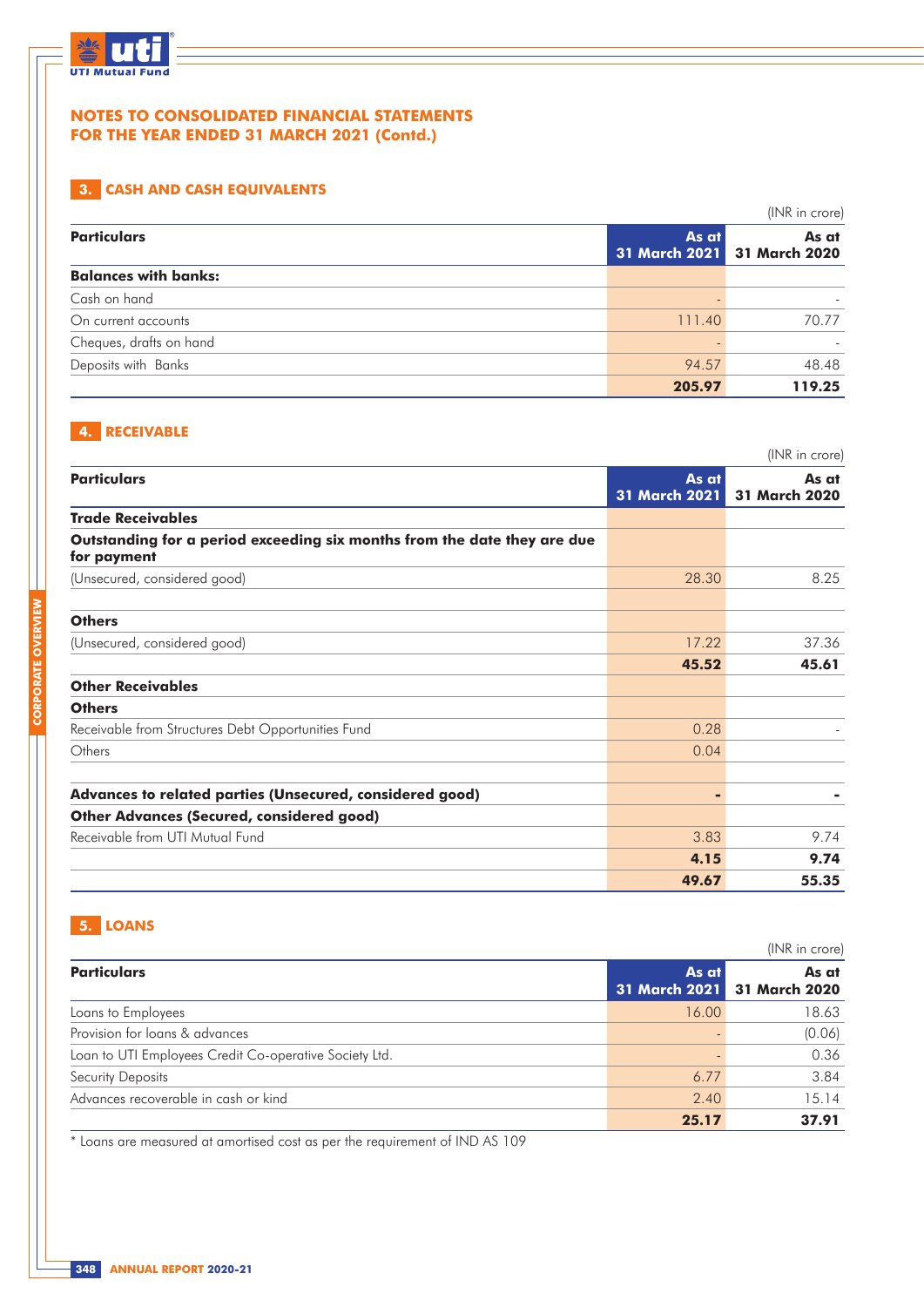(INR in crore)

### **NOTES TO CONSOLIDATED FINANCIAL STATEMENTS FOR THE YEAR ENDED 31 MARCH 2021 (Contd.)**

### **6. INVESTMENTS**

| <b>Details of Investments</b>       |                          | <b>As at 31 March 2021</b>                               |                   | As at 31 March 2020             |                                                          |                   |  |
|-------------------------------------|--------------------------|----------------------------------------------------------|-------------------|---------------------------------|----------------------------------------------------------|-------------------|--|
|                                     | <b>Amortised</b><br>Cost | <b>At Fair Value</b><br>through<br><b>Profit or Loss</b> | <b>Total</b>      | <b>Amortised</b><br><b>Cost</b> | <b>At Fair Value</b><br>through<br><b>Profit or Loss</b> | Total             |  |
| <b>Financial Assets</b>             |                          |                                                          |                   |                                 |                                                          |                   |  |
| Investments in Mutual Fund          |                          | 2,130.03                                                 | 2,130.03          |                                 | 1,836.48                                                 | 1,836.48          |  |
| Investments in Offshore Fund        |                          | 315.55                                                   | 315.55            |                                 | 211.47                                                   | 211.47            |  |
| Investment in Venture fund          |                          | 283.73                                                   | 283.73            |                                 | 290.72                                                   | 290.72            |  |
| Investments in Preference Shares    |                          |                                                          |                   |                                 |                                                          |                   |  |
| Investment in Equity Instruments    |                          | 17.57                                                    | 17.57             |                                 | 17.08                                                    | 17.08             |  |
| <b>Total Gross Investments (A)</b>  | ٠                        |                                                          | 2,746.88 2,746.88 | ۰                               |                                                          | 2,355.75 2,355.75 |  |
| Investment outside India            |                          | 315.55                                                   | 315.55            |                                 | 211.47                                                   | 211.47            |  |
| Investment in India                 |                          | 2,431.33                                                 | 2,431.33          |                                 | 2,144.28                                                 | 2,144.28          |  |
| Total (B)                           | ٠                        |                                                          | 2,746.88 2,746.88 |                                 |                                                          | 2,355.75 2,355.75 |  |
| Less: Allowance for Impairment (C)  |                          |                                                          |                   |                                 |                                                          |                   |  |
| Total Net Investments ( $D = A-C$ ) | ٠                        |                                                          | 2,746.88 2,746.88 |                                 |                                                          | 2,355.75 2,355.75 |  |

### **7. OTHER FINANCIAL ASSETS**

|                                      |                               | (INR in crore)                |
|--------------------------------------|-------------------------------|-------------------------------|
| <b>Particulars</b>                   | As at<br><b>31 March 2021</b> | As at<br><b>31 March 2020</b> |
| <b>Other financial assets</b>        |                               |                               |
| Receivable from UTI Mutual Fund      | 0.07                          | 0.07                          |
| Investor Education & Protection Fund | 6.06                          | 13.46                         |
| Offshore Development Fund            | 30.18                         | 26.05                         |
| VSS Liability Fund                   | 27.00                         | 25.56                         |
|                                      | 63.31                         | 65.14                         |
| <b>Other Bank Balances</b>           |                               |                               |
| Deposits pledged with bank           | 108.30                        | 85.46                         |
| Interest accrued on fixed deposits   | 4.81                          | 2.85                          |
| <b>Fixed Deposits with Banks</b>     | 12.65                         | 0.79                          |
|                                      | 125.76                        | 89.10                         |

### **Deposits pledged with bank against Bank overdraft and Bank guarantee.**

Term deposits with a carrying amount of INR 54.82 crore (Previous year INR 50 crore) are held as pledge for overdraft account, Performance bank guarantee to Employees Provident Fund Organisation(EPFO) INR 10 crore (Previous year INR 20 crore), Pension Fund Regulatory and Development Authority (PFRDA) INR 0.46 crore (Previous year INR 0.40 crore), Employee State Insurance Corporation (ESIC) INR 10 crore (Previous year: 10 crore) and Coal Mines Provident Fund Organisation (CMPFO) INR 1 crore (Previous year 1 crore) . Postal Life Insurance (PLI) INR 1.20 crore (Pervious year NIL), National Stock Exchange (NSE) INR 18.60 crore (Previous Year NIL)

| 189.07 | 154.24 |
|--------|--------|
|        |        |

### **8. CURRENT TAX ASSETS (NET)**

|                                              |       | (INR in crore)                       |
|----------------------------------------------|-------|--------------------------------------|
| <b>Particulars</b>                           | As at | As at<br>31 March 2021 31 March 2020 |
| Advance Income Tax (Net of provision of tax) | 58.17 | 45.67                                |
| <b>MAT Credit entitlement</b>                | 0.40  |                                      |
|                                              | 58.17 | 46.07                                |

**FINANCIAL STATEMENTS**

**FINANCIAL STATEMENTS**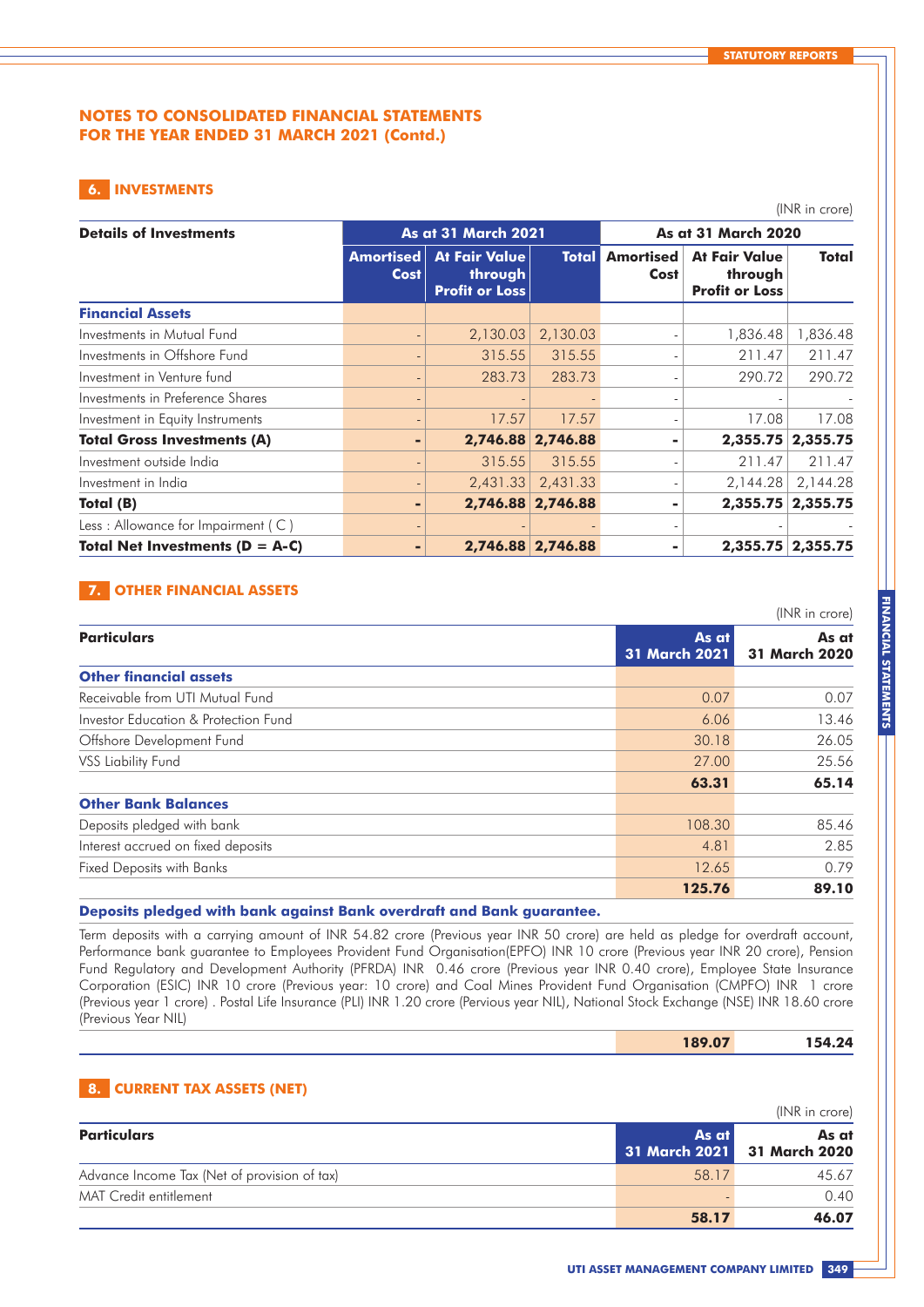

### **9. INVESTMENT PROPERTY**

|                      |                                 |          |                                                                                                          |                     |                                                                                            |                    | <b>DEPRECIATION</b> |                                                                                        |                                           | (INR in crore)               |
|----------------------|---------------------------------|----------|----------------------------------------------------------------------------------------------------------|---------------------|--------------------------------------------------------------------------------------------|--------------------|---------------------|----------------------------------------------------------------------------------------|-------------------------------------------|------------------------------|
| <b>Category Name</b> | <b>Cost</b><br>01 April<br>2019 | the year | <b>GROSS BLOCK (AT COST)</b><br><b>Opening Additions Deductions Closing</b><br>during during the<br>year | 31<br>March<br>2020 | <b>Opening</b><br><b>Total Accumulated</b><br><b>Cost Depreciation</b><br>01 April<br>2019 | For<br>the<br>year | <b>Deductions</b>   | Closing<br>during the Accumulated<br>year   Depreciation   March  <br>31 March<br>2020 | <b>NET BLOCK</b><br>As at I<br>31<br>2020 | As at<br>31<br>March<br>2019 |
| Building             | 12.29                           |          |                                                                                                          | 12.29               | .04                                                                                        | 0.52               |                     | .56                                                                                    | 10.73                                     | 11.25                        |
|                      | 12.29                           | ۰        | ٠                                                                                                        | 12.29               | 1.04                                                                                       | 0.52               |                     | 1.56                                                                                   | 10.73                                     | 11.25                        |

| <b>Category Name</b> |                                 |          | <b>GROSS BLOCK (AT COST)</b>                                             |                            |                                                                                            | <b>NET BLOCK</b>   |                   |                                                                                                   |                     |                     |
|----------------------|---------------------------------|----------|--------------------------------------------------------------------------|----------------------------|--------------------------------------------------------------------------------------------|--------------------|-------------------|---------------------------------------------------------------------------------------------------|---------------------|---------------------|
|                      | Cost 01<br><b>April</b><br>2020 | the year | <b>Opening Additions Deductions Closing</b><br>during during the<br>year | 31<br><b>March</b><br>2021 | <b>Opening</b><br><b>Total Accumulated</b><br><b>Cost Depreciation</b><br>01 April<br>2020 | For<br>the<br>year | <b>Deductions</b> | <b>Closing</b><br>during the Accumulated<br>year Depreciation   March   March<br>31 March<br>2021 | As at<br>31<br>2021 | As at<br>31<br>2020 |
| Buildings            | 12.29                           |          |                                                                          | 12.29                      | .56                                                                                        | 0.52               |                   | 2.08                                                                                              | 10.21               | 10.73               |
|                      | 12.29                           | ۰        | ٠                                                                        | 12.29                      | 1.56                                                                                       | 0.52               | ٠                 | 2.08                                                                                              | 10.21               | 10.73               |

i) Lease rent of INR 1.40 crore (Previous year : INR 1.17 crore) has been received during the year 01 April 2020 to 31 March 2021 for Investment property.

### **A. Reconciliation of carrying amount**

|                                                    | (INR in crore) |
|----------------------------------------------------|----------------|
| <b>Cost or Deemed Cost (gross carrying amount)</b> |                |
| Balance as at 31 March 2020                        | 12.29          |
| Balance as at 31 March 2021                        | 12.29          |
| <b>Accumulated depreciation</b>                    |                |
| Balance as at 31 March 2020                        | 1.56           |
| Balance as at 31 March 2021                        | 2.08           |
| <b>Carrying amounts</b>                            |                |
| As at 31 March 2020                                | 10.73          |
| As at 31 March 2021                                | 10.21          |
| <b>Fair value</b>                                  |                |
| As at 31 March 2020                                | 36.41          |
| <b>As at 31 March 2021</b>                         | 41.49          |

### **B. Information regarding income and expenditure of investment property**

|                                                                                             |                               | (INR in crore)                |
|---------------------------------------------------------------------------------------------|-------------------------------|-------------------------------|
| <b>Particulars</b>                                                                          | As at<br><b>31 March 2021</b> | As at<br><b>31 March 2020</b> |
| Rental Income derived from investment property                                              | 1.40                          | 117                           |
| Direct operating expenses (including repair maintenance) that generate rental income        |                               |                               |
| Direct operating expenses (including repair maintenance) that do not generate rental income | -                             |                               |
| Profit arising from investment properties before depriciation and indirect expenses         | -                             |                               |
| Less: Depreiciation                                                                         | (0.52)                        | (0.52)                        |
| Profit arising from investment properties before indirect expenses                          | 0.88                          | 0.65                          |

**CORPORATE OVERVIEW**

**DRO** 

**ORATE OVERVIEW**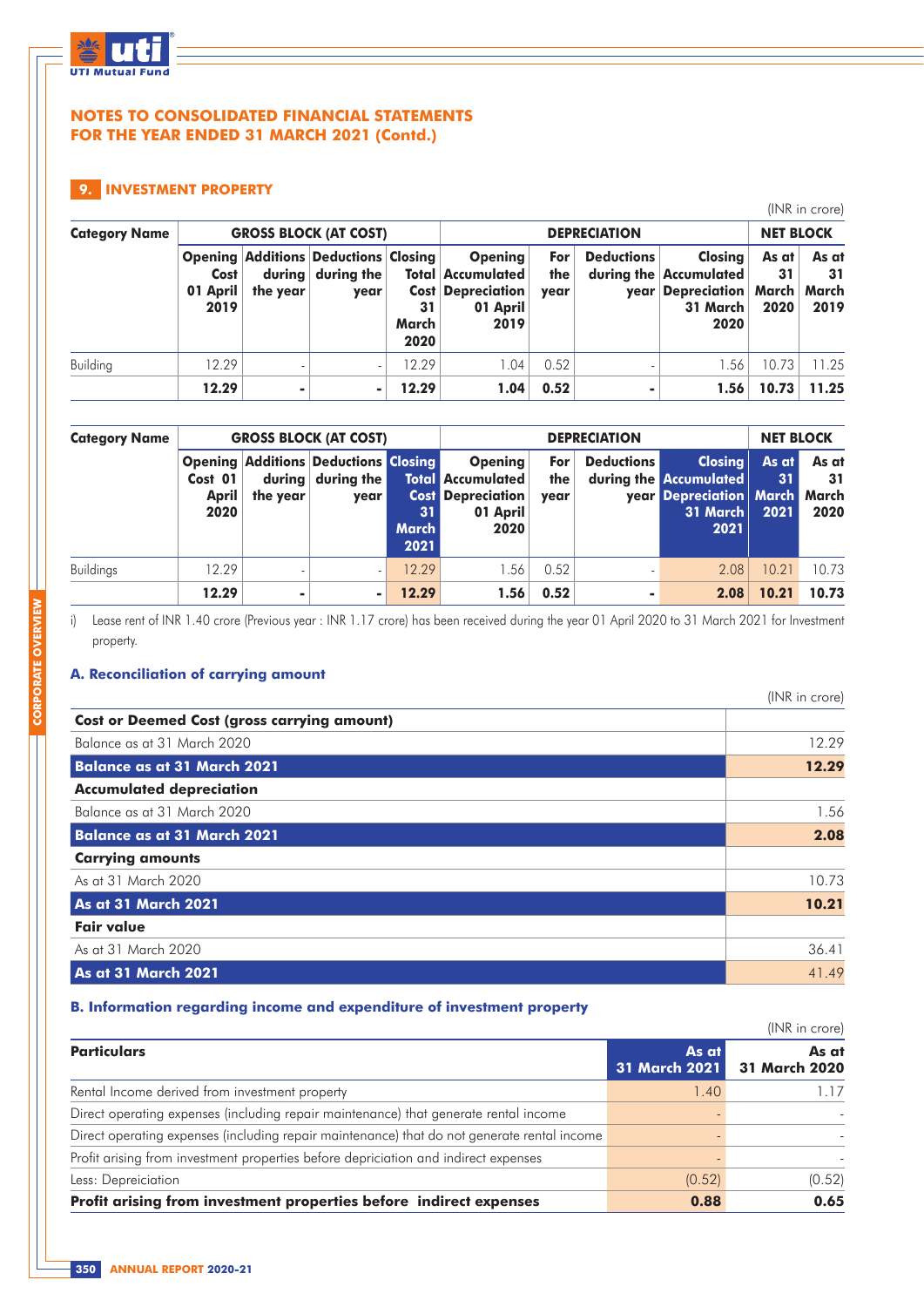#### **C. Measurement of fair values**

#### **i. Fair value hierarchy**

The fair value of investment property has been determined by external, independent property valuers, having appropriate recognised professional qualifications and recent experience in the location and category of the property being valued.

### **ii. Valuation techniques**

Considering the locality, age, mode of construction, the fair and reasonable market value arrived by the independent valuer vide valuation report dated 05 March 2021 as at 31 March 2021 is INR 41.49 crore (31 March 2020: INR 36.41 crore). The value derived by the valuer for the property is after considering the economic usefulness to the prospective purchaser, functional and economic obsolescence, technical potentiality, financial bankruptcy, management lapses, technical in competency in running the unit. The factors will enable valuer to arrive at very realistic and reasonable figures of reliability in the present market.

#### **10. PROPERTY, PLANT AND EQUIPMENTS**

|                                       |                                                   |                                |                                |                                                                     |                                                                             |                    |                                          |                                                                         |                              |                                     |                              | (INR in crore)               |
|---------------------------------------|---------------------------------------------------|--------------------------------|--------------------------------|---------------------------------------------------------------------|-----------------------------------------------------------------------------|--------------------|------------------------------------------|-------------------------------------------------------------------------|------------------------------|-------------------------------------|------------------------------|------------------------------|
| <b>Category Name</b>                  |                                                   |                                | <b>GROSS BLOCK (AT COST)</b>   |                                                                     |                                                                             |                    | <b>DEPRECIATION</b>                      |                                                                         | <b>NET BLOCK</b>             |                                     |                              |                              |
|                                       | <b>Opening</b><br>Cost 01<br><b>April</b><br>2019 | tions<br>during<br>the<br>year | tions<br>during<br>the<br>year | Addi- Deduc- Closing<br>Total<br><b>Cost</b><br>31<br>March<br>2020 | <b>Opening</b><br>Accu-<br>mulated<br>Depre-<br>ciation<br>01 April<br>2019 | For<br>the<br>year | Deduc-<br>tions<br>during<br>the<br>year | Closina<br>Accu-<br>mulated<br>Depre-<br>ciation<br>31<br>March<br>2020 | As at<br>31<br>March<br>2020 | Trans-<br>lation<br>Differ-<br>ence | As at<br>31<br>March<br>2020 | As at<br>31<br>March<br>2019 |
| <b>Tangible Assets</b>                |                                                   |                                |                                |                                                                     |                                                                             |                    |                                          |                                                                         |                              |                                     |                              |                              |
| <b>Buildings</b>                      | 250.17                                            |                                | $\blacksquare$                 | 250.17                                                              | 13.37                                                                       | 6.68               |                                          | 20.05                                                                   | 230.12                       |                                     | 230.12                       | 250.17                       |
| IT Equipment -<br>Computers & Laptops | 5.34                                              | 1.35                           | 2.06                           | 4.63                                                                | 2.35                                                                        | 2.07               | 2.04                                     | 2.38                                                                    | 2.25                         | 0.00                                | 2.25                         | 5.34                         |
| IT Equipment -<br>Servers & Networks  | 2.72                                              | 5.07                           | ÷,                             | 7.79                                                                | 1.20                                                                        | 1.19               |                                          | 2.39                                                                    | 5.40                         |                                     | 5.40                         | 2.72                         |
| Furniture & Fixtures                  | 3.45                                              | 1.52                           | 0.68                           | 4.29                                                                | 0.43                                                                        | 0.88               | 0.62                                     | 0.69                                                                    | 3.60                         | 0.00                                | 3.60                         | 3.45                         |
| Vehicles                              | 4.06                                              | 1.81                           | 1.35                           | 4.52                                                                | 0.86                                                                        | 0.86               | 0.88                                     | 0.84                                                                    | 3.68                         |                                     | 3.68                         | 4.06                         |
| Office Equipment                      | 6.58                                              | 2.25                           | 1.12                           | 7.71                                                                | 1.16                                                                        | 2.22               | 1.01                                     | 2.37                                                                    | 5.34                         | 0.00                                | 5.34                         | 6.58                         |
| Total                                 | 272.32                                            | 12.00                          | 5.21                           | 279.11                                                              |                                                                             | 19.37 13.90        | 4.55                                     |                                                                         | 28.72 250.39                 | 0.00                                | 250.39                       | 272.32                       |

| <b>Category Name</b>                  |                                            |                                | <b>GROSS BLOCK (AT COST)</b>   |                                                                     |                                                                             |                       | <b>DEPRECIATION</b>            |                                                                                              | <b>NET BLOCK</b>             |                                            |                                     |                                     |
|---------------------------------------|--------------------------------------------|--------------------------------|--------------------------------|---------------------------------------------------------------------|-----------------------------------------------------------------------------|-----------------------|--------------------------------|----------------------------------------------------------------------------------------------|------------------------------|--------------------------------------------|-------------------------------------|-------------------------------------|
|                                       | <b>Opening</b><br>Cost 01<br>April<br>2020 | tions<br>during<br>the<br>year | tions<br>during<br>the<br>year | Addi- Deduc- Closing<br>Total<br><b>Cost</b><br>31<br>March<br>2021 | <b>Opening</b><br>Accu-<br>mulated<br>Depre-<br>ciation<br>01 April<br>2020 | $For \sqrt{ }theyear$ | Deduc-<br>tions<br>the<br>year | <b>Closing</b><br>Accu-<br>during mulated<br>Depre-<br>ciation<br>31<br><b>March</b><br>2021 | As at<br>31<br>March<br>2021 | Trans-<br><b>lation</b><br>Differ-<br>ence | As at<br>31<br><b>March</b><br>2021 | As at<br>31<br><b>March</b><br>2021 |
| <b>Tangible Assets</b>                |                                            |                                |                                |                                                                     |                                                                             |                       |                                |                                                                                              |                              |                                            |                                     |                                     |
| <b>Buildings</b>                      | 250.17                                     |                                |                                | 250.17                                                              | 20.05                                                                       | 6.68                  |                                | 26.73                                                                                        | 223.44                       |                                            | 223.44                              | 230.12                              |
| IT Equipment -<br>Computers & Laptops | 4.63                                       | 0.53                           | 0.22                           | 4.94                                                                | 2.38                                                                        | 1.34                  | 0.21                           | 3.51                                                                                         | 1.43                         | 0.02                                       | 1.45                                | 2.25                                |
| IT Equipment -<br>Servers & Networks  | 7.79                                       | 1.02                           | 0.26                           | 8.55                                                                | 2.39                                                                        | 1.06                  | 0.26                           | 3.19                                                                                         | 5.36                         |                                            | 5.36                                | 5.40                                |
| Furniture & Fixtures                  | 4.29                                       | 0.64                           | 0.15                           | 4.78                                                                | 0.69                                                                        | 0.61                  | 0.13                           | 1.17                                                                                         | 3.61                         | ÷.                                         | 3.61                                | 3.60                                |
| Vehicles                              | 4.52                                       | 0.43                           | 0.23                           | 4.72                                                                | 0.84                                                                        | 0.88                  | 0.15                           | 1.57                                                                                         | 3.15                         | ÷.                                         | 3.15                                | 3.68                                |
| Office Equipment                      | 7.71                                       | 0.43                           | 0.33                           | 7.81                                                                | 2.37                                                                        | 1.99                  | 0.27                           | 4.09                                                                                         | 3.72                         | 0.00                                       | 3.72                                | 5.34                                |
| Total                                 | 279.11                                     | 3.05                           | 1.19                           | 280.97                                                              |                                                                             | 28.72 12.56           | 1.02                           |                                                                                              | 40.26 240.71                 | 0.02                                       | 240.73 250.39                       |                                     |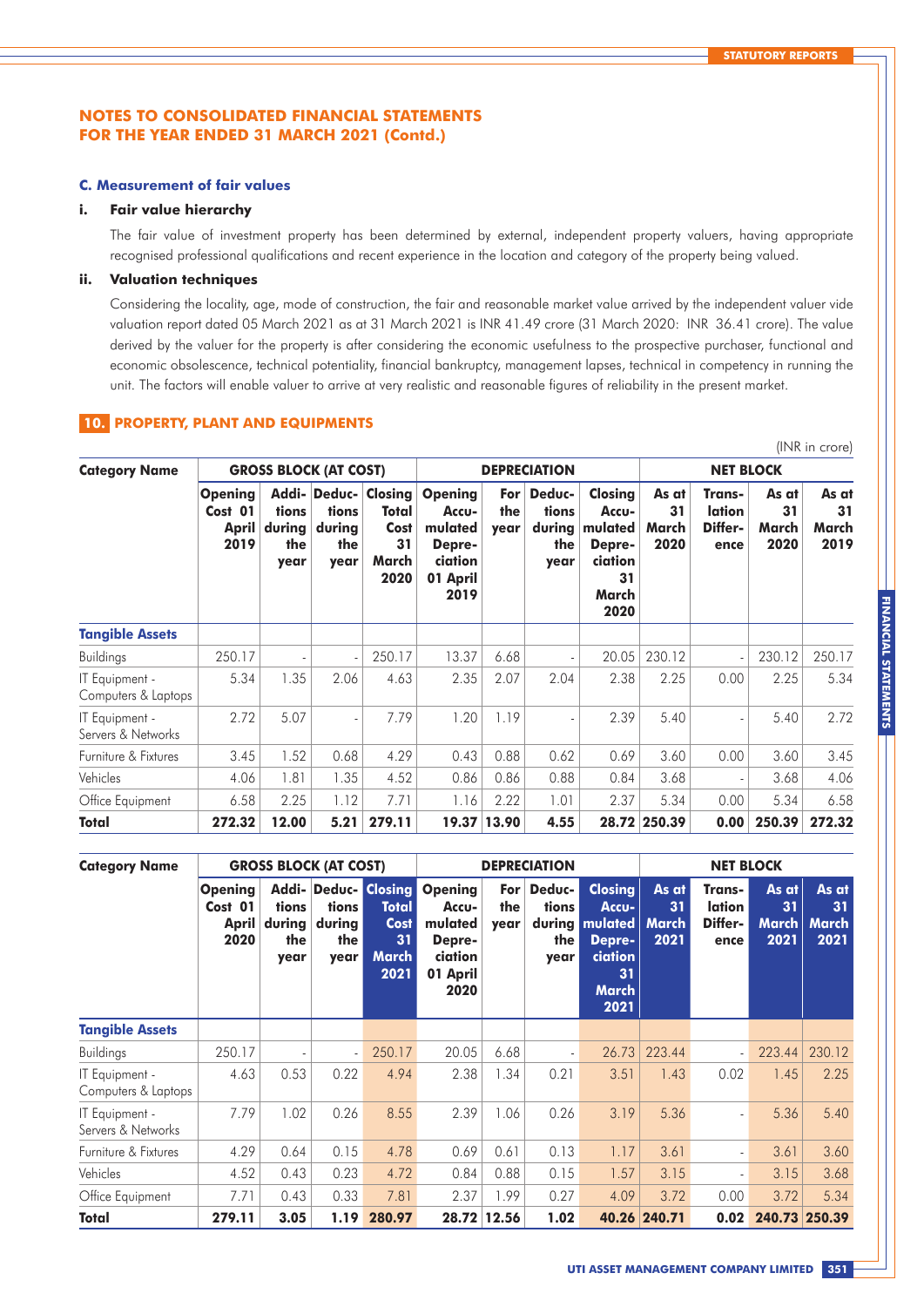

- i) Buildings include an area admeasuring 1,28,997.73 sq.feet and 36,096.90 sq.feet in UTI Towers, Bandra Kurla Complex, Mumbai, acquired from SUUTI and Bank of Baroda respectively on outright basis in different years. The land on which the building is constructed belongs to MMRDA and the balance period of lease remaining is 52 years. The sale deed of UTI Tower is yet to be executed.
- ii) Buildings include 2 flats under operating cancellable lease having acquisition value of INR 8.29 crore and Accumulated depreciation of INR 3.10 crore (Previous period : INR 2.76 crore & Previous year : INR 2.85 crore).
- iii) Lease rent of INR 0.74 crore (Previous year : INR 0.70 crore) has been received during the year 01 April 2020 to 31 March 2021 for above 2 flats.
- iv) With effect from 01.10.2016 based on the newly introduced Company car policy for officers, the useful life of Vehicles is changed from 8 years to 6 years on straight line method. Further, no residual value would be considered for Vehicle. Depreciation has been charged w.e.f. 01.10.2016 based on the revised estimated useful life of Vehicles.

(INR in crore)

 $(1)$ 

### **11. RIGHT OF USE ASSETS**

| <b>Category Name</b> |                                   | <b>GROSS BLOCK (AT COST)</b>         |                      | <b>DEPRECIATION</b>                        |                                                                                                       |             |                                    | <b>NET BLOCK</b>                                                                      |                              |                                            |                              |                              |
|----------------------|-----------------------------------|--------------------------------------|----------------------|--------------------------------------------|-------------------------------------------------------------------------------------------------------|-------------|------------------------------------|---------------------------------------------------------------------------------------|------------------------------|--------------------------------------------|------------------------------|------------------------------|
|                      | <b>Opening</b><br>Cost 01<br>2019 | tions<br>April during<br>the<br>year | tions<br>the<br>year | Total<br>during Cost 31<br>March  <br>2020 | Addi- Deduc- Closing   Opening<br><b>Accu-</b><br>mulated<br>Depreci-<br>ation<br>31<br>March<br>2019 | the<br>year | For Deduc-<br>tions<br>the<br>year | Closing<br>Accu-<br>$dur$ ing   mulated  <br>Depre-<br>ciation<br>31<br>March<br>2020 | As at<br>31<br>March<br>2020 | Trans-<br><b>lation</b><br>Differ-<br>ence | As at<br>31<br>March<br>2020 | As at<br>31<br>March<br>2019 |
| Leased premises      |                                   | 116.67                               |                      | 116.67                                     |                                                                                                       | 16.92       | $\overline{a}$                     | 16.92                                                                                 | 99.75                        | (0.00)                                     | 99.75                        |                              |
| Total                |                                   | $-116.67$                            | ۰.                   | 116.67                                     |                                                                                                       | $-16.92$    | ٠                                  | 16.92                                                                                 | 99.75                        | (0.00)                                     | 99.75                        |                              |

| <b>Category Name</b> |                                   | <b>GROSS BLOCK (AT COST)</b>         |                      |                                              |                                                                                                |             | <b>DEPRECIATION</b>                                    |                                                                                                       |                     |                                             | <b>NET BLOCK</b>                      |                              |  |  |
|----------------------|-----------------------------------|--------------------------------------|----------------------|----------------------------------------------|------------------------------------------------------------------------------------------------|-------------|--------------------------------------------------------|-------------------------------------------------------------------------------------------------------|---------------------|---------------------------------------------|---------------------------------------|------------------------------|--|--|
|                      | <b>Opening</b><br>Cost 01<br>2020 | tions<br>April during<br>the<br>year | tions<br>the<br>year | Total<br>during   Cost 31<br>March  <br>2020 | Addi- Deduc- Closing   Opening<br>Accu-<br>mulated<br>Depreci-<br>ation<br>31<br>March<br>2020 | the<br>year | For Deduc-<br>tions/I<br>ment<br>during<br>the<br>year | <b>Closing</b><br>Accu-<br><b>Adjust- mulated March</b><br>Depre-<br>ciation<br>31<br>March  <br>2021 | As at<br>31<br>2021 | Trans-l<br><b>lation</b><br>Differ-<br>ence | As at I<br>31<br><b>March</b><br>2021 | As at<br>31<br>March<br>2020 |  |  |
| Leased premises      | 116.67                            | 15.23                                |                      | 131.90                                       | 16.92                                                                                          | 16.35       | (1.10)                                                 | 34.37                                                                                                 | 97.53               | 0.15                                        | 97.68                                 | 99.75                        |  |  |
| Total                | 116.67                            | 15.23                                | - 1                  | 131.90                                       |                                                                                                | 16.92 16.35 | (1.10)                                                 | 34.37                                                                                                 | 97.53               | 0.15                                        | 97.68                                 | 99.75                        |  |  |

### **12. CAPITAL WORK-IN-PROGRESS**

|                          |                                      | (IIVK IN Crore) |
|--------------------------|--------------------------------------|-----------------|
| <b>Category Name</b>     | As at<br>31 March 2021 31 March 2020 | As at           |
| Capital Work in Progress | 4 3 5                                | 0.28            |
|                          | 4.35                                 | 0.28            |

### **13. INTANGIBLE ASSETS UNDER DEVELOPMENT**

|                                     |                                      | (INR in crore) |
|-------------------------------------|--------------------------------------|----------------|
| <b>Category Name</b>                | As at<br>31 March 2021 31 March 2020 | As at          |
| Intangible Assets under Development | 0.78                                 | 0.76           |
|                                     | 0.78                                 | 0.76           |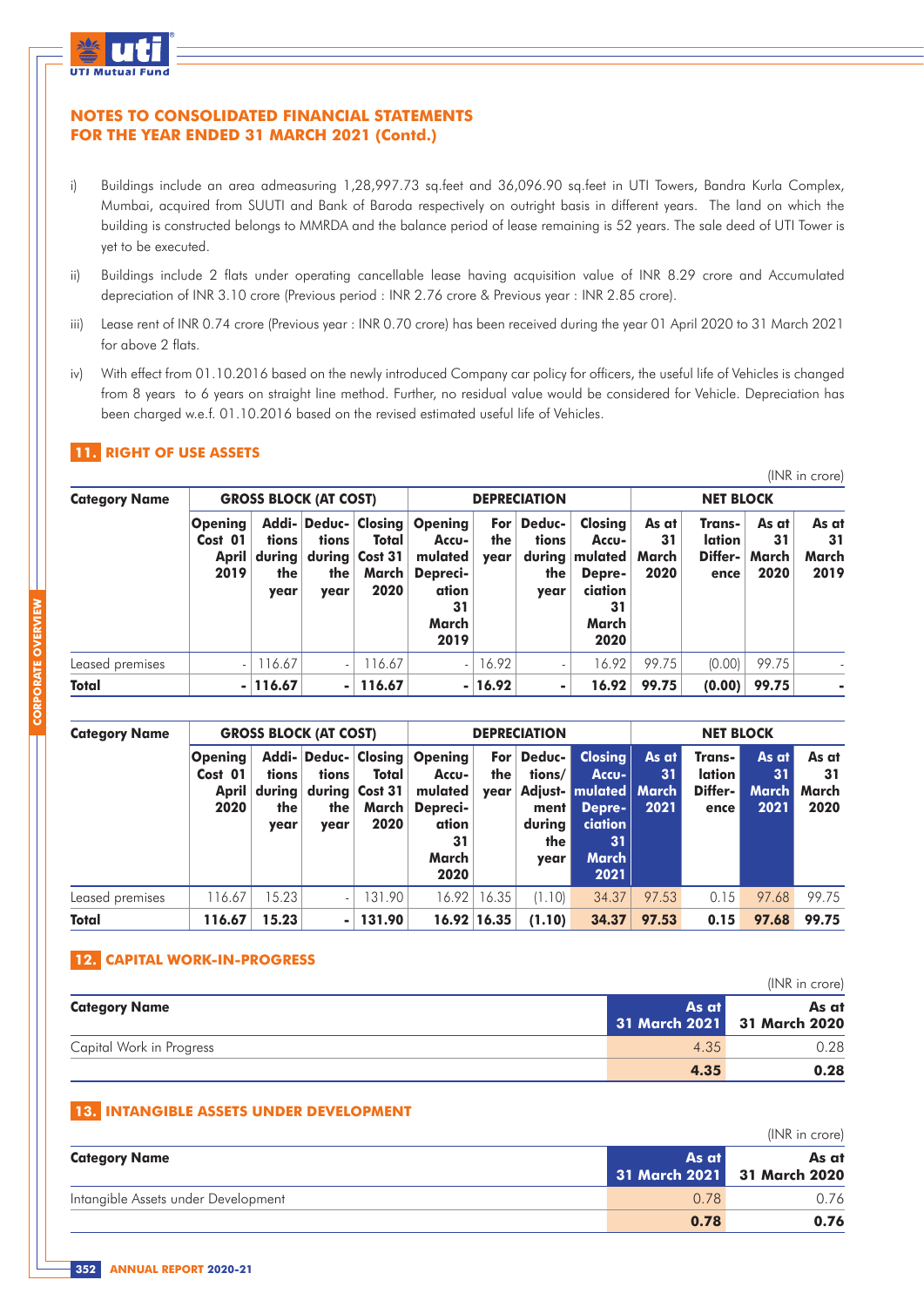### **14. OTHER INTANGIBLE ASSETS**

|                      |                                   |                                      |                                |                                      |                                                                                             |                            |                                |                                                                                    |                              |                                     |                              | (INR in crore)               |
|----------------------|-----------------------------------|--------------------------------------|--------------------------------|--------------------------------------|---------------------------------------------------------------------------------------------|----------------------------|--------------------------------|------------------------------------------------------------------------------------|------------------------------|-------------------------------------|------------------------------|------------------------------|
| <b>Category Name</b> |                                   | <b>GROSS BLOCK (AT COST)</b>         |                                |                                      | <b>DEPRECIATION</b>                                                                         |                            |                                |                                                                                    | <b>NET BLOCK</b>             |                                     |                              |                              |
|                      | <b>Opening</b><br>Cost 01<br>2019 | tions<br>April during<br>the<br>year | tions<br>durina<br>the<br>year | Total<br>Cost<br>31<br>March<br>2020 | Addi- Deduc- Closing   Opening<br>Accu-<br>mulated<br>Depre-<br>ciation<br>01 April<br>2019 | For $\vert$<br>the<br>year | Deduc-<br>tions<br>the<br>year | Closing<br>Accu-<br>during   mulated  <br>Depre-<br>ciation<br>31<br>March<br>2020 | As at<br>31<br>March<br>2020 | Trans-<br>lation<br>Differ-<br>ence | As at<br>31<br>March<br>2020 | As at<br>31<br>March<br>2019 |
| Computer Software    | 6.99                              | 10.44                                | $\overline{\phantom{a}}$       | 17.43                                | 3.38                                                                                        | 2.25                       |                                | 5.63                                                                               | 11.80                        |                                     | 11.80                        | 3.61                         |
| Total                | 6.99                              | 10.44                                | ۰                              | 17.43                                | 3.38                                                                                        | 2.25                       | ٠                              | 5.63                                                                               | 11.80                        |                                     | 11.80                        | 3.61                         |

| <b>Category Name</b> |                                   | <b>GROSS BLOCK (AT COST)</b>         |                          |                                          |                                                                                               | <b>DEPRECIATION</b> |                                    |                                                                                                        |                     | <b>NET BLOCK</b>                           |                                     |                              |  |
|----------------------|-----------------------------------|--------------------------------------|--------------------------|------------------------------------------|-----------------------------------------------------------------------------------------------|---------------------|------------------------------------|--------------------------------------------------------------------------------------------------------|---------------------|--------------------------------------------|-------------------------------------|------------------------------|--|
|                      | <b>Opening</b><br>Cost 01<br>2020 | tions<br>April during<br>the<br>year | tions<br>the<br>year     | Total<br>during Cost 31<br>March<br>2021 | Addi- Deduc- Closing   Opening  <br>Accu-<br>mulated<br>Depre-<br>ciation<br>01 April<br>2020 | the<br>year         | For Deduc-<br>tions<br>the<br>year | <b>Closing</b><br>Accu-<br>during mulated   March  <br>Depre-<br>ciation<br>31<br><b>March</b><br>2021 | As at<br>31<br>2021 | Trans-<br><b>lation</b><br>Differ-<br>ence | As at<br>31<br><b>March</b><br>2021 | As at<br>31<br>March<br>2020 |  |
| Computer Software    | 17.43                             | 5.51                                 | $\overline{\phantom{a}}$ | 22.94                                    | 5.63                                                                                          | 6.35                | ٠                                  | 11.98                                                                                                  | 10.96               |                                            | 10.96                               | 11.80                        |  |
| <b>Total</b>         | 17.43                             | 5.51                                 | ٠                        | 22.94                                    | 5.63                                                                                          | 6.35                | ٠                                  | 11.98                                                                                                  | 10.96               | ٠                                          | 10.96                               | 11.80                        |  |

## **15. OTHER NON FINANCIAL ASSETS**

|                                                      |                               | (INR in crore)         |
|------------------------------------------------------|-------------------------------|------------------------|
| <b>Particulars</b>                                   | As at<br><b>31 March 2021</b> | As at<br>31 March 2020 |
| <b>Capital Advances</b>                              | 1.21                          | 0.06                   |
| <b>Deferred Loans and Deposits</b>                   |                               |                        |
| Loans to Employees                                   | 3.58                          | 4.54                   |
| Loan to UTI Employee Credit Co-operative Society Ltd |                               | 0.01                   |
| <b>Rent Deposits</b>                                 | 3.30                          | 2.99                   |
|                                                      | 6.88                          | 7.54                   |
| <b>Other Assets</b>                                  |                               |                        |
| Prepaid expenses                                     | 17.06                         | 15.39                  |
| <b>TDS Receivable</b>                                | 0.00                          |                        |
| Indirect Tax                                         | 0.06                          | 0.01                   |
|                                                      | 17.12                         | 15.40                  |
|                                                      | 25.21                         | 23.00                  |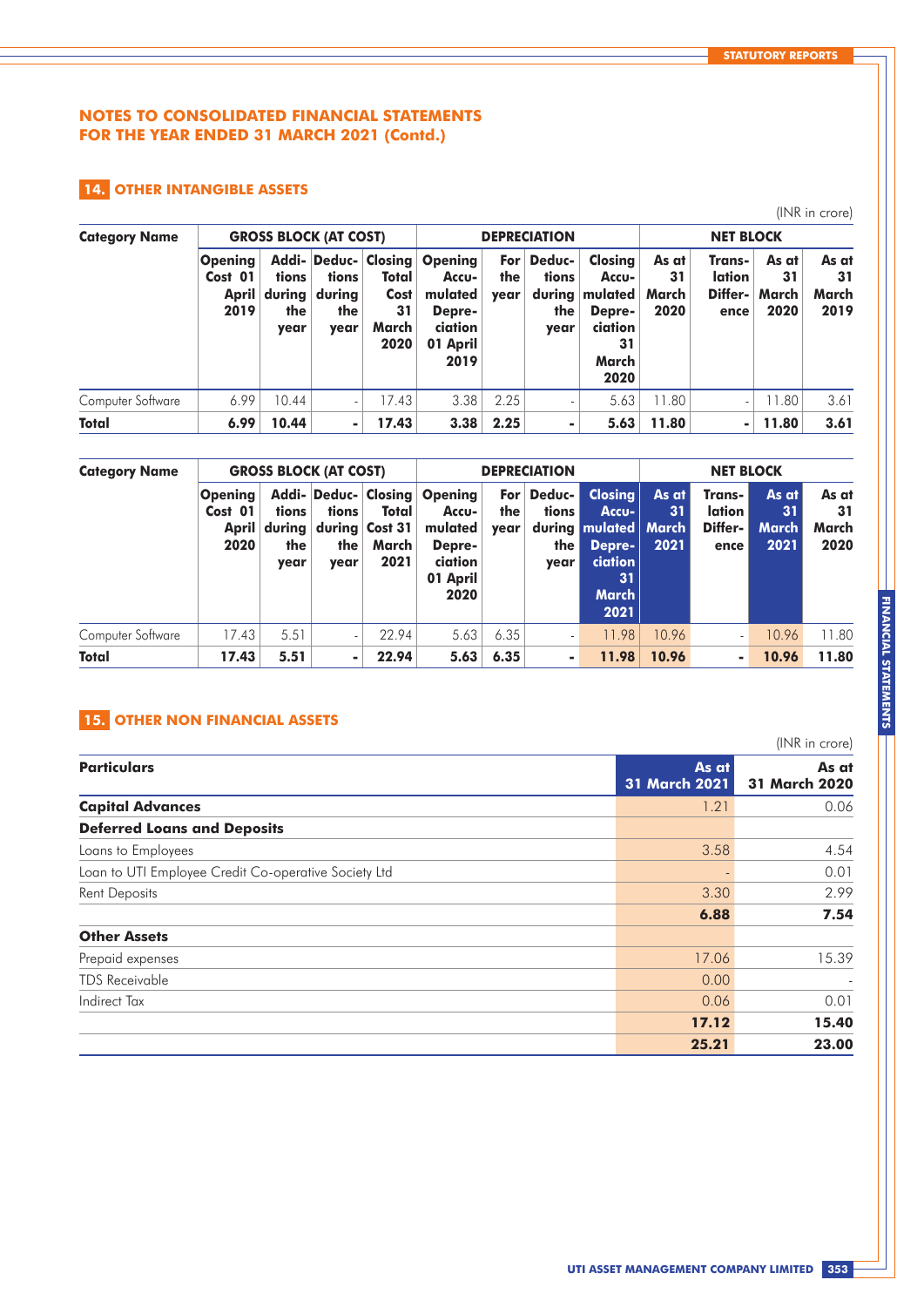

### **16. FINANCE LIABILITIES**

|                                                                                                |                               | (INR in crore)                |
|------------------------------------------------------------------------------------------------|-------------------------------|-------------------------------|
| <b>Particulars</b>                                                                             | As at<br><b>31 March 2021</b> | As at<br><b>31 March 2020</b> |
| <b>Borrowings (Secured, considered good)</b>                                                   |                               |                               |
| (I) Trade payables                                                                             |                               |                               |
| Total outstanding dues of micro enterprises and small enterprises                              |                               |                               |
| Total outstanding dues of creditors other than micro enterprises and small enterprises<br>(ii) | 3.63                          | 1.42                          |
| (II) Other payable                                                                             |                               |                               |
| Total outstanding dues of micro enterprises and small enterprises<br>(i)                       | 0.62                          | 0.80                          |
| Total outstanding dues of creditors other than micro enterprises and small enterprises<br>(ii) | 6.34                          | 0.22                          |
| Accrued benefits to employees                                                                  | 45.10                         | 47.36                         |
| Payable to UTI Mutual Fund                                                                     | 0.04                          |                               |
| Retention money                                                                                | 1.93                          | 1.63                          |
| Other payables                                                                                 | 35.67                         | 14.80                         |
|                                                                                                | 93.33                         | 66.23                         |

In the opinion of the management, the balances of trade payables are stated at book value and are payable.

### **Dues to Micro, Small and Medium Enterprises**

Trade payables do not include any amount payable to Micro, Small and Medium Enterprises. Under the Micro, Small and Medium Enterprises Development Act, 2006, (MSMEDA) which came into force from October 02, 2006, certain disclosures are required to be made relating to Micro, Small and Medium enterprises. On the basis of the information and records available with the management, the following disclosures are made for the amounts due to the Micro, Small and Medium enterprises, who have registered with the competent authorities.

|                                                                                                                                                                                                                                                                                                                                        |                      | (INR in crore) |
|----------------------------------------------------------------------------------------------------------------------------------------------------------------------------------------------------------------------------------------------------------------------------------------------------------------------------------------|----------------------|----------------|
| <b>Particulars</b>                                                                                                                                                                                                                                                                                                                     | As at                | As at          |
|                                                                                                                                                                                                                                                                                                                                        | <b>31 March 2021</b> | 31 March 2020  |
| Principal amount remaining unpaid to any supplier as at the year end                                                                                                                                                                                                                                                                   | 0.62                 | 0.80           |
| Interest due thereon                                                                                                                                                                                                                                                                                                                   | NIL.                 | <b>NIL</b>     |
| Amount of interest paid by the Company in terms of section 16 of the MSMEDA, along<br>with the amount of the payment made to the supplier beyond the appointed day during the<br>accounting year                                                                                                                                       | NIL.                 | <b>NIL</b>     |
| Amount of interest due and payable for the year of delay in making payment (which have<br>been paid but beyond the appointed day during the year) but without adding the interest<br>specified under the MSMEDA                                                                                                                        | NIL.                 | NIL            |
| Amount of interest accrued and remaining unpaid at the end of the accounting year                                                                                                                                                                                                                                                      | NIL                  | NIL            |
| The amount of further interest remaining due and payable even in the succeeding years,<br>until such date when the interest dues above are actually paid to the small enterprise, for the<br>purpose of disallowance of a deductible expenditure under section 23 of the Micro, Small<br>and Medium Enterprises Development Act, 2006. | <b>NIL</b>           | <b>NIL</b>     |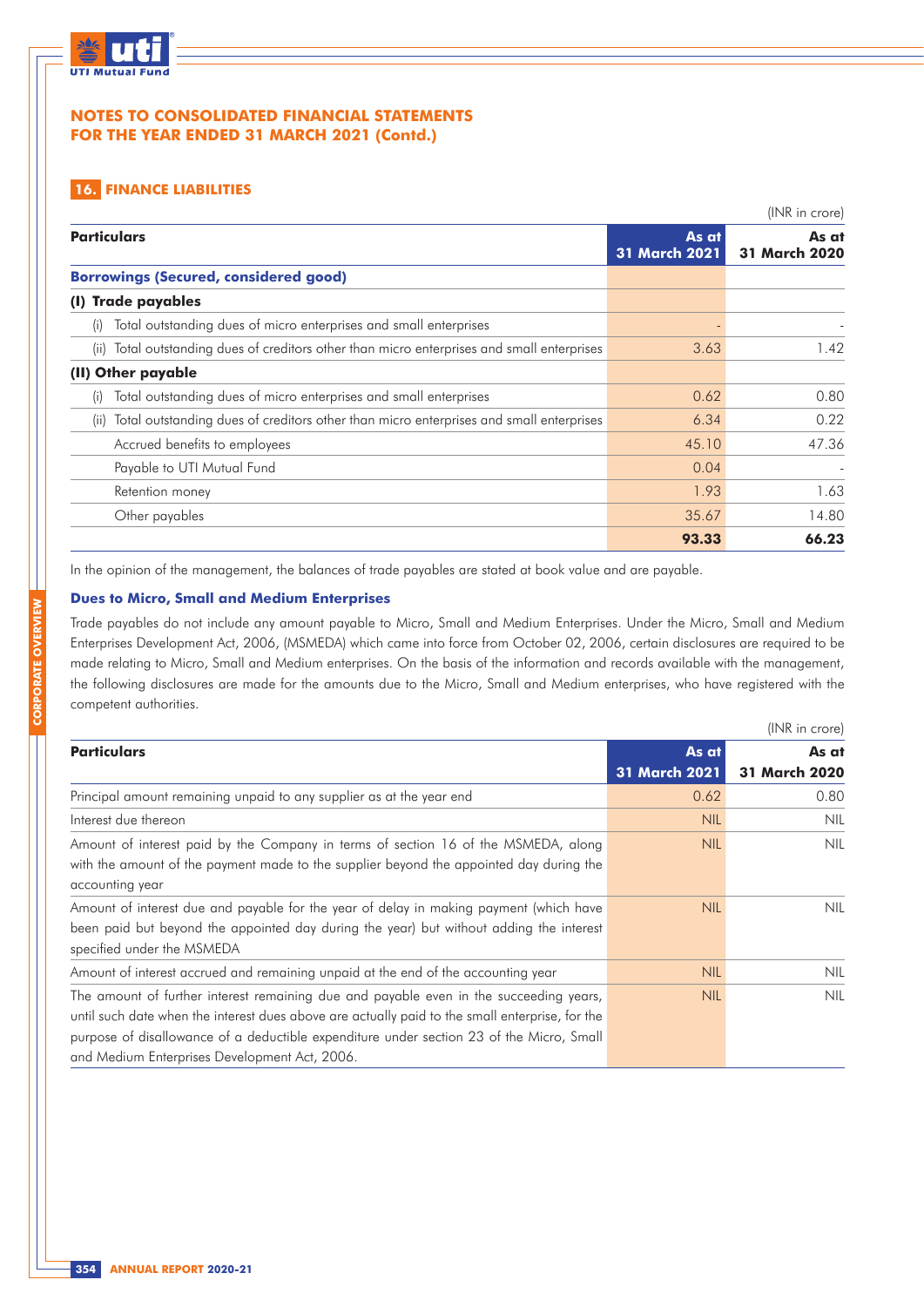### **17. OTHER FINANCIAL LIABILITIES**

|                                           |                      | (INR in crore)       |
|-------------------------------------------|----------------------|----------------------|
| <b>Particulars</b>                        | As at                | As at                |
|                                           | <b>31 March 2021</b> | <b>31 March 2020</b> |
| VSS Liability Fund                        | 27.00                | 25.56                |
| Investor Education & Protection Fund      | 6.06                 | 13.46                |
| Offshore Development Fund                 | 30.18                | 26.05                |
| Payable to SUUTI towards security deposit | 0.08                 | 0.08                 |
| <b>Statutory Dues</b>                     | 0.02                 | 0.06                 |
| Lease Liability *                         | 108.14               | 107.41               |
|                                           | 171.48               | 172.62               |

\* Lease liability is created on account of implementation of IND AS 116 for leased premises

### **18. CURRENT TAX LIABILITIES**

|                                               |                                      | (INR in crore) |
|-----------------------------------------------|--------------------------------------|----------------|
| <b>Particulars</b>                            | As at<br>31 March 2021 31 March 2020 | As at          |
| Provision for Income Tax (Net of Advance Tax) | 27.51                                | 449            |
|                                               | 27.51                                | 4.49           |

### **19. PROVISIONS**

|                                                |                      | (INR in crore)       |
|------------------------------------------------|----------------------|----------------------|
| <b>Particulars</b>                             |                      | As at                |
|                                                | <b>31 March 2021</b> | <b>31 March 2020</b> |
| <b>Provision for employee benefits</b>         |                      |                      |
| Provision for performance bonus/incentive      | 0.60                 | 0.55                 |
| Provision for gratuity                         | 18.72                | 18.10                |
| Provision for leave encashment                 | 5.92                 | 10.00                |
| Provision for pension                          | 21.47                | 52.44                |
|                                                | 46.71                | 81.09                |
| <b>Other provisions</b>                        |                      |                      |
| Provision for litigations                      | 0.39                 | 0.39                 |
| Provision for Professional Charges             | 0.04                 | 0.02                 |
| Provision for Audit fees                       | 1.14                 | 1.26                 |
| Provision for ROC Matters                      | 0.00                 | 0.00                 |
| Provision for Valuation & Liquidation Expenses | 0.23                 |                      |
| Provsion for Other Expenses                    | 0.07                 | 0.33                 |
|                                                | 1.87                 | 2.00                 |
|                                                | 48.58                | 83.09                |

### **Provision for litigations**

The canteen services were discontinued from 25 February 2004 against which a case was filed by The Contract Labour Udyog Kamgar Union in 2005. The Company has made a provision of INR 0.39 crore (Pevious period & Previous year INR 0.39 crore) in case the verdict is against the Company.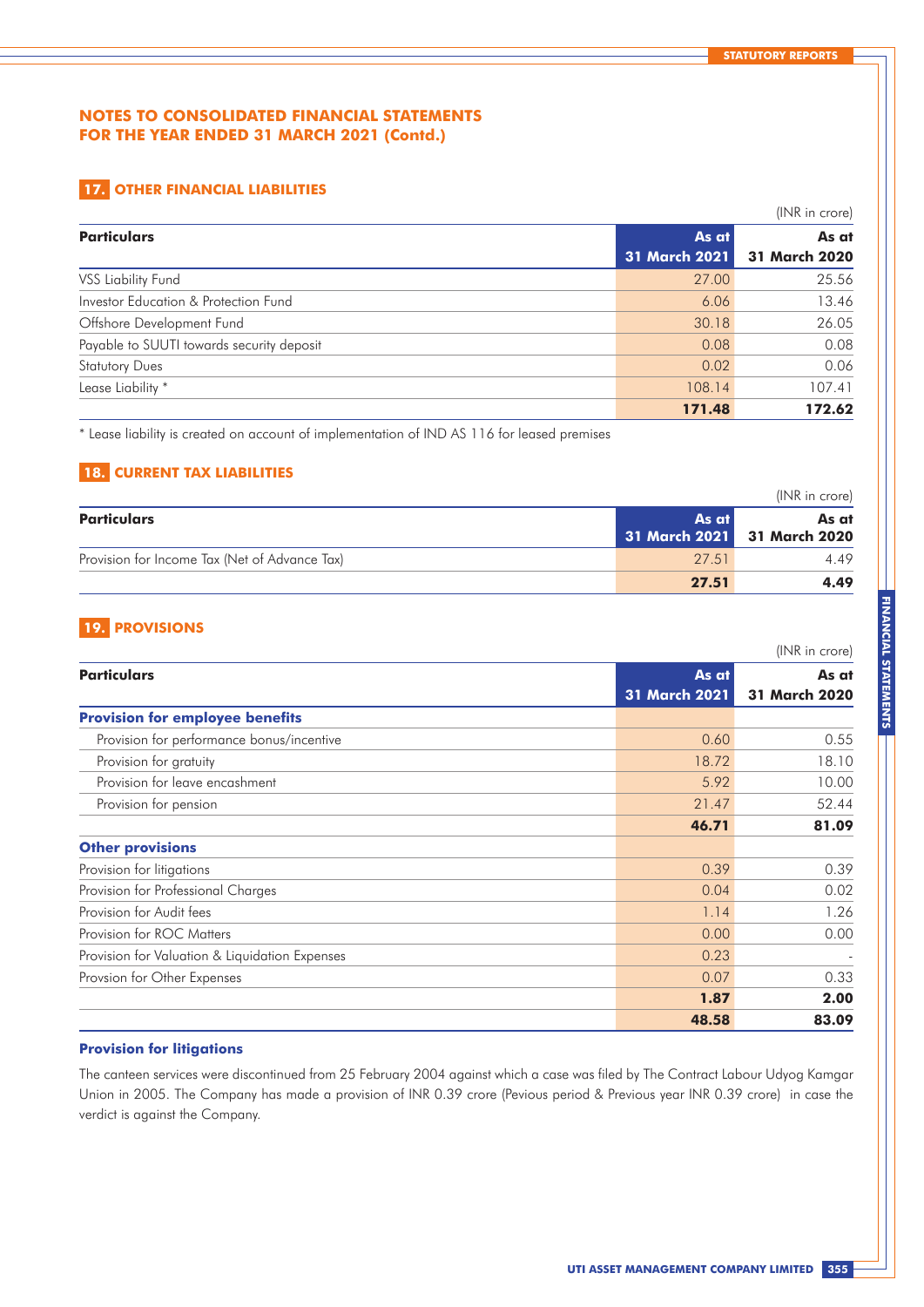

## **20. DEFERRED TAX LIABILITY (NET)**

|                                                              |                               | (INR in crore)                |
|--------------------------------------------------------------|-------------------------------|-------------------------------|
| <b>Particulars</b>                                           | As at<br><b>31 March 2021</b> | As at<br><b>31 March 2020</b> |
| <b>Deferred tax liability:</b>                               |                               |                               |
| On account of depreciation on Property, plant and equipments | 30.00                         | 28.82                         |
| Other disallowances                                          | 1.10                          | 1.65                          |
| Net impact of IND-AS for investments                         | 54.33                         | 32.22                         |
| Net impact of IND-AS for loans to UTI ECCSL                  |                               | 0.00                          |
| Net impact of IND-AS for Lease Liability                     | 24.20                         | 24.85                         |
| Total                                                        | 109.63                        | 87.54                         |
| <b>Deferred tax asset:</b>                                   |                               |                               |
| On account of expenditure                                    | (1.02)                        | (0.87)                        |
| Depreciation and Amortisation                                | 0.00                          | (0.00)                        |
| Income Tax losses                                            | (1.78)                        | (1.96)                        |
| Net impact of IND-AS for loans                               | (1.01)                        | (1.15)                        |
| Net impact of IND-AS for deposits                            | (0.15)                        | (0.08)                        |
| Net impact of IND-AS for Gratuity Expenses                   | (0.05)                        | (0.03)                        |
| Net impact of IND-AS for right to use assets                 | (26.82)                       | (26.78)                       |
| On account of Un absorbed Losses                             | (4.63)                        | (7.98)                        |
|                                                              | (35.46)                       | (38.85)                       |
| <b>Advance MAT Credit Entitlement</b>                        | (0.87)                        | (0.72)                        |
| <b>Net Deferred tax liability</b>                            | 73.30                         | 47.97                         |

## **21. OTHER NON FINANCIAL LIABILITIES**

|                               |       | (INR in crore)                       |
|-------------------------------|-------|--------------------------------------|
| <b>Particulars</b>            | As at | As at<br>31 March 2021 31 March 2020 |
| Goods and Service Tax payable | 7.87  | 4.06                                 |
| TDS payable                   | 5.81  | 3.73                                 |
|                               | 13.68 | 7.79                                 |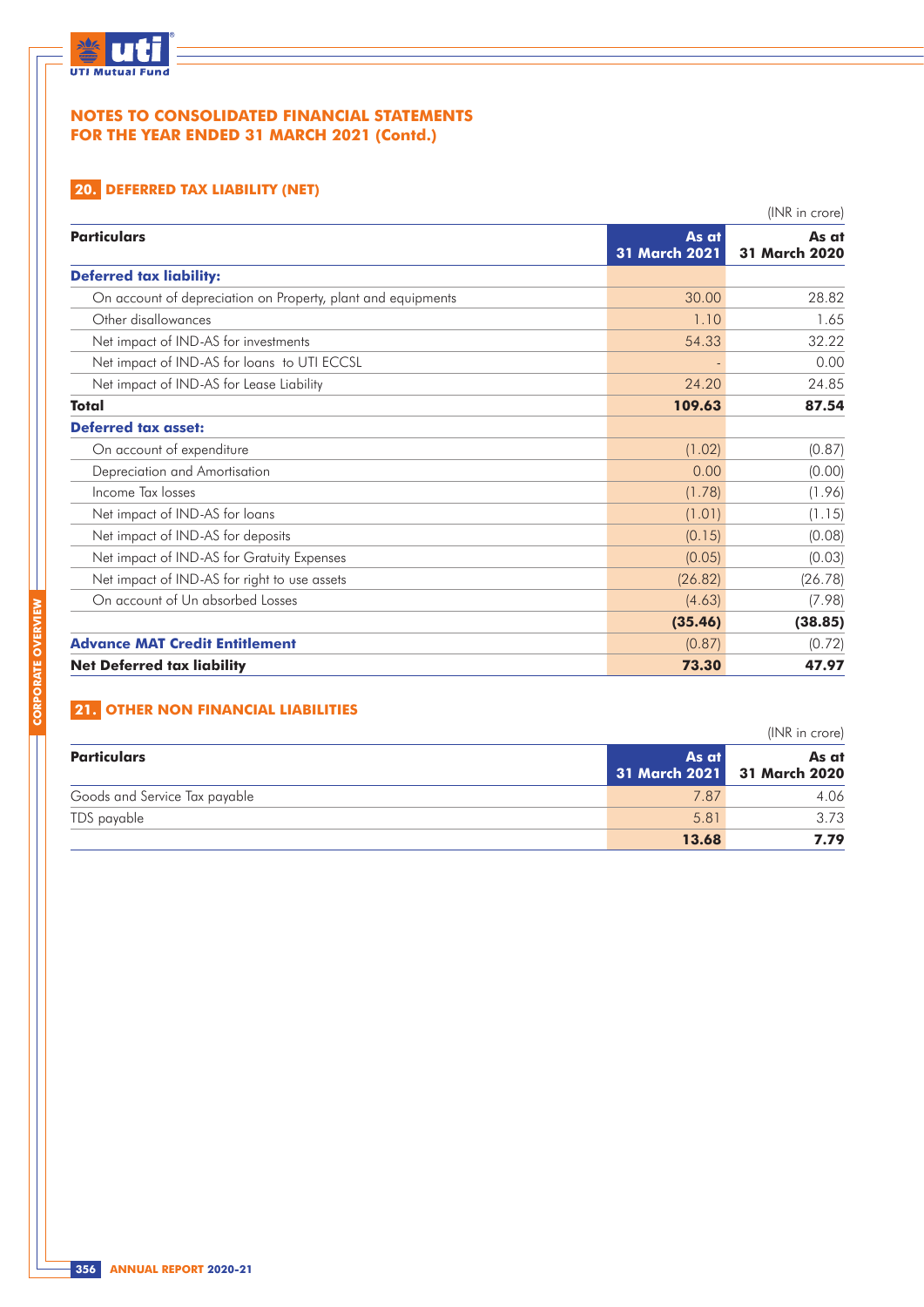### **22. EQUITY SHARE CAPITAL**

|                                                                           |                               | (INR in crore)                |
|---------------------------------------------------------------------------|-------------------------------|-------------------------------|
| <b>Particulars</b>                                                        | As at<br><b>31 March 2021</b> | As at<br><b>31 March 2020</b> |
| <b>Share Capital</b>                                                      |                               |                               |
| <b>Authorised</b>                                                         |                               |                               |
| 20.00 crore (31 March 2020: 20.00 crore) equity shares of INR 10/- each   | 200.00                        | 200.00                        |
| Issued, subscribed and fully paid up                                      |                               |                               |
| 12.679 crore (31 March 2020: 12.679 crore) equity shares of INR 10/- each | 126.79                        | 126 79                        |

#### **a) Reconciliation of the equity shares outstanding at the beginning and at the end of the reporting year**

| <b>Particulars</b>                                                      | As at 31 March 2021       |                        | As at 31 March 2020       |                        |
|-------------------------------------------------------------------------|---------------------------|------------------------|---------------------------|------------------------|
|                                                                         | No. of<br>shares<br>crore | <b>INR</b> in<br>crore | No. of<br>shares<br>crore | <b>INR</b> in<br>crore |
| At the beginning of the year                                            | 12.679                    | 126.790                | 12.679                    | 126.790                |
| Add: Share Issued on exercise of Employee Stock Options during the year |                           |                        |                           |                        |
| Add: Share issued during the year                                       |                           |                        |                           |                        |
| Bought back during the reporting year                                   |                           |                        |                           |                        |
| At the close of the year                                                | 12.679                    | 126.790                | 12.679                    | 126.790                |

#### **b) Terms/rights attached to equity shares**

The Company has only one class of equity shares having a par value of INR 10 per share. Each holder of equity shares is entitled to one vote per share. The Company declares and pays dividend in Indian rupees. The dividend proposed by the Board of Directors is subject to the approval of the shareholders in the ensuing Annual General Meeting.

In the event of liquidation of the Company, the holders of equity shares will be entitled to receive remaining assets of the Company, after distribution of all preferential amounts. The distribution will be in proportion to the number of equity shares held by the shareholders.

**c)** Aggregate number of bonus shares issued, shares issued for consideration other than cash and shares bought back during the period of five years immediately preceding the reporting date: NIL

#### **d) Details of shareholders holding more than 5% shares in the Company:**

| <b>Particulars</b>                             |                        | <b>As at 31 March 2021</b> |                           | As at 31 March 2020 |  |
|------------------------------------------------|------------------------|----------------------------|---------------------------|---------------------|--|
|                                                | <b>shares</b><br>crore | No. of $\mid$ % Holding    | No. of<br>shares<br>crore | % Holding           |  |
| <b>Equity shares of INR 10 each fully paid</b> |                        |                            |                           |                     |  |
| State Bank of India                            | 1.2665                 | 9.99                       | 2.3125                    | 18.24               |  |
| Life Insurance Corporation of India            | 1.2665                 | 9.99                       | 2.3125                    | 18.24               |  |
| Bank of Baroda                                 | 1.2665                 | 9.99                       | 2.3125                    | 18.24               |  |
| Punjab National Bank                           | 1.9321                 | 15.24                      | 2.3125                    | 18.24               |  |
| T. Rowe Price International Limited            | 2.9161                 | 23.00                      | 3.2965                    | 26.00               |  |
| Mirge Asset Mutual Fund                        | 0.7055                 | 5.56                       |                           |                     |  |
| At the close of the year                       | 9.3533                 | 73.77                      | 12.5465                   | 98.96               |  |

As per records of the Company, including its register of shareholders/members and other declarations received from shareholders regarding beneficial interest, the above shareholding represents both legal and beneficial ownership of shares.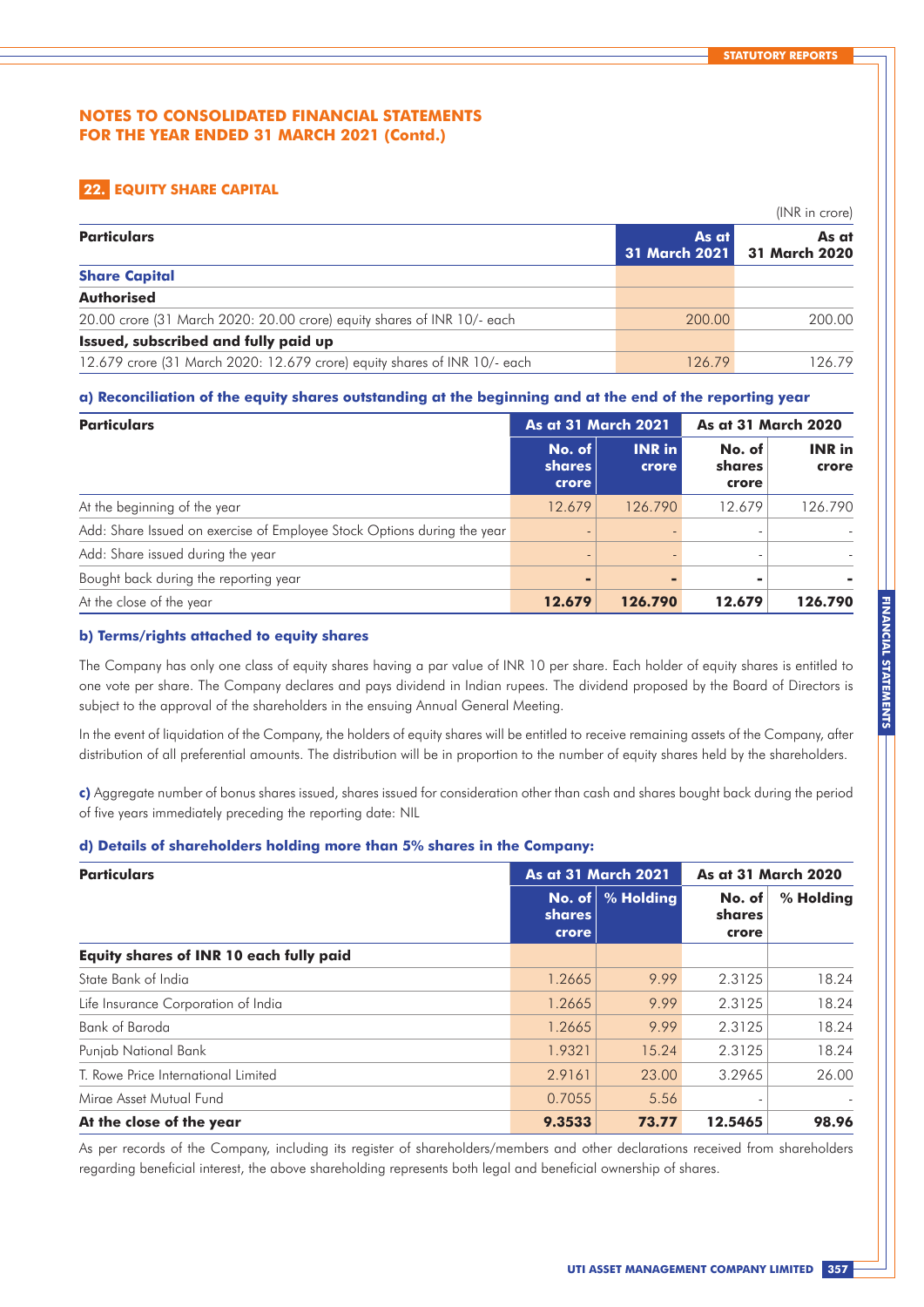

#### **e) Initial Public Offering**

During the current financial year, the Company had completed the initial public offering ('IPO') through an offer for sale of 3,89,87,081 equity shares (1,04,59,949 equity shares each by State Bank India, Life Insurance Corporation of India, Bank of Baroda and 38,03,617 equity shares each by Punjab National Bank & T. Rowe Price International Limited) of face value of INR 10 each at a price of INR 554 per equity share aggregating up to INR 2,159.88 crore. The equity shares of the Company were listed on National Stock Exchange of India Limited ('NSE') and BSE Limited ('BSE') on 12 October 2020.

### **f) Share Based Payment to Employees under Employee Stock Option Scheme :**

The Company introduced an Employee Stock Option Scheme called the "UTI AMC Employee Stock Option Scheme -2007. Each Employee on the rolls of the Company as on December 16, 2019 and few Employees from its subsidiaries were granted options. The vesting of the options is from expiry of one year from grant date till four years from grant date as per Plan. Under the scheme, 21,91,554 equity shares have been granted to the eligible employees and each option entitles the holder thereof to apply for and be allotted number of Equity Share granted of the Company having face value of INR 10 each for an exercise price of INR 728/- during the exercise period. Out of the 21,91,554 options granted 74,593 Options are lapsed, therefore, the total no of options outstanding as on 31 March 2021 is 21,16,961 options, Out of which 753,478 Options are vested as on 31 March 2021 pending for excercise.

### **23. OTHER EQUITY**

|                                                                                  |                        | (INR in crore)         |
|----------------------------------------------------------------------------------|------------------------|------------------------|
| <b>Particulars</b>                                                               | As at<br>31 March 2021 | As at<br>31 March 2020 |
| <b>General Reserve</b>                                                           |                        |                        |
| Balance as per the last financial statements                                     | 156.02                 | 156.02                 |
| Add: amount transferred from surplus balance in the statement of profit and loss |                        |                        |
| (Less): Transfer to Surplus                                                      | 4.00                   |                        |
| <b>Closing Balance</b>                                                           | 152.02                 | 156.02                 |
| <b>Security Premium Account</b>                                                  |                        |                        |
| Balance as per the last financial statements                                     | 35.61                  | 35.61                  |
| Add: Security Premium received during the year                                   |                        |                        |
|                                                                                  | 35.61                  | 35.61                  |
| Share option outstanding account                                                 |                        |                        |
| Balance as per the last financial statements                                     | 10.50                  |                        |
| Add: Expenses on the employee stock option scheme during the year                | 30.53                  | 10.50                  |
|                                                                                  | 41.03                  | 10.50                  |
| <b>Foreign Currency Translation Reserve</b>                                      |                        |                        |
| Balance as per the last financial statements                                     | 16.05                  | 8.60                   |
| Add: Amount transferred during the year                                          | 28.89                  | 7.45                   |
|                                                                                  | 44.94                  | 16.05                  |
| <b>Capital Redemption Reserve</b>                                                | 0.45                   | 0.45                   |
| <b>Retained Earnings</b>                                                         |                        |                        |
| Balance as per the last financial statements                                     | 2,466.68               | 2,264.45               |
| Restated opening Balance                                                         | 2,466.68               | 2,264.45               |
| Add: Transfer from General Reserve                                               |                        |                        |
| Profit for the year                                                              | 494.14                 | 271.46                 |
| Less: Appropriations                                                             |                        |                        |
| Final equity dividend                                                            | 88.75                  | 63.39                  |
| (31 March 2020: INR 7.00 per share)                                              |                        |                        |
| Tax on Equity dividend                                                           |                        | 5.84                   |
| <b>Total appropriation</b>                                                       | 88.75                  | 69.23                  |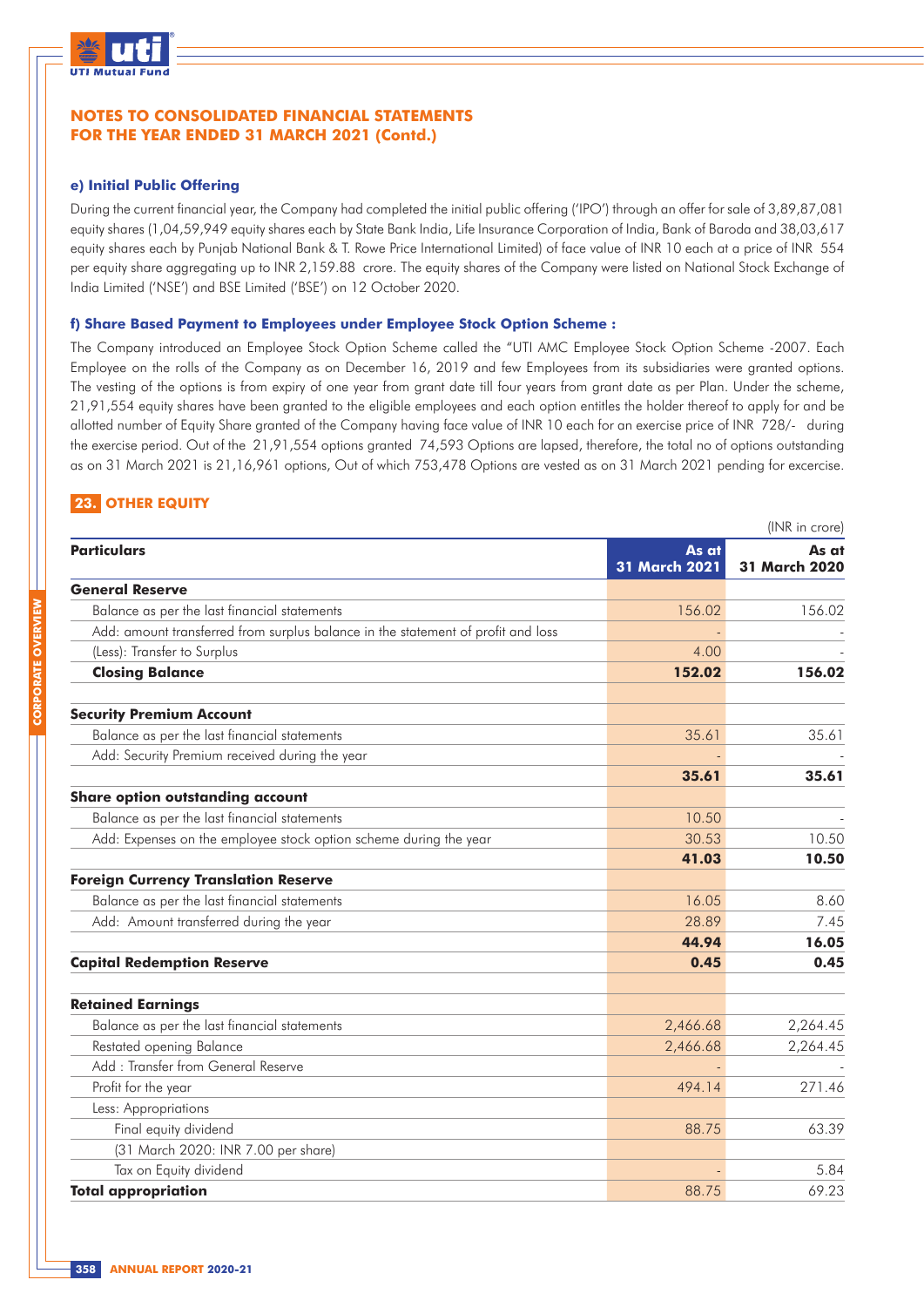|                                               |                               | (INR in crore)                |
|-----------------------------------------------|-------------------------------|-------------------------------|
| <b>Particulars</b>                            | As at<br><b>31 March 2021</b> | As at<br><b>31 March 2020</b> |
| Net Surplus in the statement of Profit & Loss | 2,872.07                      | 2,466.68                      |
| <b>Net balance</b>                            | 3,146.12                      | 2,685.31                      |
| <b>Other Comprehensive Income (OCI)</b>       |                               |                               |
| Balance as per the last financial statements  | (39.80)                       | 23.93                         |
| Add: Movement in OCI (Net) during the year    | (7.26)                        | (63.73)                       |
|                                               | (47.06)                       | (39.80)                       |
| <b>Total Other Equity</b>                     | 3,099.06                      | 2,645.51                      |

#### **Nature and Purpose of Reserve**

#### **General reserve**

The general reserve is used from time to time to transfer profits from retained earnings for appropriation purposes. As the general reserve is created by a transfer from one component of equity to another and is not an item of other comprehensive income, items included in the general reserve will not be reclassified subsequently to profit or loss.

#### **Security Premium Account**

Securities Premium is used to record the premium (amount received in excess of face value of equity shares) on issue of shares. The reserve can be utilised only for limited purposes such as issuance of bonus shares in accordance with the provisions of the Companies Act, 2013.

#### **Share option outstanding account**

The share options outstanding account is used to recognise the grant date fair value of options issued to employees under share based payments arrangement over the vesting period.

#### **Capital Redemption Reserve**

Whenever there is a buy-back or redemption of share capital, the nominal value of the capital is transferred to a reserve called Capital Redemption Reserve so as to retain the capital.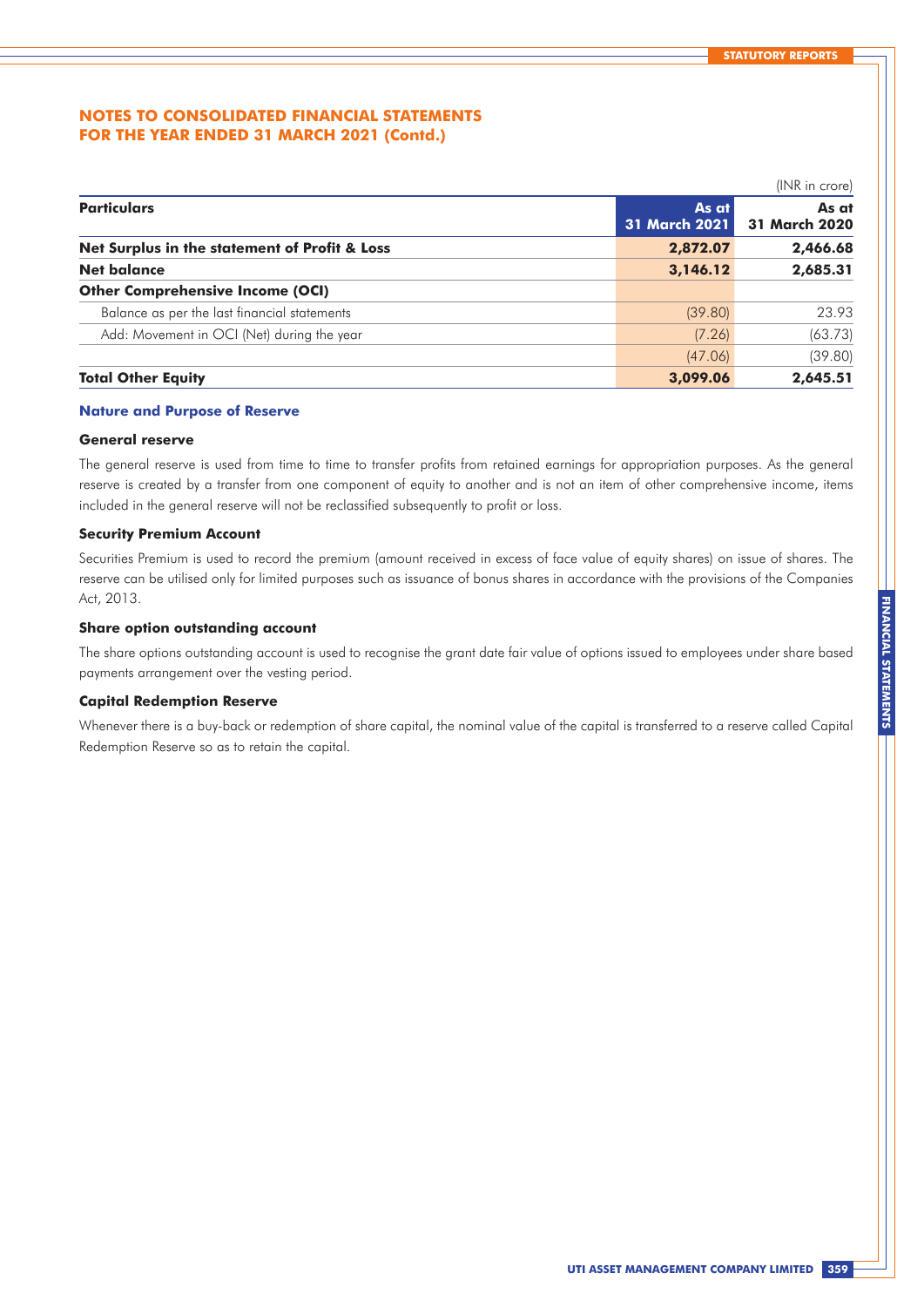

### **24. REVENUE FROM OPERATIONS**

| <b>Particulars</b>                                          | <b>Year Ended</b><br><b>31 March 2021</b> | <b>Year Ended</b><br>31 March 2020 |
|-------------------------------------------------------------|-------------------------------------------|------------------------------------|
| Interest income on                                          |                                           |                                    |
| Loans to employees                                          | 1.02                                      | 1.26                               |
| Investments                                                 | 7.95                                      | 11.30                              |
| <b>Bank deposits</b>                                        | 6.64                                      | 6.59                               |
| Net impact of notional interest on employee loans           | 1.23                                      | (1.77)                             |
| Net impact of notional interest on ECCSL                    | 0.01                                      | 0.06                               |
| Net impact of notional interest on deposits                 | (0.20)                                    | (0.59)                             |
|                                                             | 16.65                                     | 16.85                              |
| <b>Dividend Income on</b>                                   |                                           |                                    |
| Investments                                                 | 0.32                                      | 0.25                               |
| <b>Rental Income</b>                                        | 10.26                                     | 7.52                               |
| <b>Net Gain/Loss on Fair Value Changes</b>                  | 279.90                                    | (8.66)                             |
| <b>Sale of Services</b>                                     |                                           |                                    |
| <b>Details of services rendered</b>                         |                                           |                                    |
| Management fees                                             | 804.99                                    | 786.47                             |
| Advisory fees                                               | 0.14                                      | 0.18                               |
| Marketing Fees                                              |                                           |                                    |
| Setup Fees                                                  | 0.19                                      | 0.17                               |
| <b>Investor Service Fees</b>                                | 0.50                                      | 0.45                               |
| <b>Other operating revenues</b>                             |                                           |                                    |
| Fees relating to point of presence under New Pension Scheme | 0.73                                      | 0.62                               |
|                                                             | 806.55                                    | 787.89                             |
| <b>Others</b>                                               |                                           |                                    |
| Net Gain/Loss on sale of Investments                        | 54.84                                     | 50.18                              |
| <b>Revenue from operations</b>                              | 1,168.52                                  | 854.03                             |

### **25. OTHER INCOME**

|                                                  |                                           | (INR in crore)                            |
|--------------------------------------------------|-------------------------------------------|-------------------------------------------|
| <b>Particulars</b>                               | <b>Year Ended</b><br><b>31 March 2021</b> | <b>Year Ended</b><br><b>31 March 2020</b> |
| Exchange differences (net)                       | 0.00                                      | 4.25                                      |
| Provision no longer required withdrawn (net)     | (1.52)                                    | 3.21                                      |
| Support service fees on inter branch billing GST | 27.33                                     | 26.30                                     |
| Other non operating income                       | 4.27                                      | 2.12                                      |
| Interest income on income tax refund             | 0.03                                      | 0.05                                      |
|                                                  | 30.11                                     | 35.93                                     |

### **26. FEES AND COMMISSION EXPENSE**

|                               |                                                         | (INR in crore)    |
|-------------------------------|---------------------------------------------------------|-------------------|
| <b>Particulars</b>            | <b>Year Ended</b><br><b>31 March 2021</b> 31 March 2020 | <b>Year Ended</b> |
| Marketing fees and Commission | 296                                                     | 291               |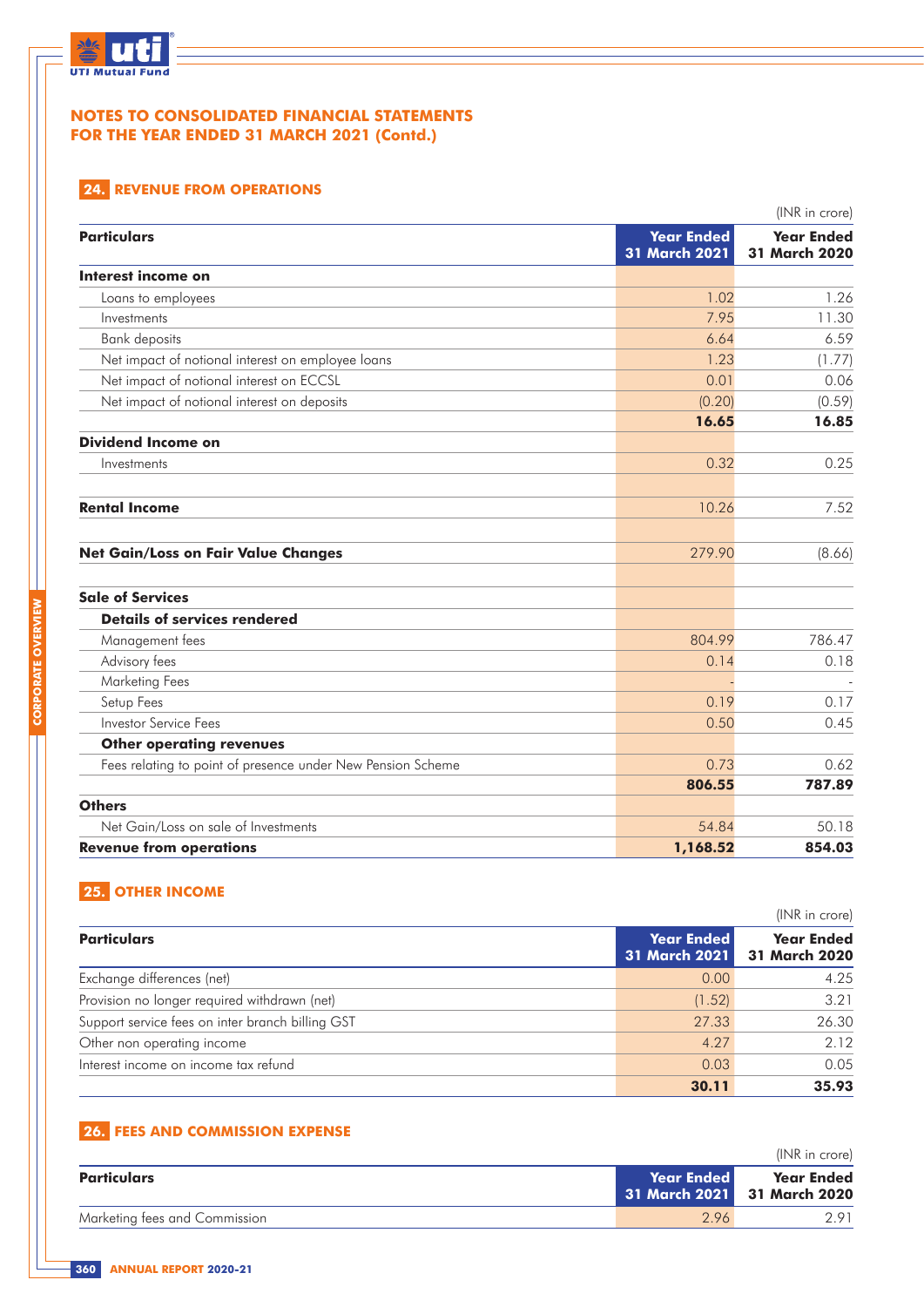### **27. FINANCE COST**

| (INR in crore)              |                                           |                   |
|-----------------------------|-------------------------------------------|-------------------|
| <b>Particulars</b>          | Year Ended<br>31 March 2021 31 March 2020 | <b>Year Ended</b> |
| Interest on Loan            |                                           | 0.03              |
| Interest on Lease Liability | 8.06                                      | 9.31              |
| Interest - others           |                                           | 0.01              |
|                             | 8.06                                      | 9.35              |

0.00 indicates amount less than INR 0.005 crore

### **28. EMPLOYEE BENEFIT EXPENSES**

|                                              |                                           | (INR in crore)                            |
|----------------------------------------------|-------------------------------------------|-------------------------------------------|
| <b>Particulars</b>                           | <b>Year Ended</b><br><b>31 March 2021</b> | <b>Year Ended</b><br><b>31 March 2020</b> |
| Salaries and wages                           | 287.34                                    | 265.60                                    |
| Contribution to provident and other funds    | 13.40                                     | 13.01                                     |
| Expenses on the employee stock option scheme | 30.53                                     | 10.50                                     |
| Gratuity expense                             | 3.88                                      | 6.61                                      |
| Leave encashment expense                     | 12.76                                     | 15.96                                     |
| Pension expense                              | 16.38                                     | 8.67                                      |
| Staff welfare expenses                       | 14.23                                     | 18.44                                     |
| Amortisation of employee loans               | 0.96                                      | 1.09                                      |
|                                              | 379.48                                    | 339.88                                    |

### **29. DEPRECIATION, AMORTISATION AND IMPAIRMENT**

|                                      |                                           | (INR in crore)                     |
|--------------------------------------|-------------------------------------------|------------------------------------|
| <b>Particulars</b>                   | <b>Year Ended</b><br><b>31 March 2021</b> | <b>Year Ended</b><br>31 March 2020 |
| Depreciation of tangible assets      | 13.08                                     | 14.42                              |
| Amortisation of intangible assets    | 6.35                                      | 2.25                               |
| Amortisation of rights of use assets | 16.35                                     | 16.92                              |
|                                      | 35.78                                     | 33.59                              |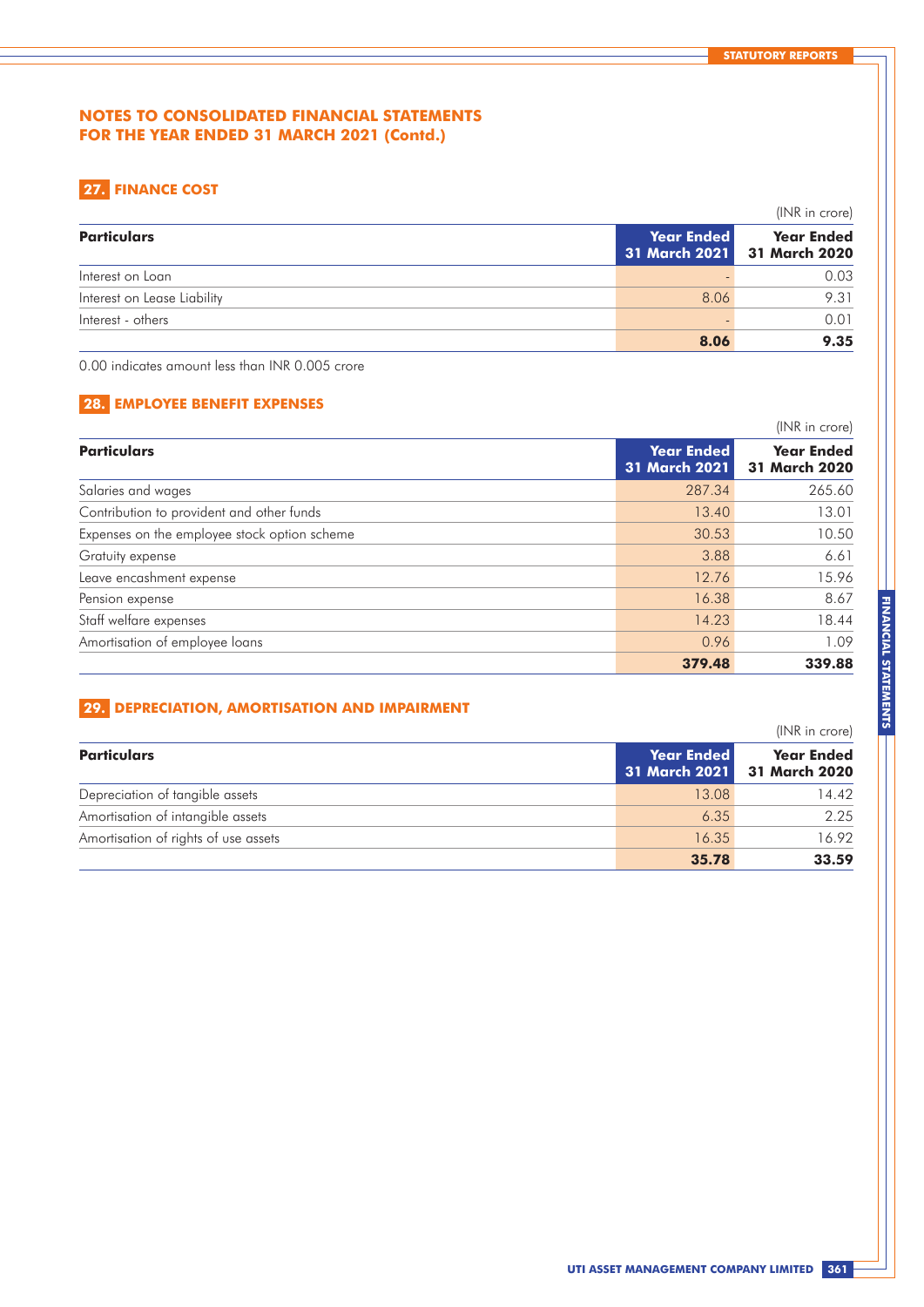

### **30. OTHER EXPENSES**

|                                                      |                                    | (INR in crore)                     |
|------------------------------------------------------|------------------------------------|------------------------------------|
| <b>Particulars</b>                                   | <b>Year Ended</b><br>31 March 2021 | <b>Year Ended</b><br>31 March 2020 |
| Power and fuel                                       | 3.50                               | 5.71                               |
| Rent                                                 | 0.65                               | 2.19                               |
| Rates and taxes                                      | 5.75                               | 4.31                               |
| Insurance                                            | 1.17                               | 1.03                               |
| Repairs and maintenance                              |                                    |                                    |
| Computer and Office Equipment                        | 3.37                               | 1.41                               |
| <b>Buildings</b>                                     | 10.08                              | 14.41                              |
| Others                                               | 4.02                               | 2.98                               |
| Advertising and business promotion                   | 9.84                               | 14.68                              |
| Travelling and conveyance                            | 3.70                               | 12.58                              |
| Communication costs                                  | 4.09                               | 3.26                               |
| Printing and stationery                              | 0.87                               | 1.14                               |
| Legal and professional fees                          | 49.71                              | 50.37                              |
| Directors sitting fees                               | 1.99                               | 1.34                               |
| Payment to auditors (Refer (i) below)                | 1.54                               | 1.60                               |
| Exchange differences (net)                           | 7.63                               |                                    |
| Loss on sale of property, plant and equipments (net) | 0.05                               | 0.18                               |
| Membership Fees & Subscription                       | 22.20                              | 15.44                              |
| Scheme expenses                                      |                                    |                                    |
| Computer consumables                                 | 0.50                               | 0.47                               |
| Corporate Social Responsibility Expenses             | 14.40                              | 5.50                               |
| <b>Investment Advisory Fees</b>                      | 3.53                               | 3.49                               |
| <b>Trail Fees</b>                                    | 13.17                              | 13.16                              |
| Management Fees                                      | 2.50                               | 2.21                               |
| Other expenses                                       | 5.06                               | 5.47                               |
|                                                      | 169.32                             | 162.93                             |
| (i) Payment to auditors                              |                                    |                                    |
| As auditors:                                         |                                    |                                    |
| Audit fee                                            | 1.31                               | 1.37                               |
| Consolidation audit fee                              | 0.05                               | 0.05                               |
| Tax audit fee                                        | 0.06                               | 0.06                               |
| Limited review fee                                   | 0.08                               | 0.07                               |
| In other capacity                                    |                                    |                                    |
| Other services (certification fee)                   | 0.04                               | 0.05                               |
| Reimbursement of expenses                            | 0.00                               |                                    |
| 0.00 indicates amount less than INR 0.005 crore      | 1.54                               | 1.60                               |
|                                                      |                                    |                                    |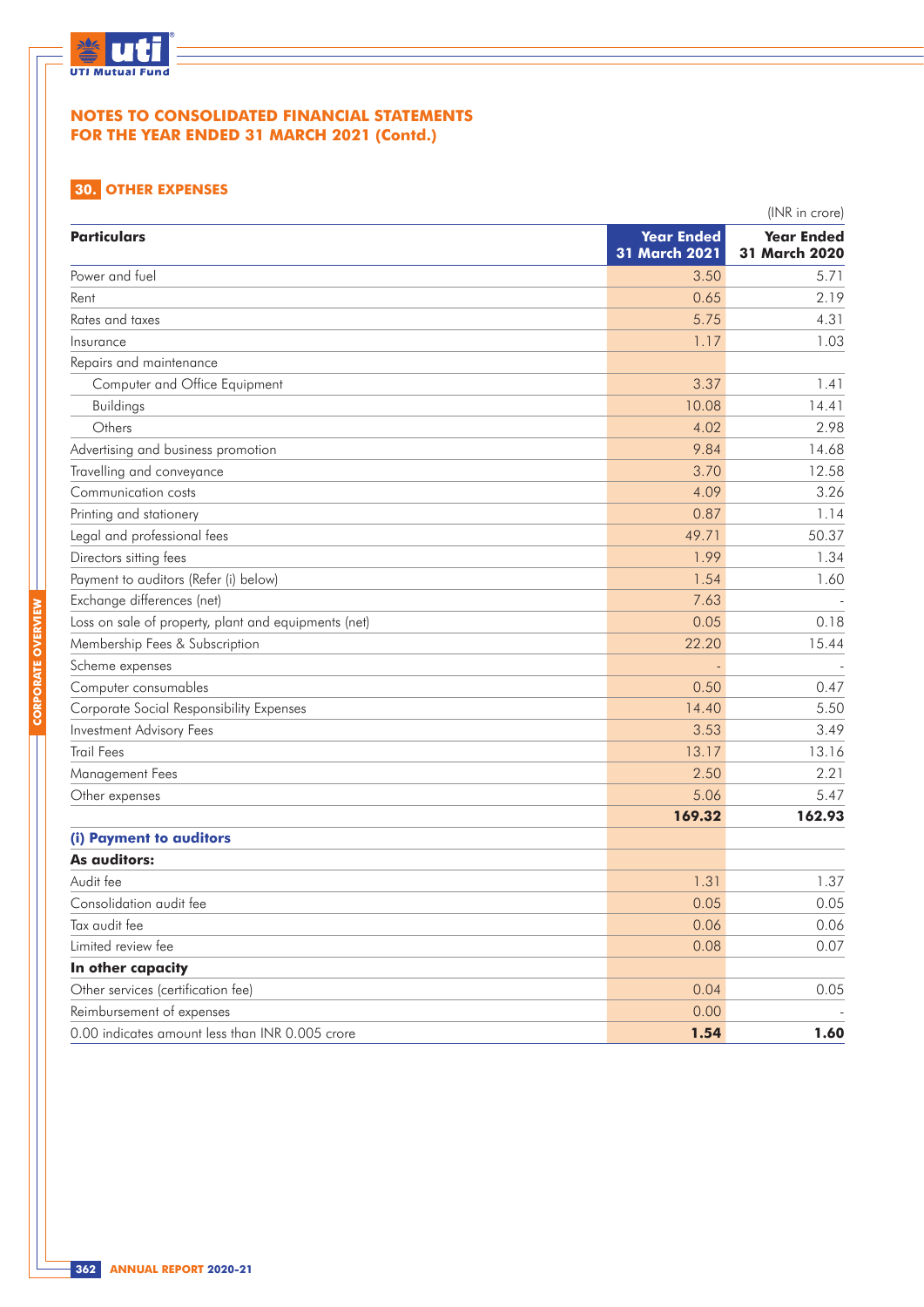#### **31. CONTINGENT LIABILITIES & CAPITAL AND OTHER COMMITMENTS**

#### **A. UTI Asset Management Company Limited**

#### **(a) Contingent Liabilities (To the extent not provided for)**

|                                                              |                                             | (INR in crore)                            |  |
|--------------------------------------------------------------|---------------------------------------------|-------------------------------------------|--|
| Particulars                                                  | <b>Year Ended</b><br>31 March 2021 <b>1</b> | <b>Year Ended</b><br><b>31 March 2020</b> |  |
| Claims against the Companynot acknowledged as debts (i)      | 3 3 7                                       | 3.09                                      |  |
| Other money for which the Companyis contingently liable (ii) | 0 <sub>01</sub>                             | 0.01                                      |  |
| Bank guarantee given (iii)                                   | 41.20                                       | 31.40                                     |  |

(i) Estimated liability for the Consumer Disputes Redressal Forum cases pending in courts for the dispute pertaining to the schemes of UTI Mutual Fund is INR 1.55 crore

Ex-RegistraINR & Transfer Agents filed a recovery suit of INR 3.19 crore against the Company, Administrators of SUUTI and UTI Trustee Company Private Limited in the year 2003 regarding termination of their agreement as registrars. The Company also filed a cross suit against them in the Hon'ble Bombay High Court for INR 1.37 crore for lack of service. Honourable court directed both the parties to frame the issue for arguments. The Company is hopeful of a positive outcome in its favour and there-fore no provision is made. Net liability is INR 1.82 crore

- (ii) The orders cum demand notices for INR 0.01 crore (Previous Year INR 0.01 crore) is pending with Income Tax Office TDS on various grounds. The Companyhas filed appeals to the appellate authority on the said orders mentioning that all the payments have been duly complied. The grounds of appeal are well supported in law. As a result, the Company does not expect the demand to crystalise into a liability
- (iii) Bank guarantee of INR 0.4 crore issued to Pension Fund Regulatory and Development Authority (PFRDA) (including on behalf of a subsidiary INR 0.2 crore), INR 10 crore to Employees Provident Fund Organisation (EPFO), INR 10 crore to Employees State Insurance Corporation (ESIC), INR 1 crore to Coal Mines Provident Fund Organisation (CMPFO), INR 1.2 crore to Postal life insurance & INR 18.60 crore to National Stock Exchange

#### **(b) Other Contingent Liabilities where impact is not ascertainable comprises:**

- (i) A case was filed before the CGIT, Mumbai by AIUTEA against the Company in respect of left over Class III and Class IV Staff on demanding pension option. The honourable presiding officer, CGIT, Mumbai pronounced the verdict dated 28 February 2007 for pension option. The matter was taken with the Government of India, which advised the Company to seek legal option. The Companyfiled an appeal in the High Court, Bombay challenging the order of CGIT. The Hon'ble High Court vide its order dated 05/05/17 allowed the appeal of AMC by quashing and setting aside the order of CGIT. AIUTEA has filed a Review Petition to review the order dated 05/05/2017 of Hon'ble Justice K K Tated in WP no. 1792 of 2007 filed by UTI AMC Ltd. Hon'ble Court vide its order dated 31/08/2017, rejected the review petition of the petitioner stating that "the only endeavor is to re-argue the entire matter, which is not permitted". AIUTEA has filed a petition before Hon'ble Supreme Court of India challenging the order of the Bombay High Court. Therefore, financial liability at this juncture cannot be crystallised
- (ii) In connection to UTI India Fund Unit Scheme 1986 managed by UTI Mutual Fund, as assessment order has been passed by the Income Tax Department, disallowing the exemption under section 10(23D) of Income Tax Act, for an aggregate amount of INR 41.82 crore, as well as penalty notice. As appeal has been filed with CIT(A) against the demand order along with proper approval of GOI and the RBI and other documents. These appeal are presently pending. Our Companyhas deposited an amount of INR 1.83 crore with Income Tax Department in this regards
- (iii) A case has been filed by UTI Retired and VSS Employees Social Association against the Companybefore the Hon'ble Bombay High Court for giving a fresh opportunity for pension option after pay revision 2001 and arrears of pension with 12% interest on the same. The case is pending for further proceedings
- (iv) A case has been filed by UTI Retired and VSS Employees Social Association against the Companybefore the Bombay High Court for payment of dearness allowance with pension or periodic review of the pension. At present the case is pending for further proceedings and the Company is disputing the case of the petitioners
- (v) There are 10 cases against UTI Mutual Fund or key personnel, relating to normal operation of UTI MF, pending for final outcome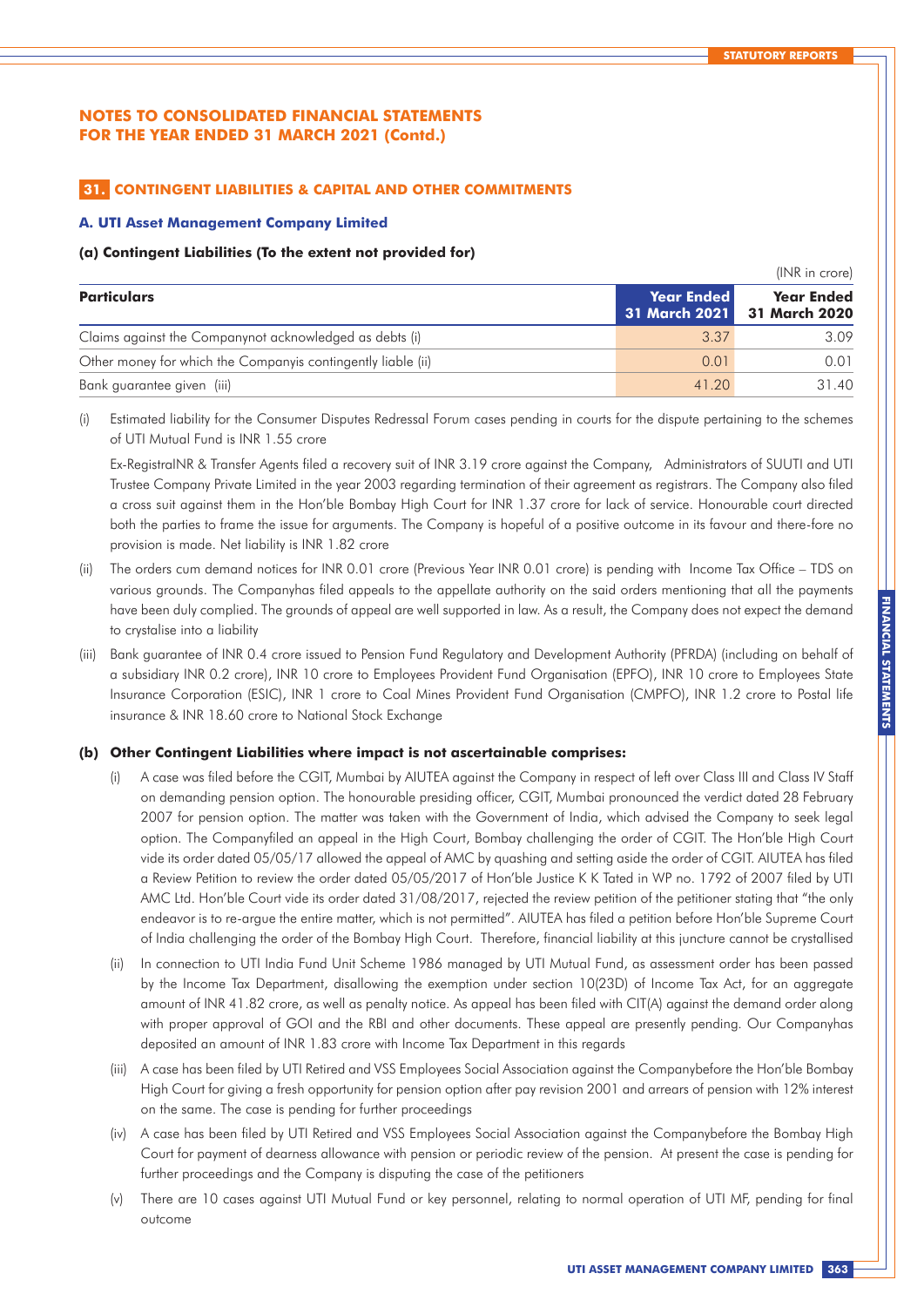

- (vi) UTI Asset Management CompanyLtd renders Point of Presence (POP) services. PFRDA has issued a Show Cause Notice (SCN) to UTI AMC Ltd in February 2020. This has been issued to show cause as to why inquiry should not be held under the PFRDA Act and the Adjudication Regulations against the Noticee and as to why suitable penalty as per sub-section (1)(c) & (5) of section 28 of PFRDA Act 2013 should not be recommended against the Noticee for the allegations/violations of the PFRDA Act and the POP Regulations. Under sub-section (1)(c) of section 28, penalty can be imposed which may extend to one crore rupees or five times the amount of profits made or losses avoided, whichever is higher. Under sub-section (5) of section 28, penalty can be imposed which may extend to one crore rupees or five times the amount of profits made or losses avoided, whichever is higher. UTI AMC has filed detailed reply to PFRDA in February 2020 denying all the allegations made in the SCN. The Companyis hopeful of the outcome in it's favour and the liability cant be crystalised at this point of time
- (vii) In connection with India Debt Opportunities Fund Ltd. Mauritius and the India Debt Opportunities Scheme (Domestic Scheme), SEBI has issued a Show Cause Notice (SCN) to UTI Asset Management Company Limited and UTI Mutual Fund in January 2020 alleging violation of SEBI FPI Regulations and SEBI MF Regulations. The SCN has been issued to UTI AMC Ltd and UTI MF to show cause as to why inquiry should not be held under the Adjudication Rules for imposing penalty under section 15 HB of the SEBI Act 1992 which shall not be less than rupees one lac but which may extend to rupees one crore. UTI AMC Ltd and UTI MF have filed their detailed replies to SEBI in March 2020 denying all the allegations made in the SCN. The Companyis hopeful of the outcome in it's favour and there-fore financial liability at this junction can't be crystalised
- (viii) The Income Tax re-assessment order for the Assessment Year 2009-10 has been passed raising a demand of INR 5.26 crore. An Appeal have been filed against the order before ITAT

 The Income Tax assessment order for Assessment Year 2010-11 have been passed raising a demand of INR 2.28 crore. An Appeal have been filed against such order before CIT (A)

#### **(c) Capital and other commitments**

- (i) Estimated amount of contracts remaining to be executed on capital accounts INR 3.86 crore
- (ii) As on 31 March 2021, the Company has commitments of INR 170.00 crore towards Structured Debt Opportunity Fund II and INR 43.55 crore to LIC Housing Finance Ltd - Housing & Infrastructure Fund

#### **(d) Income Tax Related Matter**

- (i) The assessment of Assessment Year 2012-13 has been completed and there is a dispute of income tax amounting to INR 1.22 crore. An Appeal have been filed against the order before ITAT
- (ii) The assessment of Assessment Year 2013-14 has been completed and there is a dispute of income tax amounting to INR 1.33 crore. An Appeal have been filed against the order before ITAT

#### **B. UTI Venture Funds Management Company Private Limited**

|                                                                                                                                      |                   | (INR in crore)                                   |
|--------------------------------------------------------------------------------------------------------------------------------------|-------------------|--------------------------------------------------|
| <b>Commitments &amp; Contingent Liability</b>                                                                                        | <b>Year Ended</b> | <b>Year Ended</b><br>31 March 2021 31 March 2020 |
| Claims against the Company not acknowledged as debts - Disputed income tax demand<br>towards certain adjustments by the authorities. |                   |                                                  |
| Towards non-registration as an NBFC with RBI as per section 45(IA) of RBI Act, 1934                                                  | 0.05              | O 0.5                                            |

#### **C. UTI Retirement Solutions Limited**

#### **Contingent Liabilities**

The Company has no contingent liabilities as at 31 March 2021 (INR Nil as on 31 March 2020)

#### **Litigation**

The Company has no pending litigations as at 31 March 2021 (INR Nil as on 31 March 2020)

#### **Capital Commitments**

The Company has no capital commitments as at 31 March 2021 (INR Nil as on 31 March 2020)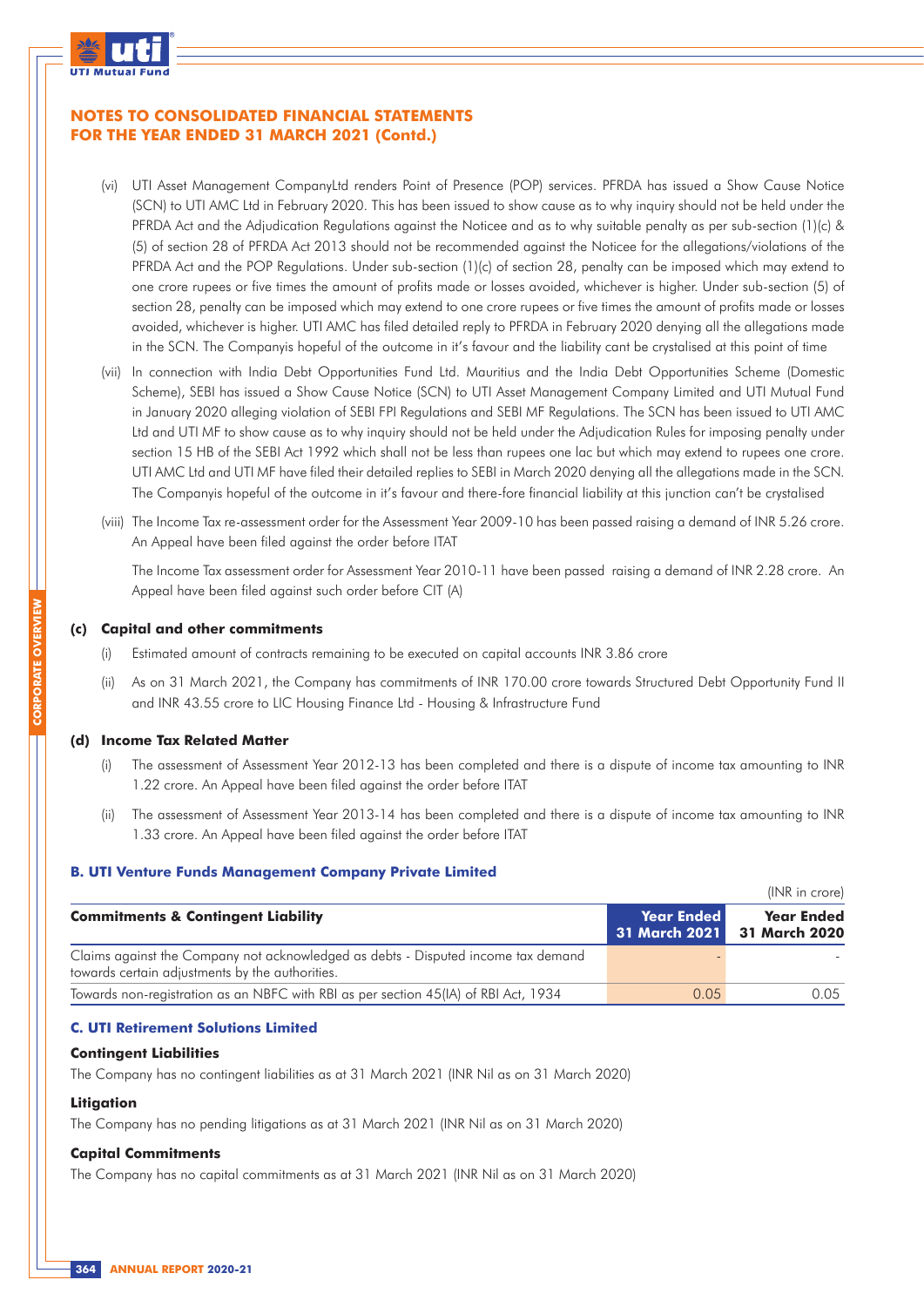#### **D. UTI Capital Private Limited**

#### **Contingent Liabilities**

The Company has no contingent liabilities as at 31 March 2021 (INR Nil as on 31 March 2020)

#### **Litigation**

The Company has no pending litigations as at 31 March 2021 (INR Nil as on 31 March 2020)

#### **Capital Commitments**

The Company has no capital commitments as at 31 March 2021 (INR Nil as on 31 March 2020)

#### **E. UTI International Limited**

At the end of the reporting nine months, the Group has no capital commitments

#### **32. EARNINGS IN FOREIGN CURRENCY (ACCRUAL BASIS)**

#### **UTI Asset Management Company Limited**

|                    |                                                  | (INR in crore)    |
|--------------------|--------------------------------------------------|-------------------|
| <b>Particulars</b> | <b>Year Ended</b><br>31 March 2021 31 March 2020 | <b>Year Ended</b> |
| Management Fees    | 6.85                                             | 4.85              |

### **33. EXPENDITURE IN FOREIGN CURRENCY (ACCRUAL BASIS)**

#### **UTI Asset Management Company Limited**

|                              |                                    | (INR in crore)                     |  |
|------------------------------|------------------------------------|------------------------------------|--|
| <b>Particulars</b>           | <b>Year Ended</b><br>31 March 2021 | <b>Year Ended</b><br>31 March 2020 |  |
| <b>Travelling Expenses</b>   |                                    | 0.27                               |  |
| Professional fees and others | 7.26                               | 1.59                               |  |
| <b>Marketing Fees</b>        | 4.99                               | 4.99                               |  |
| <b>Total</b>                 | 12.25                              | 6.85                               |  |

### **34. EARNINGS PER SHARE**

|                                                                                  | (INR in crore)                     |                                           |
|----------------------------------------------------------------------------------|------------------------------------|-------------------------------------------|
| <b>Particulars</b>                                                               | <b>Year Ended</b><br>31 March 2021 | <b>Year Ended</b><br><b>31 March 2020</b> |
| Profit after tax (In crore)                                                      | 494.14                             | 271.46                                    |
| Weighted average number of equity shares used as denominator for calculating EPS | 12.68                              | 12.68                                     |
| (In crore)                                                                       |                                    |                                           |
| Nominal value per share (INR)                                                    | 10.0                               | 10.00                                     |
| Basic and Diluted EPS (INR)                                                      | 38.97                              | 21.41                                     |

\*Share under ESOP scheme are not considered in the calculations of Diluted EPS because they are antidilutive for the current year.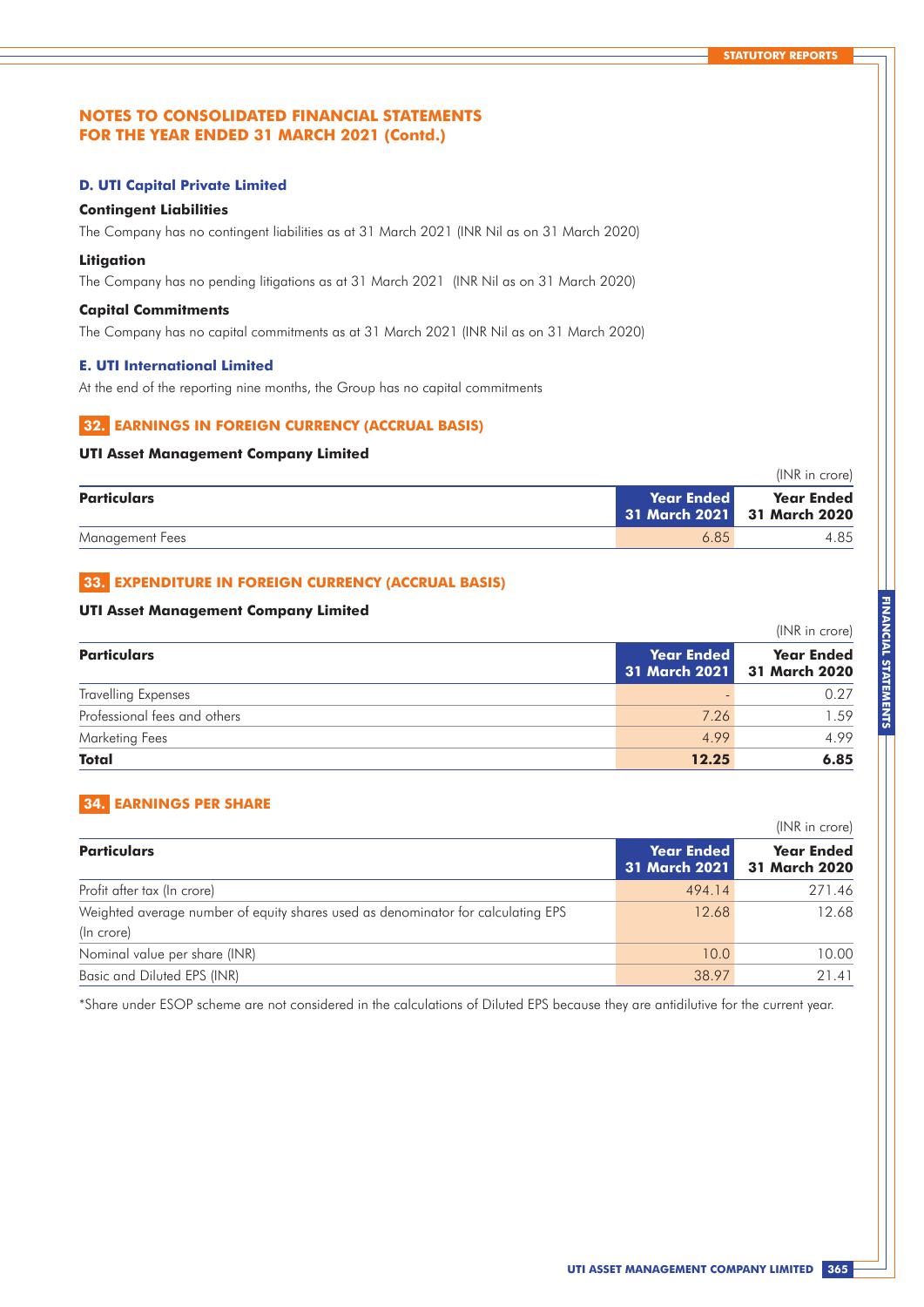

### **35. RELATED PARTY DISCLOSURES**

In terms of Indian Accounting Standard 24 'Related Party Disclosures' , the company has entered into transactions with the following related parties in the ordinary courses of business.

#### **a) Names of related parties where control exists with whom transactions have occurred**

| Investor with significant influence | T Rowe Price International Limited (23.00%)                                                                        |
|-------------------------------------|--------------------------------------------------------------------------------------------------------------------|
| Subsidiaries                        | UTI Venture Funds Management Company Private Limited (100%)                                                        |
|                                     | UTI International Limited, Guernsey. (100%)                                                                        |
|                                     | UTI Retirement Solutions Limited, India (100%)                                                                     |
|                                     | UTI Capital Private Limited, India (100%)                                                                          |
|                                     | India Infrastructure Development Fund (25.87 %)****                                                                |
| Stepdown subsidiaries               | UTI International (Singapore) Private Limited. (100% subsidiary of UTI International Limited, Guernsey)            |
|                                     | UTI Investment Management Company (Mauritius) Limited. (100% subsidiary of UTI International<br>Limited, Guernsey) |
|                                     | UTI Private Equity Limited (100% subsidiary of UTI Venture Funds Management Company (P) Limited)                   |
| Other Related Parties               | UTI AMC Ltd Employees Provident Fund                                                                               |
|                                     | UTI AMC Ltd Pension Fund                                                                                           |
| Key management person               | Mr. Imtaiyazur Rahman (CEO & WTD),                                                                                 |
|                                     | Mr. Dinesh Kumar Mehrotra (Chairman & Independent Director)                                                        |
|                                     | Mr. Deepak Kumar Chatterjee (Independent Director)                                                                 |
|                                     | Mr. Edward Cage Bernard (Non - Executive Director)                                                                 |
|                                     | Mr. Flemming Madsen (Non - Executive Director)                                                                     |
|                                     | Mr. Narasimhan Seshadri (Independent Director)                                                                     |
|                                     | Ms. Uttara Dasgupta (Independent Director)*                                                                        |
|                                     | Mr. Ashok Shah (Independent Director)**                                                                            |
|                                     | Ms. Dipali Hemant Sheth (Independent Director)                                                                     |
|                                     | Ms. Jayashree Vaidhyanathan (Independent Director)                                                                 |
|                                     | Mr .Rajeev Kakar (Independent Director)                                                                            |
|                                     | Mr. Praveen Jagwani (CEO of UTI International Limited)                                                             |
|                                     | Mr. Christopher M W Hill (Non - Executive Director of UTI International Ltd.)                                      |
|                                     | Mr. Surojit Saha (CFO)                                                                                             |
|                                     | Mr. Kiran Vohra (CS)***,                                                                                           |
|                                     | Mr. Arvind Patkar (CS),                                                                                            |

\* Ms. Uttara Dasgupta ceased to be an Independent Director of the Company with effect from the conclusion of the 17<sup>th</sup> Annual General Meeting held on 27 November 2020

\*\* Mr. Ashok Shah ceased to be an Independent Director of the Company with effect from the conclusion of the 17<sup>th</sup> Annual General Meeting held on 27 November 2020

\*\*\* Mr. Kiran Vohra ceases to be company secretary w.e.f. 11 December 2019

\*\*\*\*The above mentioned fund have been consolidated as per the requirement of IND AS 110. An investor controls an investee when it is exposed, or has rights, to variable returns from its involvement with the investee and has the ability to affect those returns through its power over the investee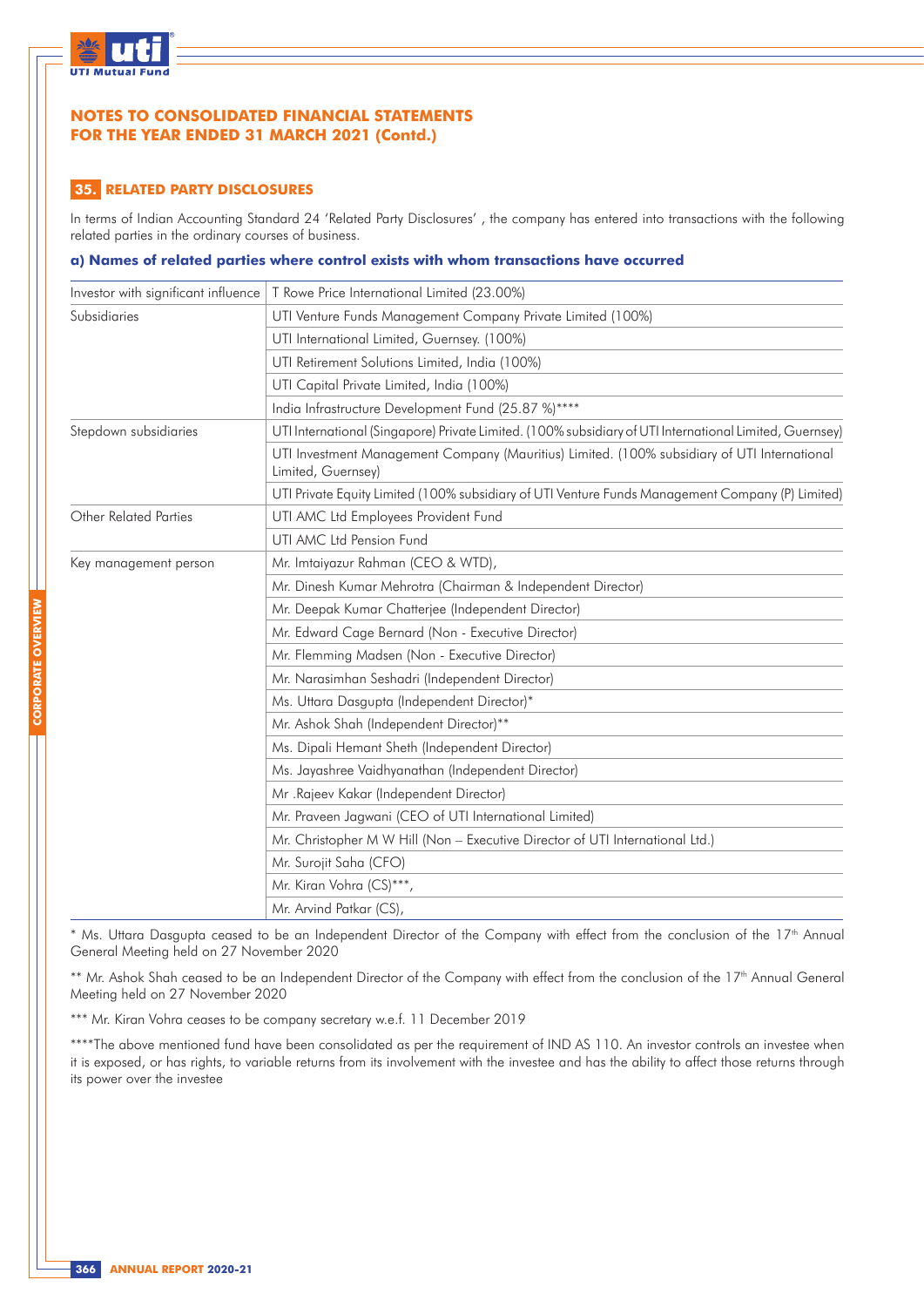#### **b) Related parties transaction**

|                                                      |                                                          |                                |              |                                                                    |                                           | (INR in crore)                    |  |
|------------------------------------------------------|----------------------------------------------------------|--------------------------------|--------------|--------------------------------------------------------------------|-------------------------------------------|-----------------------------------|--|
| <b>Name of</b><br>Sr.<br><b>Related Party</b><br>No. |                                                          | <b>Nature of Transactions</b>  |              | <b>Year Ended</b><br><b>31 March 2021</b>                          | <b>Year Ended</b><br><b>31 March 2020</b> |                                   |  |
|                                                      |                                                          |                                | for the year | <b>Transactions Outstanding Transactions</b><br>at the year<br>end | for the year                              | Outstanding<br>at the year<br>end |  |
|                                                      | T Rowe Price                                             | Reimbursement towards Expenses | 0.61         |                                                                    | 0.43                                      |                                   |  |
| International<br>Limited                             | Dividend Paid                                            | 18.37                          |              | 16.48                                                              |                                           |                                   |  |
| 2                                                    | India Infrastructure                                     | Investment                     |              |                                                                    |                                           |                                   |  |
|                                                      | Development Fund                                         | Redemption                     |              |                                                                    | 10.42                                     |                                   |  |
| 3                                                    | <b>UTI AMC Ltd</b><br><b>Employees</b><br>Provident Fund | Contribution to the fund       | 18.75        |                                                                    | 20.37                                     | 0.64                              |  |
| 4                                                    | <b>UTI AMC Ltd</b><br>Pension Fund                       | Contribution to the fund       | 4.46         |                                                                    | 3.75                                      |                                   |  |

\*All transactions with these related parties are priced on an arm's length basis and resulting outstanding balances are to be settled in cash within six months of the reporting date. None of the balances is secured

### **c) Details of remuneration & Dividend paid to Company's KMPs**

|            |                               |                                     | (INK In crore)                            |
|------------|-------------------------------|-------------------------------------|-------------------------------------------|
| Sr.<br>No. | <b>Nature of Transactions</b> | <b>Year Ended</b><br>31 March 2021  | <b>Year Ended</b><br><b>31 March 2020</b> |
|            |                               | <b>Transactions</b><br>for the year | <b>Transactions</b><br>for the year       |
|            | Short term employee benefits  | 11.35                               | 10.61                                     |
|            | Post employee benefits        | 0.18                                | 0.87                                      |
| 3          | <b>Share Based Payments</b>   | 3.47                                | 0.93                                      |
| 4          | <b>Director Sitting Fees</b>  | 1.48                                | 0.83                                      |
| 5          | Dividend on Equity Shares     | 0.00                                | 0.00                                      |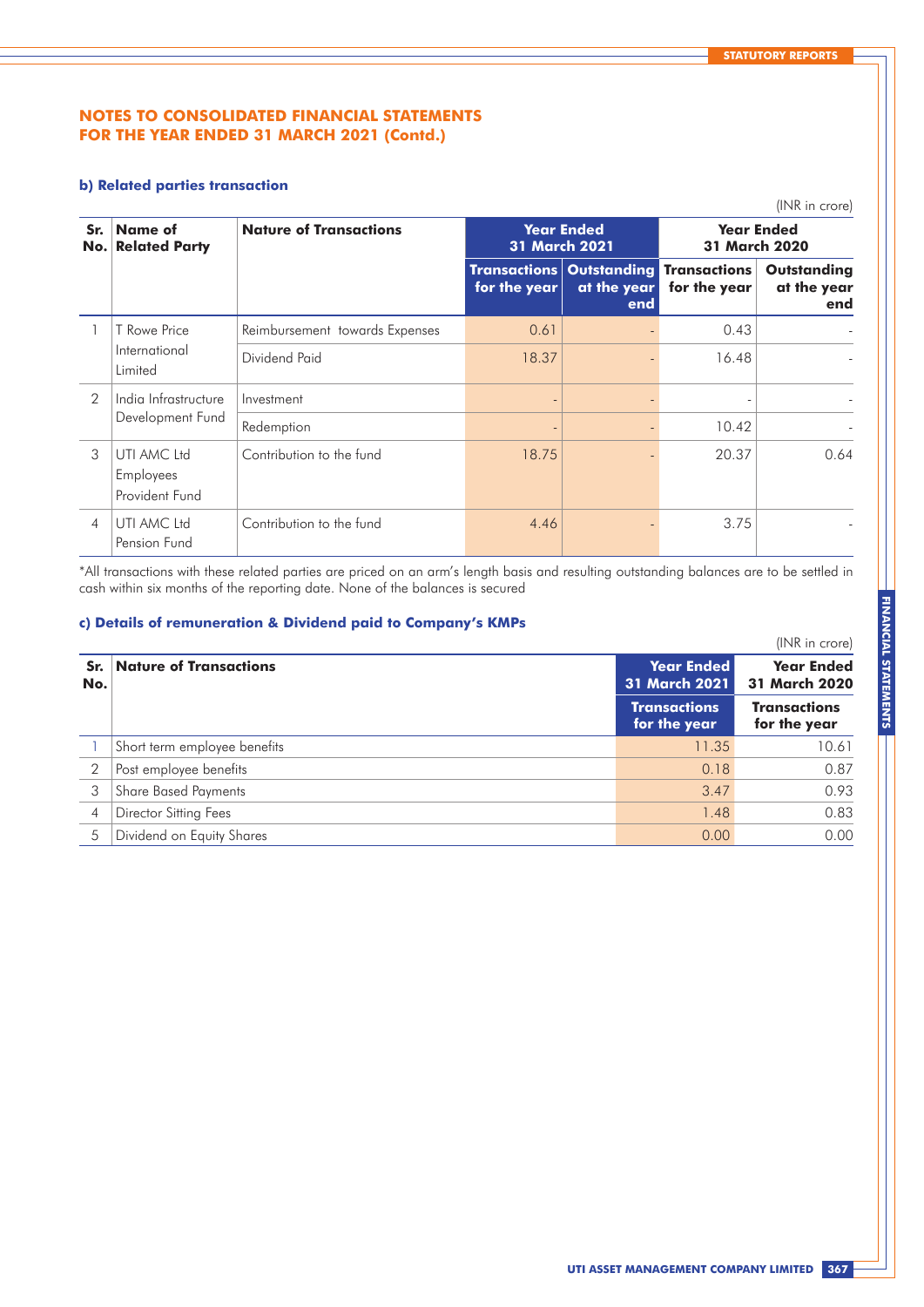

### **36. MATURITY ANALYSIS OF ASSETS AND LIABILITIES**

The table below shows an analysis of assets and liabilities analysed according to when they are expected to be recovered or settled (INR in crore)

| <b>Particulars</b>                          | <b>Note</b><br><b>As at 31 March 2021</b> |                                      |                           | As at 31 March 2020 |                          |                                                 |              |
|---------------------------------------------|-------------------------------------------|--------------------------------------|---------------------------|---------------------|--------------------------|-------------------------------------------------|--------------|
|                                             | No.                                       | <b>Within</b><br>12<br><b>Months</b> | After 12<br><b>Months</b> | <b>Total</b>        | <b>Within</b><br>$12 \,$ | <b>After</b><br>$12 \,$<br><b>Months Months</b> | <b>Total</b> |
| <b>ASSETS</b><br>Ъ.                         |                                           |                                      |                           |                     |                          |                                                 |              |
| (1) Financial Assets                        |                                           |                                      |                           |                     |                          |                                                 |              |
| Cash and cash equivalents                   | 3                                         | 205.97                               | 205.97                    | $\blacksquare$      | 119.25                   | 119.24                                          | 0.01         |
| Receivables                                 | $\overline{4}$                            |                                      |                           |                     |                          |                                                 |              |
| <b>Trade Receivables</b>                    |                                           | 45.52                                | 43.22                     | 2.30                | 45.61                    | 44.24                                           | 1.37         |
| Other Receivables                           |                                           | 4.15                                 | 4.15                      |                     | 9.74                     | 9.74                                            |              |
| Loans                                       | 5                                         | 25.17                                | 6.07                      | 19.10               | 37.91                    | 19.30                                           | 18.61        |
| Investments                                 | 6                                         | 2,746.88                             | 1,053.50                  | 1,693.38            | 2,355.75                 | 667.15                                          | 1,688.60     |
| Other Financial Assets                      | $\overline{7}$                            | 189.07                               | 23.21                     | 165.86              | 154.24                   | 1.75                                            | 152.49       |
| <b>Total Financial Assets</b>               |                                           |                                      | 3,216.76 1,336.12         |                     | 1,880.64 2,722.50        | 861.42                                          | 1,861.08     |
| (2) Non Financial Assets                    |                                           |                                      |                           |                     |                          |                                                 |              |
| Current Tax Assets (Net)                    | 8                                         | 58.17                                | 57.04                     | 1.13                | 46.07                    | 43.89                                           | 2.18         |
| Deferred Tax Assets (Net)                   |                                           |                                      |                           |                     |                          |                                                 |              |
| <b>Investment Property</b>                  | 9                                         | 10.21                                |                           | 10.21               | 10.73                    |                                                 | 10.73        |
| Property, Plant and Equipments              | 10                                        | 240.73                               | 0.20                      | 240.53              | 250.39                   |                                                 | 250.39       |
| Right of use assets                         | 11                                        | 97.68                                | 1.55                      | 96.13               | 99.75                    | 0.46                                            | 99.29        |
| Capital work in progress                    | 12                                        | 4.35                                 | 4.35                      |                     | 0.28                     | 0.28                                            |              |
| Intangible assets under development         | 13                                        | 0.78                                 | 0.78                      |                     | 0.76                     | 0.76                                            |              |
| Other Intangible Assets                     | 14                                        | 10.96                                |                           | 10.96               | 11.80                    |                                                 | 11.80        |
| Other Non Financial Assets                  | 15                                        | 25.21                                | 15.90                     | 9.31                | 23.00                    | 11.67                                           | 11.33        |
| <b>Total Non Financial Assets</b>           |                                           | 448.09                               | 79.83                     | 368.26              | 442.78                   | 57.06                                           | 385.72       |
| <b>TOTAL ASSETS</b>                         |                                           |                                      | 3,664.85 1,415.95         | 2,248.90 3,165.28   |                          | 918.48                                          | 2,246.80     |
| <b>II. LIABILITIES AND EQUITY</b>           |                                           |                                      |                           |                     |                          |                                                 |              |
| <b>Liabilities</b>                          |                                           |                                      |                           |                     |                          |                                                 |              |
| (1) Financial Liabilities                   |                                           |                                      |                           |                     |                          |                                                 |              |
| Trade payable                               | 16                                        |                                      |                           |                     |                          |                                                 |              |
| Total outstanding dues of micro enterprises |                                           |                                      |                           |                     |                          |                                                 |              |
| and small enterprises                       |                                           |                                      |                           |                     |                          |                                                 |              |
| Total outstanding dues of creditors micro   |                                           |                                      |                           |                     |                          |                                                 |              |
| enterprises and small enterprises           |                                           | 3.63                                 | 3.63                      |                     | 1.42                     | 1.42                                            |              |
| Other payable                               |                                           |                                      |                           |                     |                          |                                                 |              |
| Total outstanding dues of micro enterprises |                                           |                                      |                           |                     |                          |                                                 |              |
| and small enterprises                       |                                           | 0.62                                 | 0.62                      |                     | 0.80                     | 0.80                                            |              |
| Total outstanding dues of creditors micro   |                                           |                                      |                           |                     |                          |                                                 |              |
| enterprises and small enterprises           |                                           | 89.08                                | 87.18                     | 1.90                | 64.01                    | 62.39                                           | 1.62         |
| Borrowings                                  |                                           |                                      |                           |                     |                          |                                                 |              |
| Other Financial Liabilities                 | 17                                        | 171.48                               | 12.00                     | 159.48              | 172.62                   | 11.61                                           | 161.01       |
| <b>Total Financial Liabilities</b>          |                                           | 264.81                               | 103.43                    | 161.38              | 238.85                   | 76.22                                           | 162.63       |
| (2) Non Financial Liabilities               |                                           |                                      |                           |                     |                          |                                                 |              |
| Current Tax Liabilities (Net)               | 18                                        | 27.51                                | 27.51                     |                     | 4.49                     | 4.49                                            |              |
| Provisions                                  | 19                                        | 48.58                                | 47.90                     | 0.68                | 83.09                    | 82.58                                           | 0.51         |
| Deferred Tax Liabilities (Net)              | 20                                        | 73.30                                |                           | 73.30               | 47.97                    |                                                 | 47.97        |
| Other Non Financial liabilities             | 21                                        | 13.68                                | 13.68                     |                     | 7.79                     | 7.79                                            |              |
| <b>Total Non Financial Liabilities</b>      |                                           | 163.07                               | 89.09                     | 73.98               | 143.34                   | 94.86                                           | 48.48        |
| <b>TOTAL LIABILITIES</b>                    |                                           | 427.88                               | 192.52                    | 235.36              | 382.19                   | 171.08                                          | 211.11       |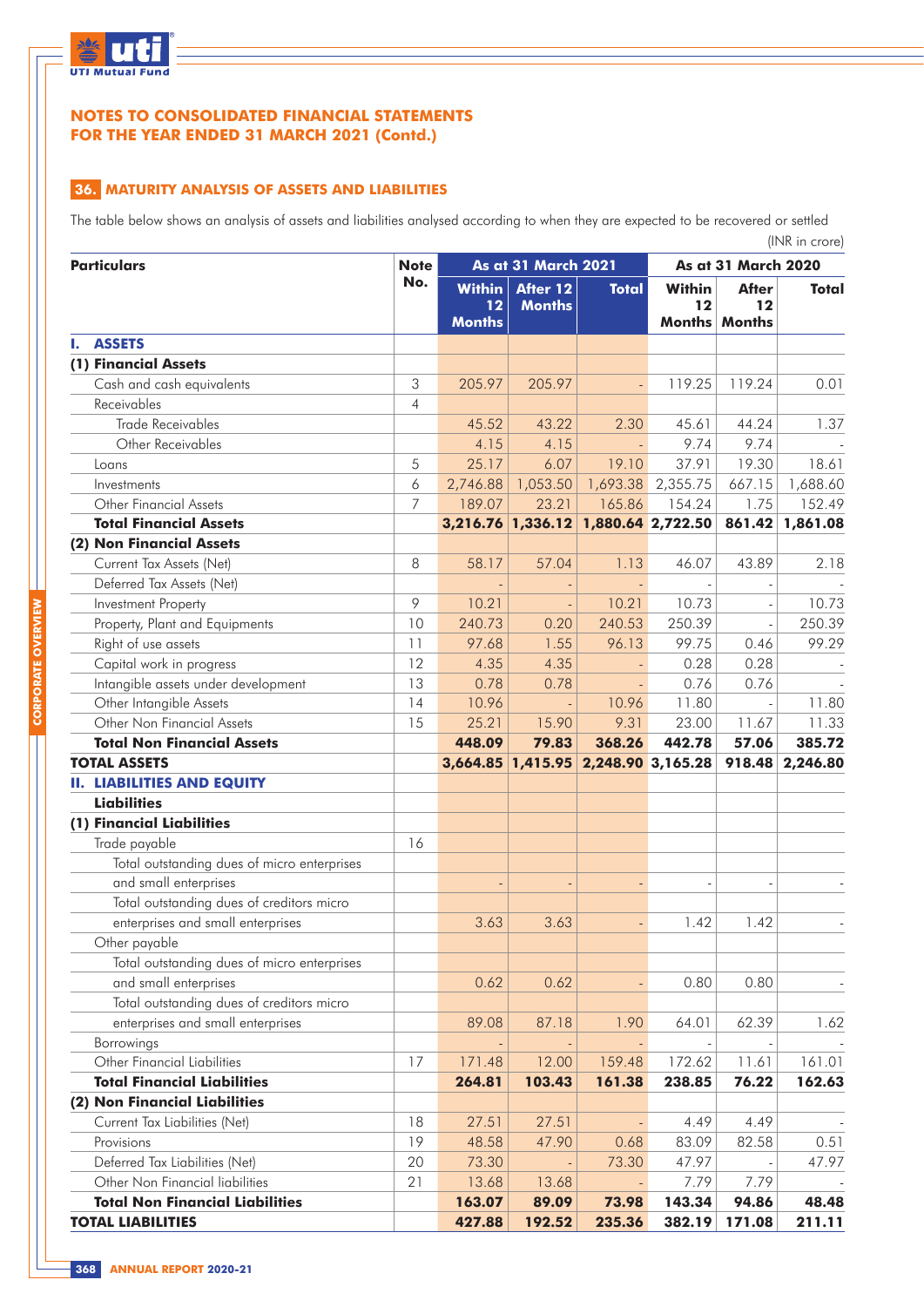### **37. RETIREMENT BENEFIT**

- (a) In accordance with the requirements of the Indian Accounting Standard 19 related to Employee Benefits, in regard to any future obligation related to Provident Fund, arising due to interest shortfall (i.e. interest rate prescribed by the government from time to time to be paid on provident fund scheme exceeds rate of interest earned on investment), the amount of shortfall, if any, will be borne by UTI Asset Management Company Limited. However, at present the fund does not have any existing deficit or interest shortfall.
- (b) Principal actuarial assumptions at the Balance Sheet date (expressed as weighted averages)

| <b>Particulars</b>                     | <b>Employee Leave</b>    |          |                      | <b>Employee Company</b> | <b>Employees Company</b> |                              |  |
|----------------------------------------|--------------------------|----------|----------------------|-------------------------|--------------------------|------------------------------|--|
|                                        | <b>Encashment scheme</b> |          | <b>Gratuity Fund</b> |                         |                          | <b>Superannuation scheme</b> |  |
|                                        | <b>March</b>             | March I  | <b>March</b>         | <b>March</b>            | <b>March</b>             | March                        |  |
|                                        | 2021                     | 2020     | 2021                 | 2020                    | 2021                     | 2020                         |  |
| Discount rate (per annum)              | 6.45%                    | 6.65%    | 6.45%                | 6.65%                   | 6.45%                    | 6.65%                        |  |
| Salary escalation rate (per annum)     | $6.00\%$                 | $6.00\%$ | $6.00\%$             | $6.00\%$                | $6.00\%$                 | 6.00%                        |  |
| Withdrawal rate / Leaving Service rate | 3.00%                    | 3.00%    | $3.00\%$             | 3.00%                   | $3.00\%$                 | 3.00%                        |  |

The estimates of future salary increases, considered in actuarial valuation, take into account inflation, seniority, Promotion and other relevant factors, such as supply and demand in the employment market.

#### **Demographic Assumption:**

Mortality in Service: Indian Assured Lives Mortality (2012-14) Ultimate table

Mortality in Retirement: LIC Buy-out Annuity Rates prevailing as on the valuation date.

(c) As required by the Ind AS19, the discount rate used to arrive at the present value of the defined benefit obligation is based on the Indian government security yields prevailing as at the balance sheet date that have maturity date equivalent to the tenure of the obligation.

The expected return on plan assets is based on market expectation, at the beginning of the year, for returns over the entire life of the related obligation. The Gratuity scheme is invested in a Group Gratuity – Cum Life Assurance cash accumulation policy issued by Life Insurance Corporation (LIC) of India.

The investment return earned on the policy comprises bonuses declared by LIC having regard to LIC's investment earning. The information on the allocation of the fund into major asset classes and expected return on each major class are not readily available.

- (d) Re-measurements arising from defined plans comprises of actuarial gains and losses on benefits obligation. As required by the Ind AS19, the UTI Asset Management Company recognises these items of re-measurements immediately in other comprehensive income and all the other expenses related to defined benefit plan as employee benefit expenses in their profit and loss account.
- (e) Ind AS 19 does not require any specific disclosures except where expense resulting from Employee Leave Encashment scheme is of such size, nature or incidence that its disclosure is relevant under another standard.
- (f) The following table sets out the status of the different employee welfare plans, reconciliation of opening and provisional closing balances of the present value of the defined benefit obligation.

#### **(i) Movement in the Present value of Benefit obligations**

|                                        |                      |                                           |                      | (INR in crore)                                   |  |
|----------------------------------------|----------------------|-------------------------------------------|----------------------|--------------------------------------------------|--|
| <b>Particulars</b>                     |                      | <b>Employee's</b><br><b>Gratuity Fund</b> |                      | <b>Employee's Super</b><br><b>Annuation Fund</b> |  |
|                                        | <b>March</b><br>2021 | March l<br>2020                           | <b>March</b><br>2021 | March<br>2020                                    |  |
| Opening of defined benefit obligation  | 123.76               | 109.70                                    | 256.58               | 88.70                                            |  |
| Current Service cost                   | 2.24                 | 2.45                                      | 9.50                 | 7.26                                             |  |
| Past Service cost                      |                      |                                           |                      |                                                  |  |
| Interest on defined benefit obligation | 7.72                 | 7.82                                      | 16.74                | 13.83                                            |  |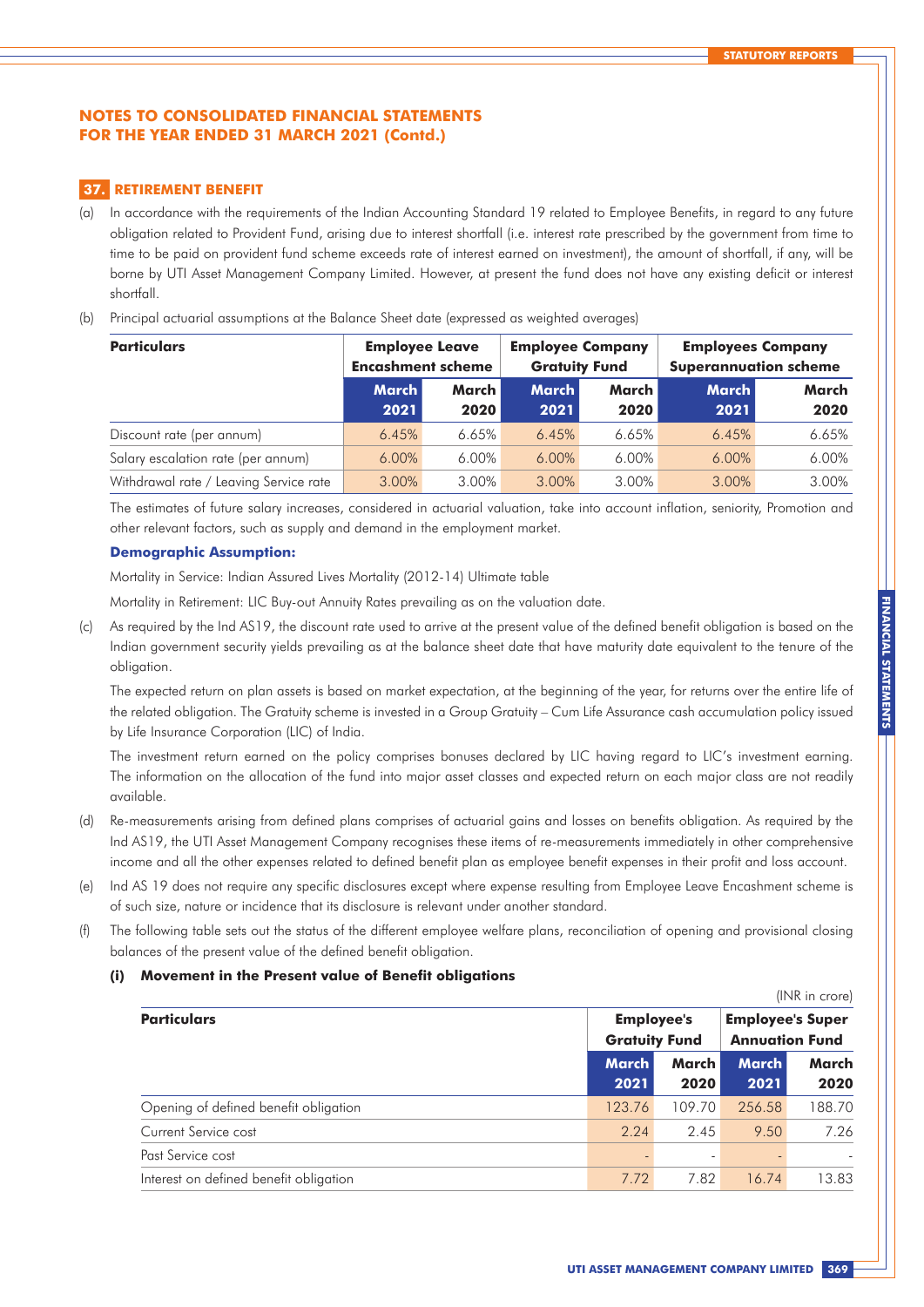

| (INR in crore)                                                         |                                           |               |                                                  |               |
|------------------------------------------------------------------------|-------------------------------------------|---------------|--------------------------------------------------|---------------|
| <b>Particulars</b>                                                     | <b>Employee's</b><br><b>Gratuity Fund</b> |               | <b>Employee's Super</b><br><b>Annuation Fund</b> |               |
|                                                                        | March<br>2021                             | March<br>2020 | <b>March</b><br>2021                             | March<br>2020 |
| <b>Remeasurement due to:</b>                                           |                                           |               |                                                  |               |
| Actuarial loss / (gain) arising from change in financial assumptions   | 1.24                                      | 5.42          | 4.43                                             | 17.41         |
| Actuarial loss / (gain) arising from change in demographic assumptions |                                           |               |                                                  |               |
| Actuarial loss / (gain) arising on account of experience changes       | 0.24                                      | 3.45          | 0.44                                             | 33.40         |
| Benefits paid                                                          | (7.46)                                    | (5.08)        | (9.83)                                           | (4.02)        |
| Liabilities assumed / (settled)*                                       |                                           |               |                                                  |               |
| Liabilities extinguished on settlements                                |                                           |               |                                                  |               |
| Closing present value of defined benefit obligation                    | 127.74                                    | 123.76        | 277.86                                           | 256.58        |

### **(ii) Movement in the Fair value of Plan Assets**

|                                                           |              |                                           |              | (INR in crore)          |  |
|-----------------------------------------------------------|--------------|-------------------------------------------|--------------|-------------------------|--|
| <b>Particulars</b>                                        |              | <b>Employee's</b><br><b>Gratuity Fund</b> |              | <b>Employee's Super</b> |  |
|                                                           |              |                                           |              | <b>Annuation Fund</b>   |  |
|                                                           | <b>March</b> | March                                     | <b>March</b> | March                   |  |
|                                                           | 2021         | 2020                                      | 2021         | 2020                    |  |
| Opening fair value of plan assets                         | 110.82       | 64.60                                     | 204.15       | 164.92                  |  |
| Employer contributions                                    | 4.55         | 44.74                                     | 49.41        | 25.46                   |  |
| Interest on plan assets                                   | 7.18         | 4.82                                      | 13.59        | 12.42                   |  |
| Administration expenses                                   |              |                                           |              |                         |  |
| <b>Remeasurement due to:</b>                              |              |                                           |              |                         |  |
| Actual return on plan assets less interest on plan assets | 0.09         | 1.75                                      | (0.93)       | 5.37                    |  |
| Benefits paid                                             | (7.46)       | (5.09)                                    | (9.83)       | (4.02)                  |  |
| Assets acquired / (settled)*                              |              |                                           |              |                         |  |
| Assets distributed on settlements                         |              |                                           |              |                         |  |
| <b>Closing fair value of plan assets</b>                  | 115.18       | 110.82                                    | 256.39       | 204.15                  |  |

### **(iii) Amount recognised in the Balance Sheet**

|                                                                     |                      |                                           |                                                  | (INR in crore) |
|---------------------------------------------------------------------|----------------------|-------------------------------------------|--------------------------------------------------|----------------|
| <b>Particulars</b>                                                  |                      | <b>Employee's</b><br><b>Gratuity Fund</b> | <b>Employee's Super</b><br><b>Annuation Fund</b> |                |
|                                                                     | <b>March</b><br>2021 | March<br>2020                             | March<br>2021                                    | March<br>2020  |
| Present Value of funded / unfunded obligation                       | 127.74               | 123.76                                    | 277.86                                           | 256.58         |
| Fair value of Plan Assets                                           | 115.18               | 110.82                                    | 256.39                                           | 204.15         |
| Net unfunded obligation                                             | 12.56                | 12.94                                     | 21.47                                            | 52.44          |
| Net defined benefit liability / (Asset) recognised in balance Sheet | 12.56                | 12.94                                     | 21.47                                            | 52.44          |
| Non-Financial Liabilities                                           | 12.56                | 12.94                                     | 21.47                                            | 52.44          |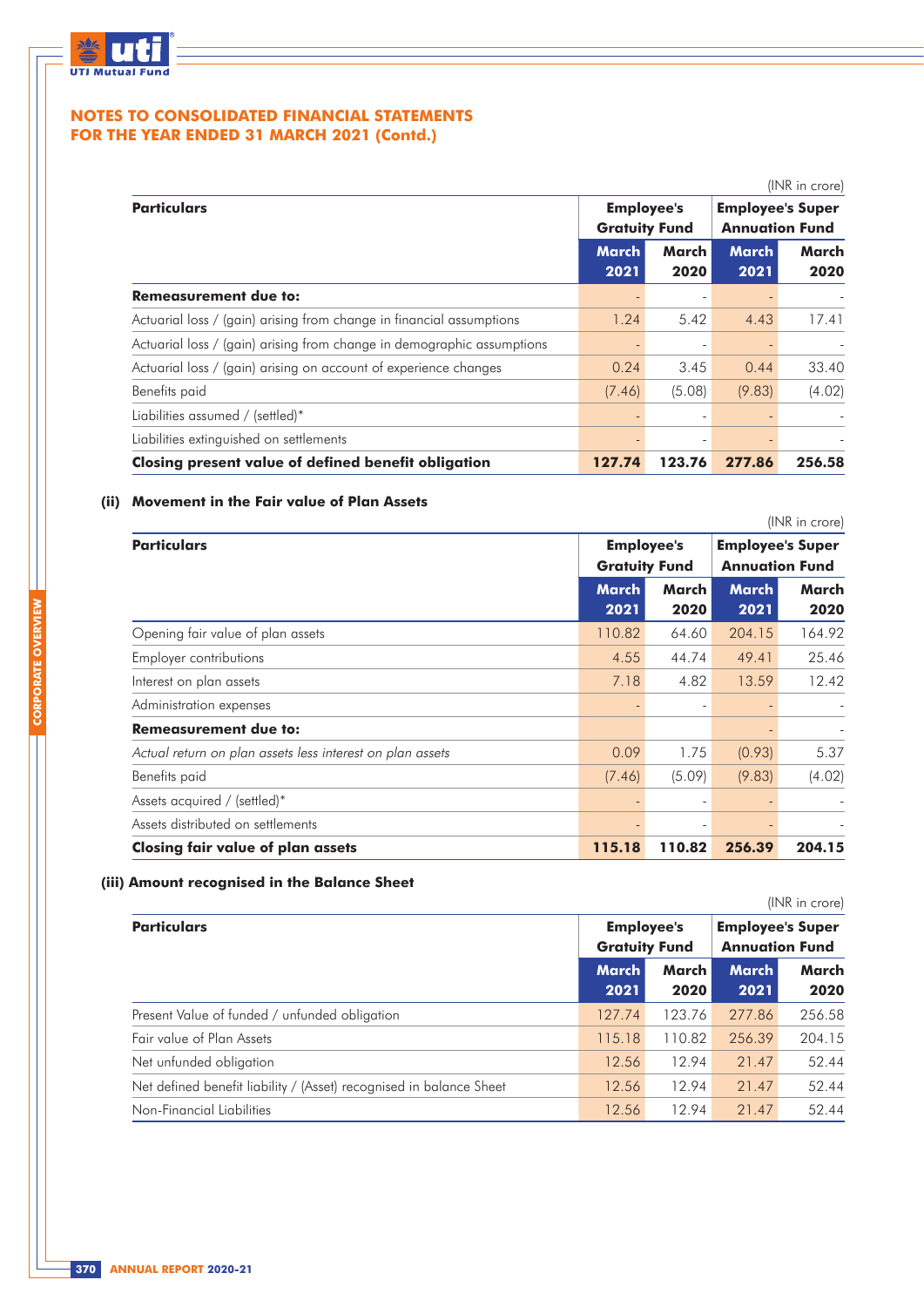#### **(iv) Amount Recorded in Other Comprehensive Income**

|                                                                  |                                        |        |                         | (INR in crore) |
|------------------------------------------------------------------|----------------------------------------|--------|-------------------------|----------------|
| <b>Particulars</b>                                               | <b>Employee's</b>                      |        | <b>Employee's Super</b> |                |
|                                                                  | <b>Gratuity Fund</b><br>March<br>March |        | <b>Annuation Fund</b>   |                |
|                                                                  |                                        |        | <b>March</b>            | March          |
|                                                                  | 2021                                   | 2020   | 2021                    | 2020           |
| Opening amount recognized in OCI outside profit and loss account | 21.47                                  | 14.35  | 107.20                  | 61.76          |
| Re-measurement during the period due to                          |                                        |        |                         |                |
| Changes in financial assumptions                                 | 1.24                                   | 5.42   | 4.43                    | 17.40          |
| Changes in demographic assumptions                               |                                        |        |                         |                |
| Experience adjustments                                           | 0.25                                   | 3.45   | 0.43                    | 33.40          |
| Actual return on plan assets less interest on plan assets        | (0.09)                                 | (1.75) | 0.93                    | (5.36)         |
| Adjustment to recognize the effect of asset ceiling              |                                        |        |                         |                |
| Closing amount recognized in OCI outside profit and loss account | 22.87                                  | 21.47  | 112.99                  | 107.20         |

### **(v) Components of Profit and Loss Account expense**

|                                                          |                                           |               |                                                  | (INR in crore) |
|----------------------------------------------------------|-------------------------------------------|---------------|--------------------------------------------------|----------------|
| <b>Particulars</b>                                       | <b>Employee's</b><br><b>Gratuity Fund</b> |               | <b>Employee's Super</b><br><b>Annuation Fund</b> |                |
|                                                          | <b>March</b><br>2021                      | March<br>2020 | March<br>2021                                    | March<br>2020  |
| Current Service cost                                     | 2.24                                      | 2.45          | 9.50                                             | 7.26           |
| Past Service cost                                        |                                           |               |                                                  |                |
| Administration expenses                                  |                                           |               |                                                  |                |
| Interest on net defined benefit liability / (assets)     | 0.52                                      | 3.01          | 3.16                                             | 1.41           |
| (Gains) / losses on settlement                           |                                           |               |                                                  |                |
| <b>Total Expenses charged to profit and loss account</b> | 2.76                                      | 5.46          | 12.66                                            | 8.67           |

### **(vi) Reconciliation of Net Liability/ Asset:**

|                                                   |                   | (INR in crore)    |
|---------------------------------------------------|-------------------|-------------------|
| <b>Particulars</b>                                | <b>March 2021</b> | <b>March 2020</b> |
| a) Employee's Gratuity Fund                       |                   |                   |
| Opening net defined benefit liability / (asset)   | 12.94             | 45.10             |
| Expenses charged to profit and loss account       | 2.76              | 5.46              |
| Amount recognised outside profit and loss account | 1.41              | 7.12              |
| Employer contributions                            | (4.55)            | (44.74)           |
| Impact of liability assumed or (settled)*         |                   |                   |
| Closing net defined benefit liability / (asset)   | 12.56             | 12.94             |
| b) Employee's Super Annuation Fund                |                   |                   |
| Opening net defined benefit liability / (asset)   | 52.44             | 23.79             |
| Expenses charged to profit and loss account       | 12.66             | 8.67              |
| Amount recognised outside profit and loss account | 5.78              | 45.44             |
| Employer contributions                            | (49.41)           | (25.46)           |
| Impact of liability assumed or (settled)*         |                   |                   |
| Closing net defined benefit liability / (asset)   | 21.47             | 52.44             |

\*Employee benefit of Key managerial personnel are not determined for the above fund & hence, we have not separately disclose the same.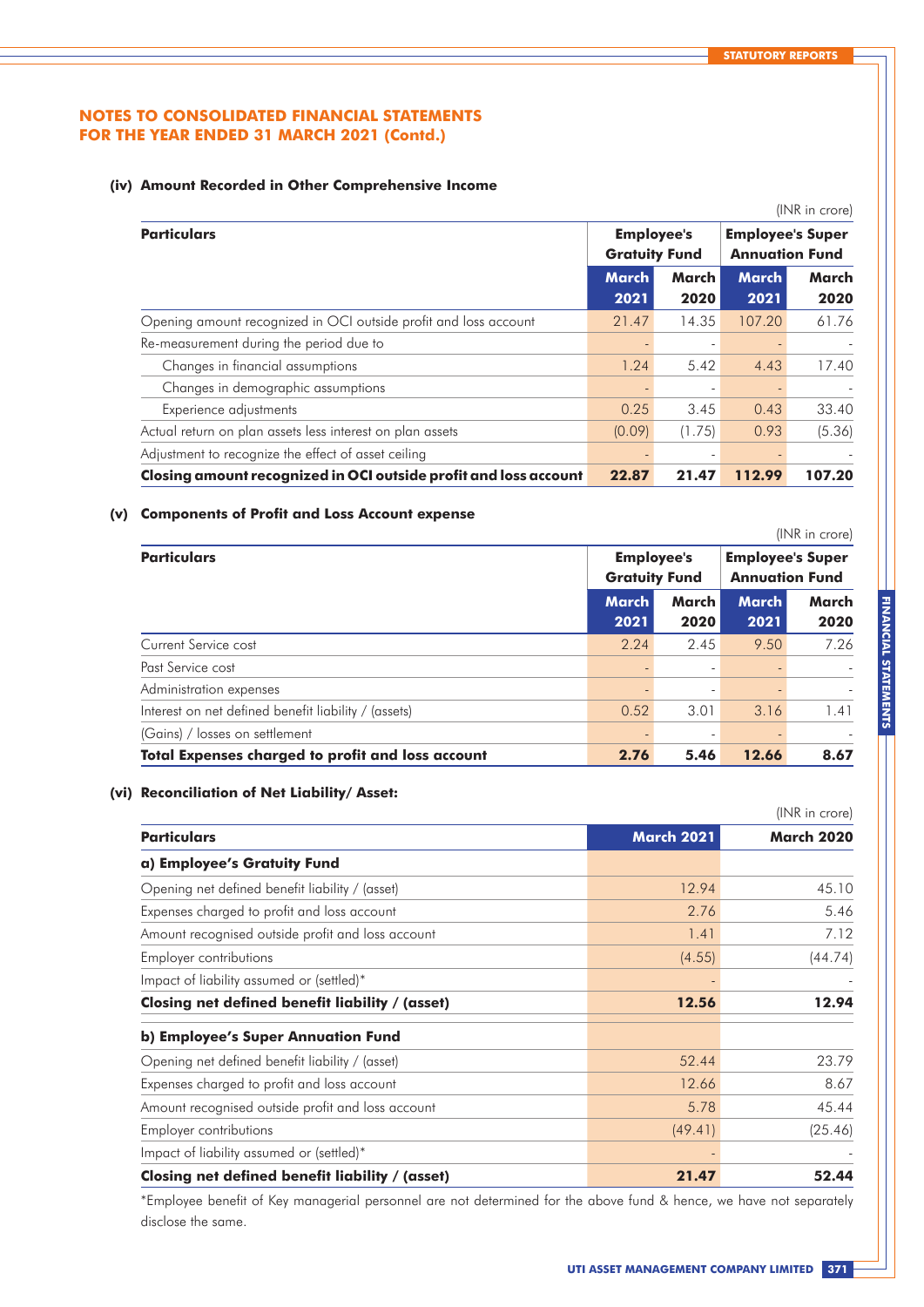

#### **(vii) Projected plan cash flow:**

The table below shows the expected cash flow profile of the benefits to be paid to the current membership of the plan based on past service of the employees as at the valuation date.

 $(1)$  in  $\cdot$ 

|                                         |                   | (IIVK IN Crore)                 |  |
|-----------------------------------------|-------------------|---------------------------------|--|
| <b>Maturity Profile</b>                 |                   | <b>Employee's Gratuity Fund</b> |  |
|                                         | <b>March 2021</b> | <b>March 2020</b>               |  |
| Expected benefits for year 1            | 18.96             | 15.42                           |  |
| Expected benefits for year 2            | 16.17             | 13.72                           |  |
| Expected benefits for year 3            | 15.68             | 15.31                           |  |
| Expected benefits for year 4            | 18.35             | 14.84                           |  |
| Expected benefits for year 5            | 21.24             | 17.62                           |  |
| Expected benefits for year 6            | 21.20             | 20.76                           |  |
| Expected benefits for year 7            | 19.70             | 20.28                           |  |
| Expected benefits for year 8            | 15.00             | 18.83                           |  |
| Expected benefits for year 9            | 8.75              | 14.44                           |  |
| Expected benefits for year 10 and above | 28.38             | 33.90                           |  |

The weighted average duration to the payment of these cash flows is 4.91 years for the year ended March 2021 and 5.35 years for the year ended March 2020.

The table below shows the expected cash flow profile of the benefits to be paid to the current membership of the plan (which in case of serving employees, if any, is based on service accrued by employee up to the valuation date).

|                               |                                        | (INR in crore)    |
|-------------------------------|----------------------------------------|-------------------|
| <b>Maturity Profile</b>       | <b>Employee's Super Annuation Fund</b> |                   |
|                               | <b>March 2021</b>                      | <b>March 2020</b> |
| Expected benefits for year 1  | 10.61                                  | 9.71              |
| Expected benefits for year 2  | 17.03                                  | 14.23             |
| Expected benefits for year 3  | 17.20                                  | 16.46             |
| Expected benefits for year 4  | 23.29                                  | 20.09             |
| Expected benefits for year 5  | 30.12                                  | 21.57             |
| Expected benefits for year 6  | 28.34                                  | 28.48             |
| Expected benefits for year 7  | 34.22                                  | 26.24             |
| Expected benefits for year 8  | 36.33                                  | 31.36             |
| Expected benefits for year 9  | 39.38                                  | 33.27             |
| Expected benefits for year 10 | 36.73                                  | 37.10             |

The weighted average duration to the payment of these cash flows is 8.05 years for the year ended March 2021 and 8.41 years for the year ended March 2020.

#### **Risks associated with Defined Benefit Plan:**

**Interest Rate Risk:** A fall in the discount rate which is linked to the Government Securities Rate will increase the present value of the liability requiring higher provision. A fall in the discount rate generally increases the mark to market value of the assets depending on the duration of asset.

**Salary Risk:** The present value of the defined benefit plan liability is calculated by reference to the future salaries of members. As such, an increase in the salary of the members more than assumed level will increase the plan's liability.

**Investment Risk:** The present value of the defined benefit plan liability is calculated using a discount rate which is determined by reference to market yields at the end of the reporting period on government bonds. If the return on plan asset is below this rate, it will create a plan deficit. Currently, for the plan in India, it has a relatively balanced mix of investments in government securities, and other debt instruments.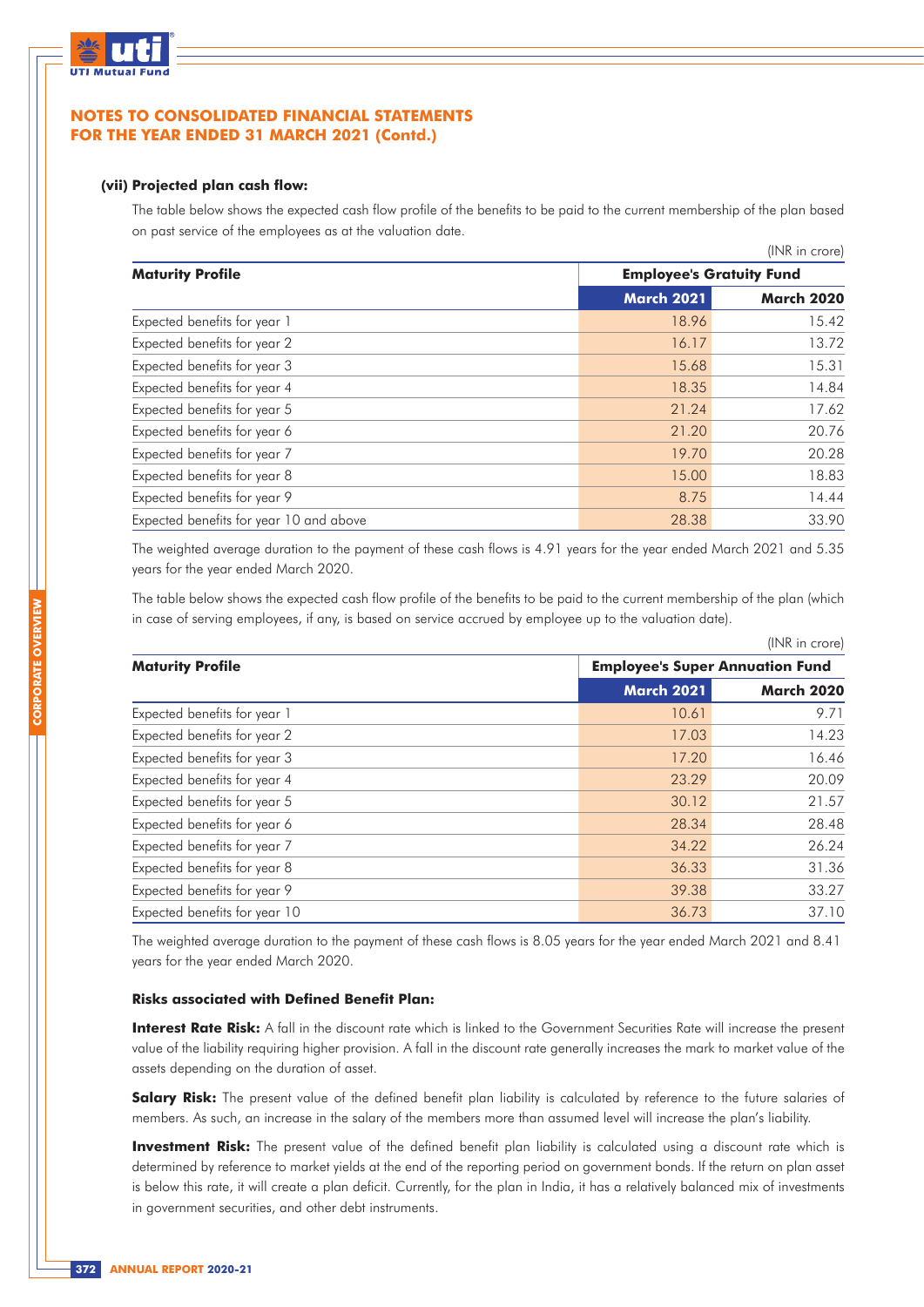**Asset Liability Matching Risk:** The plan faces the ALM risk as to the matching cash flow. Since the plan is invested in lines of Rule 101 of Income Tax Rules, 1962, this generally reduces ALM risk.

**Mortality risk:** Since the benefits under the plan is not payable for life time and payable till retirement age only, plan does not have any longevity risk.

**Concentration Risk:** Plan is having a concentration risk as all the assets are invested with the insurance Company and a default will wipe out all the assets. Although probability of this is very less as insurance companies have to follow regulatory guidelines.

#### **(viii) Sensitivity Analysis:**

The benefit obligation results of pension scheme and gratuity fund are particularly sensitive to discount rate, longevity risk, salary escalation rate and pension increases, if the plan provision do provide for such increases on commencement of pension.

The above table summarised the impact in percentage terms on the reported defined benefit obligation at the end of the reporting year arising on account changes in these three key parameters.

These sensitivities have been calculated to show the movement in defined benefit obligation in isolation and assuming there are no other changes in market conditions at the accounting date. There have been no changes from the previous year in the methods and assumption used in preparing the sensitivity analysis.

#### **a) Employee's Super Annuation Fund**

| <b>Particulars</b>                   | <b>March 2021</b> | <b>March 2020</b> |
|--------------------------------------|-------------------|-------------------|
| <b>Discount rate</b>                 |                   |                   |
| Impact of increase in 50 bps on DBO  | $(3.91)\%$        | $(4.04)\%$        |
| Impact of decrease in 50 bps on DBO  | 4.19%             | 4.32%             |
| <b>Pension increase rate</b>         |                   |                   |
| Impact of increase in 100 bps on DBO | 8.89%             | 8.71%             |
| Impact of decrease in 100 bps on DBO | (8.89)%           | (8.71)%           |
| Life expectancy                      |                   |                   |
| Impact of increase in 1 year on DBO  | 2.19%             | 2.11%             |
| Impact of decrease in 1 year on DBO  | $(2.24)\%$        | $(2.16)\%$        |

#### **b) Employee's Gratuity Fund**

| <b>Particulars</b>                  | <b>March 2021</b> | <b>March 2020</b> |
|-------------------------------------|-------------------|-------------------|
| <b>Discount Rate</b>                |                   |                   |
| Impact of increase in 50 bps on DBO | $(2.41)\%$        | $(2.62)\%$        |
| Impact of decrease in 50 bps on DBO | 2.51%             | 2.73%             |
| <b>Salary Escalation Rate</b>       |                   |                   |
| Impact of increase in 50 bps on DBO | 0.61%             | 0.77%             |
| Impact of decrease in 50 bps on DBO | $(0.63)\%$        | $(0.80)\%$        |

the expected contribution towards the fund for next financial year i.e. 2021-22 cannot be determined as it depends upon various actuarial assumption, discount rate at that point of the time and various other demographic assumptions.

The Company commenced operations from 01 February 2003 and formed a Pension Trust which inherited the Employees Group Superannuation Fund from the erstwhile Unit Trust of India. The Company is making 10% of basic salary and additional pay, wherever applicable, as employer contribution to this trust and any shortfall in the fund size as per the scheme.

The liabilities arising in the Defined Benefit Schemes are determined in accordance with the advice of independent, professionally qualified actuaries, using the projected unit credit method. The Company makes regular contributions to these Employee Benefit Plans. Additional contributions are made to these plans as and when required.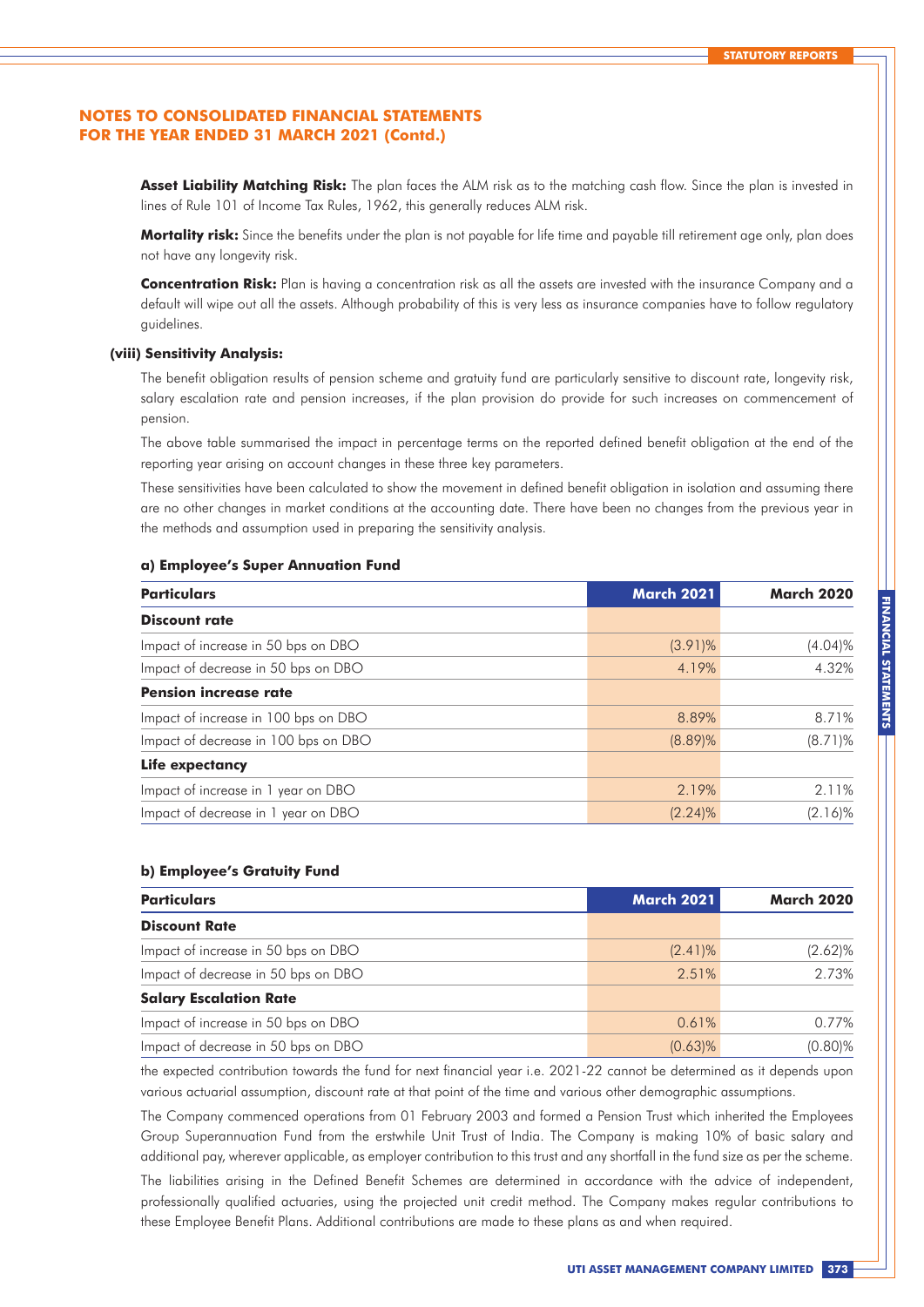

#### **Characteristics of defined benefits plans:**

#### **1. Gratuity Plan:**

The Company operates gratuity plan through a LIC wherein every employee is entitled to the benefit equivalent to fifteen days last salary drawn for each completed year of service. The same is payable on termination of service or retirement whichever is earlier. The benefit vests after five years of continuous service. The Company's scheme is more favorable as compared to the obligation under Payment of Gratuity Act, 1972. There are no minimum funding requirements of these plans. The funding of these plans are based on gratuity funds actuarial measurement framework set out in the funding policies of the plan. These actuarial measurements are similar compared to the assumptions set out above.

### **2. Pension Plan:**

The Company commenced operations from 01 February 2003 and formed a Pension Trust which inherited the Employees Group Superannuation Fund from the erstwhile Unit Trust of India. The Company is making 10% of basic salary and additional pay, wherever applicable, as employer contribution to this trust and any shortfall in the fund size as per the scheme. A small part of the pension fund is managed by the Company. The actuarial valuation has also duly considered the asset managed by the trustee of the pension fund as well as the fund maintained by LIC. The defined benefit plan for gratuity of the Company is administered by separate pension fund that are legally separate from the Company. The trustees nominated by the Company are responsible for the administration of the plan.

#### **Characteristics of defined contribution plans:**

#### **1. Provident Fund:**

The Company manages provident fund plan through a provident fund trust for its employees which is permitted under the Provident Fund and Miscellaneous Provisions Act, 1952. The plan mandates contribution by employer at a fixed percentage of employee's salary. Employees also contribute to the plan at a fixed percentage of their salary as a minimum contribution and additional contribution at their discretion. The plan guarantees interest at the rate notified by Employees' Provident Fund Organisation. The contribution by employer and employee together with interest are payable at the time of separation from service or retirement whichever is earlier. The benefit under this plan vests immediately on rendering of service. The interest payment obligation of trustmanaged provident fund is assumed to be adequately covered by the interest income on long term investments of the fund. The Company voluntarily keeps the interest rate same as the rate declared by EPFO & in this process if & only if, there is any shortfall in the fund the Company bears the same.

### **UTI CAPITAL PRIVATE LIMITED**

#### **A) Defined Contribution Plans**

"Contribution to provident and other funds" is recognised as an expense in the Statement of Profit and Loss.

#### **B) Defined Benefit Plans**

The Employees' Gratuity Fund Scheme managed by LIC of India is a defined benefit plan. The present value of obligation is based on actuarial valuation using the projected unit credit method. The obligation for leave benefits managed by LIC of India is a defined benefit plan.

#### **i) Actuarial Assumptions**

| <b>Particulars</b>               | <b>March 2021</b> | <b>March 2020</b> |
|----------------------------------|-------------------|-------------------|
| Discount rate                    | 6.45%             | 6.65%             |
| Expected rate of salary increase | $6.00\%$          | 6.00              |
| Mortality                        | IALM (2012-14)    | IALM (2012-14)    |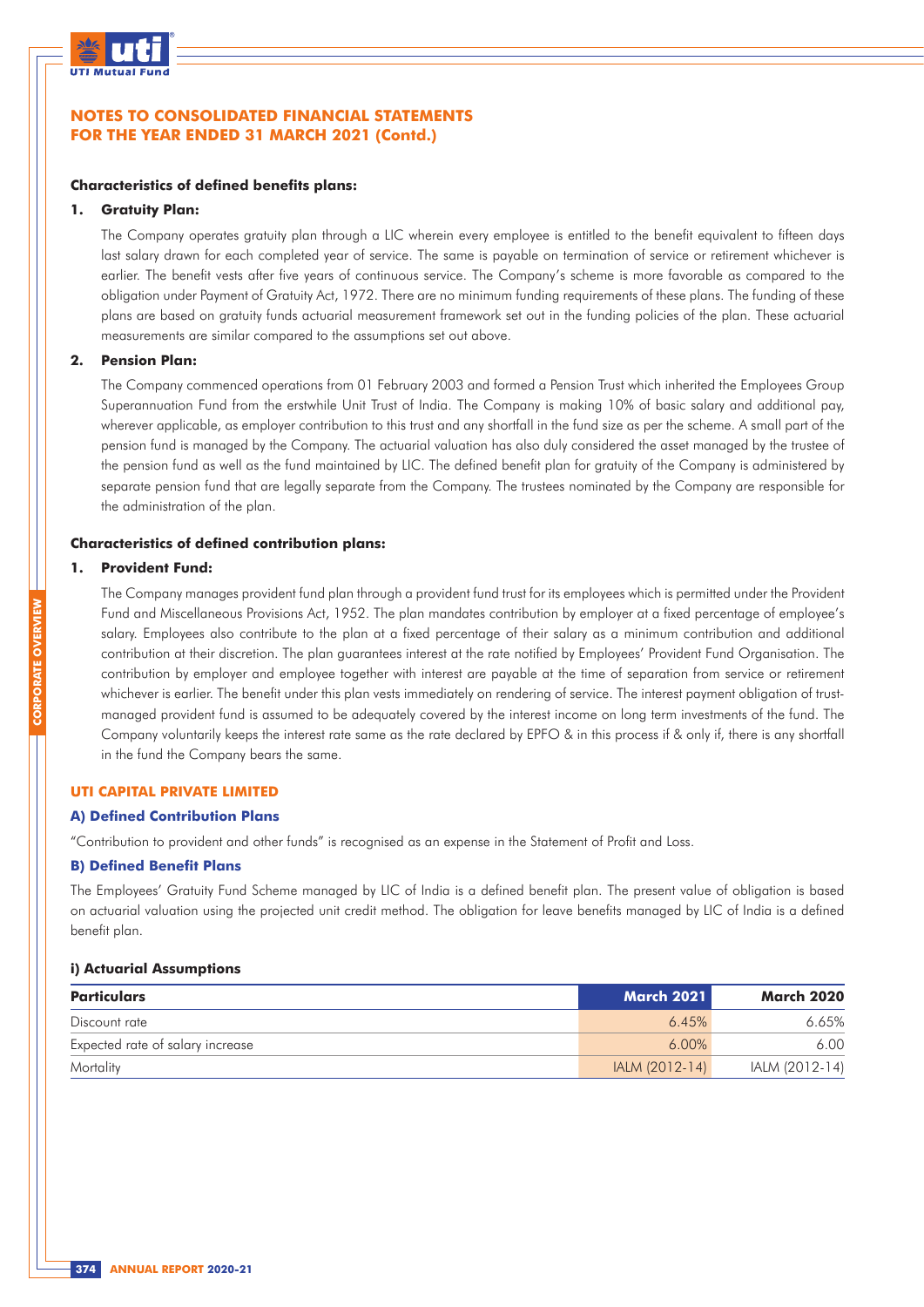#### **ii) Movement in the Present value of Benefit obligations**

|                                                                        |                   | (INR in crore)                  |  |
|------------------------------------------------------------------------|-------------------|---------------------------------|--|
| <b>Particulars</b>                                                     |                   | <b>Employee's Gratuity Fund</b> |  |
|                                                                        | <b>March 2021</b> | <b>March 2020</b>               |  |
| Opening of defined benefit obligation                                  | 0.15              | 0.12                            |  |
| Current Service cost                                                   | 0.04              | 0.03                            |  |
| Past Service cost                                                      |                   |                                 |  |
| Interest on defined benefit obligation                                 | 0.01              | 0.01                            |  |
| <b>Remeasurement due to:</b>                                           |                   |                                 |  |
| Actuarial loss / (gain) arising from change in financial assumptions   | 0.01              | 0.01                            |  |
| Actuarial loss / (gain) arising from change in demographic assumptions |                   |                                 |  |
| Actuarial loss / (gain) arising on account of experience changes       | 0.08              | 0.09                            |  |
| Benefits paid                                                          |                   | (0.11)                          |  |
| <b>Closing present value of defined benefit obligation</b>             | 0.29              | 0.15                            |  |

#### **iii) Movement in the Fair value of Plan Assets**

(INR in crore) **Particulars Employee's Gratuity Fund March 2021 March 2020** Opening fair value of plan assets and the contract of the contract of the contract of the contract of the contract of the contract of the contract of the contract of the contract of the contract of the contract of the cont Employer contributions 0.06 Interest on plan assets 0.01 0.01 Administration expenses - - **Remeasurement due to:** Actual return on plain assets less interest on plan assets - - Benefits paid (0.11) [0.11] [2] Denefits paid (0.11] [2] Denefits paid (0.11] [2] Denefits paid (0.11] [2] Denefits paid (0.11] [2] Denefits paid (0.11] [2] Denefits paid (0.11] [2] Denefits paid (0.11] [2] Denefits paid ( **Closing fair value of plan assets 0.15 0.11**

#### **iv) Amount recognised in the Balance Sheet**

|                                                                     |                                 | (INR in crore)    |
|---------------------------------------------------------------------|---------------------------------|-------------------|
| <b>Particulars</b>                                                  | <b>Employee's Gratuity Fund</b> |                   |
|                                                                     | <b>March 2021</b>               | <b>March 2020</b> |
| Present Value of obligations                                        | 0.28                            | 0.15              |
| Fair value of Plan assets                                           | 015                             | 0 1 1             |
| Net defined benefit liability / (Asset) recognised in balance Sheet | (0.13)                          | (0.04)            |

#### **v) Amount recognised in other comprehensive income (OCI)**

|                                                                  |                   | (INR in crore)                  |  |
|------------------------------------------------------------------|-------------------|---------------------------------|--|
| <b>Particulars</b>                                               |                   | <b>Employee's Gratuity Fund</b> |  |
|                                                                  | <b>March 2021</b> | <b>March 2020</b>               |  |
| Opening amount recognised in OCI outside profit and loss account | 0.13              | 0.02                            |  |
| Re-measurement during the period due to                          |                   |                                 |  |
| Changes in financial assumptions                                 | 0.01              | 0.01                            |  |
| Changes in demographic assumptions                               |                   |                                 |  |
| Experience adjustments                                           | 0.08              | 0.09                            |  |
| Actual return on plan assets less interest on plan assets        |                   |                                 |  |
| Adjustment to recognise the effect of asset ceiling              |                   |                                 |  |
| Closing amount recognised in OCI outside profit and loss account | 0.22              | 0.13                            |  |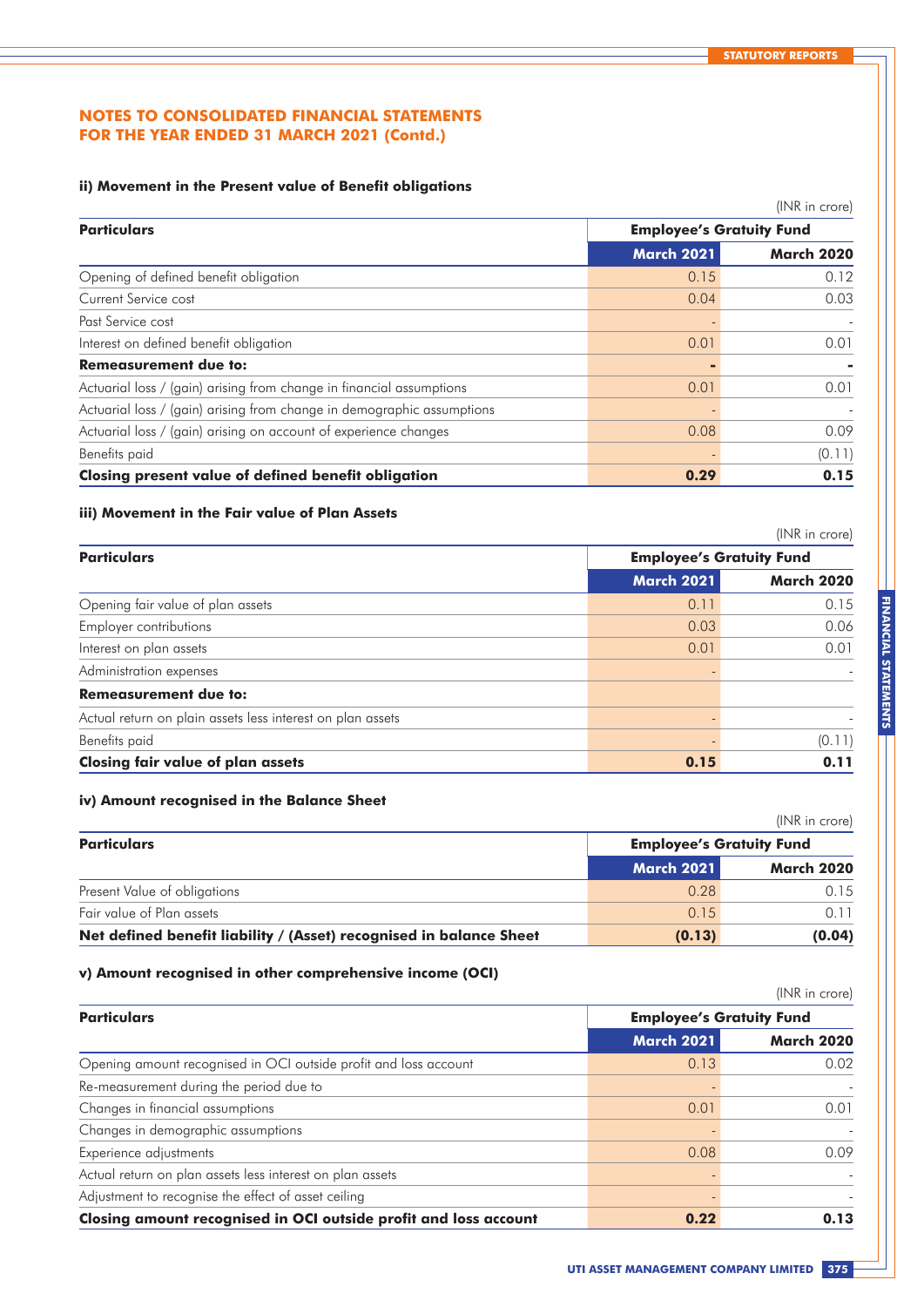

#### **vi) Components of Profit and Loss Account expense**

|                            |                   | (INK in crore)                  |  |
|----------------------------|-------------------|---------------------------------|--|
| <b>Particulars</b>         |                   | <b>Employee's Gratuity Fund</b> |  |
|                            | <b>March 2021</b> | <b>March 2020</b>               |  |
| Current service cost       | 0.04              | 0.03                            |  |
| Interest cost              |                   | $\overline{\phantom{a}}$        |  |
| Benefits paid              |                   |                                 |  |
| Actuarial losses / (gains) |                   |                                 |  |
| <b>Total Expenses</b>      | 0.04              | 0.03                            |  |

#### **vii) Reconciliation of Net Liability / Assets**

|                                                   |                   | (INR in <i>core</i> )           |  |
|---------------------------------------------------|-------------------|---------------------------------|--|
| <b>Particulars</b>                                |                   | <b>Employee's Gratuity Fund</b> |  |
|                                                   | <b>March 2021</b> | <b>March 2020</b>               |  |
| Opening net defined benefit liability/(assets)    | 0.04              | (0.03)                          |  |
| Expense charged to profit and loss account        | 0.04              | 0.03                            |  |
| Amount recognised outside profit and loss account | 0.09              | 0.10                            |  |
| Employer contributions                            | (0.03)            | (0.06)                          |  |
| Closing net defined benefit liability/(assets)    | 0.14              | 0.04                            |  |

### **viii) Sensitivity Analysis**

| <b>Particulars</b>                  |                   | <b>Employee's Gratuity Fund</b> |  |
|-------------------------------------|-------------------|---------------------------------|--|
|                                     | <b>March 2021</b> | <b>March 2020</b>               |  |
| <b>Discount Rate</b>                |                   |                                 |  |
| Impact of increase in 50 bps on DBO | $(5.09)\%$        | $(5.21)\%$                      |  |
| Impact of decrease in 50 bps on DBO | 5.46%             | 5.59%                           |  |
| <b>Salary Escalation Rate</b>       |                   |                                 |  |
| Impact of increase in 50 bps on DBO | 5.46%             | 5.60%                           |  |
| Impact of decrease in 50 bps on DBO | $(5.13)\%$        | $(5.27)\%$                      |  |

### **38. FINANCIAL RISK MANAGEMENT**

The Group has an exposure to the following risks arising from financial instruments:

- Credit Risk
- Liquidity Risk
- Market Risk

#### **Risk Management Framework:**

The Management has the overall responsibility for the establishment and oversight of Company's risk management framework. The Company's risk management policies are established to identify and analyze the risks faced by the Company, to set appropriate risk limits and controls and to monitor risks and adherence to limits. Risk management policies and systems are reviewed regularly to reflect changes in market conditions and Group's activities.

#### **A. Credit Risk:**

Credit risk is the risk that counterparty will not meet its obligations under a financial instrument or customer contract, leading to a financial loss. The Group is exposed to credit risk from its operating activities (mostly trade receivables) and from its financing activities, including deposits with banks and financial institutions, foreign exchange transactions and other financial instruments. The carrying amount of the financial assets represents the maximum credit risk exposure.

 $(1)$ 

(INR in crore)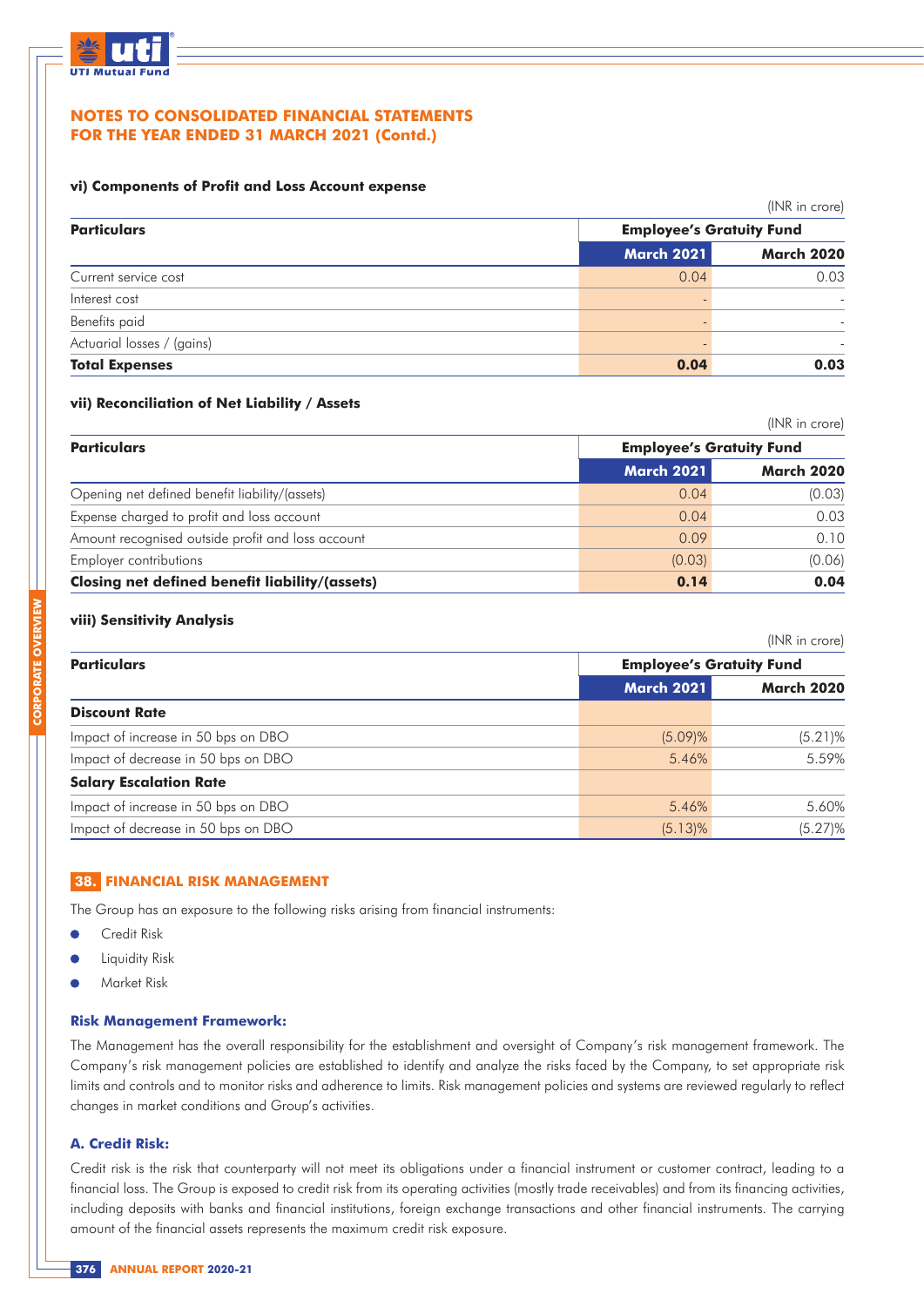Financial services business has a risk management framework that monitors and ensures that the business lines operate within the defined risk appetite and risk tolerance levels as defined by the senior management. The credit risk function independently evaluates proposals based on well-established sector specific internal frameworks, in order to identify, mitigate and allocate risks as well as to enable risk-based pricing of assets. Regulatory and process risks are identified, mitigated and managed by a separate group.

#### **Trade receivables:**

Major portion of trade receivables include the AMC fees receivable from UTI Mutual Fund, SUTTI, CMPFO, ESIC, EPFO and amount receivable from PLI & RPLI. Based on the past experience, management expects to receive these amounts without any default.

| <b>Trade Receivables (INR in crore)</b> | <b>March 2021</b> | <b>March 2020</b> |
|-----------------------------------------|-------------------|-------------------|
| 0-90 Days                               |                   | 38.11<br>38.47    |
| 91-180 Days                             |                   | 4.30<br>2.79      |
| 181-270 days                            |                   | 0.46<br>1.10      |
| 271-365 Days                            |                   | 1.37<br>0.86      |
| More than 365 Days                      |                   | 1.37<br>2.30      |
| Total                                   |                   | 45.61<br>45.52    |

Exposures to customers outstanding at the end of each reporting period are reviewed by the Company to determine incurred and expected credit losses. Historical trends of impairment of trade receivables do not reflect any significant credit losses. Given that the macroeconomic indicators affecting customers of the Group have not undergone any substantial change, the Group expects the historical trend of minimal credit losses to continue. Further, management believes that the unimpaired amounts that are past due by more than 365 days are still collectible in full, based on historical payment behavior and extensive analysis of customer credit risk.

#### **Financial Instruments & cash deposits:**

The Investments of the Group are primarily in Mutual Fund schemes.

The Group holds cash & cash equivalents of INR 205.97 crore as on 31 March 2021. The cash and cash equivalents are held with banks which are rated AA- to AA+, based on CRISIL ratings. The Group considers that its cash and cash equivalents have low credit risk based on the external credit ratings of the counterparties.

Following is the exposure of the Group towards credit risk

| <b>Particulars</b>        | Carrying      | Total    | <b>Contractual Cash Flows</b> |               |                   |  |  |
|---------------------------|---------------|----------|-------------------------------|---------------|-------------------|--|--|
|                           | <b>Amount</b> |          | March 2021 (INR in crore)     |               |                   |  |  |
|                           |               |          | <b>Less than 1 year</b>       | $1 - 3$ years | More than 3 years |  |  |
| <b>Financial Assets:</b>  |               |          |                               |               |                   |  |  |
| Cash and cash equivalents | 205.97        | 205.97   | 205.97                        |               |                   |  |  |
| Receivables               | 49.67         | 49.67    | 47.37                         | 2.30          |                   |  |  |
| Loans                     | 25.17         | 25.17    | 6.07                          | 7.00          | 12.10             |  |  |
| Investments               | 2,746.88      | 2,746.88 | 1,053.50                      | 1,062.13      | 631.25            |  |  |
| Other Financial assets    | 189.07        | 189.07   | 23.21                         | 12.86         | 153.00            |  |  |
|                           | 3,216.76      | 3,216.76 | 1,336.12                      | 1,084.29      | 796.35            |  |  |

| <b>Particulars</b>        | Carrying      | <b>Total</b> | <b>Contractual Cash Flows</b> |                           |                   |  |  |  |
|---------------------------|---------------|--------------|-------------------------------|---------------------------|-------------------|--|--|--|
|                           | <b>Amount</b> |              |                               | March 2020 (INR in crore) |                   |  |  |  |
|                           |               |              | Less than 1 year              | 1-3 years                 | More than 3 years |  |  |  |
| <b>Financial Assets:</b>  |               |              |                               |                           |                   |  |  |  |
| Cash and cash equivalents | 119.25        | 119.25       | 119.25                        | $\overline{\phantom{a}}$  |                   |  |  |  |
| Receivables               | 55.35         | 55.35        | 53.98                         | 1.37                      |                   |  |  |  |
| Loans                     | 37.91         | 37.91        | 19.29                         | 7.24                      | 11.38             |  |  |  |
| Investments               | 2,355.75      | 2,355.75     | 667.15                        | 1,152.56                  | 536.04            |  |  |  |
| Other Financial assets    | 154.24        | 154.24       | 1.75                          | 2.00                      | 150.49            |  |  |  |
|                           | 2,722.50      | 2.722.50     | 861.42                        | 1,163.17                  | 697.91            |  |  |  |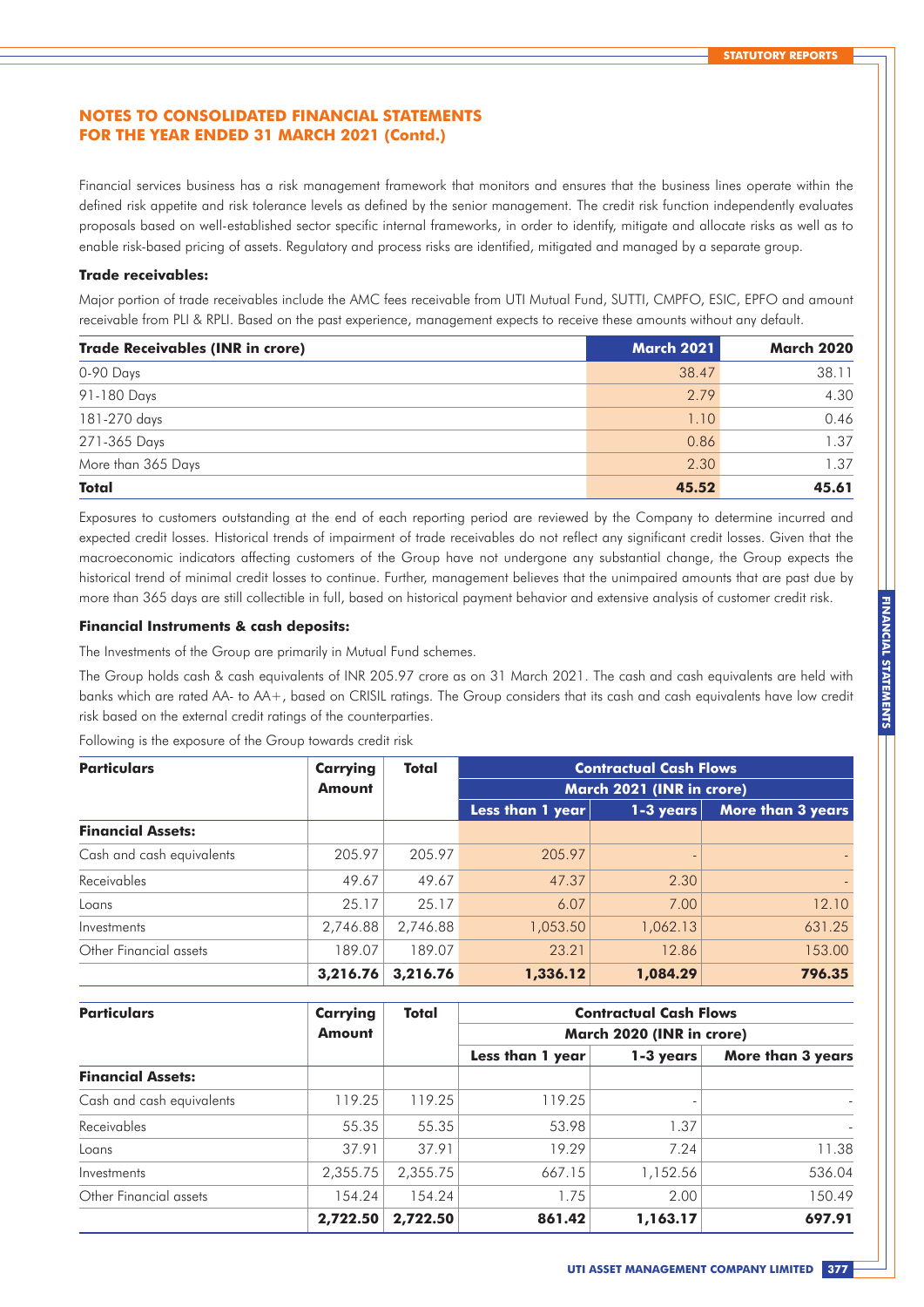

#### **B. Liquidity Risk:**

Liquidity risk is the risk that the Group will encounter difficulty in meeting the obligations associated with its financial liabilities that are settled by delivering cash or financial asset. The Group's approach to managing liquidity is to ensure, as far as possible, that it will have sufficient liquidity to meet its liabilities when they are due, under normal and stressed conditions, without incurring unacceptable losses or risking damage to the Group's reputation.

The Group's investment policy and strategy are focused on preservation of capital and supporting the Group's liquidity requirements. The Group uses a combination of internal and external management to execute its investment strategy and achieve its investment objectives. The Group typically invests in money market funds, large debt funds, equity funds and other highly rated securities under a limits framework which governs the credit exposure to any one issuer as defined in its investment policy. The policy requires investments generally to be investment grade, with the primary objective of minimizing the potential risk of principal loss

Following is the exposure of the Group towards liquidity risk:

| <b>Particulars</b>                                            | Carrying<br><b>Amount</b> | Total  | <b>Contractual Cash Flows</b> |                           |                  |  |
|---------------------------------------------------------------|---------------------------|--------|-------------------------------|---------------------------|------------------|--|
|                                                               |                           |        |                               | March 2021 (INR in crore) |                  |  |
|                                                               |                           |        | <b>Less than</b>              | $1-3$ years               | <b>More than</b> |  |
|                                                               |                           |        | 1 year                        |                           | 3 years          |  |
| <b>Financial Liabilities:</b>                                 |                           |        |                               |                           |                  |  |
| VSS Liability Fund.                                           | 27.00                     | 27.00  |                               |                           | 27.00            |  |
| Investor Education & Protection Fund.                         | 6.06                      | 6.06   |                               |                           | 6.06             |  |
| Offshore Development Fund.                                    | 30.18                     | 30.18  |                               |                           | 30.18            |  |
| Payable to SUUTI towards security deposit.                    | 0.08                      | 0.08   |                               |                           | 0.08             |  |
| <b>Statutory Dues</b>                                         | 0.02                      | 0.02   |                               |                           | 0.02             |  |
| Lease liability                                               | 108.14                    | 108.14 | 11.99                         | 22.17                     | 73.98            |  |
| Payable to Micro enterprises and small enterprises            | 0.62                      | 0.62   | 0.62                          |                           |                  |  |
| Payable to other than Micro enterprises and small enterprises | 9.97                      | 9.97   | 9.97                          |                           |                  |  |
| Accrued benefits to employees.*                               | 45.10                     | 45.10  | 45.10                         |                           |                  |  |
| Payable to UTI Mutual Fund.                                   | 0.04                      | 0.04   | 0.04                          |                           |                  |  |
| Retention Money.                                              | 1.93                      | 1.93   | 0.94                          | 0.99                      |                  |  |
| Other Payables.                                               | 35.67                     | 35.67  | 34.77                         |                           | 0.90             |  |
| <b>Total</b>                                                  | 264.81                    | 264.81 | 103.43                        | 23.16                     | 138.22           |  |

| <b>Particulars</b>                                            | <b>Carrying</b> | Total  | <b>Contractual Cash Flows</b> |                           |           |  |
|---------------------------------------------------------------|-----------------|--------|-------------------------------|---------------------------|-----------|--|
|                                                               | Amount          |        |                               | March 2020 (INR in crore) |           |  |
|                                                               |                 |        | <b>Less than</b>              | 1-3 years                 | More than |  |
|                                                               |                 |        | 1 year                        |                           | 3 years   |  |
| <b>Financial Liabilities:</b>                                 |                 |        |                               |                           |           |  |
| VSS Liability Fund.                                           | 25.56           | 25.56  |                               |                           | 25.56     |  |
| Investor Education & Protection Fund.                         | 13.46           | 13.46  |                               |                           | 13.46     |  |
| Offshore Development Fund.                                    | 26.05           | 26.05  | ٠                             |                           | 26.05     |  |
| Payable to SUUTI towards security deposit.                    | 0.08            | 0.08   | ٠                             |                           | 0.08      |  |
| <b>Statutory Dues</b>                                         | 0.06            | 0.06   | 0.06                          |                           |           |  |
| Lease liability                                               | 107.41          | 107.41 | 11.55                         | 21.30                     | 74.56     |  |
| Payable to Micro enterprises and small enterprises            | 0.80            | 0.80   | 0.80                          |                           |           |  |
| Payable to other than Micro enterprises and small enterprises | 1.64            | 1.64   | 1.64                          |                           |           |  |
| Accrued benefits to employees.*                               | 47.36           | 47.36  | 47.36                         |                           |           |  |
| Payable to UTI Mutual Fund.                                   |                 |        |                               |                           |           |  |
| Retention Money.                                              | 1.63            | 1.63   | 0.85                          | 0.78                      |           |  |
| Other Payables.                                               | 14.80           | 14.80  | 13.96                         |                           | 0.84      |  |
| Total                                                         | 238.85          | 238.85 | 76.22                         | 22.08                     | 140.55    |  |

\* Our non-managerial staff have a recognised trade union with whom we negotiate their compensation periodically. The last settlement signed with them expired on December 31, 2018. Negotiations regarding wage revision and settlement have been completed. Accordingly, an arrear amount of INR 12.17 crore has been charged in the Profit & Loss Account.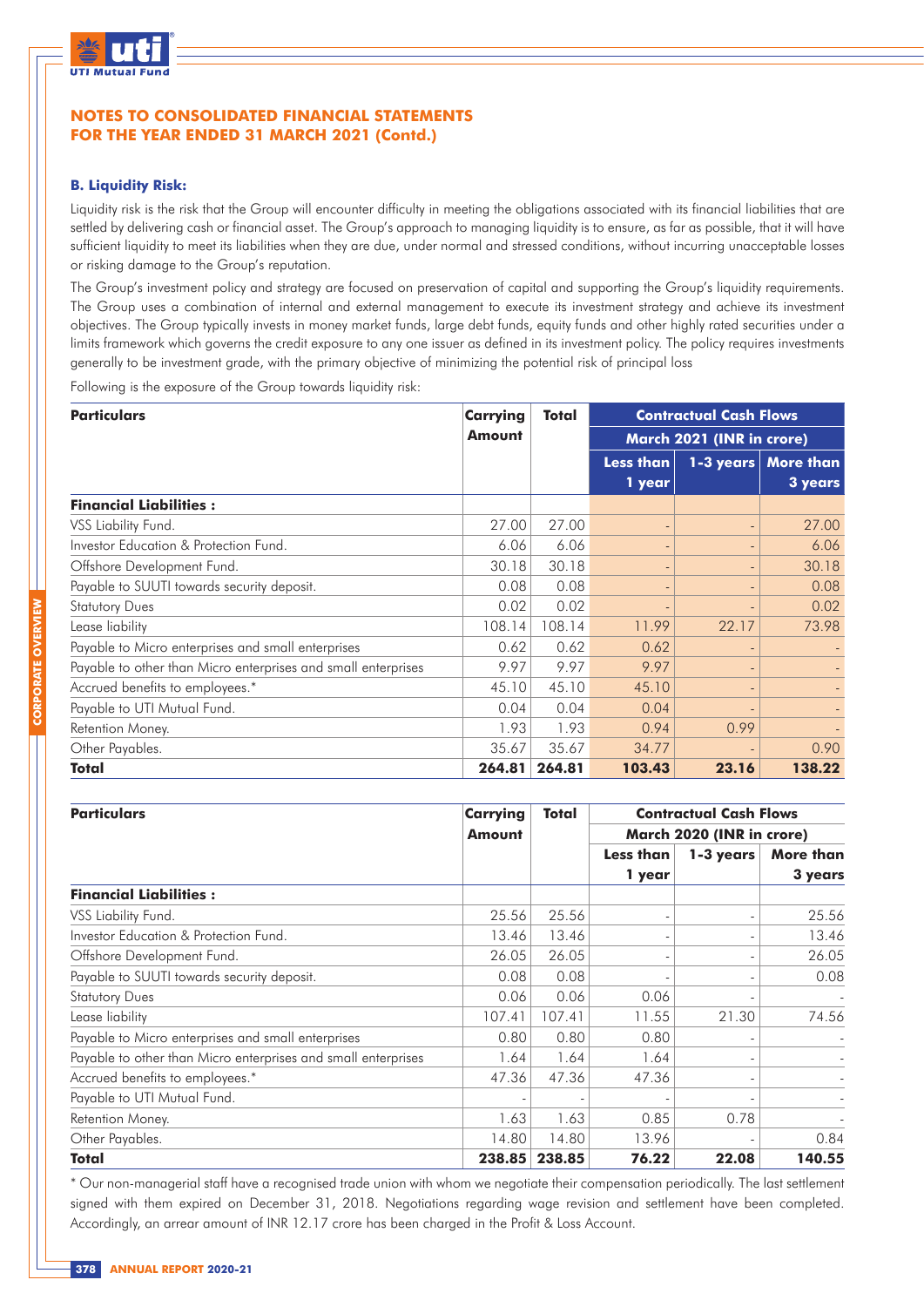#### **C. Market Risk:**

Market risk is the risk that the fair value of future cash flows of a financial instrument will fluctuate because of changes in market prices. Market risk comprises three types of risk: interest rate risk, currency risk and other price risk, such as equity price risk and commodity risk. Financial instruments affected by market risk include loans and borrowings, deposits.

#### **Interest rate risk:**

Interest rate risk is the risk that the fair value or future cash flows of a financial instrument will fluctuate because of changes in market interest rates. The Group's exposure to the risk of changes in market interest rates relates primarily to the Group's financial Instruments. All of the Group's interest rate risk exposure is at a fixed rate. Therefore, a change in interest rates at the reporting date would not affect statement of profit and loss for any of these fixed interest bearing financial instruments. Fair value can change due to change in interest rate.

The interest rate profile of the Group's interest-bearing financial instruments is as follows:

| <b>Particulars</b>            | Carrying amount as on (INR in crore) |                   |
|-------------------------------|--------------------------------------|-------------------|
|                               | <b>March 2021</b>                    | <b>March 2020</b> |
| <b>Fixed Rate Instruments</b> |                                      |                   |
| Financial assets              | 3,216.76                             | 2722.50           |
| <b>Financial liabilities</b>  | (264.81)                             | (238.85)          |
| Total                         | 2,951.95                             | 2.483.65          |

The Group does not have variable rate instruments.

#### **Foreign currency risk:**

Foreign currency risk is the risk that the fair value or future cash flows of an exposure will fluctuate because of changes in foreign exchange rates. The Group's exposure to the risk of changes in foreign exchange rates relates primarily to the Group's operating activities (wherever revenue or expense is denominated in a foreign currency) and the Group's net investments in foreign subsidiaries.

The Group may enter into foreign currency forward and option contracts with financial institutions to protect against foreign exchange risks associated with certain existing assets and liabilities, certain firmly committed transactions, forecasted future cash flows and net investments in foreign subsidiaries. In addition, and may enter in the future, into non-designated foreign currency contracts to partially offset the foreign currency exchange gains and losses on its foreign denominated debt issuances.

#### **Equity price risk:**

Price risk is the risk that the value of the financial instrument will fluctuate as a result of changes in market prices and related market variables including interest rate for investments in debt oriented mutual funds and debt securities, caused by factors specific to an individual investment, its issuer and market. The Company's exposure to price risk arises from diversified investments in mutual funds, preference shares held by the Company and classified in the balance sheet at fair value through profit or loss (note 7).

#### **Sensitivity Analysis**

The table below sets out the effect on profit or loss and equity due to reasonable possible weakening / strengthening in prices of 5%.

| <b>Particulars</b> |                   | <b>Sensitivity of Profit or loss</b><br>(INR in crore) |  |  |
|--------------------|-------------------|--------------------------------------------------------|--|--|
|                    | <b>March 2021</b> | <b>March 2020</b>                                      |  |  |
| NAV - Increase 5%  | 137 34            | 11779                                                  |  |  |
| NAV - Decrease 5%  | (137.34)          | 117.79)                                                |  |  |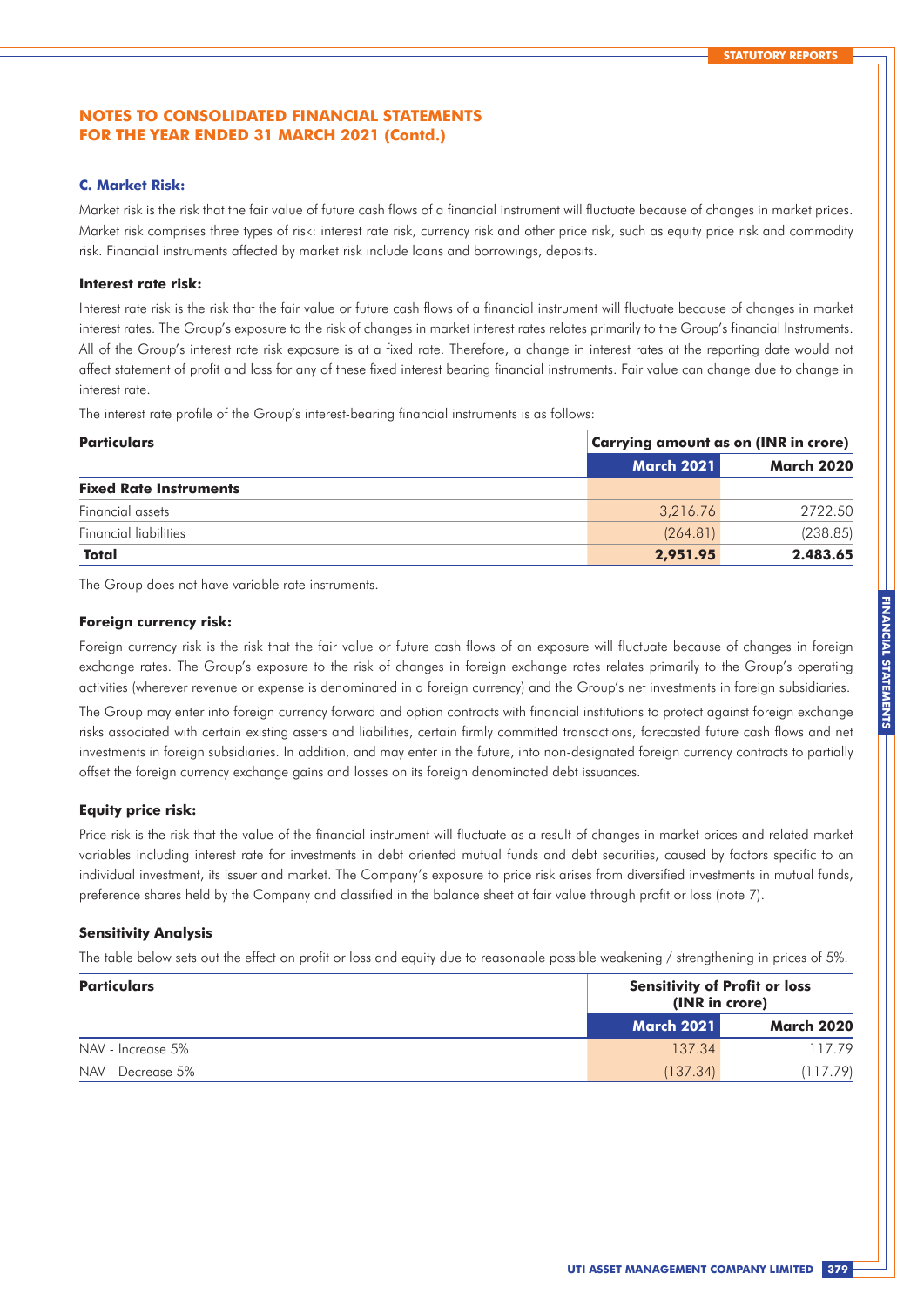

### **39. FAIR VALUE HIERARCHY**

### **A. Accounting classifications & Fair values:**

The Following table shows the carrying amounts and fair values of financial assets and financial liabilities, including their levels in the fair value hierarchy. It does not include fair value information for financial assets and financial liabilities if the carrying amount is a reasonable approximation of fair value.

| March 2021 (INR in crore)     |              | <b>Carrying Amount</b> | <b>Fair Value</b> |          |                          |          |
|-------------------------------|--------------|------------------------|-------------------|----------|--------------------------|----------|
|                               | <b>FVTPL</b> | <b>Amortised Cost</b>  | <b>Total</b>      | Level 1  | Level 2                  | Level 3  |
| <b>Financial Assets:</b>      |              |                        |                   |          |                          |          |
| Other investments             | 2,746.88     |                        | 2,746.88          | 2,744.21 | $\overline{\phantom{m}}$ | $2.67**$ |
| $Loans*$                      |              | 25.17                  | 25.17             |          | 25.17                    |          |
| Trade receivables             |              | 45.52                  | 45.52             |          |                          |          |
| Cash & cash equivalents       |              | 205.97                 | 205.97            |          |                          |          |
| Other Financial assets        |              | 193.21                 | 193.21            |          |                          |          |
| <b>Total</b>                  | 2,746.88     | 469.87                 | 3,216.75          | 2,744.21 | 25.17                    | 2.67     |
| <b>Financial Liabilities:</b> |              |                        |                   |          |                          |          |
| Other Financial liabilities   |              | 264.81                 | 264.81            |          |                          |          |
| <b>Total</b>                  |              | 264.81                 | 264.81            |          | -                        |          |

| March 2020 (INR in crore)     | <b>Carrying Amount</b> | <b>Fair Value</b>     |          |          |         |          |
|-------------------------------|------------------------|-----------------------|----------|----------|---------|----------|
|                               | <b>FVTPL</b>           | <b>Amortised Cost</b> | Total    | Level 1  | Level 2 | Level 3  |
| <b>Financial Assets:</b>      |                        |                       |          |          |         |          |
| Other investments             | 2,355.75               |                       | 2,355.75 | 2,353.12 |         | $2.64**$ |
| Loans*                        |                        | 37.90                 | 37.90    |          | 37.90   |          |
| Trade receivables             |                        | 45.61                 | 45.61    |          |         |          |
| Cash & cash equivalents       |                        | 119.25                | 119.25   |          |         |          |
| Other Financial assets        |                        | 163.98                | 163.98   |          |         |          |
| <b>Total</b>                  | 2,355.75               | 366.74                | 2,722.49 | 2,353.12 | 37.90   | 2.64     |
| <b>Financial Liabilities:</b> |                        |                       |          |          |         |          |
| Other Financial liabilities   |                        | 238.85                | 238.85   |          |         |          |
| Total                         |                        | 238.85                | 238.85   |          | ۰       | ۰        |

\* Loans are carried at amortised cost which is a reasonable approximation of its fair value.

\*\* Investment in Mutual fund utilities and IIAS valued at NAV as at 31 March 2021.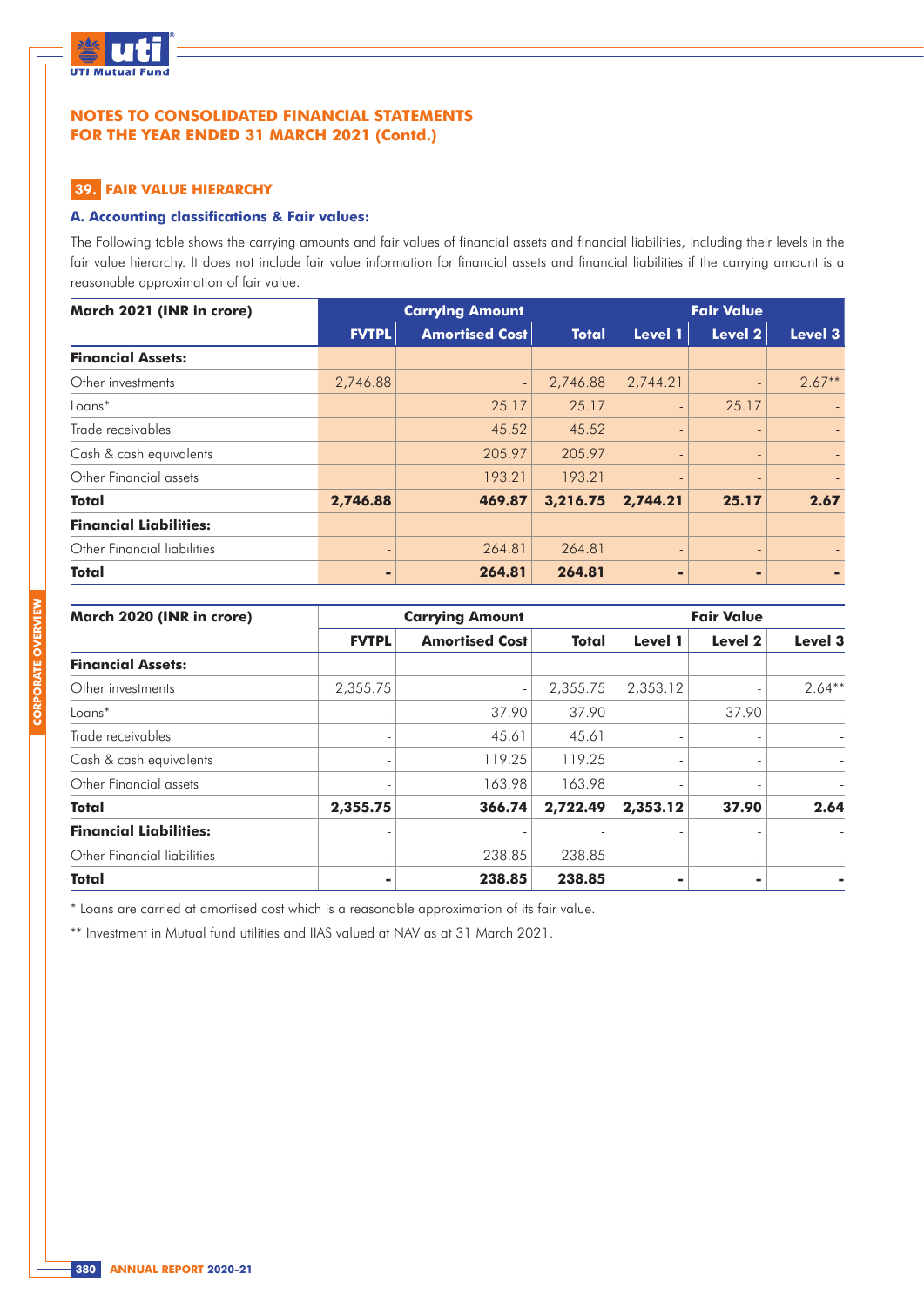#### **B. Valuation Techniques and significant unobservable inputs:**

The following table shows the valuation techniques used in measuring level 2 and level 3 fair values for financial instruments measured at fair value in the balance sheet, as well as significant unobservable inputs used.

| <b>Type</b>                                                                                                                   | <b>Valuation Technique</b>                                                                                                                                                                                                                                                                                                                                                                                                                                   | <b>Significant Unobservable</b><br>inputs                                                                                                                                                                                                                                                                                                                                                                                                                                                                                                                                         | <b>Interrelation</b><br>between Significant<br><b>Unobservable</b><br>inputs & fair value<br>measurement |
|-------------------------------------------------------------------------------------------------------------------------------|--------------------------------------------------------------------------------------------------------------------------------------------------------------------------------------------------------------------------------------------------------------------------------------------------------------------------------------------------------------------------------------------------------------------------------------------------------------|-----------------------------------------------------------------------------------------------------------------------------------------------------------------------------------------------------------------------------------------------------------------------------------------------------------------------------------------------------------------------------------------------------------------------------------------------------------------------------------------------------------------------------------------------------------------------------------|----------------------------------------------------------------------------------------------------------|
| Employees<br>$\overline{\phantom{a}}$<br>Loans<br>UTI<br>Employee<br>and<br>Credit<br>Cooperative<br>Society, Rental Deposits | Measured at amortised cost, which<br>is the present value of all future<br>cash flows discounted at prevailing<br>market rates.                                                                                                                                                                                                                                                                                                                              | Assumed market rate is 8.50% for<br>loans. the average of last three year's<br>Marginal Cost of Lending Rate of SBI,<br>considering the differential interest<br>rate issued by SBI) (For previous year<br>the market rate is 10%. Which is<br>historical base rate, which varies in<br>between 9% to 10%, management<br>has decided conservatively 10% as<br>the discount rate for loans & 12 %<br>for Rental Deposits. Since the nature<br>of rent deposit is more or less similar<br>to zero coupon bond, hence we<br>have taken a higher rate for rent<br>deposit than loans) |                                                                                                          |
| Investments<br>in<br>Institutional<br>Investor<br>Advisory Services & MF<br>Utilities India Private<br>Limited                | The valuation of IIAS has been done<br>on weighted average of Discounted<br>Cash Flow Method and Comparative<br>Transaction Multiple by giving equal<br>weight to both the methods. Net<br>Asset Value (NAV) Method under<br>Cost Approach has been used for<br>the valuation of MFU. Moreover the<br>valuation of IIAS has been using the<br>financial available with management<br>as on 31 March 2021 and using the<br>relevant assumption by the valuer. | The Equity value of IIAS was<br>calculated based<br>weighted<br>on<br>$\circ$ f<br>average<br>Discounted<br>Cash<br>Flow Method and Comparative<br>Transaction Multiple by giving equal<br>weight to both the methods, MF<br>Utilities Private Limited based on<br>NAV Method. Since the Company<br>is unlisted, the equity value of<br>the Company is adjusted for an<br>illiquidity discount on account of<br>lack of marketability and restrictions<br>on the transfer of the shares.                                                                                          |                                                                                                          |

### **C. Fair value measurement using significant unobservable inputs (level 3)**

The following table shows a reconciliation from the opening balances to the closing balances for Level 3 fair values

| <b>Particulars</b>                                                                          | <b>Amount (INR in crore)</b> |
|---------------------------------------------------------------------------------------------|------------------------------|
| <b>Balance as at 01 April 2019</b>                                                          | 1.95                         |
| Net gain / (losses) on Financial instruments recognised in the Statement of Profit and Loss | (0.29)                       |
| Purchases of Financial instruments                                                          | 0.98                         |
| Sales of Financial instruments                                                              |                              |
| <b>Balance as at 31 March 2020</b>                                                          | 2.64                         |
| Net gain / (losses) on Financial instruments recognised in the Statement of Profit and Loss | 0.03                         |
| Purchases of Financial instruments                                                          |                              |
| Sales of Financial instruments                                                              |                              |
| Balance as at 31 March 2021                                                                 | 2.67                         |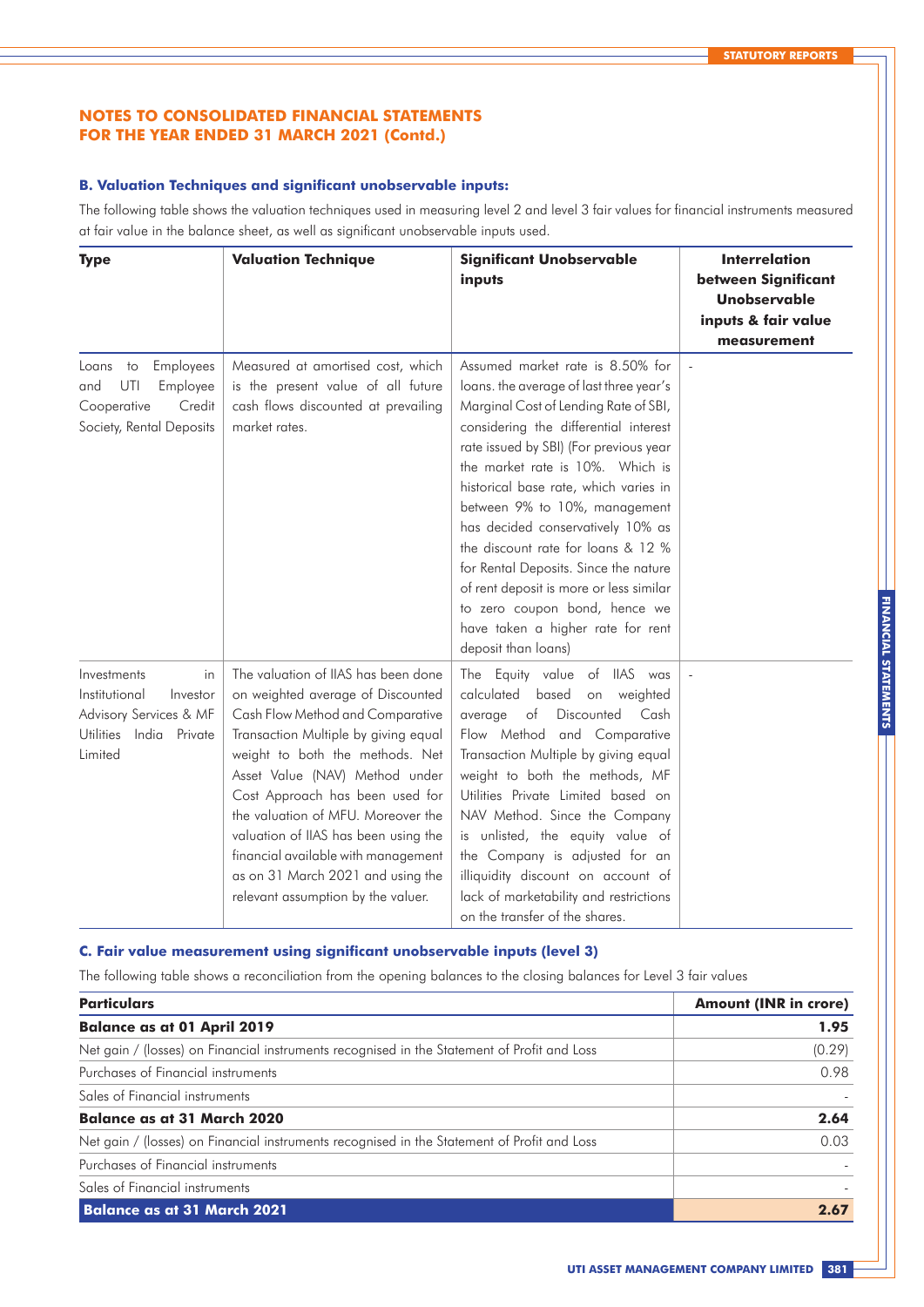

### **40. CAPITAL MANAGEMENT**

The primary objective of the Group's capital management is to maximise the shareholder value as well as to maintain investor, creditor and market confidence and to sustain future development of the Group.

The Group manages its capital structure and makes adjustments in light of changes in economic conditions and the requirements of the financial covenants. To maintain or adjust the capital structure, the Group may adjust the dividend payment to shareholders, return capital to shareholders or issue new shares.

The Group monitors capital using the ratio of 'net adjusted debt' to 'Total equity'. For this purpose, adjusted net debt is defined as total liabilities, comprising interest bearing loans and borrowings and obligations under finance lease(if any), less cash and cash equivalents. Total Equity comprises of share capital and all reserves.

Calculation of this ratio is given below:

| <b>Particulars (INR in crore)</b>              | <b>March 2021</b> | <b>March 2020</b> |
|------------------------------------------------|-------------------|-------------------|
| <b>Total Liabilities</b>                       | 427.88            | 382.19            |
| Less: Cash & cash equivalents                  | (205.97)          | (119.25)          |
| <b>Adjusted Net Debt</b>                       | 221.91            | 262.94            |
| <b>Total Equity</b>                            | 3,225.85          | 2,772.30          |
| <b>Adjusted Net Debt to Total Equity Ratio</b> | 0.07              | 0.09              |

### **41. INTERESTS IN OTHER ENTITIES**

#### **Subsidiaries**

The group's subsidiaries as 31 March 2021 are set out below. Unless otherwise stated, they have share capital consisting solely of equity share that are held directly by the group, and the proportion of ownership interests held equals the voting rights held by the group. The country of incorporation or registration is also their principal place of business.

| <b>Name of entity</b>                                   | <b>Place of</b><br>business /<br><b>Country of</b> | Ownership<br>interest held<br>by the group |                            | Ownership interest<br>held by non-<br>controlling interests |               | <b>Principal activities</b>                              |
|---------------------------------------------------------|----------------------------------------------------|--------------------------------------------|----------------------------|-------------------------------------------------------------|---------------|----------------------------------------------------------|
|                                                         | incorporation                                      | 2021                                       | <b>March March</b><br>2020 | <b>March</b><br>2021                                        | March<br>2020 |                                                          |
|                                                         |                                                    | $\%$                                       | $\%$                       | $\%$                                                        | $\%$          |                                                          |
| UTI International Limited                               | <b>GUERNSEY</b>                                    | 100                                        | 100                        |                                                             |               | Investment management and<br>providing advisory services |
| UTI Venture Funds Management<br>Company Private Limited | <b>INDIA</b>                                       | 100                                        | 100                        |                                                             |               | Management of venture fund<br>investment                 |
| UTI Retirement Solutions Limited                        | <b>INDIA</b>                                       | 100                                        | 100                        |                                                             |               | Managing the funds of PFRDA                              |
| <b>UTI Capital Private Limited</b>                      | <b>INDIA</b>                                       | 100                                        | 100                        |                                                             |               | Investment management                                    |
| India Infrastructure Development Fund                   | <b>INDIA</b>                                       | 25.87                                      | 25.87                      | 74.13                                                       | 74.13         | Investment management                                    |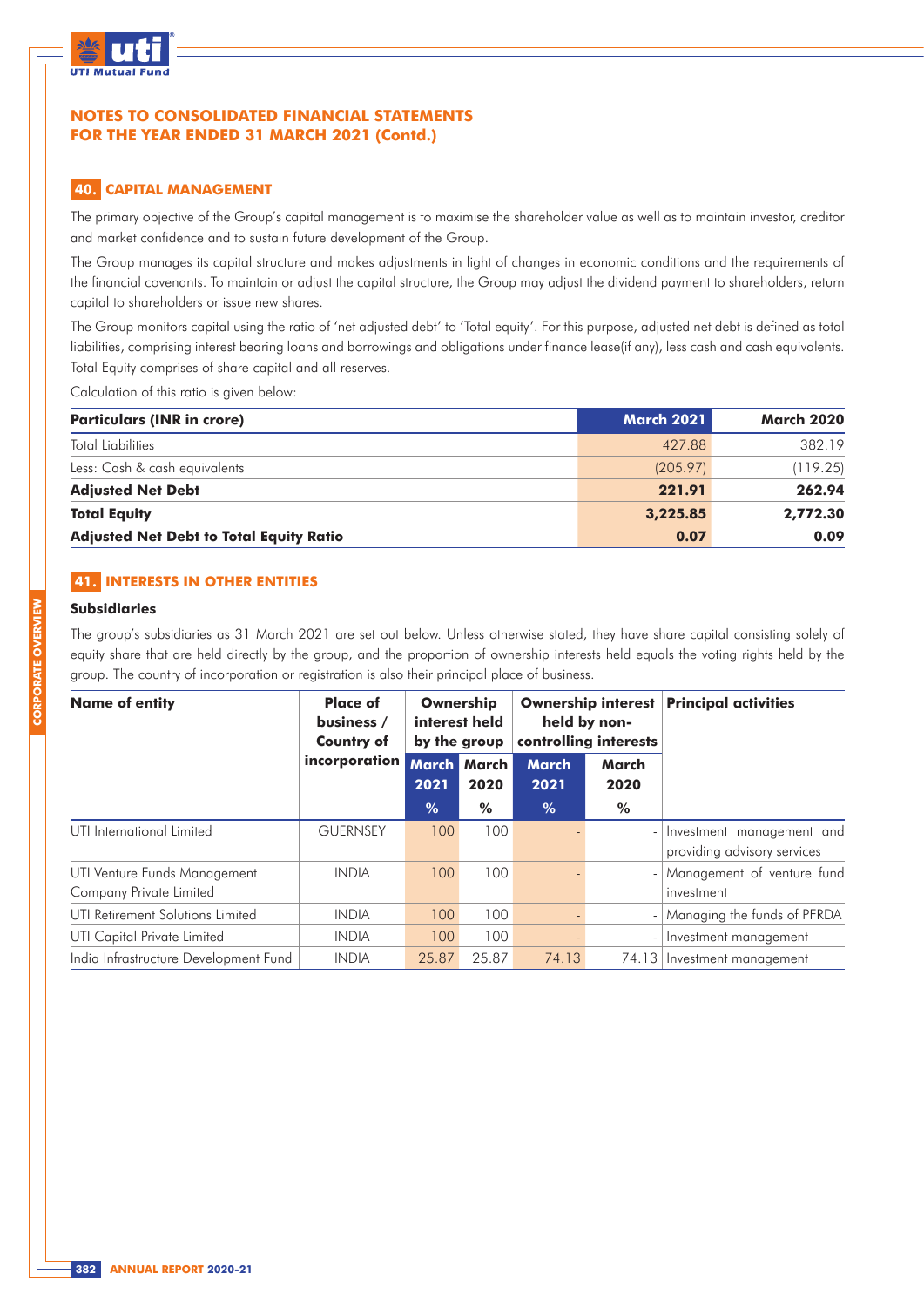### **42. NON-CONTROLLING INTERESTS (NCI) (IND AS 112 DISCLOSERS)**

Set out below is summarised financial information for subsidiary that has non-controlling interest that are material to the group. The amounts disclosed for subsidiary are before inter – Company eliminations.

| <b>Summarised balance sheet (INR in crore)</b> |                               | India Infrastructure Development Fund |  |  |
|------------------------------------------------|-------------------------------|---------------------------------------|--|--|
|                                                | <b>March 2021</b><br>(74.13%) | <b>March 2020</b><br>(74.13%)         |  |  |
| Current assets                                 | 0.02                          | 0.02                                  |  |  |
| <b>Current liabilities</b>                     | 0.33                          | 0.45                                  |  |  |
| Net current assets                             | (0.31)                        | (0.43)                                |  |  |
| Non-current assets                             |                               |                                       |  |  |
| Non-current liabilities                        |                               |                                       |  |  |
| Net non-current assets                         |                               |                                       |  |  |
| Net assets                                     | (0.31)                        | (0.43)                                |  |  |
| <b>Accumulate NCI</b>                          | (0.23)                        | (0.32)                                |  |  |

| <b>Summarised statement of profit and loss (INR in crore)</b> |                   | India Infrastructure Development Fund |  |  |
|---------------------------------------------------------------|-------------------|---------------------------------------|--|--|
|                                                               | <b>March 2021</b> | <b>March 2020</b>                     |  |  |
|                                                               | (74.13%)          | (74.13%)                              |  |  |
| Revenue                                                       | 0.01              | 6.08                                  |  |  |
| Profit for the year                                           | 0.26              | 4.66                                  |  |  |
| Other comprehensive income                                    |                   |                                       |  |  |
| Total comprehensive income                                    |                   |                                       |  |  |
| Profit allocated to NCI                                       | 0.19              | 3.46                                  |  |  |
| Dividends paid to NCI                                         |                   |                                       |  |  |

| <b>Summarised cash flows s(INR in crore)</b>         | India Infrastructure Development Fund |                   |  |
|------------------------------------------------------|---------------------------------------|-------------------|--|
|                                                      | <b>March 2021</b>                     | <b>March 2020</b> |  |
|                                                      | (74.13%)                              | (74.13%)          |  |
| Cash flow from operating activities                  | (0.15)                                | 40.03             |  |
| Cash flow from investing activities                  | 0.16                                  | 0.26              |  |
| Cash flow from financing activities                  |                                       | (40.28)           |  |
| Net increase/(decrease) in cash and cash equivalents | 0.01                                  | 0.01              |  |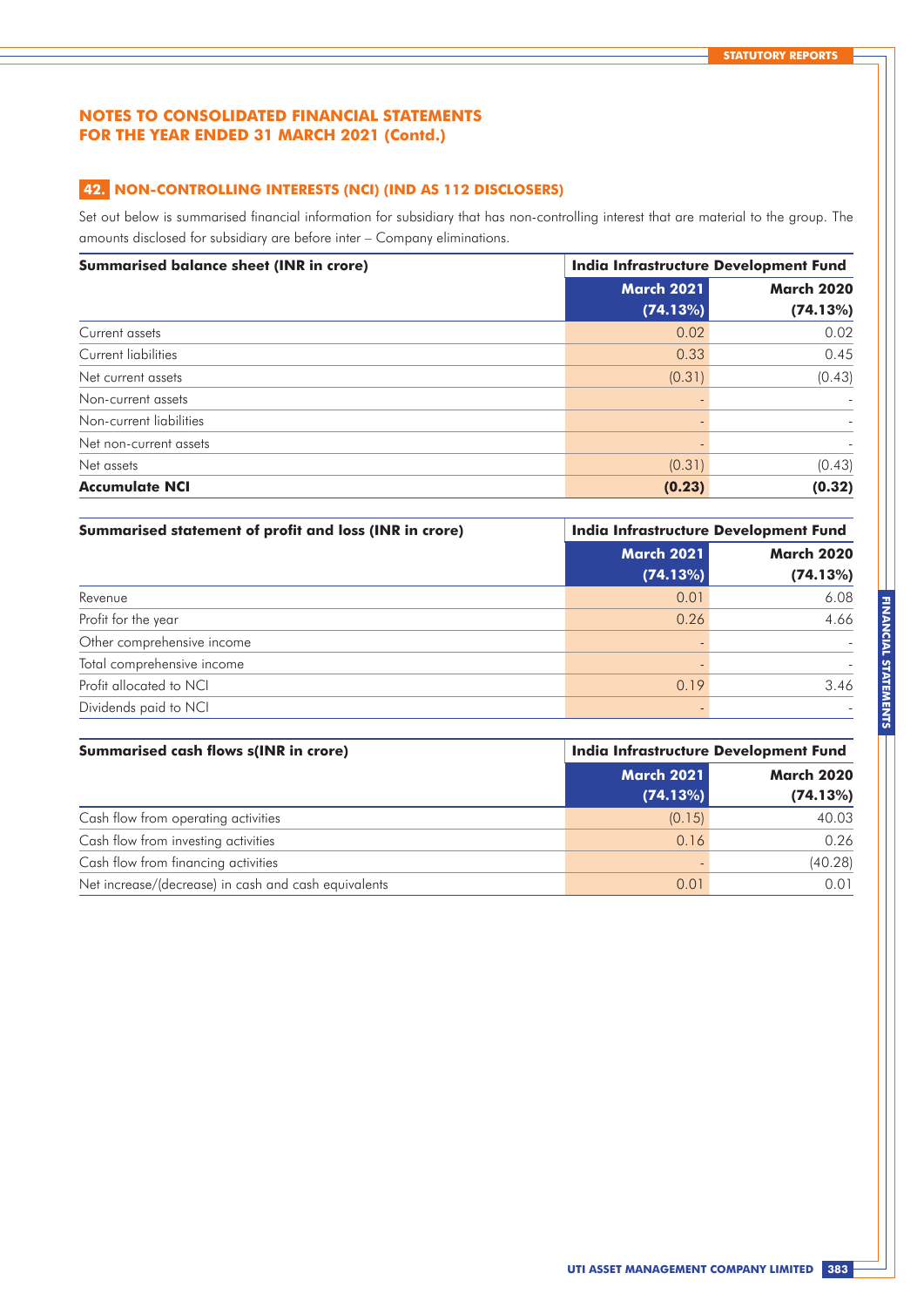

**Additional information pursuant to paragraph 2 of Division II of Schedule III to the Companies Act 2013- 'General instructions for the preparation of consolidated financial statements' of Division II of Schedule III**

|                                                         |                                                                  |               |                                              |               |                                                               |                          |                                                  | (INR In Million) |
|---------------------------------------------------------|------------------------------------------------------------------|---------------|----------------------------------------------|---------------|---------------------------------------------------------------|--------------------------|--------------------------------------------------|------------------|
| Name of the entity in the<br>Group (31st March 2021)    | Net Asset i.e. Total<br>assets minus total<br><b>liabilities</b> |               | <b>Share in profit</b><br>or loss            |               | <b>Share in other</b><br>comprehensive<br>income              |                          | <b>Share in total</b><br>comprehensive<br>income |                  |
|                                                         | As $%$ of<br>consolidated<br>net<br>assets                       | <b>Amount</b> | As % of<br>consolidated<br>profit or<br>loss | <b>Amount</b> | As % of<br>consolidated<br>other<br>comprehen-<br>sive income | <b>Amount</b>            | As % of<br>total<br>comprehen-<br>sive<br>income | <b>Amount</b>    |
| <b>Parent:</b>                                          |                                                                  |               |                                              |               |                                                               |                          |                                                  |                  |
| <b>UTI Asset Management</b><br><b>Company Limited</b>   | 89.00                                                            | 2,880.89      | 71.14                                        | 351.67        | 99.04                                                         | (7.19)                   | 70.72                                            | 344.48           |
| Subsidiaries:                                           |                                                                  |               |                                              |               |                                                               |                          |                                                  |                  |
| <b>Indian</b>                                           |                                                                  |               |                                              |               |                                                               |                          |                                                  |                  |
| UTI Venture Funds Management<br>Company Private Limited | 0.35                                                             | 11.28         | 0.26                                         | 1.30          |                                                               | $\overline{a}$           | 0.27                                             | 1.30             |
| UTI Retirement Solutions Limited                        | 1.36                                                             | 44.12         | 0.76                                         | 3.78          |                                                               |                          | 0.78                                             | 3.78             |
| UTI Capital Private Limited                             | 0.92                                                             | 29.70         | 0.04                                         | 0.18          | 0.96                                                          | (0.07)                   | 0.02                                             | 0.11             |
| India Infrastructure<br>Development Fund                | 0.12                                                             | 3.88          | 0.01                                         | 0.07          |                                                               |                          | 0.01                                             | 0.07             |
| UTI International Limited                               | 15.27                                                            | 494.41        | 28.76                                        | 142.16        |                                                               | $\overline{\phantom{a}}$ | 29.19                                            | 142.16           |
| <b>Non-Controlling Interest</b><br>in all subsidiaries  | 0.34                                                             | 11.12         | 0.04                                         | 0.19          |                                                               |                          | 0.04                                             | 0.19             |
| <b>Associates</b>                                       |                                                                  |               |                                              |               |                                                               |                          |                                                  |                  |
| <b>Eliminations</b>                                     | (7.37)                                                           | (238.43)      | (1.02)                                       | (5.02)        |                                                               |                          | (1.03)                                           | (5.02)           |
| As at March 2021                                        | 100.00                                                           | 3,236.97      | 100.00                                       | 494.33        | 100.00                                                        | (7.26)                   | 100.00                                           | 487.07           |

| Name of the entity in the<br><b>Group (31 March 2020)</b> | Net Asset i.e. Total<br>assets minus total<br>liabilities |                 | Share in profit<br>or loss                     |               | Share in other<br>comprehensive<br>income                     |               | <b>Share in total</b><br>comprehensive<br>income   |               |
|-----------------------------------------------------------|-----------------------------------------------------------|-----------------|------------------------------------------------|---------------|---------------------------------------------------------------|---------------|----------------------------------------------------|---------------|
|                                                           | As $%$ of<br>consolidated<br>net<br>assets                | <b>Amount</b>   | As $%$ of<br>consolidated<br>profit or<br>loss | <b>Amount</b> | As % of<br>consolidated<br>other<br>comprehen-<br>sive income | <b>Amount</b> | As $%$ of<br>total<br>comprehen-<br>sive<br>income | <b>Amount</b> |
| <b>Parent:</b>                                            |                                                           |                 |                                                |               |                                                               |               |                                                    |               |
| <b>UTI Asset Management</b><br>Company Limited            | 93.23                                                     | 2,594.63        | 112.45                                         | 309.16        | 99.88                                                         | (63.65)       | 116.25                                             | 245.51        |
| Subsidiaries:                                             |                                                           |                 |                                                |               |                                                               |               |                                                    |               |
| <b>Indian</b>                                             |                                                           |                 |                                                |               |                                                               |               |                                                    |               |
| UTI Venture Funds Management<br>Company Private Limited   | 0.50                                                      | 13.98           | (0.17)                                         | (0.47)        |                                                               |               | (0.22)                                             | (0.47)        |
| UTI Retirement Solutions Limited                          | 1.43                                                      | 39.89           | 1.58                                           | 4.36          |                                                               |               | 2.06                                               | 4.36          |
| <b>UTI Capital Private Limited</b>                        | 1.03                                                      | 28.70           | (0.52)                                         | (1.43)        | 0.12                                                          | (0.08)        | (0.71)                                             | (1.51)        |
| India Infrastructure<br>Development Fund                  | 0.14                                                      | 3.81            | 0.46                                           | 1.25          |                                                               |               | 0.59                                               | 1.25          |
| UTI International Limited                                 | 11.90                                                     | 331.11          | (18.92)                                        | (52.01)       |                                                               |               | (24.63)                                            | (52.01)       |
| <b>Non-Controlling Interest</b><br>in all subsidiaries    | 0.39                                                      | 10.92           | 1.31                                           | 3.59          |                                                               |               | 1.70                                               | 3.59          |
| <b>Associates</b>                                         |                                                           |                 |                                                |               |                                                               |               |                                                    |               |
| <b>Eliminations</b>                                       | (8.62)                                                    | (239.95)        | 3.81                                           | 10.48         |                                                               |               | 4.96                                               | 10.48         |
| As at March 2020                                          |                                                           | 100.00 2,783.09 | 92.38                                          | 274.92        |                                                               | $- (63.73)$   | 90.08                                              | 211.19        |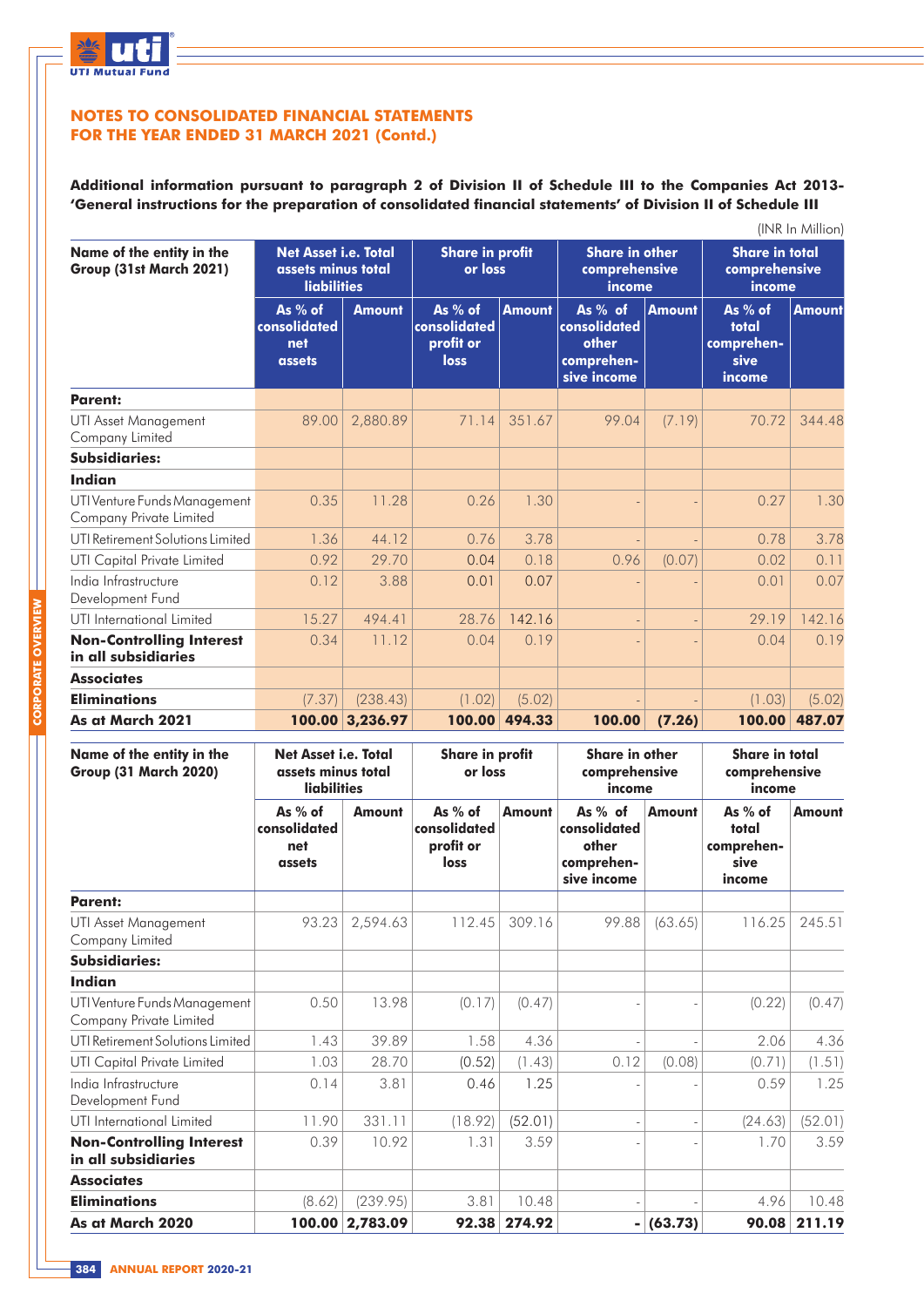### **43. BUSINESS COMBINATION**

UTI AMC has a 25.87 per cent investment in the India Infrastructure Development Fund where UTI Capital is the investment manager. The investment manager through the Investment management agreement (IMA) has a right to carry out all other relevant activities as per its discretion and the investment manager can only be removed with cause. The combination of zero kick out rights together with the aggregate economic interest (remuneration and other interests) creates exposure to variability of returns from the activities of the fund that is of such significance that it indicates that the Group is a principal.

### **44. LEASE DISCLOSURES**

#### **Company as a lessee:**

Effective 01 April 2019, the Group adopted Ind AS 116 "Leases" and applied the standard to all lease contracts existing on 01 April 2019 using the modified retrospective method on the date of initial application. Consequently, the Group recorded the lease liability and right of use at the present value of the lease payments discounted at the incremental borrowing rate.

The following is the break-up of current and non-current lease liabilities as at 31 March 2021

| <b>Particulars (INR in crore)</b> | <b>March 2021</b> | <b>March 2020</b> |
|-----------------------------------|-------------------|-------------------|
| Current lease liabilities         | 1199              | 1.55              |
| Non-current lease liabilities     | 96 15             | 95.86             |
| Total                             | 108.14            | 107.41            |

The following is the movement in lease liabilities during the year ended 31 March 2021

| <b>Particulars (INR in crore)</b>    | <b>March 2021</b> | <b>March 2020</b> |
|--------------------------------------|-------------------|-------------------|
| Opening balance                      | 107.41            | 93.71             |
| <b>Additions</b>                     | 15.28             | 22.97             |
| Finance cost accrued during the year | 8.06              | 9.31              |
| Payment of lease liabilities         | (21.09)           | (18.42)           |
| Adjustments                          | (1.52)            | (0.16)            |
| <b>Balance</b>                       | 108.14            | 107.41            |

The following is the movement in right-of-use asset during the year ended 31 March 2021

| <b>Particulars (INR in crore)</b>   | <b>March 2021</b> | <b>March 2020</b> |
|-------------------------------------|-------------------|-------------------|
| Opening balance                     | 99.75             | 93.71             |
| Additions                           | 15.28             | 22.97             |
| Depreciation charge during the year | (16.25)           | (16.93)           |
| Adjustments                         | (1.10)            |                   |
| <b>Balance</b>                      | 97.68             | 99.75             |

The table below provides details regarding the contractual maturities of lease liabilities as at 31 March 2021 on an undiscounted basis.

| <b>Particulars (INR in crore)</b> | <b>March 2021</b> | <b>March 2020</b> |
|-----------------------------------|-------------------|-------------------|
| Less than one year                | 1976              | 20.13             |
| One to Five years                 | 65.88             | 65.53             |
| More than Five years              | 84.23             | 83 34             |

The Group does not face a significant liquidity risk with regard to its lease liabilities as the current assets are sufficient to meet the obligations related to lease liabilities as and when they fall due.

Rental expense recorded for short-term leases and low value item was INR 0.65 crore for the year ended 31 March 2021.

The weighted average incremental borrowing rate applied to lease liabilities for 2020-21 is 8.50% for UTI AMC Limited & 3.25% for UTI International Limited.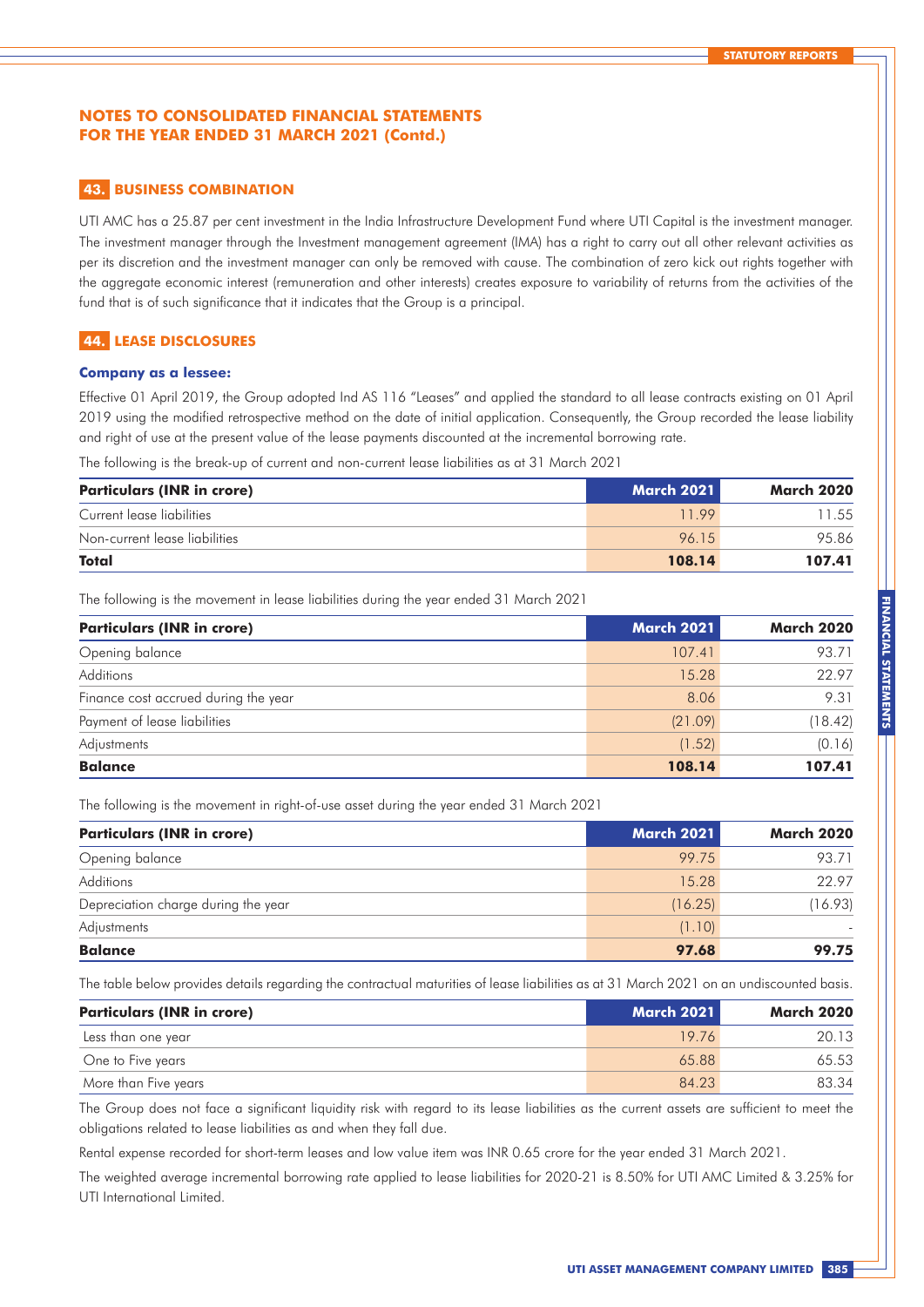

#### **Company as a lessor:**

The Group leases out its properties of which details of the same are as follows:

i) Future minimum lease payments:

The future minimum lease payments receivable under non-cancellable leases are as follows:

|                                  |            | (INR in crore)    |
|----------------------------------|------------|-------------------|
| <b>Particulars</b>               | March 2021 | <b>March 2020</b> |
| Receivable in less than one year | 10.50      | 8.34              |
| Receivable in one to two year    | 1.78       | 8.52              |
| Receivable in two to three year  | 1.52       | 1.85              |
| Receivable in three to four year | 1.52       | 1.58              |
| Receivable in four to five year  | 0.51       | 1.58              |
| Receivable after five years      | 0.00       | 0.53              |

ii) Amounts recognised in Profit or Loss:

|                    |                   | (INR in crore)    |
|--------------------|-------------------|-------------------|
| <b>Particulars</b> | <b>March 2021</b> | <b>March 2020</b> |
| Lease Income       | 10.26             | 7.52              |

#### **45. EMPLOYEE SHARE BASED PAYMENTS**

#### **Employee stock option scheme (Equity settled)**

The Company introduced an Employee Stock Option Scheme called the "UTI AMC Employee Stock Option Scheme -2007. Each Employee on the rolls of the Company as on 16 December 2019 and few Employees from its subsidiaries were granted options. The vesting of the options is from expiry of one year from grant date till four years from grant date as per Plan. Under the scheme, 21,91,544 equity shares have been granted to the eligible employees and each option entitles the holder thereof to apply for and be allotted no of Equity Share granted of the Company having face value of INR 10 each for an exercise price of INR 728/- during the exercise period. Vesting of the options shall take place over a maximum period of 3 years with a minimum vesting period of 1 year from the date of grant i.e. 16 December 2019. The exercise period would be maximum of 3 years from the date of vesting of options.

### **Details of ESOS 2007**

| <b>Particulars</b>                                                                                                                        | <b>ESOS 2007</b>                                      |
|-------------------------------------------------------------------------------------------------------------------------------------------|-------------------------------------------------------|
| Date of Grant                                                                                                                             | 16 December 2019                                      |
| Price of Underlying Stock (In INR)                                                                                                        | 728                                                   |
| Exercise / Strike Price (In INR)                                                                                                          | 728                                                   |
| The fair value of the options granted was estimated on the date of grant<br>using the Black Scholes Model with the following assumptions: |                                                       |
| Risk Free Interest Rate                                                                                                                   | 6.33%                                                 |
| <b>Expected Dividend</b>                                                                                                                  | INR 5 per share                                       |
| Expected Life (years)                                                                                                                     | 4 Years (mid - way between option vesting and expiry) |
| <b>Expected Volatility</b>                                                                                                                | 39.78%                                                |
| Weighted Average Fair Value (In INR)                                                                                                      | 276                                                   |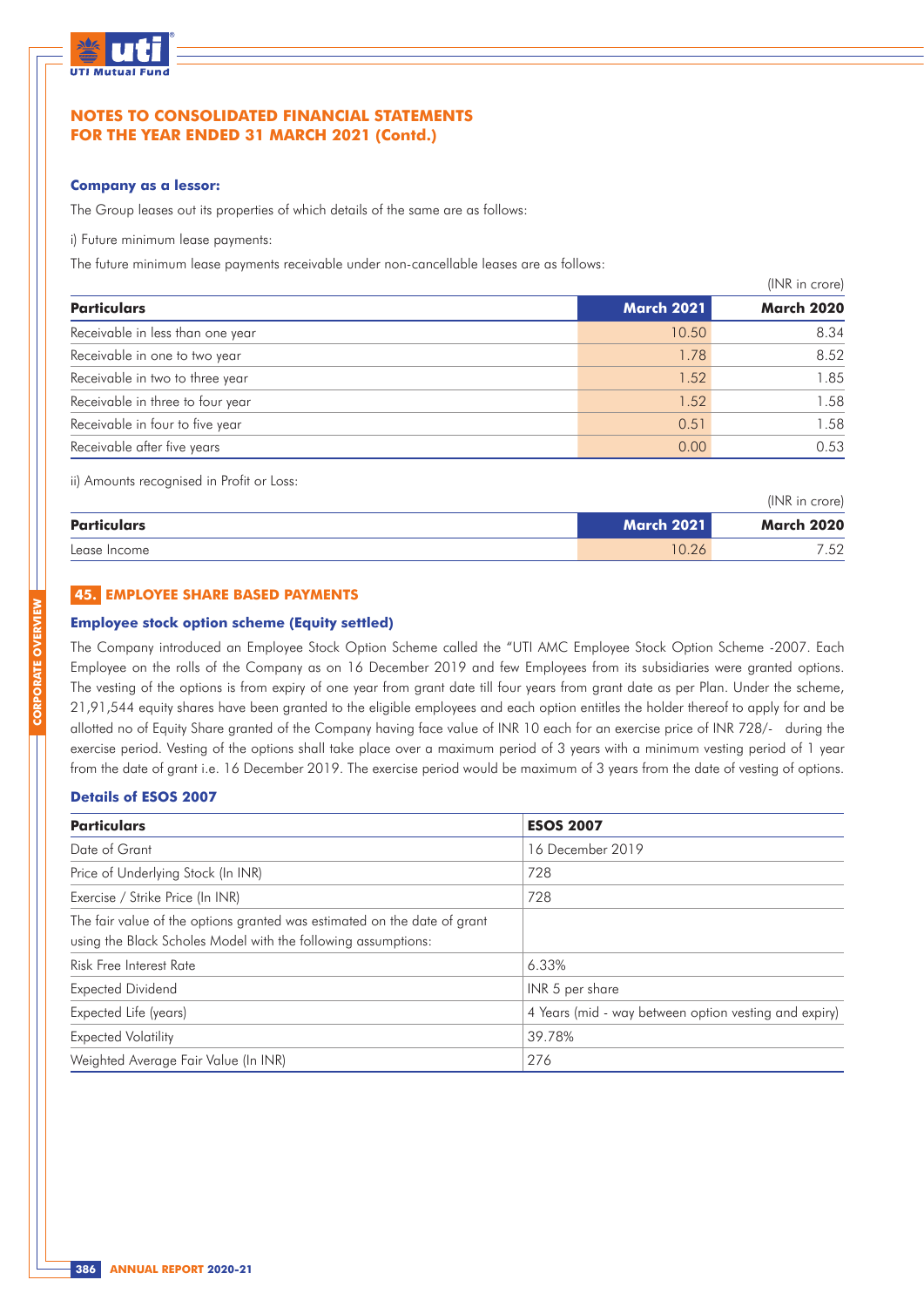### **The information covering stock options granted, exercised, forfeited and outstanding at the year-end is as follows:**

| <b>Particulars</b>                       | No. of stock options<br>as at 31 March 2021 | No. of stock options<br>as at 31 March 2020 |
|------------------------------------------|---------------------------------------------|---------------------------------------------|
| Date of Grant                            | 16 December 2019                            | 16 December 2019                            |
| Outstanding at the beginning of the year | 0                                           | 0                                           |
| Granted during the year                  | 21,91,554                                   | 21,91,554                                   |
| Exercised during the year                | 0                                           | 0                                           |
| Forfeited during the year                | $\Omega$                                    | $\Omega$                                    |
| Lapsed/expired during the year           | 74,593                                      | 0                                           |
| Outstanding at the end of the year       | 21,16,961                                   | 21,91,554                                   |
| Vested and exercisable                   | 7,53,478                                    | 0                                           |

#### **Share options outstanding at the end of the year have the following expiry date and exercise prices:**

| Grant date       | <b>Expiry date</b> | <b>Exercise price</b> | Outstanding as at<br>31 March 2021 | Outstandina as at<br>31 March 2020 |
|------------------|--------------------|-----------------------|------------------------------------|------------------------------------|
| 16 December 2019 | 17 December 2022   | 728                   | 21,16,961                          | 21,91,554                          |

#### **Fair value of options granted**

The fair value at grant date is determined using the Black Scholes Model which takes into account the exercise price, the term of the option, the share price at grant date and expected price volatility of the underlying share, the expected dividend per share and the risk free interest rate for the term of the option.

### **The model inputs for options granted during the year ended 31 March 2021 included:**

| <b>Assumptions</b>                     | <b>Year ended 31 March 2021</b>                       |  |
|----------------------------------------|-------------------------------------------------------|--|
| Expected - Weighted average volatility | 39.78%                                                |  |
| Expected dividends                     | INR 5 per share                                       |  |
| Expected term (In years)               | 4 Years (mid - way between option vesting and expiry) |  |
| Risk free rate                         | 6.33%                                                 |  |
| Exercise price                         | 728                                                   |  |
| Market price                           | 728                                                   |  |
| Grant date                             | 16 December 2019                                      |  |
| Expiry date                            | 17 December 2022                                      |  |
| Fair value of the option at grant date | 276                                                   |  |

The expected price volatility is based on the historic volatility (based on the remaining life of the options), adjusted for any expected changes to future volatility due to publicly available information.

#### **Expense arising from share-based payment transactions**

| <b>Assumptions</b>                                           | Year ended    | Year ended    |
|--------------------------------------------------------------|---------------|---------------|
|                                                              | 31 March 2021 | 31 March 2020 |
| Employee stock option scheme (equity settled) (INR In crore) | 30.53         | 10.50         |

### **46. SEGMENT REPORTING**

The Company is primarily engaged in the investment management business and providing wealth management services. The wealth management services are not a 'reportable segment' as per the definition contained in Ind AS 108 'Operating Segments'. Hence there is no separate reportable segment.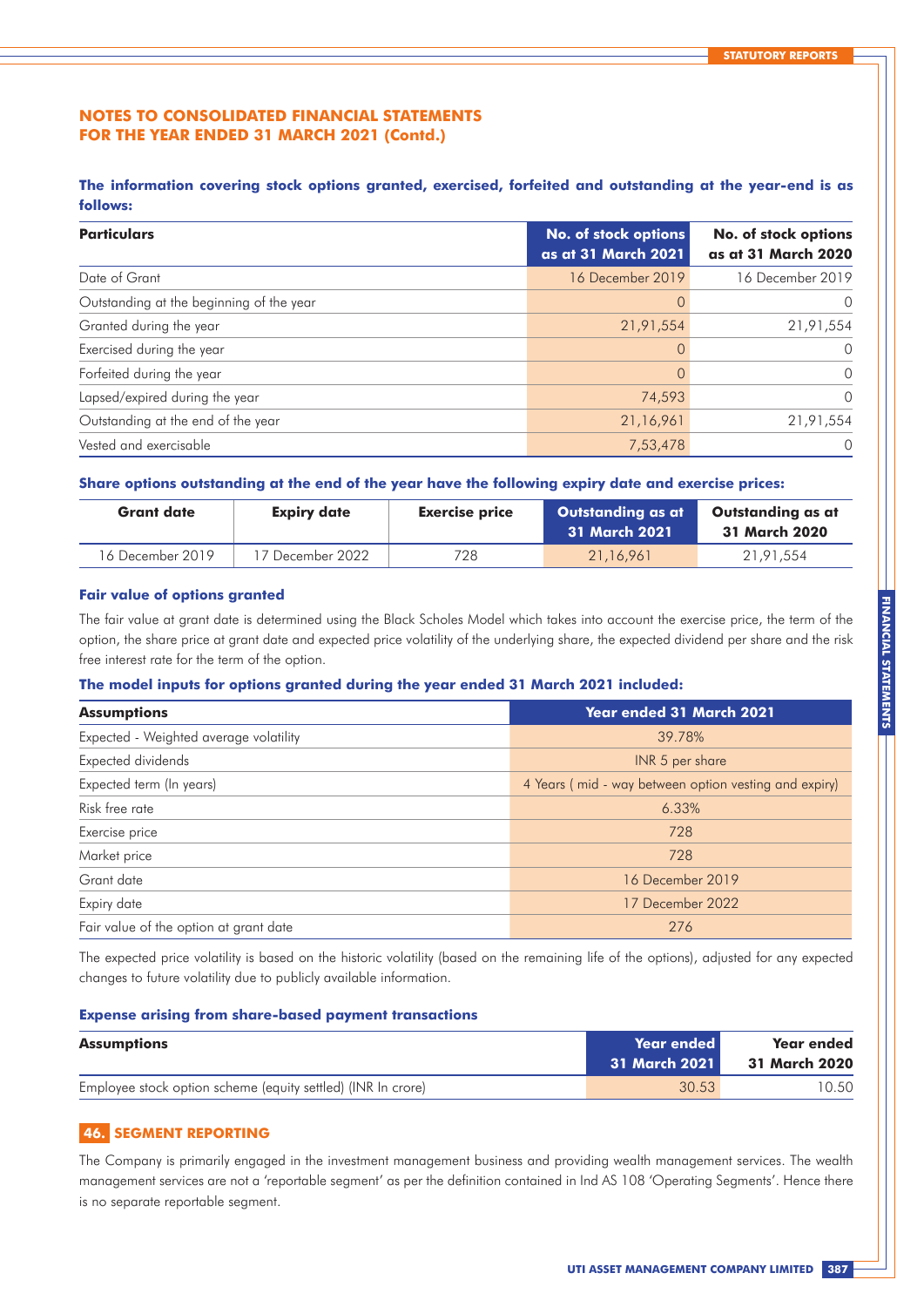

### **47. MANAGERIAL REMUNERATION**

a) The particulars of the remuneration of the key managerial personnel are as under:

|                                                                                 | (INR in crore)    |                   |
|---------------------------------------------------------------------------------|-------------------|-------------------|
| <b>Particulars</b>                                                              | <b>March 2021</b> | <b>March 2020</b> |
| Salary & Allowance (including perquisite & Contribution to Retirement benefits) | 11.53             | 1149              |
| Total                                                                           | 11.53             | 11.49             |

b) The managerial remuneration paid to key managerial personnel is in accordance with the provision of section 197 of companies Act, 2013.

### **48. DIVIDEND DURING THE YEAR**

|                          | (INR in crore)    |
|--------------------------|-------------------|
| <b>March 2021</b>        | <b>March 2020</b> |
|                          |                   |
|                          |                   |
| 88.75                    | 63.39             |
| $\overline{7}$           | 5                 |
|                          |                   |
| $\overline{\phantom{0}}$ |                   |
|                          |                   |
| 88.75                    | 63.39             |
|                          |                   |
|                          |                   |
|                          |                   |
| 215.54                   | 88.75             |
| 17                       | 7                 |
|                          | 5.84              |
|                          |                   |

### **49. CORPORATE SOCIAL RESPONSIBILITY EXPENSES:**

(a) Gross amount required to be spent by the Company during the year

|                                             |                   | (INR in crore)    |  |
|---------------------------------------------|-------------------|-------------------|--|
| <b>Particulars (INR in crore)</b>           | <b>March 2021</b> | <b>March 2020</b> |  |
| Amount required to be spent during the year | 9 37              | 9.15              |  |
| Total                                       | 9.37              | 9.15              |  |

(b) Amount of expenditure incurred on Corporate Social Responsibility activities during the year is as follows:

|      |                                       |                   | (INR in crore)    |
|------|---------------------------------------|-------------------|-------------------|
|      | <b>SN</b> Particulars                 | <b>March 2021</b> | <b>March 2020</b> |
| (i)  | Construction/acquisition of any asset | <b>NIL</b>        | nil.              |
| ۱i ا | On purposes other than (i) above      | $14.40*$          | 5.50              |
|      | Total                                 | 14.40             | 5.50              |

\*The Company has complied with the Companies (Corporate Social Responsibility Policy) Amendment Rules, 2021 issued by way of notification dated 22 January 2021. An amount of INR 14.40 crore has been accounted as CSR expense for 2020-21, which includes an unspent amount of INR 5.48 crore attributable to identified CSR projects approved by the CSR committee which has been duly transferred to special bank account.